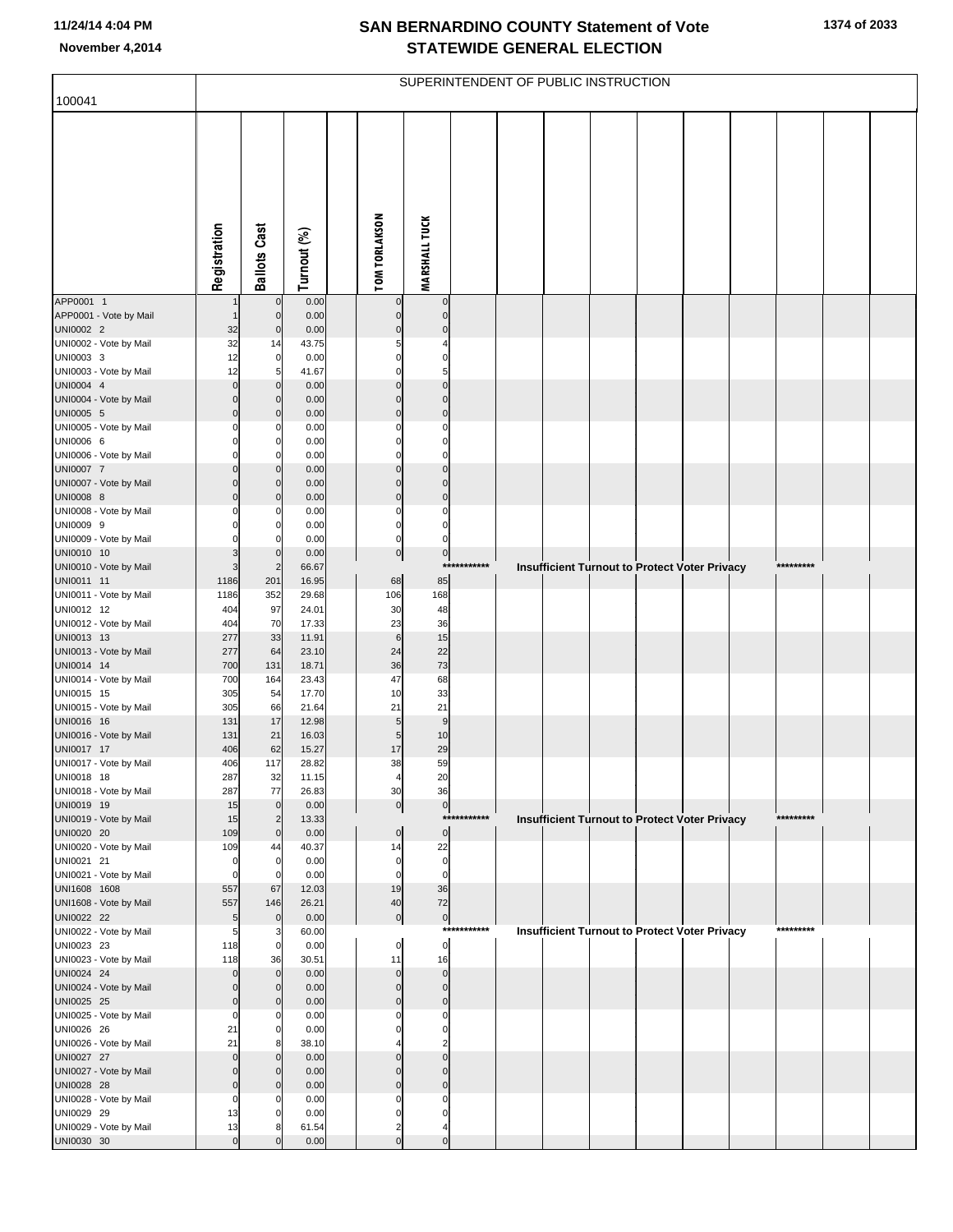**1375 of 2033**

|                                        |              |                               |                |                      |                             |             | SUPERINTENDENT OF PUBLIC INSTRUCTION |  |                                                      |           |  |
|----------------------------------------|--------------|-------------------------------|----------------|----------------------|-----------------------------|-------------|--------------------------------------|--|------------------------------------------------------|-----------|--|
| 100041                                 |              |                               |                |                      |                             |             |                                      |  |                                                      |           |  |
|                                        | Registration | <b>Ballots Cast</b>           | Turnout (%)    | <b>TOM TORLAKSON</b> | <b>MARSHALL TUCK</b>        |             |                                      |  |                                                      |           |  |
| UNI0030 - Vote by Mail                 | $\Omega$     | $\mathbf 0$                   | 0.00           |                      | $\mathbf 0$                 |             |                                      |  |                                                      |           |  |
| UNI0031 31<br>UNI0031 - Vote by Mail   | 463<br>463   | 72<br>101                     | 15.55<br>21.81 | 12<br>27             | 37<br>56                    |             |                                      |  |                                                      |           |  |
| UNI0032 32                             |              | 0                             | 0.00           | 0                    | 0                           |             |                                      |  |                                                      |           |  |
| UNI0032 - Vote by Mail                 |              | $\mathbf 0$                   | 0.00           | 0                    | $\mathbf 0$                 |             |                                      |  |                                                      |           |  |
| UNI0033 33<br>UNI0033 - Vote by Mail   | 0            | 0<br>$\mathbf 0$              | 0.00<br>0.00   | 0                    | 0<br>$\overline{0}$         |             |                                      |  |                                                      |           |  |
| UNI0034 34                             | 28           | $\bf 0$                       | 0.00           | 0                    | 0                           |             |                                      |  |                                                      |           |  |
| UNI0034 - Vote by Mail                 | 28           | 13                            | 46.43          | $\overline{2}$<br>0  | $\overline{7}$<br>0         |             |                                      |  |                                                      |           |  |
| UNI0035 35<br>UNI0035 - Vote by Mail   | 38<br>38     | $\pmb{0}$<br>19               | 0.00<br>50.00  | 7                    | 8                           |             |                                      |  |                                                      |           |  |
| UNI0036 36                             | 15           | $\mathbf 0$                   | 0.00           | 0                    | 0                           |             |                                      |  |                                                      |           |  |
| UNI0036 - Vote by Mail<br>UNI0037 37   | 15<br>20     | 13<br>$\pmb{0}$               | 86.67<br>0.00  | 3<br>0               | 7<br>$\Omega$               |             |                                      |  |                                                      |           |  |
| UNI0037 - Vote by Mail                 | 20           | 13                            | 65.00          | $\overline{2}$       | 9                           |             |                                      |  |                                                      |           |  |
| UNI0038 38                             | 14           | 0                             | 0.00           | 0                    | $\mathbf 0$                 |             |                                      |  |                                                      |           |  |
| UNI0038 - Vote by Mail<br>UNI0039 39   | 14<br>1094   | 9<br>177                      | 64.29<br>16.18 | 60                   | $\overline{7}$<br>93        |             |                                      |  |                                                      |           |  |
| UNI0039 - Vote by Mail                 | 1094         | 180                           | 16.45          | 71                   | 72                          |             |                                      |  |                                                      |           |  |
| UNI0040 40<br>UNI0040 - Vote by Mail   | 47<br>47     | 10<br>9                       | 21.28<br>19.15 | 3<br>$\overline{c}$  | 6<br>4                      |             |                                      |  |                                                      |           |  |
| UNI0041 41                             | 92           | 0                             | 0.00           | 0                    | 0                           |             |                                      |  |                                                      |           |  |
| UNI0041 - Vote by Mail                 | 92           | 40                            | 43.48          | 14                   | 18                          |             |                                      |  |                                                      |           |  |
| UNI0042 42<br>UNI0042 - Vote by Mail   | 676<br>676   | 130<br>137                    | 19.23<br>20.27 | 37<br>48             | 66<br>65                    |             |                                      |  |                                                      |           |  |
| UNI0043 43                             | 166          | 14                            | 8.43           | $\overline{7}$       | $\,$ 6                      |             |                                      |  |                                                      |           |  |
| UNI0043 - Vote by Mail<br>UNI0044 44   | 166          | 49<br>40                      | 29.52          | 20<br>14             | 19<br>18                    |             |                                      |  |                                                      |           |  |
| UNI0044 - Vote by Mail                 | 199<br>199   | 56                            | 20.10<br>28.14 | 15                   | 30                          |             |                                      |  |                                                      |           |  |
| UNI0045 45                             | 58           | $\pmb{0}$                     | 0.00           | 0                    | $\mathbf 0$                 |             |                                      |  |                                                      |           |  |
| UNI0045 - Vote by Mail<br>UNI0046 46   | 58           | 29<br>$\bf 0$                 | 50.00<br>0.00  | $\overline{7}$<br>0  | 15<br>$\mathbf 0$           |             |                                      |  |                                                      |           |  |
| UNI0046 - Vote by Mail                 | 0            | $\mathbf 0$                   | 0.00           | 0                    | $\pmb{0}$                   |             |                                      |  |                                                      |           |  |
| UNI0047 47<br>UNI0047 - Vote by Mail   | 0<br>0       | $\pmb{0}$                     | 0.00           | 0                    | $\overline{0}$              |             |                                      |  |                                                      |           |  |
| UNI0048 48                             | З            | $\overline{0}$<br>$\mathbf 0$ | 0.00<br>0.00   | 0<br>이               | 0<br>$\overline{0}$         |             |                                      |  |                                                      |           |  |
| UNI0048 - Vote by Mail                 |              | $\overline{2}$                | 66.67          |                      |                             | *********** |                                      |  | Insufficient Turnout to Protect Voter Privacy        | ********* |  |
| UNI0049 49<br>UNI0049 - Vote by Mail   |              | $\mathbf 0$<br>$\mathbf 0$    | 0.00<br>0.00   | 0<br>0               | $\overline{0}$<br>$\pmb{0}$ |             |                                      |  |                                                      |           |  |
| UNI0050 50                             |              | 0                             | 0.00           | $\Omega$             | 0                           |             |                                      |  |                                                      |           |  |
| UNI0050 - Vote by Mail<br>UNI0051 51   |              | $\mathbf 0$<br>$\mathbf 0$    | 0.00<br>0.00   | 0                    | $\mathbf 0$<br>0            |             |                                      |  |                                                      |           |  |
| UNI0051 - Vote by Mail                 |              | $\mathbf 0$                   | 0.00           |                      | $\Omega$                    |             |                                      |  |                                                      |           |  |
| UNI0052 52                             |              | $\mathbf 0$                   | 0.00           | 0                    | $\mathbf{0}$                |             |                                      |  |                                                      |           |  |
| UNI0052 - Vote by Mail<br>UNI0053 53   | 0<br>36      | $\mathbf 0$<br>$\mathbf 0$    | 0.00<br>0.00   | 0<br>0               | $\pmb{0}$<br>$\Omega$       |             |                                      |  |                                                      |           |  |
| UNI0053 - Vote by Mail                 | 36           | 15                            | 41.67          | 3                    | 12                          |             |                                      |  |                                                      |           |  |
| UNI1600 1600<br>UNI1600 - Vote by Mail | C            | $\mathbf 0$<br>$\mathbf 0$    | 0.00<br>0.00   | ŋ<br>ſ               | $\mathbf 0$<br>$\mathbf 0$  |             |                                      |  |                                                      |           |  |
| UNI1710 1710                           |              | $\mathbf 0$                   | 0.00           |                      | $\mathbf{0}$                |             |                                      |  |                                                      |           |  |
| UNI1710 - Vote by Mail                 | 0            | $\mathbf 0$                   | 0.00           | $\mathbf 0$          | $\pmb{0}$                   |             |                                      |  |                                                      |           |  |
| UNI0054 54<br>UNI0054 - Vote by Mail   | 60<br>60     | $\mathbf 0$<br>40             | 0.00<br>66.67  | 0<br>10              | $\Omega$<br>24              |             |                                      |  |                                                      |           |  |
| UNI0055 55                             | C            | $\mathbf 0$                   | 0.00           | $\Omega$             | $\mathbf 0$                 |             |                                      |  |                                                      |           |  |
| UNI0055 - Vote by Mail                 |              | $\mathbf 0$<br>$\mathbf 0$    | 0.00           | $\Omega$             | $\Omega$                    |             |                                      |  |                                                      |           |  |
| UNI0056 56<br>UNI0056 - Vote by Mail   | 0            | $\mathbf 0$                   | 0.00<br>0.00   | 0<br>0               | $\mathbf 0$<br>$\pmb{0}$    |             |                                      |  |                                                      |           |  |
| UNI0057 57                             | 17           | 0                             | 0.00           | 0                    | 0                           |             |                                      |  |                                                      |           |  |
| UNI0057 - Vote by Mail<br>UNI0058 58   | 17           | 10<br>$\mathbf 0$             | 58.82<br>0.00  | 1<br>0               | 7<br>$\overline{0}$         |             |                                      |  |                                                      |           |  |
| UNI0058 - Vote by Mail                 |              | 3                             | 100.00         |                      |                             | *********** |                                      |  | <b>Insufficient Turnout to Protect Voter Privacy</b> | ********* |  |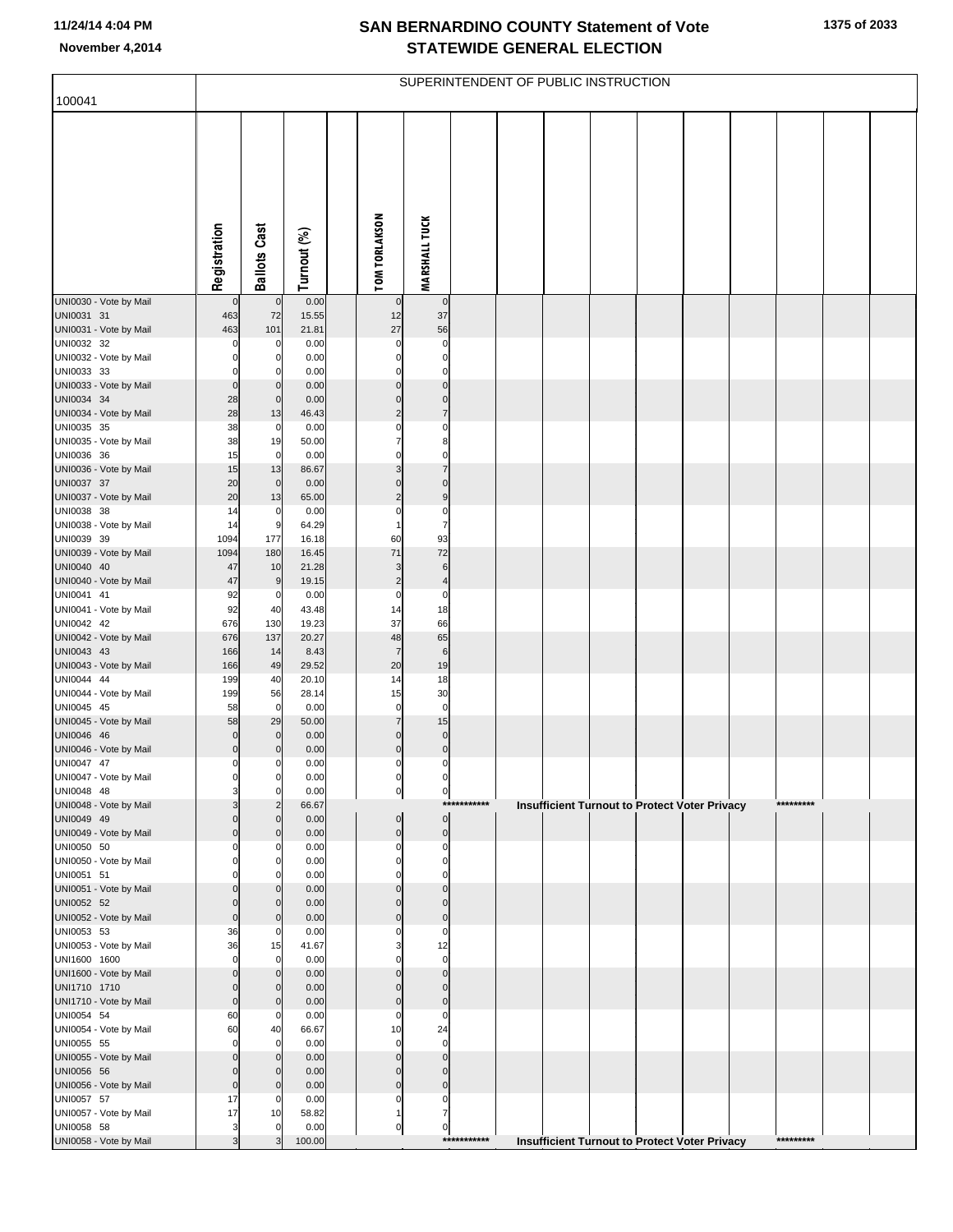| 100041                                 |                            |                              |               |                      |                          |                            |              | SUPERINTENDENT OF PUBLIC INSTRUCTION |  |                                                      |           |  |
|----------------------------------------|----------------------------|------------------------------|---------------|----------------------|--------------------------|----------------------------|--------------|--------------------------------------|--|------------------------------------------------------|-----------|--|
|                                        |                            |                              |               |                      |                          |                            |              |                                      |  |                                                      |           |  |
|                                        | Registration               | <b>Ballots Cast</b>          | Turnout (%)   | <b>TOM TORLAKSON</b> |                          | <b>MARSHALL TUCK</b>       |              |                                      |  |                                                      |           |  |
| UNI0059 59                             | $\mathbf 0$                | $\mathbf 0$                  | 0.00          |                      | 0                        | $\mathbf 0$                |              |                                      |  |                                                      |           |  |
| UNI0059 - Vote by Mail<br>NEE0060 60   | $\mathbf 0$<br>415         | $\mathbf 0$<br>75            | 0.00<br>18.07 |                      | $\mathbf 0$<br>17        | $\mathbf 0$<br>39          |              |                                      |  |                                                      |           |  |
| NEE0060 - Vote by Mail                 | 415                        | 133                          | 32.05         |                      | 49                       | 43                         |              |                                      |  |                                                      |           |  |
| NEE0061 61                             | 1451                       | 286                          | 19.71         |                      | 112                      | 114                        |              |                                      |  |                                                      |           |  |
| NEE0061 - Vote by Mail                 | 1451                       | 330<br>$\mathbf 0$           | 22.74<br>0.00 |                      | 160<br>$\mathbf 0$       | 113<br>$\mathbf 0$         |              |                                      |  |                                                      |           |  |
| UNI0062 62<br>UNI0062 - Vote by Mail   | 63<br>63                   | 37                           | 58.73         |                      | 4                        | 25                         |              |                                      |  |                                                      |           |  |
| UNI0063 63                             | 399                        | 55                           | 13.78         |                      | 15                       | 23                         |              |                                      |  |                                                      |           |  |
| UNI0063 - Vote by Mail                 | 399                        | 90                           | 22.56         |                      | 33                       | 37                         |              |                                      |  |                                                      |           |  |
| UNI0064 64<br>UNI0064 - Vote by Mail   | 12<br>12                   | 0<br>5                       | 0.00<br>41.67 |                      | $\mathbf 0$<br>1         | $\pmb{0}$<br>3             |              |                                      |  |                                                      |           |  |
| UNI0065 65                             | 9                          | $\mathbf 0$                  | 0.00          |                      | $\circ$                  | $\circ$                    |              |                                      |  |                                                      |           |  |
| UNI0065 - Vote by Mail                 | 9                          | $\overline{4}$               | 44.44         |                      |                          |                            | ************ |                                      |  | Insufficient Turnout to Protect Voter Privacy        | ********* |  |
| UNI0066 66                             | 180                        | $\mathbf 0$                  | 0.00          |                      | $\overline{0}$           | $\overline{0}$             |              |                                      |  |                                                      |           |  |
| UNI0066 - Vote by Mail                 | 180<br>0                   | 71<br>0                      | 39.44         |                      | 21<br>0                  | 22<br>$\mathbf 0$          |              |                                      |  |                                                      |           |  |
| UNI0067 67<br>UNI0067 - Vote by Mail   | 0                          | C                            | 0.00<br>0.00  |                      | $\Omega$                 | $\mathbf 0$                |              |                                      |  |                                                      |           |  |
| UNI0068 68                             | $\Omega$                   | $\mathbf 0$                  | 0.00          |                      | $\pmb{0}$                | $\mathbf 0$                |              |                                      |  |                                                      |           |  |
| UNI0068 - Vote by Mail                 | $\Omega$                   | C                            | 0.00          |                      | $\pmb{0}$                | $\mathbf 0$                |              |                                      |  |                                                      |           |  |
| UNI0069 69                             | $\mathbf 0$<br>$\mathbf 0$ | $\mathbf 0$                  | 0.00          |                      | $\mathbf 0$<br>$\Omega$  | $\mathbf 0$<br>$\mathbf 0$ |              |                                      |  |                                                      |           |  |
| UNI0069 - Vote by Mail<br>UNI0070 70   | 28                         | C<br>0                       | 0.00<br>0.00  |                      | $\mathbf 0$              | $\mathbf 0$                |              |                                      |  |                                                      |           |  |
| UNI0070 - Vote by Mail                 | 28                         | 13                           | 46.43         |                      | 3                        | 5                          |              |                                      |  |                                                      |           |  |
| UNI0071 71                             | 14                         | $\mathbf 0$                  | 0.00          |                      | $\circ$                  | $\overline{0}$             |              |                                      |  |                                                      |           |  |
| UNI0071 - Vote by Mail<br>UNI0072 72   | 14<br>3                    | 4<br>$\mathbf 0$             | 28.57<br>0.00 |                      | $\overline{0}$           |                            | ***********  |                                      |  | <b>Insufficient Turnout to Protect Voter Privacy</b> | ********* |  |
| UNI0072 - Vote by Mail                 |                            |                              | 33.33         |                      |                          | $\overline{0}$             | ***********  |                                      |  | <b>Insufficient Turnout to Protect Voter Privacy</b> | ********* |  |
| UNI0073 73                             | 0                          | 0                            | 0.00          |                      | $\mathbf 0$              | $\mathbf{0}$               |              |                                      |  |                                                      |           |  |
| UNI0073 - Vote by Mail                 | $\Omega$                   | C                            | 0.00          |                      | $\mathbf 0$              | $\mathbf 0$                |              |                                      |  |                                                      |           |  |
| UNI0074 74<br>UNI0074 - Vote by Mail   | $\Omega$<br>$\Omega$       | C<br>C                       | 0.00<br>0.00  |                      | $\pmb{0}$<br>$\mathbf 0$ | $\mathbf 0$<br>$\mathbf 0$ |              |                                      |  |                                                      |           |  |
| UNI0075 75                             | 98                         | $\mathbf 0$                  | 0.00          |                      | $\mathbf 0$              | $\mathbf 0$                |              |                                      |  |                                                      |           |  |
| UNI0075 - Vote by Mail                 | 98                         | 47                           | 47.96         |                      | 16                       | 22                         |              |                                      |  |                                                      |           |  |
| UNI0076 76<br>UNI0076 - Vote by Mail   | $\Omega$                   | 0<br>$\mathbf 0$             | 0.00          |                      | $\Omega$                 | $\mathbf 0$                |              |                                      |  |                                                      |           |  |
| UNI0077 77                             | $\Omega$                   | C                            | 0.00<br>0.00  |                      | $\mathbf 0$              | $\mathbf 0$                |              |                                      |  |                                                      |           |  |
| UNI0077 - Vote by Mail                 | $\Omega$                   | $\mathcal{C}$                | 0.00          |                      | $\Omega$                 | $\mathbf 0$                |              |                                      |  |                                                      |           |  |
| UNI0078 78                             | $\Omega$                   | $\mathcal{C}$                | 0.00          |                      | $\mathbf 0$              | $\mathbf 0$                |              |                                      |  |                                                      |           |  |
| UNI0078 - Vote by Mail<br>UNI0079 79   | $\mathbf 0$<br>42          | C.<br>0                      | 0.00<br>0.00  |                      | $\Omega$<br>0            | $\mathbf 0$<br>$\mathbf 0$ |              |                                      |  |                                                      |           |  |
| UNI0079 - Vote by Mail                 | 42                         | 26                           | 61.90         |                      | 10                       | 9                          |              |                                      |  |                                                      |           |  |
| UNI1704 1704                           | $\mathbf 0$                | $\mathbf 0$                  | 0.00          |                      | $\mathbf 0$              | $\mathbf 0$                |              |                                      |  |                                                      |           |  |
| UNI1704 - Vote by Mail                 | $\Omega$                   | $\mathbf 0$                  | 0.00          |                      | $\pmb{0}$                | $\mathbf 0$<br>$\mathbf 0$ |              |                                      |  |                                                      |           |  |
| UNI1705 1705<br>UNI1705 - Vote by Mail | $\Omega$<br>$\Omega$       | $\mathbf 0$<br>C             | 0.00<br>0.00  |                      | $\pmb{0}$<br>$\Omega$    | $\mathbf 0$                |              |                                      |  |                                                      |           |  |
| UNI1706 1706                           | $\Omega$                   | C                            | 0.00          |                      | $\Omega$                 | $\mathbf 0$                |              |                                      |  |                                                      |           |  |
| UNI1706 - Vote by Mail                 | $\Omega$                   | C                            | 0.00          |                      | $\Omega$                 | $\mathbf 0$                |              |                                      |  |                                                      |           |  |
| UNI0080 80                             | 139                        | $\mathbf 0$                  | 0.00          |                      | $\pmb{0}$                | $\mathbf 0$                |              |                                      |  |                                                      |           |  |
| UNI0080 - Vote by Mail<br>UNI0081 81   | 139<br>24                  | 53<br>$\mathbf 0$            | 38.13<br>0.00 |                      | 23<br>$\mathbf 0$        | 23<br>$\mathbf 0$          |              |                                      |  |                                                      |           |  |
| UNI0081 - Vote by Mail                 | 24                         | 14                           | 58.33         |                      | 3                        | 11                         |              |                                      |  |                                                      |           |  |
| UNI0082 82                             | $\mathbf 0$                | 0                            | 0.00          |                      | $\Omega$                 | $\mathbf 0$                |              |                                      |  |                                                      |           |  |
| UNI0082 - Vote by Mail                 | $\Omega$<br>$\Omega$       | C                            | 0.00          |                      | $\Omega$                 | $\mathbf 0$<br>$\mathbf 0$ |              |                                      |  |                                                      |           |  |
| UNI0083 83<br>UNI0083 - Vote by Mail   | $\Omega$                   | $\mathbf 0$<br>$\mathcal{C}$ | 0.00<br>0.00  |                      | $\pmb{0}$<br>$\pmb{0}$   | $\mathbf 0$                |              |                                      |  |                                                      |           |  |
| UNI0084 84                             | $\overline{2}$             | $\mathcal{C}$                | 0.00          |                      | $\mathbf 0$              | $\overline{0}$             |              |                                      |  |                                                      |           |  |
| UNI0084 - Vote by Mail                 |                            |                              | 0.00          |                      | $\mathbf 0$              | $\mathbf 0$                |              |                                      |  |                                                      |           |  |
| UNI0085 85                             |                            |                              | 0.00          |                      | $\mathbf 0$              | $\mathbf{0}$               | ***********  |                                      |  |                                                      | ********* |  |
| UNI0085 - Vote by Mail<br>UNI0086 86   | 3<br>$\Omega$              | 2<br>$\Omega$                | 66.67<br>0.00 |                      | $\overline{0}$           | $\overline{0}$             |              |                                      |  | <b>Insufficient Turnout to Protect Voter Privacy</b> |           |  |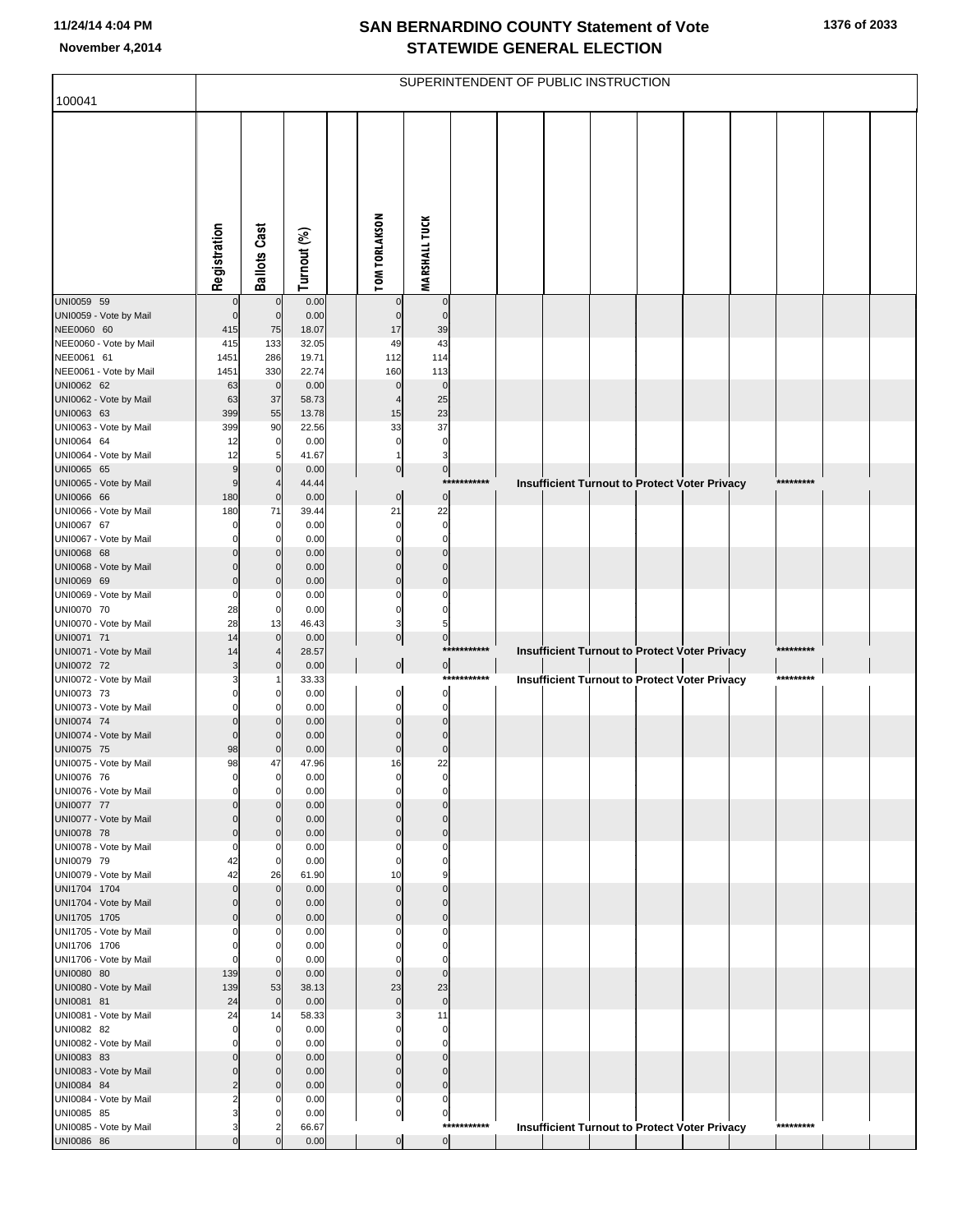|                                       |              |                            |                |                             |                                  |             | SUPERINTENDENT OF PUBLIC INSTRUCTION |  |                                                      |           |  |
|---------------------------------------|--------------|----------------------------|----------------|-----------------------------|----------------------------------|-------------|--------------------------------------|--|------------------------------------------------------|-----------|--|
| 100041                                |              |                            |                |                             |                                  |             |                                      |  |                                                      |           |  |
|                                       | Registration | <b>Ballots Cast</b>        | Turnout (%)    | <b>TOM TORLAKSON</b>        | <b>MARSHALL TUCK</b>             |             |                                      |  |                                                      |           |  |
| UNI0086 - Vote by Mail                |              | $\pmb{0}$                  | 0.00           | $\mathbf 0$                 | $\overline{0}$                   |             |                                      |  |                                                      |           |  |
| UNI0087 87                            |              | $\mathbf 0$                | 0.00           | $\Omega$                    | $\mathbf 0$                      |             |                                      |  |                                                      |           |  |
| UNI0087 - Vote by Mail                |              | $\Omega$                   | 0.00           |                             | $\Omega$                         |             |                                      |  |                                                      |           |  |
| UNI0088 88<br>UNI0088 - Vote by Mail  | 13<br>13     | 0<br>10                    | 0.00<br>76.92  | 5                           | 0                                |             |                                      |  |                                                      |           |  |
| UNI0089 89                            | 134          | 32                         | 23.88          | 11                          | 12                               |             |                                      |  |                                                      |           |  |
| UNI0089 - Vote by Mail                | 134          | 32                         | 23.88          | 8                           | 21                               |             |                                      |  |                                                      |           |  |
| UNI0090 90                            | 440          | 88                         | 20.00          | 21                          | 48                               |             |                                      |  |                                                      |           |  |
| UNI0090 - Vote by Mail<br>UNI0091 91  | 440<br>43    | 96<br>$\mathbf 0$          | 21.82<br>0.00  | 41                          | 42<br>$\pmb{0}$                  |             |                                      |  |                                                      |           |  |
| UNI0091 - Vote by Mail                | 43           | 22                         | 51.16          | 6                           | 15                               |             |                                      |  |                                                      |           |  |
| UNI0092 92                            | 19           | $\pmb{0}$                  | 0.00           | $\Omega$                    | $\overline{0}$                   |             |                                      |  |                                                      |           |  |
| UNI0092 - Vote by Mail                | 19           | 11<br>45                   | 57.89          | 3                           | $5\overline{a}$<br>18            |             |                                      |  |                                                      |           |  |
| UNI0093 93<br>UNI0093 - Vote by Mail  | 222<br>222   | 47                         | 20.27<br>21.17 | 15<br>17                    | 18                               |             |                                      |  |                                                      |           |  |
| UNI0094 94                            |              | 0                          | 0.00           | $\overline{0}$              | $\overline{0}$                   |             |                                      |  |                                                      |           |  |
| UNI0094 - Vote by Mail                |              | $\mathbf{1}$               | 25.00          |                             | ***                              | ****        |                                      |  | <b>Insufficient Turnout to Protect Voter Privacy</b> |           |  |
| UNI0095 95<br>UNI0095 - Vote by Mail  | 13<br>13     | 0<br>5                     | 0.00<br>38.46  | 0<br>$\overline{2}$         | $\overline{0}$<br>$\overline{3}$ |             |                                      |  |                                                      |           |  |
| UNI0096 96                            | 116          | $\mathbf 0$                | 0.00           | $\pmb{0}$                   | $\pmb{0}$                        |             |                                      |  |                                                      |           |  |
| UNI0096 - Vote by Mail                | 116          | 50                         | 43.10          | 25                          | 19                               |             |                                      |  |                                                      |           |  |
| UNI0097 97                            | 680          | 153                        | 22.50          | 45                          | 83                               |             |                                      |  |                                                      |           |  |
| UNI0097 - Vote by Mail<br>UNI0098 98  | 680          | 196<br>$\mathbf 0$         | 28.82<br>0.00  | 55<br>0                     | 102<br>$\pmb{0}$                 |             |                                      |  |                                                      |           |  |
| UNI0098 - Vote by Mail                |              | $\mathbf 0$                | 0.00           | $\Omega$                    | $\mathbf 0$                      |             |                                      |  |                                                      |           |  |
| UNI0099 99                            |              | $\mathbf 0$                | 0.00           | $\mathbf{0}$                | $\pmb{0}$                        |             |                                      |  |                                                      |           |  |
| UNI0099 - Vote by Mail<br>UNI0100 100 |              | $\Omega$<br>0              | 0.00<br>0.00   | $\pmb{0}$<br>$\overline{0}$ | $\overline{0}$                   |             |                                      |  |                                                      |           |  |
| UNI0100 - Vote by Mail                |              | 3                          | 50.00          |                             | 이<br>***                         | ****        |                                      |  | <b>Insufficient Turnout to Protect Voter Privacy</b> |           |  |
| UNI0101 101                           | 253          | $\mathbf 0$                | 0.00           | $\overline{0}$              | $\overline{0}$                   |             |                                      |  |                                                      |           |  |
| UNI0101 - Vote by Mail                | 253          | 44                         | 17.39          | 19                          | 14                               |             |                                      |  |                                                      |           |  |
| UNI0102 102<br>UNI0102 - Vote by Mail |              | $\mathbf 0$<br>$\Omega$    | 0.00<br>0.00   | $\mathbf 0$<br>$\pmb{0}$    | $\overline{0}$<br>$\overline{0}$ |             |                                      |  |                                                      |           |  |
| UNI0103 103                           | 7            | 0                          | 0.00           | $\overline{0}$              | $\overline{0}$                   |             |                                      |  |                                                      |           |  |
| UNI0103 - Vote by Mail                | 7            | 3                          | 42.86          |                             |                                  | *********** |                                      |  | <b>Insufficient Turnout to Protect Voter Privacy</b> | ********* |  |
| UNI0104 104<br>UNI0104 - Vote by Mail | ი            | $\mathbf 0$<br>$\mathbf 0$ | 0.00<br>0.00   | 0<br>$\Omega$               | $\overline{0}$<br>$\overline{0}$ |             |                                      |  |                                                      |           |  |
| UNI0105 105                           |              | $\mathbf 0$                | 0.00           | $\mathbf 0$                 | $\overline{0}$                   |             |                                      |  |                                                      |           |  |
| UNI0105 - Vote by Mail                |              | $\Omega$                   | 0.00           | $\mathbf{0}$                | $\overline{0}$                   |             |                                      |  |                                                      |           |  |
| UNI0106 106<br>UNI0106 - Vote by Mail |              | 0<br>$\mathbf 0$           | 0.00<br>0.00   | 0<br>U                      | $\pmb{0}$<br>$\mathbf 0$         |             |                                      |  |                                                      |           |  |
| UNI0107 107                           |              | $\Omega$                   | 0.00           |                             | $\overline{0}$                   |             |                                      |  |                                                      |           |  |
| UNI0107 - Vote by Mail                |              | $\mathbf 0$                | 0.00           | $\Omega$                    | $\overline{0}$                   |             |                                      |  |                                                      |           |  |
| UNI0108 108                           | O            | $\mathbf 0$<br>$\mathbf 0$ | 0.00<br>0.00   | $\mathbf{0}$<br>$\mathbf 0$ | $\Omega$<br>$\overline{0}$       |             |                                      |  |                                                      |           |  |
| UNI0108 - Vote by Mail<br>UNI0109 109 | 692          | 203                        | 29.34          | 70                          | 87                               |             |                                      |  |                                                      |           |  |
| UNI0109 - Vote by Mail                | 692          | 147                        | 21.24          | 56                          | 51                               |             |                                      |  |                                                      |           |  |
| ADE0110 110                           |              | $\mathbf 0$                | 0.00           | $\mathbf 0$                 | $\mathbf 0$                      |             |                                      |  |                                                      |           |  |
| ADE0110 - Vote by Mail<br>ADE0111 111 |              | $\mathbf 0$<br>$\Omega$    | 0.00<br>0.00   | $\Omega$<br>$\Omega$        | $\overline{0}$<br>$\overline{0}$ |             |                                      |  |                                                      |           |  |
| ADE0111 - Vote by Mail                | O            | $\Omega$                   | 0.00           | $\mathbf{0}$                | $\overline{0}$                   |             |                                      |  |                                                      |           |  |
| UNI0112 112                           | 11           | $\mathbf 0$                | 0.00           | 0                           | $\overline{0}$                   |             |                                      |  |                                                      |           |  |
| UNI0112 - Vote by Mail<br>UNI0113 113 | 11<br>2      | 6<br>$\mathbf 0$           | 54.55<br>0.00  | 1<br>$\overline{0}$         | 4<br>$\overline{0}$              |             |                                      |  |                                                      |           |  |
| UNI0113 - Vote by Mail                |              | $\overline{2}$             | 100.00         |                             | ***:                             | *******     |                                      |  | <b>Insufficient Turnout to Protect Voter Privacy</b> | ********* |  |
| UNI0114 114                           |              | $\mathbf 0$                | 0.00           | $\overline{0}$              | $\overline{0}$                   |             |                                      |  |                                                      |           |  |
| UNI0114 - Vote by Mail                |              | $\Omega$                   | 0.00           | $\mathbf 0$                 | $\overline{0}$                   |             |                                      |  |                                                      |           |  |
| UNI0115 115<br>UNI0115 - Vote by Mail |              | 0<br>O                     | 0.00<br>0.00   | 0<br>$\Omega$               | $\overline{0}$<br>0              |             |                                      |  |                                                      |           |  |
| UNI0116 116                           |              | 0                          | 0.00           | 0                           | $\overline{0}$                   |             |                                      |  |                                                      |           |  |
| UNI0116 - Vote by Mail                |              | $\Omega$                   | 0.00           | $\mathbf 0$                 | $\overline{0}$                   |             |                                      |  |                                                      |           |  |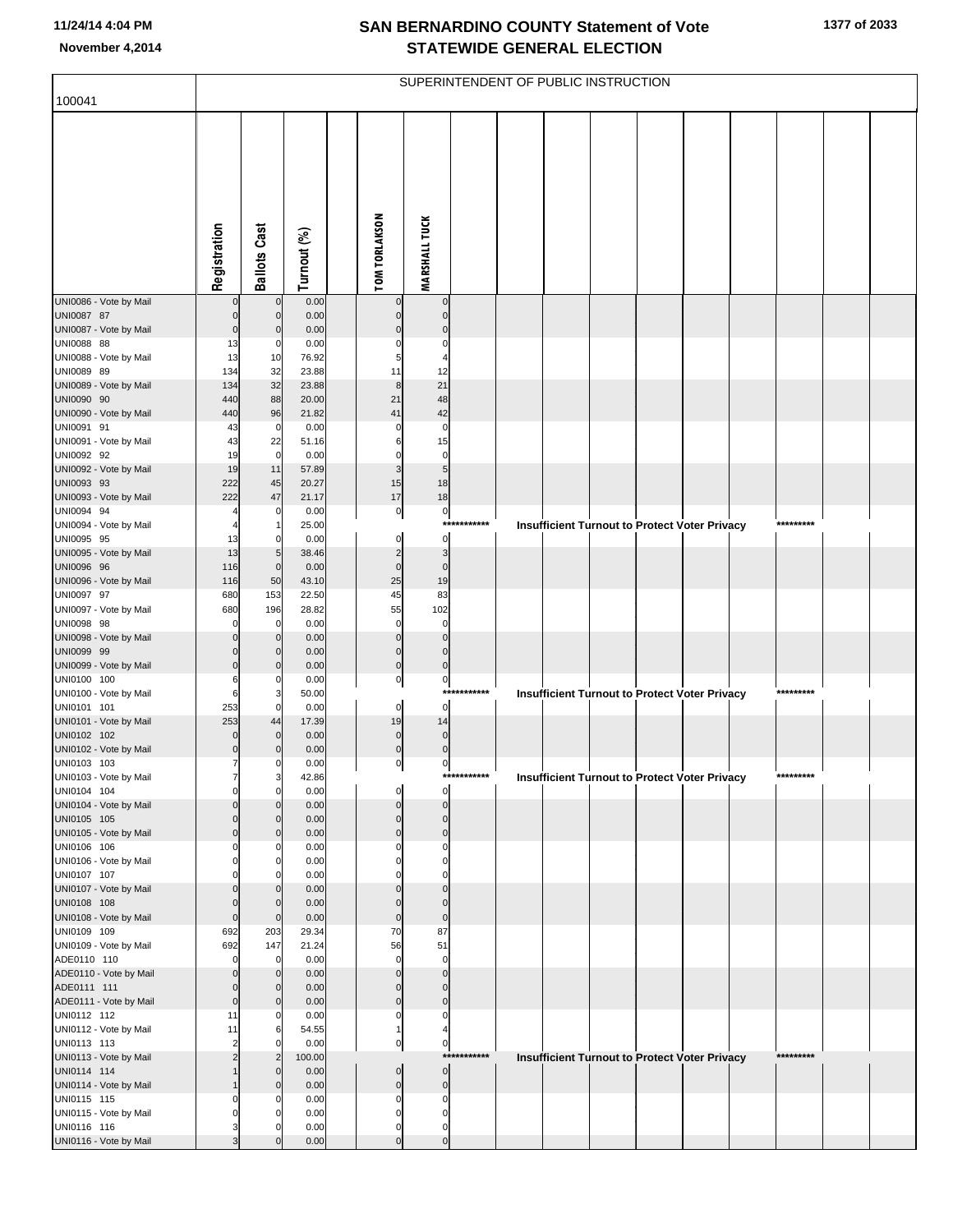| 100041                                 |                |                                |                |                            |                                  |             | SUPERINTENDENT OF PUBLIC INSTRUCTION |  |                                               |           |  |
|----------------------------------------|----------------|--------------------------------|----------------|----------------------------|----------------------------------|-------------|--------------------------------------|--|-----------------------------------------------|-----------|--|
|                                        |                |                                |                |                            |                                  |             |                                      |  |                                               |           |  |
|                                        | Registration   | <b>Ballots Cast</b>            | Turnout (%)    | <b>TOM TORLAKSON</b>       | <b>MARSHALL TUCK</b>             |             |                                      |  |                                               |           |  |
|                                        |                |                                |                |                            |                                  |             |                                      |  |                                               |           |  |
| UNI0117 117<br>UNI0117 - Vote by Mail  |                | $\mathbf 0$<br>$\mathbf 0$     | 0.00<br>0.00   | $\mathbf 0$<br>$\Omega$    | $\mathbf 0$<br>$\mathbf 0$       |             |                                      |  |                                               |           |  |
| UNI0118 118                            |                | $\Omega$                       | 0.00           | $\Omega$                   | $\mathbf 0$                      |             |                                      |  |                                               |           |  |
| UNI0118 - Vote by Mail                 |                | 0                              | 0.00           |                            | $\Omega$                         |             |                                      |  |                                               |           |  |
| UNI0119 119<br>UNI0119 - Vote by Mail  |                | 0<br>0                         | 0.00<br>0.00   | $\Omega$<br>$\mathbf 0$    | $\Omega$<br>$\Omega$             |             |                                      |  |                                               |           |  |
| UNI0120 120                            | 1690           | 307                            | 18.17          | 99                         | 142                              |             |                                      |  |                                               |           |  |
| UNI0120 - Vote by Mail                 | 1690           | 601                            | 35.56          | 175                        | 277                              |             |                                      |  |                                               |           |  |
| UNI0121 121                            | 1185           | 221                            | 18.65          | 63                         | 107                              |             |                                      |  |                                               |           |  |
| UNI0121 - Vote by Mail<br>UNI0122 122  | 1185<br>39     | 294<br>$\mathbf 0$             | 24.81<br>0.00  | 96<br>0                    | 137<br>$\pmb{0}$                 |             |                                      |  |                                               |           |  |
| UNI0122 - Vote by Mail                 | 39             | 10                             | 25.64          | 6                          | 3                                |             |                                      |  |                                               |           |  |
| UNI0123 123                            | 83             | $\mathbf 0$                    | 0.00           | $\pmb{0}$                  | $\pmb{0}$                        |             |                                      |  |                                               |           |  |
| UNI0123 - Vote by Mail<br>UNI0124 124  | 83<br>89       | 29<br>$\mathbf 0$              | 34.94<br>0.00  | 5<br>$\pmb{0}$             | 16<br>$\pmb{0}$                  |             |                                      |  |                                               |           |  |
| UNI0124 - Vote by Mail                 | 89             | 31                             | 34.83          | 11                         | 14                               |             |                                      |  |                                               |           |  |
| UNI0125 125                            | 99             | $\mathbf 0$                    | 0.00           | 0                          | $\mathbf 0$                      |             |                                      |  |                                               |           |  |
| UNI0125 - Vote by Mail<br>UNI0126 126  | 99<br>$\Omega$ | 42<br>$\mathbf 0$              | 42.42<br>0.00  | $\overline{7}$<br>$\Omega$ | 22<br>$\mathbf 0$                |             |                                      |  |                                               |           |  |
| UNI0126 - Vote by Mail                 |                | $\mathbf 0$                    | 0.00           | $\Omega$                   | $\pmb{0}$                        |             |                                      |  |                                               |           |  |
| UNI0127 127                            | 35             | $\mathbf 0$                    | 0.00           | $\mathbf{0}$               | $\mathbf 0$                      |             |                                      |  |                                               |           |  |
| UNI0127 - Vote by Mail                 | 35             | 14                             | 40.00          | $\Omega$                   | 7<br>0                           |             |                                      |  |                                               |           |  |
| UNI0128 128<br>UNI0128 - Vote by Mail  |                | $\mathbf 0$<br>$\mathbf 0$     | 0.00<br>0.00   | $\Omega$                   | $\Omega$                         |             |                                      |  |                                               |           |  |
| UNI0129 129                            | 120            | $\pmb{0}$                      | 0.00           | $\pmb{0}$                  | $\mathbf 0$                      |             |                                      |  |                                               |           |  |
| UNI0129 - Vote by Mail                 | 120            | 35                             | 29.17          | 18                         | 13                               |             |                                      |  |                                               |           |  |
| UNI1601 1601<br>UNI1601 - Vote by Mail |                | $\mathbf 0$<br>0               | 0.00<br>0.00   | $\mathbf 0$<br>$\Omega$    | $\mathbf 0$<br>0                 |             |                                      |  |                                               |           |  |
| UNI1708 1708                           |                | 0                              | 0.00           | $\Omega$                   | 0                                |             |                                      |  |                                               |           |  |
| UNI1708 - Vote by Mail                 |                | $\Omega$                       | 0.00           | $\Omega$                   | $\Omega$                         |             |                                      |  |                                               |           |  |
| UNI1709 1709<br>UNI1709 - Vote by Mail |                | $\mathbf 0$<br>$\mathbf 0$     | 0.00<br>0.00   | $\Omega$<br>$\Omega$       | $\overline{0}$<br>$\overline{0}$ |             |                                      |  |                                               |           |  |
| UNI1711 1711                           | 72             | $\mathbf 0$                    | 0.00           | $\Omega$                   | $\pmb{0}$                        |             |                                      |  |                                               |           |  |
| UNI1711 - Vote by Mail                 | 72             | 23                             | 31.94          | 4                          | 15                               |             |                                      |  |                                               |           |  |
| UNI1713 1713<br>UNI1713 - Vote by Mail | 0<br>$\Omega$  | $\mathbf{0}$<br>$\overline{0}$ | 0.00<br>0.00   | 0<br>$\Omega$              | $\Omega$                         |             |                                      |  |                                               |           |  |
| UNI0130 130                            | 101            | $\mathbf 0$                    | 0.00           | $\Omega$                   | $\mathbf 0$                      |             |                                      |  |                                               |           |  |
| UNI0130 - Vote by Mail                 | 101            | 46                             | 45.54          | 9                          | 21                               |             |                                      |  |                                               |           |  |
| UNI0131 131<br>UNI0131 - Vote by Mail  | $\Omega$<br>0  | $\mathbf 0$<br>0               | 0.00<br>0.00   | $\mathbf 0$<br>$\mathbf 0$ | $\pmb{0}$<br>0                   |             |                                      |  |                                               |           |  |
| BAR0132 132                            | 480            | 63                             | 13.13          | 23                         | 38                               |             |                                      |  |                                               |           |  |
| BAR0132 - Vote by Mail                 | 480            | 82                             | 17.08          | 22                         | 43                               |             |                                      |  |                                               |           |  |
| BAR0133 133<br>BAR0133 - Vote by Mail  | 10<br>10       | $\overline{4}$<br>$\mathbf 0$  | 40.00<br>0.00  | $\mathbf 0$                | $\pmb{0}$                        | *********** |                                      |  | Insufficient Turnout to Protect Voter Privacy | ********* |  |
| BAR0134 134                            | 27             | 5                              | 18.52          | $\overline{\mathbf{c}}$    | $\overline{c}$                   |             |                                      |  |                                               |           |  |
| BAR0134 - Vote by Mail                 | 27             | 11                             | 40.74          | 5                          | 5                                |             |                                      |  |                                               |           |  |
| BAR0135 135<br>BAR0135 - Vote by Mail  | 1023<br>1023   | 134<br>143                     | 13.10<br>13.98 | 34<br>50                   | 72<br>64                         |             |                                      |  |                                               |           |  |
| BAR0136 136                            | 923            | 182                            | 19.72          | 67                         | 82                               |             |                                      |  |                                               |           |  |
| BAR0136 - Vote by Mail                 | 923            | 190                            | 20.59          | 73                         | 80                               |             |                                      |  |                                               |           |  |
| BAR0137 137                            | 1478           | 265<br>291                     | 17.93<br>19.69 | 90<br>96                   | 138<br>127                       |             |                                      |  |                                               |           |  |
| BAR0137 - Vote by Mail<br>BAR0138 138  | 1478<br>1273   | 192                            | 15.08          | 73                         | 93                               |             |                                      |  |                                               |           |  |
| BAR0138 - Vote by Mail                 | 1273           | 220                            | 17.28          | 99                         | 85                               |             |                                      |  |                                               |           |  |
| BAR0139 139                            | 1559           | 246                            | 15.78          | 92                         | 103                              |             |                                      |  |                                               |           |  |
| BAR0139 - Vote by Mail<br>BAR0140 140  | 1559<br>1398   | 298<br>250                     | 19.11<br>17.88 | 102<br>90                  | 157<br>114                       |             |                                      |  |                                               |           |  |
| BAR0140 - Vote by Mail                 | 1398           | 260                            | 18.60          | 129                        | 98                               |             |                                      |  |                                               |           |  |
| BAR0141 141                            | 10             | 0                              | 0.00           | $\overline{0}$             | $\boldsymbol{0}$                 | *********** |                                      |  |                                               | ********* |  |
| BAR0141 - Vote by Mail<br>BAR0142 142  | 10<br>$\Omega$ | $\mathbf 0$                    | 10.00<br>0.00  | $\overline{0}$             | $\overline{0}$                   |             |                                      |  | Insufficient Turnout to Protect Voter Privacy |           |  |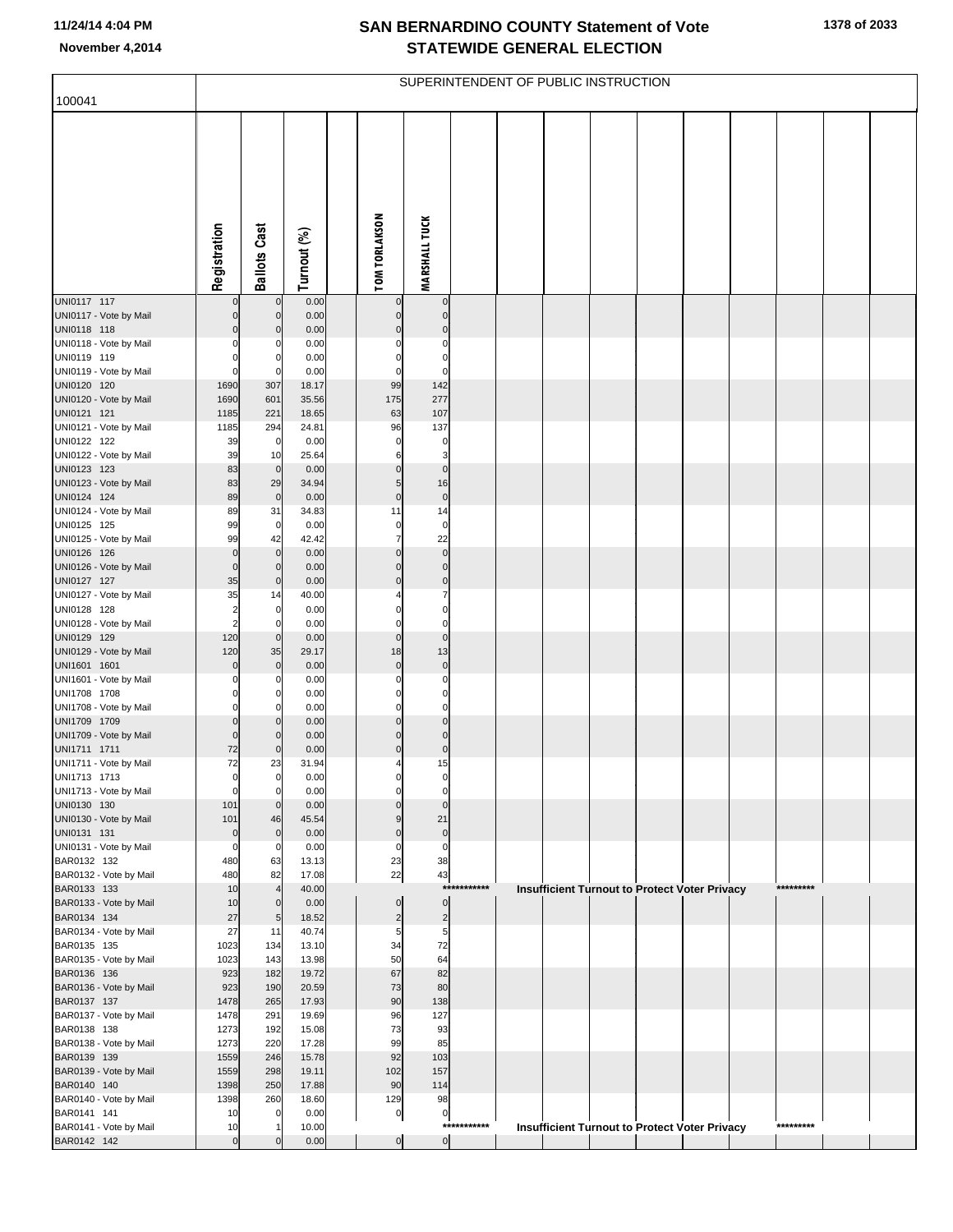|                                        |                    |                          |                |                             |                               |             | SUPERINTENDENT OF PUBLIC INSTRUCTION |  |                                                      |           |  |
|----------------------------------------|--------------------|--------------------------|----------------|-----------------------------|-------------------------------|-------------|--------------------------------------|--|------------------------------------------------------|-----------|--|
| 100041                                 |                    |                          |                |                             |                               |             |                                      |  |                                                      |           |  |
|                                        | Registration       | <b>Ballots Cast</b>      | Turnout (%)    | <b>TOM TORLAKSON</b>        | <b>MARSHALL TUCK</b>          |             |                                      |  |                                                      |           |  |
| BAR0142 - Vote by Mail                 |                    | $\mathbf 0$              | 0.00           |                             | $\pmb{0}$                     |             |                                      |  |                                                      |           |  |
| BAR0143 143                            | 20                 | $\mathbf 0$              | 0.00           |                             | $\mathbf 0$                   |             |                                      |  |                                                      |           |  |
| BAR0143 - Vote by Mail<br>BAR0144 144  | 20<br>0            | 12<br>$\Omega$           | 60.00<br>0.00  |                             | 5<br>$\Omega$                 |             |                                      |  |                                                      |           |  |
| BAR0144 - Vote by Mail                 | 0                  | $\mathbf 0$              | 0.00           |                             | $\Omega$                      |             |                                      |  |                                                      |           |  |
| UNI0145 145                            | 24                 | $\Omega$                 | 0.00           |                             | $\Omega$                      |             |                                      |  |                                                      |           |  |
| UNI0145 - Vote by Mail                 | 24                 | 15                       | 62.50          | 3                           | $\overline{7}$                |             |                                      |  |                                                      |           |  |
| UNI0146 146<br>UNI0146 - Vote by Mail  | 119<br>119         | $\overline{0}$<br>51     | 0.00<br>42.86  | $\Omega$<br>11              | $\mathbf 0$<br>25             |             |                                      |  |                                                      |           |  |
| UNI0147 147                            | 43                 | $\mathbf 0$              | 0.00           | 0                           | $\pmb{0}$                     |             |                                      |  |                                                      |           |  |
| UNI0147 - Vote by Mail                 | 43                 | 20                       | 46.51          | 5                           | 9                             |             |                                      |  |                                                      |           |  |
| UNI0148 148                            | 1071               | 210                      | 19.61          | 61                          | 114                           |             |                                      |  |                                                      |           |  |
| UNI0148 - Vote by Mail                 | 1071               | 297                      | 27.73          | 118                         | 128                           |             |                                      |  |                                                      |           |  |
| UNI0149 149<br>UNI0149 - Vote by Mail  | 71<br>71           | $27\,$<br>6              | 38.03<br>8.45  | 11<br>$\boldsymbol{\Delta}$ | 13<br>$\overline{1}$          |             |                                      |  |                                                      |           |  |
| UNI0150 150                            | 11                 | 0                        | 0.00           | 0                           | 0                             |             |                                      |  |                                                      |           |  |
| UNI0150 - Vote by Mail                 | 11                 | 6                        | 54.55          | $\mathbf 0$                 |                               |             |                                      |  |                                                      |           |  |
| UNI0151 151                            |                    | $\Omega$                 | 0.00           | $\pmb{0}$                   | $\overline{0}$                |             |                                      |  |                                                      |           |  |
| UNI0151 - Vote by Mail                 |                    | $\overline{2}$           | 100.00         |                             |                               | *********** |                                      |  | <b>Insufficient Turnout to Protect Voter Privacy</b> | ********* |  |
| UNI0152 152<br>UNI0152 - Vote by Mail  | 0<br>$\mathbf 0$   | $\Omega$<br>$\mathbf 0$  | 0.00<br>0.00   | $\pmb{0}$<br>$\pmb{0}$      | $\overline{0}$<br>$\mathbf 0$ |             |                                      |  |                                                      |           |  |
| UNI0153 153                            | 320                | 46                       | 14.38          | 20                          | 20                            |             |                                      |  |                                                      |           |  |
| UNI0153 - Vote by Mail                 | 320                | 129                      | 40.31          | 49                          | 48                            |             |                                      |  |                                                      |           |  |
| UNI0154 154                            | 0                  | $\mathbf 0$              | 0.00           | $\mathbf 0$                 | $\pmb{0}$                     |             |                                      |  |                                                      |           |  |
| UNI0154 - Vote by Mail<br>UNI0155 155  | $\mathbf 0$<br>720 | $\overline{0}$<br>98     | 0.00<br>13.61  | $\mathbf 0$<br>17           | $\bf 0$<br>60                 |             |                                      |  |                                                      |           |  |
| UNI0155 - Vote by Mail                 | 720                | 177                      | 24.58          | 49                          | 87                            |             |                                      |  |                                                      |           |  |
| UNI0156 156                            |                    | 0                        | 0.00           | 0                           | $\pmb{0}$                     |             |                                      |  |                                                      |           |  |
| UNI0156 - Vote by Mail                 | 0                  | $\overline{0}$           | 0.00           | $\mathbf 0$                 | $\mathbf 0$                   |             |                                      |  |                                                      |           |  |
| UNI0157 157<br>UNI0157 - Vote by Mail  | 1664<br>1664       | 252                      | 15.14          | 81                          | 119                           |             |                                      |  |                                                      |           |  |
| UNI0158 158                            | 224                | 466<br>39                | 28.00<br>17.41 | 165<br>12                   | 209<br>18                     |             |                                      |  |                                                      |           |  |
| UNI0158 - Vote by Mail                 | 224                | 57                       | 25.45          | 25                          | 22                            |             |                                      |  |                                                      |           |  |
| UNI0159 159                            | 0                  | $\mathbf 0$              | 0.00           | $\pmb{0}$                   | $\mathbf 0$                   |             |                                      |  |                                                      |           |  |
| UNI0159 - Vote by Mail                 | 0                  | $\overline{0}$           | 0.00           |                             |                               |             |                                      |  |                                                      |           |  |
| UNI0160 160<br>UNI0160 - Vote by Mail  | 0<br>0             | $\mathbf 0$<br>C         | 0.00<br>0.00   | $\Omega$<br>$\Omega$        | $\mathbf 0$<br>$\Omega$       |             |                                      |  |                                                      |           |  |
| UNI0161 161                            | 0                  | $\Omega$                 | 0.00           | $\Omega$                    | $\Omega$                      |             |                                      |  |                                                      |           |  |
| UNI0161 - Vote by Mail                 | $\mathbf 0$        | $\mathbf{0}$             | 0.00           | $\mathbf 0$                 | $\mathbf 0$                   |             |                                      |  |                                                      |           |  |
| UNI0162 162                            | $\Omega$           | C                        | 0.00           |                             | $\Omega$                      |             |                                      |  |                                                      |           |  |
| UNI0162 - Vote by Mail<br>UNI0163 163  | 0<br>24            | $\Omega$<br>$\Omega$     | 0.00<br>0.00   |                             | $\Omega$                      |             |                                      |  |                                                      |           |  |
| UNI0163 - Vote by Mail                 | 24                 | 15                       | 62.50          |                             | 9                             |             |                                      |  |                                                      |           |  |
| UNI0164 164                            | 162                | $\overline{0}$           | 0.00           | $\mathbf 0$                 | $\mathbf 0$                   |             |                                      |  |                                                      |           |  |
| UNI0164 - Vote by Mail                 | 162                | 90                       | 55.56          | 18                          | 50                            |             |                                      |  |                                                      |           |  |
| UNI0165 165<br>UNI0165 - Vote by Mail  | $\Omega$           | $\mathbf{0}$<br>$\Omega$ | 0.00<br>0.00   | $\Omega$<br>$\Omega$        | $\mathbf 0$<br>$\Omega$       |             |                                      |  |                                                      |           |  |
| UNI0595 595                            |                    | O                        | 0.00           |                             | $\Omega$                      |             |                                      |  |                                                      |           |  |
| UNI0595 - Vote by Mail                 | $\Omega$           | $\Omega$                 | 0.00           | $\Omega$                    | $\mathbf 0$                   |             |                                      |  |                                                      |           |  |
| UNI0596 596                            | 0                  | $\Omega$                 | 0.00           | $\Omega$                    | $\Omega$                      |             |                                      |  |                                                      |           |  |
| UNI0596 - Vote by Mail                 | $\mathbf 0$        | $\mathbf{0}$             | 0.00           | $\mathbf{0}$                | $\mathbf 0$                   |             |                                      |  |                                                      |           |  |
| UNI1598 1598<br>UNI1598 - Vote by Mail | $\Omega$           | 0<br>$\Omega$            | 0.00<br>0.00   | n<br>O                      | 0<br>$\Omega$                 |             |                                      |  |                                                      |           |  |
| UNI0166 166                            |                    |                          | 0.00           |                             | $\Omega$                      |             |                                      |  |                                                      |           |  |
| UNI0166 - Vote by Mail                 | $\mathbf 0$        | $\mathbf{0}$             | 0.00           | $\Omega$                    | $\Omega$                      |             |                                      |  |                                                      |           |  |
| UNI0167 167                            | $\Omega$           | $\mathbf{0}$             | 0.00           | $\Omega$                    | $\Omega$                      |             |                                      |  |                                                      |           |  |
| UNI0167 - Vote by Mail                 | $\mathbf 0$        | $\Omega$                 | 0.00           | $\mathbf 0$                 | $\mathbf 0$<br>$\Omega$       |             |                                      |  |                                                      |           |  |
| UNI0168 168<br>UNI0168 - Vote by Mail  |                    | O<br>$\Omega$            | 0.00<br>0.00   | n<br>$\Omega$               | $\Omega$                      |             |                                      |  |                                                      |           |  |
| UNI0169 169                            | 0                  |                          | 0.00           | $\Omega$                    | $\mathbf 0$                   |             |                                      |  |                                                      |           |  |
| UNI0169 - Vote by Mail                 | $\Omega$           |                          | 0.00           | $\Omega$                    | $\mathbf 0$                   |             |                                      |  |                                                      |           |  |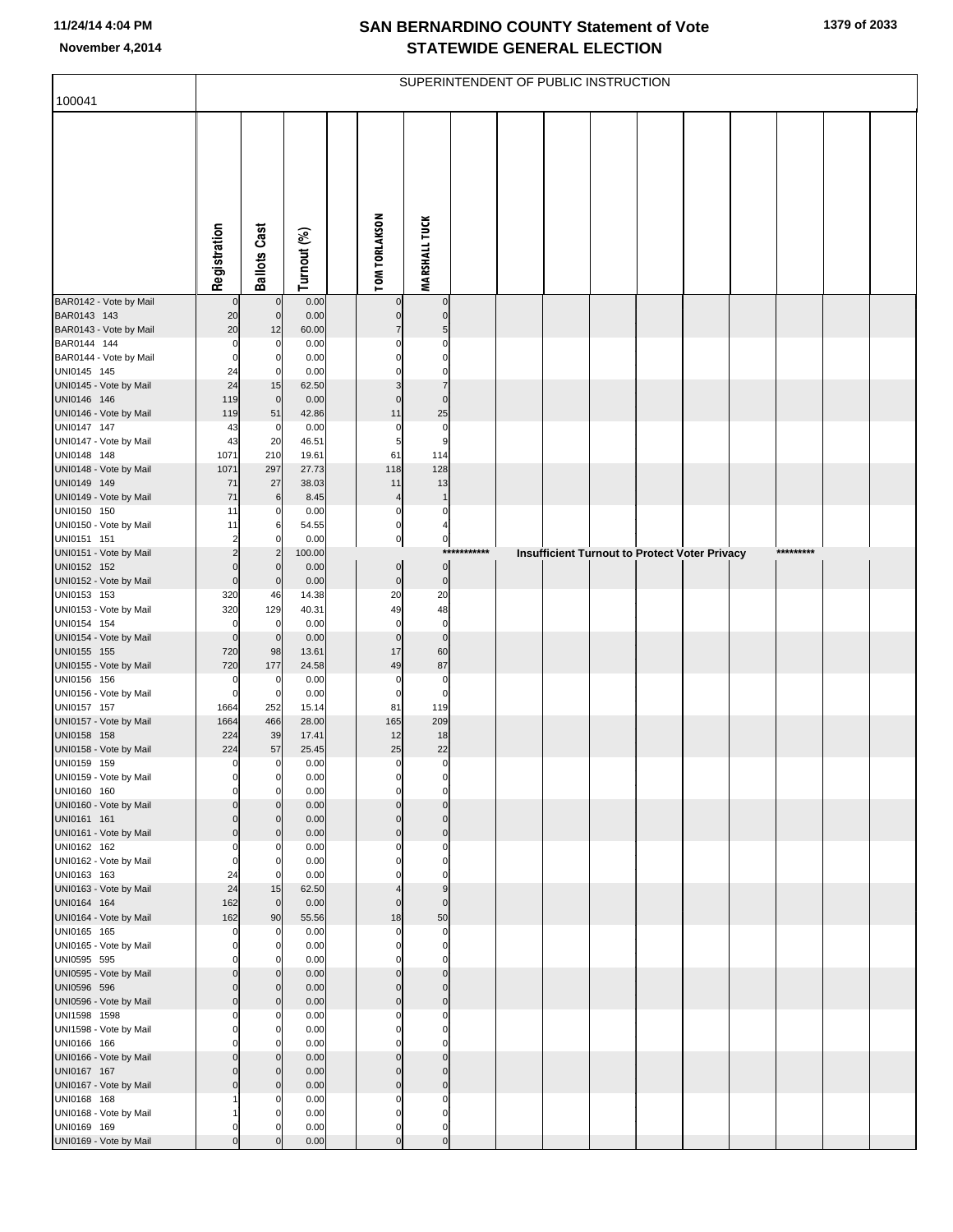|                                       |                                  |                            |                |                            |                            |             | SUPERINTENDENT OF PUBLIC INSTRUCTION |  |                                                      |           |  |
|---------------------------------------|----------------------------------|----------------------------|----------------|----------------------------|----------------------------|-------------|--------------------------------------|--|------------------------------------------------------|-----------|--|
| 100041                                |                                  |                            |                |                            |                            |             |                                      |  |                                                      |           |  |
|                                       |                                  |                            |                |                            |                            |             |                                      |  |                                                      |           |  |
|                                       |                                  |                            |                |                            |                            |             |                                      |  |                                                      |           |  |
|                                       |                                  |                            |                |                            |                            |             |                                      |  |                                                      |           |  |
|                                       | Registration                     | <b>Ballots Cast</b>        | Turnout (%)    | <b>TOM TORLAKSON</b>       | <b>MARSHALL TUCK</b>       |             |                                      |  |                                                      |           |  |
|                                       |                                  |                            |                |                            |                            |             |                                      |  |                                                      |           |  |
| UNI0170 170                           | 0                                | $\mathbf 0$                | 0.00           | 0                          | 0                          |             |                                      |  |                                                      |           |  |
| UNI0170 - Vote by Mail                | $\overline{0}$                   | $\mathbf 0$                | 0.00           | $\Omega$                   | $\mathbf 0$                |             |                                      |  |                                                      |           |  |
| UNI0171 171<br>UNI0171 - Vote by Mail | $\overline{0}$<br>$\mathbf{0}$   | $\mathbf 0$<br>C           | 0.00<br>0.00   | $\mathbf 0$<br>0           | $\Omega$<br>0              |             |                                      |  |                                                      |           |  |
| UNI0172 172                           | $\mathbf{0}$                     | 0                          | 0.00           | 0                          | 0                          |             |                                      |  |                                                      |           |  |
| UNI0172 - Vote by Mail                | $\mathbf{0}$                     | $\Omega$                   | 0.00           | 0                          | 0                          |             |                                      |  |                                                      |           |  |
| UNI0173 173                           | $\overline{0}$                   | $\mathbf 0$                | 0.00           | $\Omega$                   | $\Omega$                   |             |                                      |  |                                                      |           |  |
| UNI0173 - Vote by Mail                | $\overline{0}$<br>$\overline{0}$ | $\mathbf 0$<br>$\mathbf 0$ | 0.00           | $\mathbf 0$<br>$\mathbf 0$ | 0<br>$\mathbf 0$           |             |                                      |  |                                                      |           |  |
| UNI0174 174<br>UNI0174 - Vote by Mail | 0                                | 0                          | 0.00<br>0.00   | $\Omega$                   | 0                          |             |                                      |  |                                                      |           |  |
| UNI0175 175                           | $\mathbf{0}$                     | 0                          | 0.00           | 0                          | 0                          |             |                                      |  |                                                      |           |  |
| UNI0175 - Vote by Mail                | 0                                | $\Omega$                   | 0.00           | 0                          | $\Omega$                   |             |                                      |  |                                                      |           |  |
| UNI0176 176                           | $\overline{0}$                   | $\mathbf 0$                | 0.00           | $\Omega$                   | $\Omega$                   |             |                                      |  |                                                      |           |  |
| UNI0176 - Vote by Mail<br>UNI0177 177 | $\overline{0}$<br>$\overline{0}$ | $\mathbf 0$<br>$\mathbf 0$ | 0.00<br>0.00   | $\mathbf 0$<br>$\mathbf 0$ | $\mathbf 0$<br>$\mathbf 0$ |             |                                      |  |                                                      |           |  |
| UNI0177 - Vote by Mail                | $\mathbf{0}$                     | C                          | 0.00           | 0                          | 0                          |             |                                      |  |                                                      |           |  |
| UNI0178 178                           | $\mathbf{0}$                     | 0                          | 0.00           | 0                          | 0                          |             |                                      |  |                                                      |           |  |
| UNI0178 - Vote by Mail                | $\mathbf{0}$                     | $\Omega$                   | 0.00           | 0                          | $\Omega$                   |             |                                      |  |                                                      |           |  |
| BAR0179 179                           | $\overline{0}$                   | $\mathbf 0$                | 0.00           | $\Omega$                   | $\Omega$                   |             |                                      |  |                                                      |           |  |
| BAR0179 - Vote by Mail<br>UNI0180 180 | $\overline{0}$<br>$\overline{0}$ | $\mathbf 0$<br>$\mathbf 0$ | 0.00<br>0.00   | $\mathbf 0$<br>$\mathbf 0$ | 0<br>$\mathbf 0$           |             |                                      |  |                                                      |           |  |
| UNI0180 - Vote by Mail                | 0                                | 0                          | 0.00           | $\Omega$                   | 0                          |             |                                      |  |                                                      |           |  |
| UNI0181 181                           | $\mathbf{0}$                     | 0                          | 0.00           | 0                          | 0                          |             |                                      |  |                                                      |           |  |
| UNI0181 - Vote by Mail                | 0                                | $\Omega$                   | 0.00           | 0                          | 0                          |             |                                      |  |                                                      |           |  |
| UNI0182 182<br>UNI0182 - Vote by Mail | $\overline{0}$<br>$\overline{0}$ | $\mathbf 0$<br>$\mathbf 0$ | 0.00           | $\Omega$<br>$\mathbf 0$    | $\Omega$<br>$\mathbf 0$    |             |                                      |  |                                                      |           |  |
| UNI0183 183                           | $\overline{0}$                   | $\mathbf 0$                | 0.00<br>0.00   | $\mathbf 0$                | 0                          |             |                                      |  |                                                      |           |  |
| UNI0183 - Vote by Mail                | 0                                | C                          | 0.00           | 0                          | 0                          |             |                                      |  |                                                      |           |  |
| UNI0184 184                           | $\mathbf{0}$                     | 0                          | 0.00           | 0                          | 0                          |             |                                      |  |                                                      |           |  |
| UNI0184 - Vote by Mail                | $\mathbf{0}$                     | $\Omega$                   | 0.00           | 0<br>$\Omega$              | 0                          |             |                                      |  |                                                      |           |  |
| UNI0185 185<br>UNI0185 - Vote by Mail | $\overline{0}$<br>$\overline{0}$ | $\mathbf 0$<br>$\Omega$    | 0.00<br>0.00   | 0                          | $\mathbf 0$<br>0           |             |                                      |  |                                                      |           |  |
| UNI0186 186                           | $\overline{0}$                   | $\Omega$                   | 0.00           | 0                          | 0                          |             |                                      |  |                                                      |           |  |
| UNI0186 - Vote by Mail                | $\mathbf{0}$                     | C                          | 0.00           | 0                          | 0                          |             |                                      |  |                                                      |           |  |
| UNI0187 187                           | 7                                | $\mathbf 0$                | 0.00           |                            |                            |             |                                      |  |                                                      |           |  |
| UNI0187 - Vote by Mail<br>UNI0188 188 | 7<br>60                          | 7<br>$\mathbf 0$           | 100.00<br>0.00 | 0                          | $\Omega$                   |             |                                      |  |                                                      |           |  |
| UNI0188 - Vote by Mail                | 60                               | 39                         | 65.00          | 18                         | 10                         |             |                                      |  |                                                      |           |  |
| UNI0189 189                           | $\overline{0}$                   | $\mathbf 0$                | 0.00           | $\mathbf 0$                | 0                          |             |                                      |  |                                                      |           |  |
| UNI0189 - Vote by Mail                | $\Omega$                         | 0                          | 0.00           | 0                          | 0                          |             |                                      |  |                                                      |           |  |
| UNI0190 190<br>UNI0190 - Vote by Mail | $\mathbf{0}$<br>$\Omega$         | $\mathbf 0$<br>C           | 0.00<br>0.00   | 0<br>0                     | 0<br>$\Omega$              |             |                                      |  |                                                      |           |  |
| UNI0191 191                           | 33                               | $\mathbf 0$                | 0.00           | 0                          | 0                          |             |                                      |  |                                                      |           |  |
| UNI0191 - Vote by Mail                | 33                               | 18                         | 54.55          | 8                          | $6 \mid$                   |             |                                      |  |                                                      |           |  |
| UNI0192 192                           | $\overline{0}$                   | $\overline{c}$             | 0.00           |                            |                            | *********** |                                      |  | Insufficient Turnout to Protect Voter Privacy        | ********* |  |
| UNI0192 - Vote by Mail                | 0<br>0                           | $\Omega$                   | 0.00           | 0<br>0                     | 0                          |             |                                      |  |                                                      |           |  |
| UNI0193 193<br>UNI0193 - Vote by Mail | ŋ                                | 0<br>0                     | 0.00<br>0.00   | 0                          | 0<br>0                     |             |                                      |  |                                                      |           |  |
| UNI0194 194                           | $\Omega$                         | $\Omega$                   | 0.00           | $\Omega$                   | $\mathbf 0$                |             |                                      |  |                                                      |           |  |
| UNI0194 - Vote by Mail                | 0                                | $\Omega$                   | 0.00           | $\mathbf{0}$               | 0                          |             |                                      |  |                                                      |           |  |
| UNI0195 195                           | $\overline{0}$                   | $\Omega$                   | 0.00           | 0                          | $\mathbf 0$                |             |                                      |  |                                                      |           |  |
| UNI0195 - Vote by Mail<br>UNI0196 196 | 0<br>2                           | C<br>$\mathbf 0$           | 0.00<br>0.00   | 0<br>0                     | 0<br>$\overline{0}$        |             |                                      |  |                                                      |           |  |
| UNI0196 - Vote by Mail                | $\overline{2}$                   |                            | 50.00          |                            |                            | *********** |                                      |  | <b>Insufficient Turnout to Protect Voter Privacy</b> | ********* |  |
| UNI0197 197                           | $\Omega$                         | $\Omega$                   | 0.00           | $\Omega$                   | $\mathbf 0$                |             |                                      |  |                                                      |           |  |
| UNI0197 - Vote by Mail                | $\Omega$                         | $\Omega$                   | 0.00           | 0                          | 0                          |             |                                      |  |                                                      |           |  |
| UNI0198 198                           | $\overline{0}$                   | $\Omega$                   | 0.00           | 0                          | 0                          |             |                                      |  |                                                      |           |  |
| UNI0198 - Vote by Mail<br>UNI0199 199 | 0<br>ŋ                           | C<br>0                     | 0.00<br>0.00   | 0<br>0                     | 0<br>0                     |             |                                      |  |                                                      |           |  |
| UNI0199 - Vote by Mail                | 0                                |                            | 0.00           | 이                          | 0                          |             |                                      |  |                                                      |           |  |
| UNI0200 200                           | 31                               |                            | 12.90          |                            |                            | *********** |                                      |  | <b>Insufficient Turnout to Protect Voter Privacy</b> | ********* |  |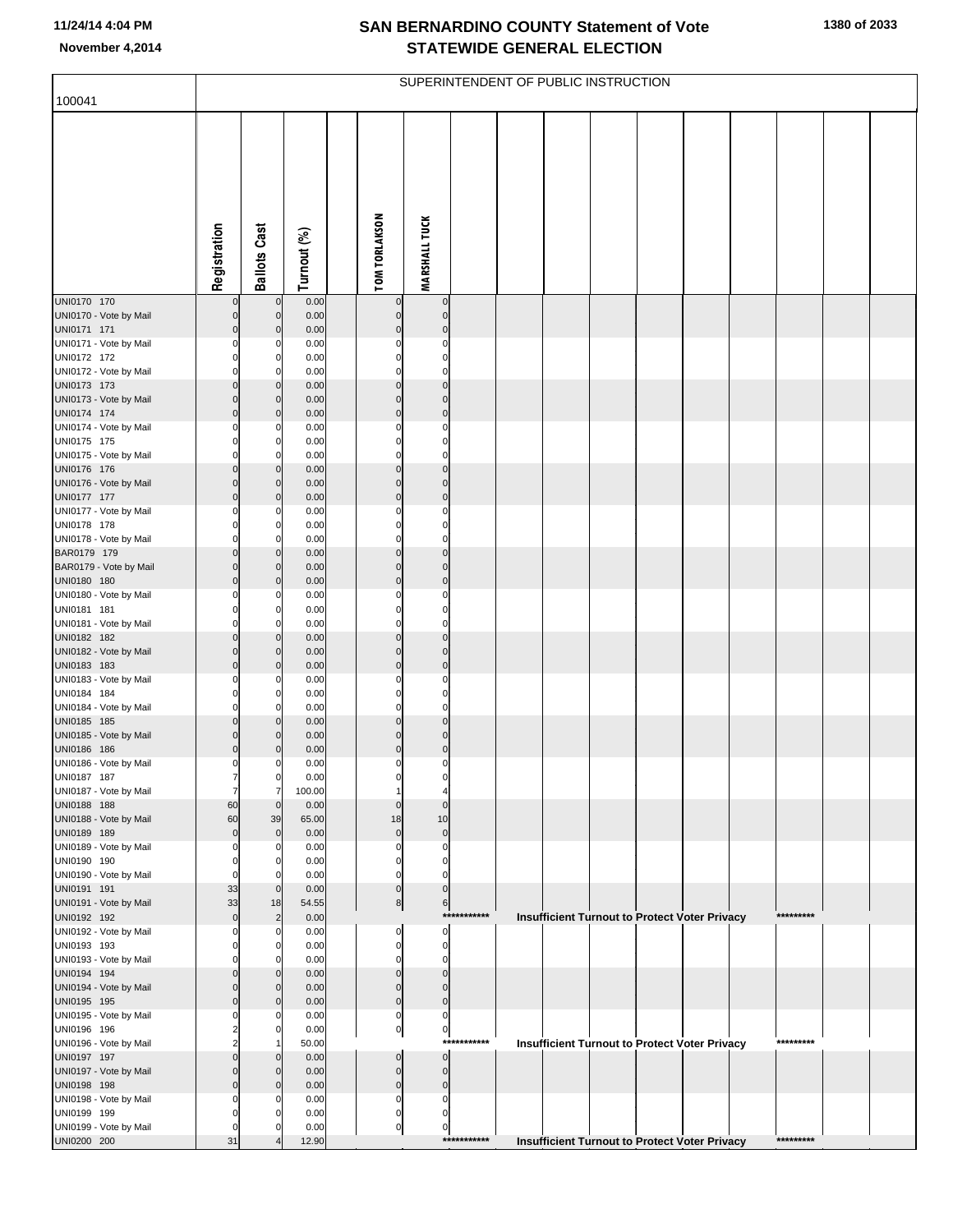| 100041                                |                                |                            |                |                         |                             |             | SUPERINTENDENT OF PUBLIC INSTRUCTION |  |                                               |           |  |
|---------------------------------------|--------------------------------|----------------------------|----------------|-------------------------|-----------------------------|-------------|--------------------------------------|--|-----------------------------------------------|-----------|--|
|                                       |                                |                            |                |                         |                             |             |                                      |  |                                               |           |  |
|                                       |                                |                            |                |                         |                             |             |                                      |  |                                               |           |  |
|                                       |                                |                            |                |                         |                             |             |                                      |  |                                               |           |  |
|                                       |                                |                            |                |                         |                             |             |                                      |  |                                               |           |  |
|                                       |                                |                            |                |                         |                             |             |                                      |  |                                               |           |  |
|                                       |                                |                            |                |                         |                             |             |                                      |  |                                               |           |  |
|                                       |                                |                            |                |                         |                             |             |                                      |  |                                               |           |  |
|                                       |                                |                            |                |                         |                             |             |                                      |  |                                               |           |  |
|                                       | Registration                   | <b>Ballots Cast</b>        | Turnout (%)    | <b>TOM TORLAKSON</b>    | <b>MARSHALL TUCK</b>        |             |                                      |  |                                               |           |  |
| UNI0200 - Vote by Mail                | 31                             | $\overline{7}$             | 22.58          |                         | 3                           |             |                                      |  |                                               |           |  |
| UNI0201 201                           | $\mathbf 0$                    | $\mathbf 0$                | 0.00           | 0                       | 0                           |             |                                      |  |                                               |           |  |
| UNI0201 - Vote by Mail<br>UNI0202 202 | $\overline{0}$<br>$\mathbf{0}$ | $\mathbf 0$<br>C           | 0.00<br>0.00   | 0<br>0                  | 0<br>0                      |             |                                      |  |                                               |           |  |
| UNI0202 - Vote by Mail                | $\mathbf{0}$                   | $\mathbf 0$                | 0.00           | 0                       | 0                           |             |                                      |  |                                               |           |  |
| UNI0203 203                           | 357                            | 76                         | 21.29          | 24                      | 36                          |             |                                      |  |                                               |           |  |
| UNI0203 - Vote by Mail                | 357<br>$\Omega$                | 117<br>$\mathbf 0$         | 32.77          | 51                      | 43<br>$\mathbf 0$           |             |                                      |  |                                               |           |  |
| UNI0204 204<br>UNI0204 - Vote by Mail | $\overline{0}$                 | $\mathbf 0$                | 0.00<br>0.00   | 0<br>0                  | $\mathbf 0$                 |             |                                      |  |                                               |           |  |
| UNI0205 205                           | $\Omega$                       | 0                          | 0.00           | $\Omega$                | 0                           |             |                                      |  |                                               |           |  |
| UNI0205 - Vote by Mail                | 0<br>$\Omega$                  | 0                          | 0.00           | 0                       | 0                           |             |                                      |  |                                               |           |  |
| UNI0206 206<br>UNI0206 - Vote by Mail | $\overline{0}$                 | $\Omega$<br>$\mathbf 0$    | 0.00<br>0.00   | $\Omega$<br>$\mathbf 0$ | 0<br>$\mathbf 0$            |             |                                      |  |                                               |           |  |
| UNI0207 207                           | $\Omega$                       | $\mathbf 0$                | 0.00           | $\Omega$                | $\Omega$                    |             |                                      |  |                                               |           |  |
| UNI0207 - Vote by Mail                | $\overline{0}$                 | $\mathbf 0$                | 0.00           | 0                       | $\mathbf 0$                 |             |                                      |  |                                               |           |  |
| UNI0208 208<br>UNI0208 - Vote by Mail | 0<br>$\Omega$                  | C<br>0                     | 0.00<br>0.00   | 0<br>0                  | 0<br>0                      |             |                                      |  |                                               |           |  |
| UNI0209 209                           | $\Omega$                       | $\Omega$                   | 0.00           | $\Omega$                | 0                           |             |                                      |  |                                               |           |  |
| UNI0209 - Vote by Mail                | $\overline{0}$                 | $\mathbf 0$                | 0.00           | 0                       | $\Omega$                    |             |                                      |  |                                               |           |  |
| TWE0210 210<br>TWE0210 - Vote by Mail | 297<br>297                     | 11<br>19                   | 3.70<br>6.40   | $\Omega$                | 9<br>$\bf8$                 |             |                                      |  |                                               |           |  |
| TWE0211 211                           | 1575                           | 255                        | 16.19          | 94                      | 124                         |             |                                      |  |                                               |           |  |
| TWE0211 - Vote by Mail                | 1575                           | 423                        | 26.86          | 158                     | 170                         |             |                                      |  |                                               |           |  |
| TWE0212 212<br>TWE0212 - Vote by Mail | 1479<br>1479                   | 287<br>409                 | 19.41<br>27.65 | 93<br>155               | 149<br>168                  |             |                                      |  |                                               |           |  |
| TWE0213 213                           | 873                            | 160                        | 18.33          | 61                      | 64                          |             |                                      |  |                                               |           |  |
| TWE0213 - Vote by Mail                | 873                            | 240                        | 27.49          | 81                      | 106                         |             |                                      |  |                                               |           |  |
| TWE0214 214<br>TWE0214 - Vote by Mail | 906<br>906                     | 190<br>265                 | 20.97<br>29.25 | 69<br>120               | 87<br>101                   |             |                                      |  |                                               |           |  |
| TWE0215 215                           | $\Omega$                       | $\mathbf 0$                | 0.00           | $\mathbf 0$             | 0                           |             |                                      |  |                                               |           |  |
| TWE0215 - Vote by Mail                | $\mathbf 0$<br>$\Omega$        | $\mathbf 0$                | 0.00           | $\Omega$                | 0                           |             |                                      |  |                                               |           |  |
| UNI0216 216<br>UNI0216 - Vote by Mail | $\overline{0}$                 | $\Omega$<br>C              | 0.00<br>0.00   | $\Omega$<br>$\mathbf 0$ | $\Omega$<br>$\mathbf 0$     |             |                                      |  |                                               |           |  |
| UNI0217 217                           | 36                             | 0                          | 0.00           | 0                       | 0                           |             |                                      |  |                                               |           |  |
| UNI0217 - Vote by Mail                | 36<br>$\overline{0}$           | 17<br>$\mathbf 0$          | 47.22          |                         |                             |             |                                      |  |                                               |           |  |
| UNI0218 218<br>UNI0218 - Vote by Mail | $\overline{0}$                 |                            | 0.00<br>0.00   | 0                       | 이                           | *********** |                                      |  | Insufficient Turnout to Protect Voter Privacy | ********* |  |
| UNI0219 219                           | 16                             | $\mathbf 0$                | 0.00           | 0                       | $\pmb{0}$                   |             |                                      |  |                                               |           |  |
| UNI0219 - Vote by Mail<br>UNI0220 220 | 16<br>$\mathbf{0}$             | $\overline{7}$<br>0        | 43.75<br>0.00  | 6<br>0                  | $\mathbf 0$<br>0            |             |                                      |  |                                               |           |  |
| UNI0220 - Vote by Mail                | $\Omega$                       | C                          | 0.00           | 0                       | 0                           |             |                                      |  |                                               |           |  |
| UNI0221 221                           | $\Omega$                       | C                          | 0.00           | 0                       | 0                           |             |                                      |  |                                               |           |  |
| UNI0221 - Vote by Mail<br>UNI0222 222 | $\overline{0}$<br>157          | $\mathbf 0$<br>$\mathbf 0$ | 0.00<br>0.00   | 0<br>$\Omega$           | $\mathbf{0}$<br>$\mathbf 0$ |             |                                      |  |                                               |           |  |
| UNI0222 - Vote by Mail                | 157                            | 91                         | 57.96          | 43                      | 29                          |             |                                      |  |                                               |           |  |
| UNI0223 223                           | $\mathbf{0}$                   | C                          | 0.00           | 0                       | 0                           |             |                                      |  |                                               |           |  |
| UNI0223 - Vote by Mail<br>UNI0224 224 | $\overline{0}$<br>507          | 0<br>137                   | 0.00<br>27.02  | 0<br>48                 | 0<br>64                     |             |                                      |  |                                               |           |  |
| UNI0224 - Vote by Mail                | 507                            | 144                        | 28.40          | 55                      | 55                          |             |                                      |  |                                               |           |  |
| UNI0225 225                           | 45                             | 13                         | 28.89          | 5                       | 8                           |             |                                      |  |                                               |           |  |
| UNI0225 - Vote by Mail<br>UNI0226 226 | 45<br>341                      | 15<br>40                   | 33.33<br>11.73 | $\overline{2}$<br>10    | $\bf8$<br>22                |             |                                      |  |                                               |           |  |
| UNI0226 - Vote by Mail                | 341                            | 134                        | 39.30          | 38                      | 55                          |             |                                      |  |                                               |           |  |
| UNI0227 227                           | 1454                           | 252                        | 17.33          | 94                      | 111                         |             |                                      |  |                                               |           |  |
| UNI0227 - Vote by Mail<br>UNI0228 228 | 1454<br>$\Omega$               | 452<br>$\mathbf 0$         | 31.09<br>0.00  | 162<br>0                | 183<br>0                    |             |                                      |  |                                               |           |  |
| UNI0228 - Vote by Mail                | $\overline{0}$                 | $\mathbf 0$                | 0.00           | $\mathbf 0$             | $\mathbf 0$                 |             |                                      |  |                                               |           |  |
| UNI0229 229                           | 479                            | 43                         | 8.98           | 15                      | 20                          |             |                                      |  |                                               |           |  |
| UNI0229 - Vote by Mail<br>UNI0230 230 | 479<br>1457                    | 103<br>250                 | 21.50<br>17.16 | 39<br>85                | 35<br>111                   |             |                                      |  |                                               |           |  |
| UNI0230 - Vote by Mail                | 1457                           | 436                        | 29.92          | 146                     | 186                         |             |                                      |  |                                               |           |  |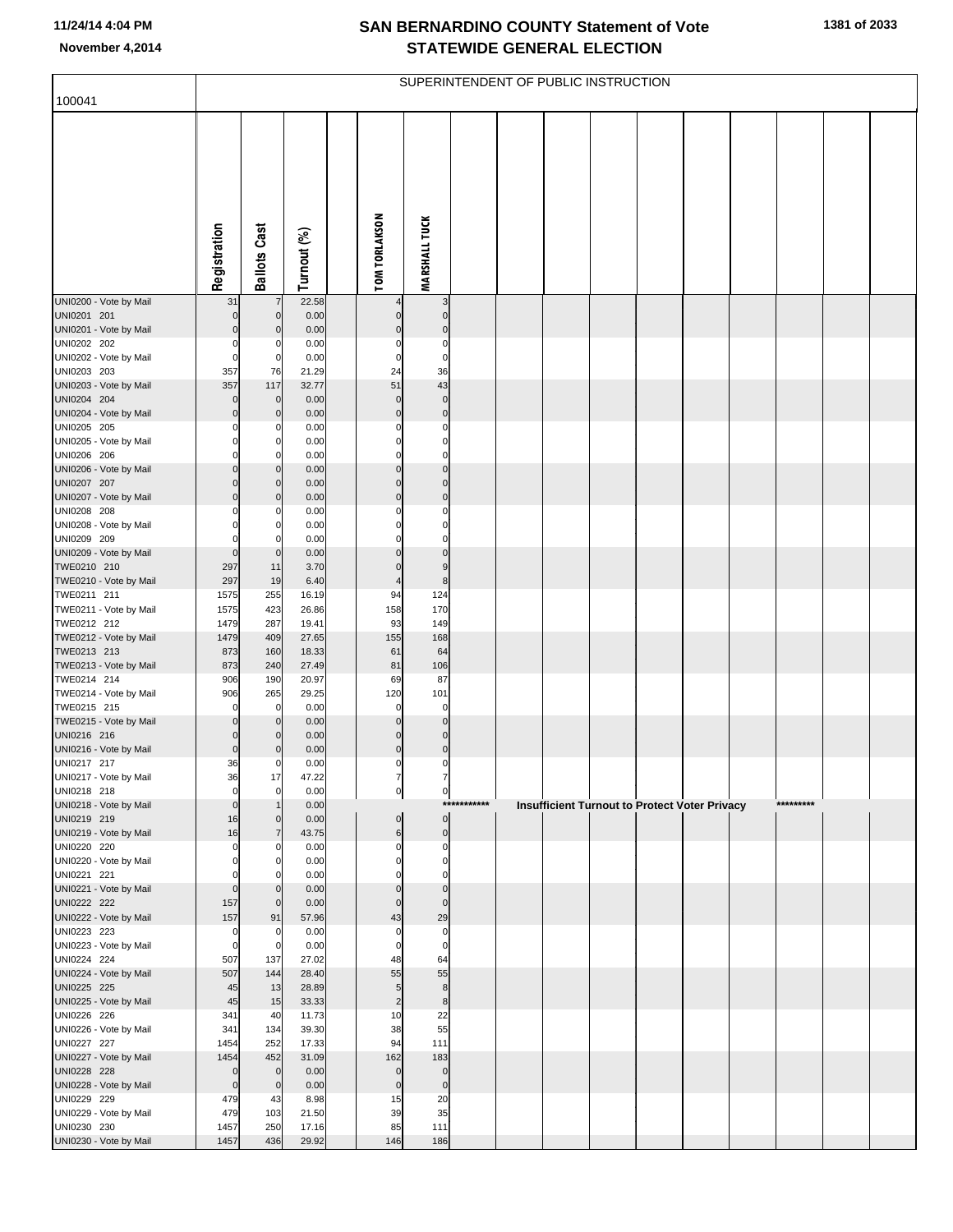|                                       |                   |                                  |                |                               |                            |             | SUPERINTENDENT OF PUBLIC INSTRUCTION |  |                                                      |           |  |
|---------------------------------------|-------------------|----------------------------------|----------------|-------------------------------|----------------------------|-------------|--------------------------------------|--|------------------------------------------------------|-----------|--|
| 100041                                |                   |                                  |                |                               |                            |             |                                      |  |                                                      |           |  |
|                                       | Registration      | <b>Ballots Cast</b>              | Turnout (%)    | <b>TOM TORLAKSON</b>          | <b>MARSHALL TUCK</b>       |             |                                      |  |                                                      |           |  |
| UNI0231 231                           |                   | $\mathbf 0$                      | 0.00           | $\pmb{0}$                     | $\mathbf 0$                |             |                                      |  |                                                      |           |  |
| UNI0231 - Vote by Mail<br>UNI0232 232 | $\mathbf 0$<br>75 | $\overline{0}$<br>$\overline{0}$ | 0.00<br>0.00   | $\pmb{0}$<br>$\overline{0}$   | $\mathbf 0$<br>$\mathbf 0$ |             |                                      |  |                                                      |           |  |
| UNI0232 - Vote by Mail                | 75                | 40                               | 53.33          | 13                            | 21                         |             |                                      |  |                                                      |           |  |
| UNI0233 233                           | 8                 | $\overline{0}$                   | 0.00           | $\overline{0}$                | $\boldsymbol{0}$           |             |                                      |  |                                                      |           |  |
| UNI0233 - Vote by Mail                | 8                 | $\overline{2}$                   | 25.00          |                               | ****                       |             |                                      |  | <b>Insufficient Turnout to Protect Voter Privacy</b> | ********* |  |
| UNI0234 234<br>UNI0234 - Vote by Mail |                   | $\mathbf 0$<br>$\mathbf 0$       | 0.00<br>0.00   | $\pmb{0}$<br>$\overline{0}$   | $\pmb{0}$<br>$\pmb{0}$     |             |                                      |  |                                                      |           |  |
| UNI0235 235                           | $\Omega$          | $\mathbf 0$                      | 0.00           | $\circ$                       | $\overline{0}$             |             |                                      |  |                                                      |           |  |
| UNI0235 - Vote by Mail                |                   |                                  | 0.00           |                               |                            | *********** |                                      |  | <b>Insufficient Turnout to Protect Voter Privacy</b> | ********* |  |
| UNI0236 236                           |                   | 0                                | 0.00           | $\overline{0}$                | $\pmb{0}$                  |             |                                      |  |                                                      |           |  |
| UNI0236 - Vote by Mail                |                   | $\Omega$                         | 0.00           | $\mathbf 0$                   | $\pmb{0}$                  |             |                                      |  |                                                      |           |  |
| UNI0237 237<br>UNI0237 - Vote by Mail |                   | $\mathbf 0$<br>$\mathbf 0$       | 0.00<br>0.00   | $\mathbf 0$<br>$\mathbf 0$    | $\mathbf 0$<br>$\mathbf 0$ |             |                                      |  |                                                      |           |  |
| UNI0238 238                           |                   | $\mathbf 0$                      | 0.00           | $\mathbf 0$                   | $\mathbf 0$                |             |                                      |  |                                                      |           |  |
| UNI0238 - Vote by Mail                |                   | 0                                | 0.00           | $\mathbf 0$                   | $\Omega$                   |             |                                      |  |                                                      |           |  |
| UNI0239 239                           |                   | 0                                | 0.00           | $\mathbf 0$                   | $\mathbf 0$                |             |                                      |  |                                                      |           |  |
| UNI0239 - Vote by Mail                |                   | $\Omega$                         | 0.00           | $\mathbf 0$                   | $\mathbf 0$                |             |                                      |  |                                                      |           |  |
| UNI0240 240<br>UNI0240 - Vote by Mail |                   | $\mathbf 0$<br>$\mathbf 0$       | 0.00<br>0.00   | $\mathbf 0$<br>$\mathbf 0$    | $\Omega$<br>$\mathbf 0$    |             |                                      |  |                                                      |           |  |
| UNI0241 241                           | 8                 | $\mathbf 0$                      | 0.00           | $\mathbf 0$                   | $\mathbf 0$                |             |                                      |  |                                                      |           |  |
| UNI0241 - Vote by Mail                |                   | 7                                | 87.50          | $\overline{2}$                | 3                          |             |                                      |  |                                                      |           |  |
| UNI0242 242                           |                   | $\mathbf 0$                      | 0.00           | $\mathbf 0$                   | $\mathbf 0$                |             |                                      |  |                                                      |           |  |
| UNI0242 - Vote by Mail                |                   | $\Omega$                         | 0.00           | $\mathbf 0$                   | $\Omega$                   |             |                                      |  |                                                      |           |  |
| UNI0243 243<br>UNI0243 - Vote by Mail |                   | $\mathbf 0$<br>$\mathbf 0$       | 0.00<br>0.00   | $\mathbf 0$<br>$\overline{0}$ | $\Omega$<br>$\Omega$       |             |                                      |  |                                                      |           |  |
| UNI0244 244                           | 0                 | $\mathbf 0$                      | 0.00           | $\pmb{0}$                     | $\mathbf 0$                |             |                                      |  |                                                      |           |  |
| UNI0244 - Vote by Mail                | $\Omega$          | 0                                | 0.00           | $\mathbf 0$                   | $\Omega$                   |             |                                      |  |                                                      |           |  |
| UNI0245 245                           | 609               | 79                               | 12.97          | 24                            | 42                         |             |                                      |  |                                                      |           |  |
| UNI0245 - Vote by Mail<br>UNI0246 246 | 609               | 195<br>$\overline{0}$            | 32.02<br>0.00  | 81<br>$\overline{0}$          | 71                         |             |                                      |  |                                                      |           |  |
| UNI0246 - Vote by Mail                |                   | 3                                | 75.00          |                               | $\pmb{0}$<br>***           | ******      |                                      |  | <b>Insufficient Turnout to Protect Voter Privacy</b> | ********* |  |
| UNI0247 247                           | 0                 | 0                                | 0.00           | $\mathbf 0$                   | $\pmb{0}$                  |             |                                      |  |                                                      |           |  |
| UNI0247 - Vote by Mail                | 0                 | 0                                | 0.00           | $\mathbf 0$                   | $\pmb{0}$                  |             |                                      |  |                                                      |           |  |
| UNI0248 248                           | 286               | 6                                | 2.10           |                               | 4                          |             |                                      |  |                                                      |           |  |
| UNI0248 - Vote by Mail<br>UNI0249 249 | 286<br>571        | 165<br>101                       | 57.69<br>17.69 | 42<br>31                      | 63<br>48                   |             |                                      |  |                                                      |           |  |
| UNI0249 - Vote by Mail                | 571               | 173                              | 30.30          | 68                            | 75                         |             |                                      |  |                                                      |           |  |
| UNI0250 250                           | $\overline{7}$    | $\mathbf 0$                      | 0.00           | $\pmb{0}$                     | $\mathbf{0}$               |             |                                      |  |                                                      |           |  |
| UNI0250 - Vote by Mail                | 7                 | -1                               | 14.29          |                               |                            | *********** |                                      |  | <b>Insufficient Turnout to Protect Voter Privacy</b> | ********* |  |
| UNI0251 251<br>UNI0251 - Vote by Mail | 302<br>302        | 40<br>105                        | 13.25<br>34.77 | 18<br>35                      | 18<br>45                   |             |                                      |  |                                                      |           |  |
| UNI0252 252                           | $\Omega$          | $\mathbf 0$                      | 0.00           | $\pmb{0}$                     | $\pmb{0}$                  |             |                                      |  |                                                      |           |  |
| UNI0252 - Vote by Mail                | 0                 | $\mathbf 0$                      | 0.00           | $\pmb{0}$                     | $\pmb{0}$                  |             |                                      |  |                                                      |           |  |
| UNI0253 253                           | 6                 | $\mathbf 0$                      | 0.00           | $\mathbf 0$                   | $\mathbf 0$                |             |                                      |  |                                                      |           |  |
| UNI0253 - Vote by Mail                | 6                 | 4                                | 66.67          |                               |                            | *********** |                                      |  | <b>Insufficient Turnout to Protect Voter Privacy</b> | ********* |  |
| UNI0254 254<br>UNI0254 - Vote by Mail | 1554<br>1554      | 249<br>375                       | 16.02<br>24.13 | 80<br>136                     | 123<br>161                 |             |                                      |  |                                                      |           |  |
| UNI0255 255                           | $\mathbf 0$       | $\overline{0}$                   | 0.00           | $\pmb{0}$                     | $\mathbf 0$                |             |                                      |  |                                                      |           |  |
| UNI0255 - Vote by Mail                | $\mathbf 0$       | $\mathbf 0$                      | 0.00           | $\pmb{0}$                     | $\mathbf 0$                |             |                                      |  |                                                      |           |  |
| UNI0256 256                           | 12                | $\mathbf 0$                      | 0.00           | $\pmb{0}$                     | $\pmb{0}$                  |             |                                      |  |                                                      |           |  |
| UNI0256 - Vote by Mail                | 12                | 6                                | 50.00          | $\overline{\mathbf{c}}$       | 3                          |             |                                      |  |                                                      |           |  |
| UNI0257 257<br>UNI0257 - Vote by Mail | $\Omega$          | 0<br>0                           | 0.00<br>0.00   | $\mathbf 0$<br>$\mathbf 0$    | $\mathbf 0$<br>0           |             |                                      |  |                                                      |           |  |
| UNI0258 258                           |                   | $\overline{0}$                   | 0.00           | $\overline{0}$                | $\pmb{0}$                  |             |                                      |  |                                                      |           |  |
| UNI0258 - Vote by Mail                |                   | 3                                | 75.00          |                               | $***$                      | ********    |                                      |  | <b>Insufficient Turnout to Protect Voter Privacy</b> | ********* |  |
| UNI0259 259                           | 1504              | 321                              | 21.34          | 97                            | 146                        |             |                                      |  |                                                      |           |  |
| UNI0259 - Vote by Mail                | 1504              | 419                              | 27.86          | 136                           | 184                        |             |                                      |  |                                                      |           |  |
| UNI0260 260<br>UNI0260 - Vote by Mail | 121<br>121        | $\mathbf 0$<br>58                | 0.00<br>47.93  | $\mathbf 0$<br>21             | 0<br>21                    |             |                                      |  |                                                      |           |  |
| UNI0261 261                           | 11                | $\Omega$                         | 0.00           | $\mathbf 0$                   | $\pmb{0}$                  |             |                                      |  |                                                      |           |  |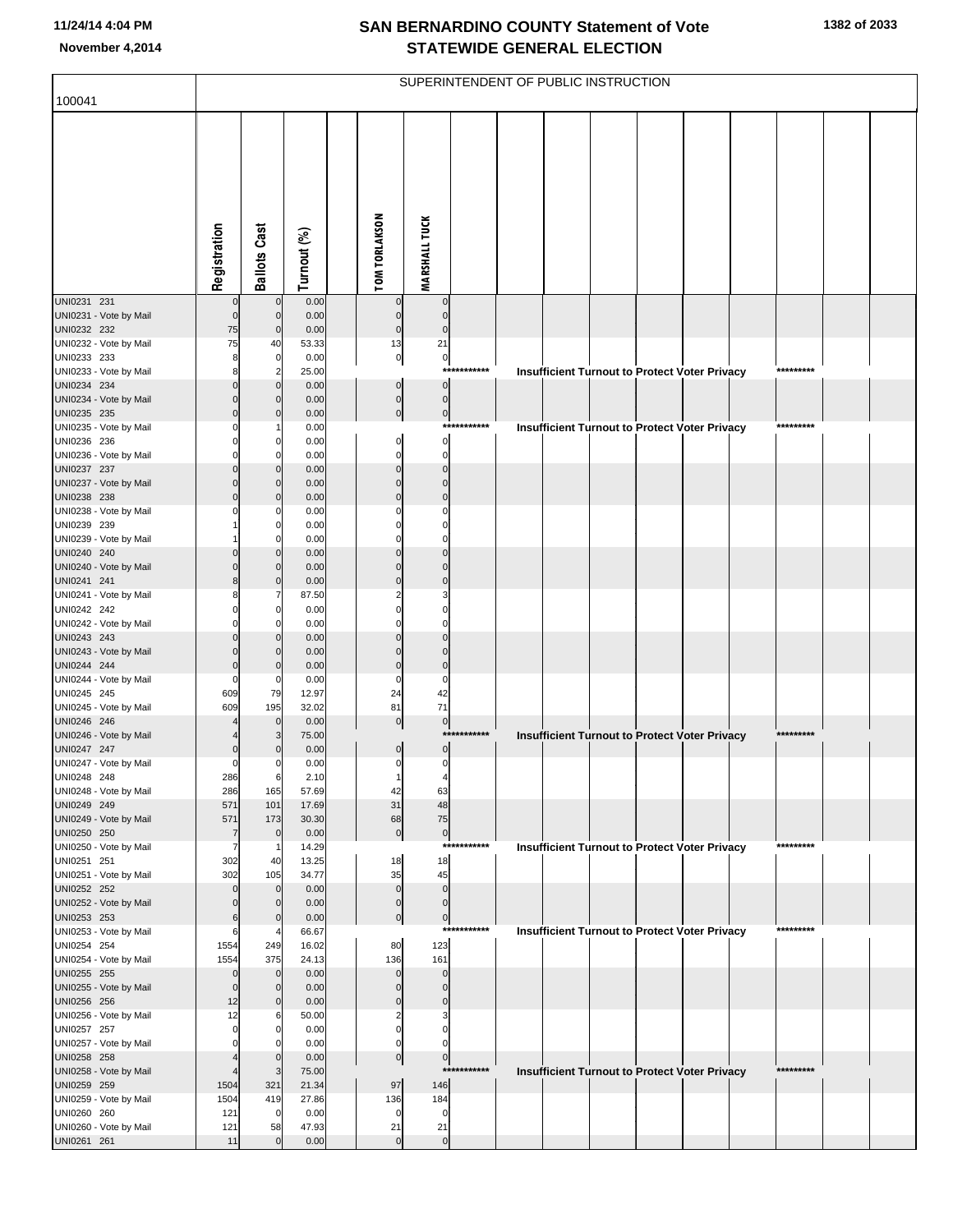| 100041                                |                |                      |                |                      | SUPERINTENDENT OF PUBLIC INSTRUCTION |             |  |  |                                                      |           |  |
|---------------------------------------|----------------|----------------------|----------------|----------------------|--------------------------------------|-------------|--|--|------------------------------------------------------|-----------|--|
|                                       | Registration   | <b>Ballots Cast</b>  | Turnout (%)    | <b>TOM TORLAKSON</b> | <b>MARSHALL TUCK</b>                 |             |  |  |                                                      |           |  |
| UNI0261 - Vote by Mail<br>UNI0262 262 | 11<br>6        | $6 \mid$             | 54.55<br>16.67 | $\frac{3}{2}$        | $3\vert$                             | *********** |  |  |                                                      | ********* |  |
| UNI0262 - Vote by Mail                |                | $\mathbf{0}$         | 0.00           | $\overline{0}$       | $\overline{0}$                       |             |  |  | Insufficient Turnout to Protect Voter Privacy        |           |  |
| UNI0263 263                           |                | O                    | 0.00           | $\mathbf{0}$         | $\overline{0}$                       |             |  |  |                                                      |           |  |
| UNI0263 - Vote by Mail<br>UNI0264 264 |                | 2<br>$\Omega$        | 66.67<br>0.00  | $\mathbf 0$          | $\mathbf 0$                          | *********** |  |  | Insufficient Turnout to Protect Voter Privacy        | ********* |  |
| UNI0264 - Vote by Mail                | $\Omega$       | $\mathbf 0$          | 0.00           | $\overline{0}$       | $\mathbf 0$                          |             |  |  |                                                      |           |  |
| YUV0265 265                           | 834            | 155                  | 18.59          | 40                   | 71                                   |             |  |  |                                                      |           |  |
| YUV0265 - Vote by Mail                | 834            | 300                  | 35.97          | 95                   | 133                                  |             |  |  |                                                      |           |  |
| YUV0266 266                           | 1209           | 163                  | 13.48          | 47                   | 79                                   |             |  |  |                                                      |           |  |
| YUV0266 - Vote by Mail<br>YUV0267 267 | 1209<br>17     | 331<br>$\mathbf 0$   | 27.38<br>0.00  | 95<br>$\mathbf 0$    | 162<br>$\mathbf 0$                   |             |  |  |                                                      |           |  |
| YUV0267 - Vote by Mail                | 17             | 9                    | 52.94          |                      | $\bf8$                               |             |  |  |                                                      |           |  |
| YUV0268 268                           | 1061           | 156                  | 14.70          | 56                   | 61                                   |             |  |  |                                                      |           |  |
| YUV0268 - Vote by Mail                | 1061           | 328                  | 30.91          | 111                  | 161                                  |             |  |  |                                                      |           |  |
| YUV0269 269                           | C              | 0                    | 0.00           | $\Omega$             | $\mathbf 0$                          |             |  |  |                                                      |           |  |
| YUV0269 - Vote by Mail<br>YUV0270 270 | C<br>42        | 0<br>$\mathbf 0$     | 0.00<br>0.00   |                      | O<br>$\mathbf 0$                     |             |  |  |                                                      |           |  |
| YUV0270 - Vote by Mail                | 42             | 26                   | 61.90          | 5                    | 8                                    |             |  |  |                                                      |           |  |
| YUV0271 271                           | 1566           | 272                  | 17.37          | 78                   | 144                                  |             |  |  |                                                      |           |  |
| YUV0271 - Vote by Mail                | 1566           | 521                  | 33.27          | 163                  | 259                                  |             |  |  |                                                      |           |  |
| YUV0272 272                           | 1458           | 227                  | 15.57          | 74                   | 100                                  |             |  |  |                                                      |           |  |
| YUV0272 - Vote by Mail<br>YUV0273 273 | 1458<br>47     | 384<br>13            | 26.34<br>27.66 | 138<br>5             | 184<br>6                             |             |  |  |                                                      |           |  |
| YUV0273 - Vote by Mail                | 47             | 17                   | 36.17          | 3                    | 12                                   |             |  |  |                                                      |           |  |
| YUV0274 274                           | 1842           | 384                  | 20.85          | 116                  | 184                                  |             |  |  |                                                      |           |  |
| YUV0274 - Vote by Mail                | 1842           | 628                  | 34.09          | 195                  | 287                                  |             |  |  |                                                      |           |  |
| YUV0275 275                           | 1811           | 285                  | 15.74          | 90                   | 126                                  |             |  |  |                                                      |           |  |
| YUV0275 - Vote by Mail<br>UNI0276 276 | 1811<br>C      | 520<br>$\mathbf 0$   | 28.71<br>0.00  | 164<br>$\mathbf 0$   | 264<br>$\mathbf 0$                   |             |  |  |                                                      |           |  |
| UNI0276 - Vote by Mail                |                | $\overline{0}$       | 0.00           | $\Omega$             | $\mathbf 0$                          |             |  |  |                                                      |           |  |
| UNI0277 277                           |                | $\overline{0}$       | 0.00           |                      | $\mathbf 0$                          |             |  |  |                                                      |           |  |
| UNI0277 - Vote by Mail                | O              | $\overline{0}$       | 0.00           | $\mathbf{0}$         | $\mathbf 0$                          |             |  |  |                                                      |           |  |
| UNI0278 278                           |                |                      | 0.00           | $\Omega$             | $\Omega$                             |             |  |  |                                                      |           |  |
| UNI0278 - Vote by Mail<br>UNI0279 279 |                | $\overline{0}$       | 0.00<br>0.00   | $\mathbf 0$          | $\mathbf 0$                          |             |  |  |                                                      |           |  |
| UNI0279 - Vote by Mail                |                | $\overline{0}$       | 0.00           | $\Omega$             | $\Omega$                             |             |  |  |                                                      |           |  |
| UNI0280 280                           |                | $\Omega$             | 0.00           | $\Omega$             | $\Omega$                             |             |  |  |                                                      |           |  |
| UNI0280 - Vote by Mail                |                | $\overline{0}$       | 0.00           | $\Omega$             | $\Omega$                             |             |  |  |                                                      |           |  |
| UNI0281 281                           |                | O                    | 0.00           |                      |                                      |             |  |  |                                                      |           |  |
| UNI0281 - Vote by Mail<br>UNI0282 282 |                | $\Omega$<br>$\Omega$ | 0.00<br>0.00   |                      | O                                    |             |  |  |                                                      |           |  |
| UNI0282 - Vote by Mail                |                | $\overline{0}$       | 0.00           |                      | $\Omega$                             |             |  |  |                                                      |           |  |
| UNI0283 283                           |                | $\Omega$             | 0.00           | $\Omega$             | $\Omega$                             |             |  |  |                                                      |           |  |
| UNI0283 - Vote by Mail                |                | $\overline{0}$       | 0.00           | $\Omega$             | $\Omega$                             |             |  |  |                                                      |           |  |
| UNI0284 284                           |                | ŋ                    | 0.00           |                      | O                                    |             |  |  |                                                      |           |  |
| UNI0284 - Vote by Mail<br>UNI0285 285 |                | $\Omega$<br>$\Omega$ | 0.00<br>0.00   |                      | O<br>O                               |             |  |  |                                                      |           |  |
| UNI0285 - Vote by Mail                |                | $\overline{0}$       | 0.00           | $\Omega$             | $\mathbf 0$                          |             |  |  |                                                      |           |  |
| UNI0286 286                           |                | $\Omega$             | 0.00           |                      | $\Omega$                             |             |  |  |                                                      |           |  |
| UNI0286 - Vote by Mail                |                | $\overline{0}$       | 0.00           | $\Omega$             | $\Omega$                             |             |  |  |                                                      |           |  |
| UNI0287 287                           |                | O                    | 0.00           |                      |                                      |             |  |  |                                                      |           |  |
| UNI0287 - Vote by Mail<br>UNI0288 288 |                | $\Omega$<br>$\Omega$ | 0.00<br>0.00   |                      |                                      |             |  |  |                                                      |           |  |
| UNI0288 - Vote by Mail                |                | $\overline{0}$       | 0.00           | $\Omega$             | $\mathbf 0$                          |             |  |  |                                                      |           |  |
| UNI0289 289                           |                | $\Omega$             | 0.00           | $\mathbf 0$          | $\mathbf 0$                          |             |  |  |                                                      |           |  |
| UNI0289 - Vote by Mail                | $\Omega$       | $\mathbf{0}$         | 0.00           | $\overline{0}$       | $\overline{0}$                       |             |  |  |                                                      |           |  |
| UNI0290 290                           | 21             |                      | 4.76           |                      |                                      | *********** |  |  | <b>Insufficient Turnout to Protect Voter Privacy</b> | ********* |  |
| UNI0290 - Vote by Mail<br>UNI0291 291 | 21<br>$\Omega$ | 11<br>$\Omega$       | 52.38<br>0.00  | 4<br>$\pmb{0}$       | 6<br>$\mathbf 0$                     |             |  |  |                                                      |           |  |
| UNI0291 - Vote by Mail                | $\Omega$       | $\Omega$             | 0.00           | $\Omega$             | $\mathbf 0$                          |             |  |  |                                                      |           |  |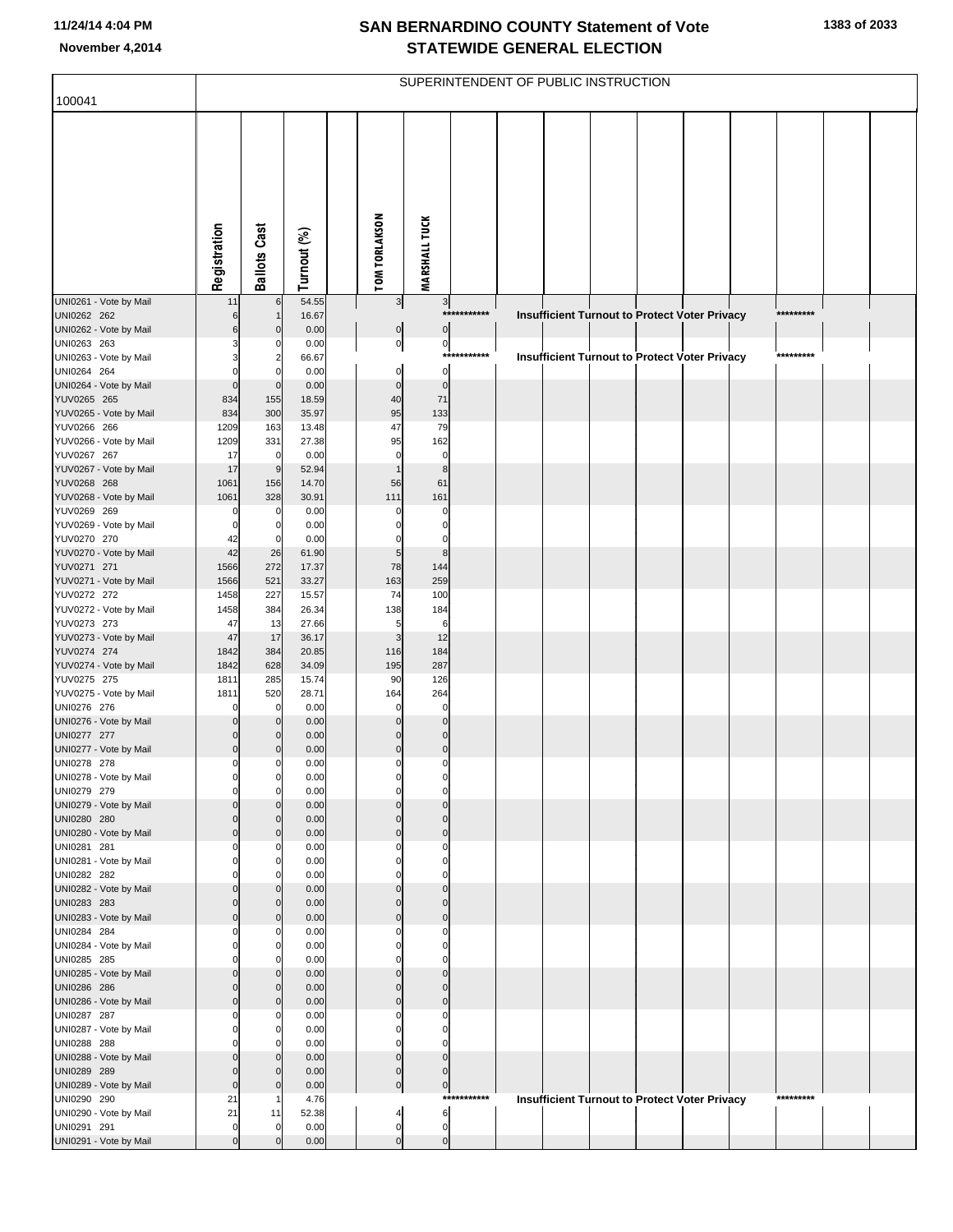|                                        |                      |                            |                |                            |                            |             | SUPERINTENDENT OF PUBLIC INSTRUCTION |  |                                               |  |           |  |
|----------------------------------------|----------------------|----------------------------|----------------|----------------------------|----------------------------|-------------|--------------------------------------|--|-----------------------------------------------|--|-----------|--|
| 100041                                 |                      |                            |                |                            |                            |             |                                      |  |                                               |  |           |  |
|                                        | Registration         | <b>Ballots Cast</b>        | Turnout (%)    | <b>TOM TORLAKSON</b>       | <b>MARSHALL TUCK</b>       |             |                                      |  |                                               |  |           |  |
| UNI0292 292<br>UNI0292 - Vote by Mail  | $\Omega$<br>$\Omega$ | $\mathbf 0$<br>$\mathbf 0$ | 0.00<br>0.00   | $\pmb{0}$<br>$\pmb{0}$     | $\mathbf 0$<br>$\mathbf 0$ |             |                                      |  |                                               |  |           |  |
| UNI0293 293                            | $\Omega$             | $\mathbf 0$                | 0.00           | $\overline{0}$             | $\mathbf 0$                |             |                                      |  |                                               |  |           |  |
| UNI0293 - Vote by Mail                 | $\Omega$             | 0                          | 0.00           | $\mathbf{0}$               | $\pmb{0}$                  |             |                                      |  |                                               |  |           |  |
| UNI0294 294                            |                      | 0                          | 0.00           | $\mathbf{0}$               | $\mathbf{0}$               | *********** |                                      |  |                                               |  | ********* |  |
| UNI0294 - Vote by Mail<br>UNI0295 295  | 0                    | $\mathbf 0$                | 100.00<br>0.00 | $\pmb{0}$                  | $\mathbf 0$                |             |                                      |  | Insufficient Turnout to Protect Voter Privacy |  |           |  |
| UNI0295 - Vote by Mail                 | $\Omega$             | $\mathbf 0$                | 0.00           | $\overline{0}$             | $\pmb{0}$                  |             |                                      |  |                                               |  |           |  |
| UNI1650 1650                           | $\Omega$             | $\mathbf 0$                | 0.00           | $\overline{0}$             | $\mathbf 0$                |             |                                      |  |                                               |  |           |  |
| UNI1650 - Vote by Mail                 | $\Omega$             | 0                          | 0.00           | $\mathbf 0$                | $\mathbf 0$                |             |                                      |  |                                               |  |           |  |
| UNI1651 1651                           | $\Omega$             | 0                          | 0.00           | $\mathbf 0$                | $\mathbf 0$                |             |                                      |  |                                               |  |           |  |
| UNI1651 - Vote by Mail<br>UNI1567 1567 | O<br>$\Omega$        | 0<br>$\mathbf 0$           | 0.00<br>0.00   | $\mathbf 0$<br>$\mathbf 0$ | $\Omega$<br>$\mathbf{0}$   |             |                                      |  |                                               |  |           |  |
| UNI1567 - Vote by Mail                 | $\Omega$             | $\mathbf 0$                | 0.00           | $\mathbf 0$                | $\mathbf 0$                |             |                                      |  |                                               |  |           |  |
| APP0296 296                            | 44                   | $\mathbf 0$                | 0.00           | $\mathbf 0$                | $\mathbf 0$                |             |                                      |  |                                               |  |           |  |
| APP0296 - Vote by Mail                 | 44                   | 24                         | 54.55          | 10                         | 8                          |             |                                      |  |                                               |  |           |  |
| APP0297 297                            | 0                    | 0                          | 0.00           | $\mathbf 0$                | $\mathbf 0$                |             |                                      |  |                                               |  |           |  |
| APP0297 - Vote by Mail<br>APP0298 298  | $\mathbf 0$<br>496   | $\mathbf 0$<br>103         | 0.00<br>20.77  | $\mathbf 0$<br>33          | $\mathbf 0$<br>44          |             |                                      |  |                                               |  |           |  |
| APP0298 - Vote by Mail                 | 496                  | 179                        | 36.09          | 58                         | 76                         |             |                                      |  |                                               |  |           |  |
| APP0299 299                            | 593                  | 92                         | 15.51          | 34                         | 44                         |             |                                      |  |                                               |  |           |  |
| APP0299 - Vote by Mail                 | 593                  | 136                        | 22.93          | 37                         | 70                         |             |                                      |  |                                               |  |           |  |
| APP0300 300<br>APP0300 - Vote by Mail  | 0<br>$\mathbf 0$     | 0<br>0                     | 0.00<br>0.00   | $\mathbf 0$<br>$\mathbf 0$ | $\pmb{0}$<br>$\Omega$      |             |                                      |  |                                               |  |           |  |
| APP0301 301                            | 1664                 | 281                        | 16.89          | 75                         | 134                        |             |                                      |  |                                               |  |           |  |
| APP0301 - Vote by Mail                 | 1664                 | 509                        | 30.59          | 149                        | 242                        |             |                                      |  |                                               |  |           |  |
| APP0302 302                            | 1457                 | 287                        | 19.70          | 90                         | 145                        |             |                                      |  |                                               |  |           |  |
| APP0302 - Vote by Mail                 | 1457                 | 452                        | 31.02          | 155                        | 204                        |             |                                      |  |                                               |  |           |  |
| APP0303 303<br>APP0303 - Vote by Mail  | 1838<br>1838         | 217<br>293                 | 11.81<br>15.94 | 70<br>98                   | 106<br>140                 |             |                                      |  |                                               |  |           |  |
| APP0304 304                            | 1756                 | 282                        | 16.06          | 97                         | 138                        |             |                                      |  |                                               |  |           |  |
| APP0304 - Vote by Mail                 | 1756                 | 419                        | 23.86          | 144                        | 187                        |             |                                      |  |                                               |  |           |  |
| APP0305 305                            | 1598                 | 222                        | 13.89          | 74                         | 104                        |             |                                      |  |                                               |  |           |  |
| APP0305 - Vote by Mail                 | 1598                 | 371                        | 23.22          | 123                        | 163                        |             |                                      |  |                                               |  |           |  |
| APP0306 306<br>APP0306 - Vote by Mail  | 1689<br>1689         | 233<br>321                 | 13.80<br>19.01 | 72<br>102                  | 123<br>144                 |             |                                      |  |                                               |  |           |  |
| APP0307 307                            | 1169                 | 194                        | 16.60          | 58                         | 98                         |             |                                      |  |                                               |  |           |  |
| APP0307 - Vote by Mail                 | 1169                 | 333                        | 28.49          | 122                        | 151                        |             |                                      |  |                                               |  |           |  |
| APP0308 308                            | 1290                 | 219                        | 16.98          | 61                         | 115                        |             |                                      |  |                                               |  |           |  |
| APP0308 - Vote by Mail<br>APP0309 309  | 1290<br>1823         | 337<br>298                 | 26.12<br>16.35 | 92<br>78                   | 167<br>161                 |             |                                      |  |                                               |  |           |  |
| APP0309 - Vote by Mail                 | 1823                 | 599                        | 32.86          | 173                        | 295                        |             |                                      |  |                                               |  |           |  |
| APP0310 310                            | 1177                 | 242                        | 20.56          | 79                         | 115                        |             |                                      |  |                                               |  |           |  |
| APP0310 - Vote by Mail                 | 1177                 | 305                        | 25.91          | 95                         | 152                        |             |                                      |  |                                               |  |           |  |
| APP0311 311<br>APP0311 - Vote by Mail  | 1904<br>1904         | 307<br>586                 | 16.12<br>30.78 | 95<br>173                  | 146<br>278                 |             |                                      |  |                                               |  |           |  |
| APP0312 312                            | 1522                 | 269                        | 17.67          | 93                         | 124                        |             |                                      |  |                                               |  |           |  |
| APP0312 - Vote by Mail                 | 1522                 | 384                        | 25.23          | 129                        | 185                        |             |                                      |  |                                               |  |           |  |
| APP0313 313                            | 1606                 | 234                        | 14.57          | 80                         | 110                        |             |                                      |  |                                               |  |           |  |
| APP0313 - Vote by Mail                 | 1606                 | 611                        | 38.04          | 194                        | 270                        |             |                                      |  |                                               |  |           |  |
| APP0314 314<br>APP0314 - Vote by Mail  | 1260<br>1260         | 238<br>390                 | 18.89<br>30.95 | 69<br>117                  | 103<br>183                 |             |                                      |  |                                               |  |           |  |
| APP0315 315                            | 1199                 | 206                        | 17.18          | 67                         | 99                         |             |                                      |  |                                               |  |           |  |
| APP0315 - Vote by Mail                 | 1199                 | 246                        | 20.52          | 78                         | 120                        |             |                                      |  |                                               |  |           |  |
| APP0316 316                            | 1517                 | 185                        | 12.20          | 74                         | 81                         |             |                                      |  |                                               |  |           |  |
| APP0316 - Vote by Mail                 | 1517                 | 239                        | 15.75          | 88                         | 107                        |             |                                      |  |                                               |  |           |  |
| APP0317 317<br>APP0317 - Vote by Mail  | 1283<br>1283         | 156<br>245                 | 12.16<br>19.10 | 57<br>79                   | 70<br>123                  |             |                                      |  |                                               |  |           |  |
| APP0318 318                            | 1308                 | 135                        | 10.32          | 55                         | 55                         |             |                                      |  |                                               |  |           |  |
| APP0318 - Vote by Mail                 | 1308                 | 286                        | 21.87          | 95                         | 141                        |             |                                      |  |                                               |  |           |  |
| APP0319 319                            | 1122                 | 154                        | 13.73          | 50                         | 72                         |             |                                      |  |                                               |  |           |  |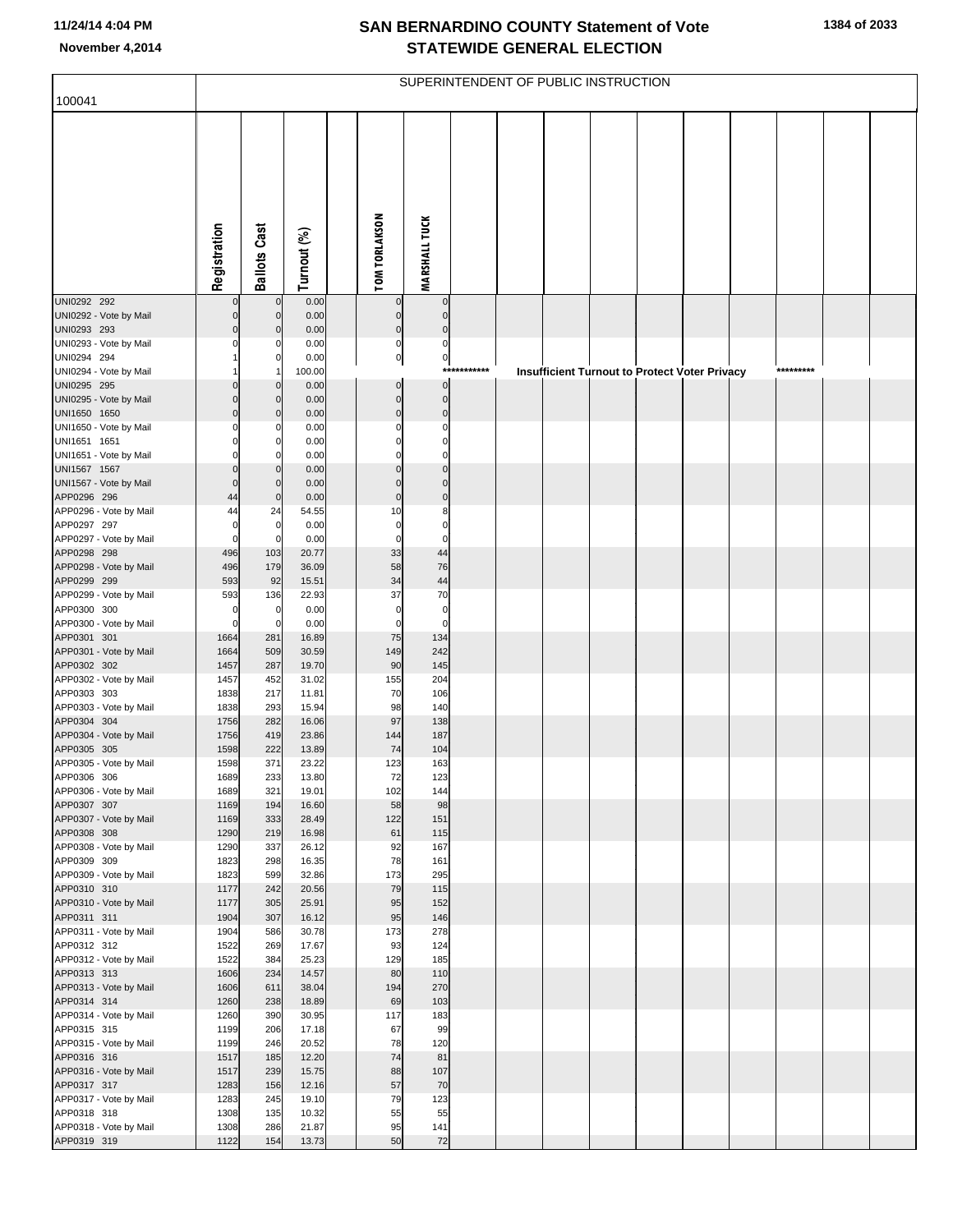|                                       |                            |                               |                |                            |                            | SUPERINTENDENT OF PUBLIC INSTRUCTION |  |  |  |  |
|---------------------------------------|----------------------------|-------------------------------|----------------|----------------------------|----------------------------|--------------------------------------|--|--|--|--|
| 100041                                |                            |                               |                |                            |                            |                                      |  |  |  |  |
|                                       | Registration               | <b>Ballots Cast</b>           | Turnout (%)    | <b>TOM TORLAKSON</b>       | <b>MARSHALL TUCK</b>       |                                      |  |  |  |  |
|                                       |                            |                               |                |                            |                            |                                      |  |  |  |  |
| APP0319 - Vote by Mail                | 1122                       | 188<br>437                    | 16.76          | 52                         | 97                         |                                      |  |  |  |  |
| APP0320 320<br>APP0320 - Vote by Mail | 2633<br>2633               | 1426                          | 16.60<br>54.16 | 141<br>456                 | 206<br>656                 |                                      |  |  |  |  |
| APP0321 321                           | 470                        | 65                            | 13.83          | 21                         | 32                         |                                      |  |  |  |  |
| APP0321 - Vote by Mail                | 470                        | 136                           | 28.94          | 39                         | 59                         |                                      |  |  |  |  |
| APP0322 322<br>APP0322 - Vote by Mail | 1414<br>1414               | 154<br>303                    | 10.89<br>21.43 | 56<br>104                  | 63<br>148                  |                                      |  |  |  |  |
| APP0323 323                           | 1044                       | 120                           | 11.49          | 37                         | 51                         |                                      |  |  |  |  |
| APP0323 - Vote by Mail                | 1044                       | 192                           | 18.39          | 66                         | 81                         |                                      |  |  |  |  |
| APP0324 324<br>APP0324 - Vote by Mail | $\mathbf 0$<br>$\mathbf 0$ | 0<br>0                        | 0.00<br>0.00   | 0<br>$\mathbf 0$           | $\mathbf 0$<br>$\mathbf 0$ |                                      |  |  |  |  |
| APP1609 1609                          | 1232                       | 161                           | 13.07          | 52                         | 81                         |                                      |  |  |  |  |
| APP1609 - Vote by Mail                | 1232                       | 265                           | 21.51          | 74                         | 129                        |                                      |  |  |  |  |
| HES0325 325<br>HES0325 - Vote by Mail | $\Omega$<br>$\Omega$       | $\overline{0}$<br>$\mathbf 0$ | 0.00<br>0.00   | $\mathbf 0$<br>$\mathbf 0$ | $\bf 0$<br>$\mathbf 0$     |                                      |  |  |  |  |
| APP0326 326                           | $\Omega$                   | 0                             | 0.00           | 0                          | 0                          |                                      |  |  |  |  |
| APP0326 - Vote by Mail                | $\Omega$                   | 0                             | 0.00           | $\Omega$                   | $\mathbf 0$<br>$\Omega$    |                                      |  |  |  |  |
| APP0327 327<br>APP0327 - Vote by Mail | $\Omega$<br>$\Omega$       | 0<br>$\mathbf{0}$             | 0.00<br>0.00   | $\Omega$<br>$\Omega$       | $\overline{0}$             |                                      |  |  |  |  |
| APP0328 328                           | $\Omega$                   | $\mathbf{0}$                  | 0.00           | $\mathbf 0$                | $\mathbf 0$                |                                      |  |  |  |  |
| APP0328 - Vote by Mail                | $\mathbf 0$                | $\mathbf{0}$                  | 0.00           | $\bf{0}$                   | $\mathbf 0$                |                                      |  |  |  |  |
| HES0329 329<br>HES0329 - Vote by Mail | 1755<br>1755               | 210<br>298                    | 11.97<br>16.98 | 67<br>102                  | 104<br>142                 |                                      |  |  |  |  |
| HES0330 330                           | 1604                       | 162                           | 10.10          | 54                         | 77                         |                                      |  |  |  |  |
| HES0330 - Vote by Mail<br>HES0331 331 | 1604                       | 271                           | 16.90          | 97                         | 134                        |                                      |  |  |  |  |
| HES0331 - Vote by Mail                | 1380<br>1380               | 200<br>268                    | 14.49<br>19.42 | 71<br>89                   | 95<br>124                  |                                      |  |  |  |  |
| HES0332 332                           | 1361                       | 207                           | 15.21          | 61                         | 106                        |                                      |  |  |  |  |
| HES0332 - Vote by Mail<br>HES0333 333 | 1361<br>1359               | 312                           | 22.92<br>12.07 | 125<br>66                  | 134<br>73                  |                                      |  |  |  |  |
| HES0333 - Vote by Mail                | 1359                       | 164<br>246                    | 18.10          | 80                         | 124                        |                                      |  |  |  |  |
| HES0334 334                           | 137                        | $\overline{7}$                | 5.11           | $\mathbf{1}$               | 6                          |                                      |  |  |  |  |
| HES0334 - Vote by Mail<br>HES0335 335 | 137<br>993                 | 47<br>102                     | 34.31<br>10.27 | 18<br>34                   | 18<br>45                   |                                      |  |  |  |  |
| HES0335 - Vote by Mail                | 993                        | 145                           | 14.60          | 55                         | 73                         |                                      |  |  |  |  |
| HES0336 336                           | 1407                       | 160                           | 11.37          | 51                         | 88                         |                                      |  |  |  |  |
| HES0336 - Vote by Mail<br>HES0337 337 | 1407<br>1731               | 234<br>189                    | 16.63<br>10.92 | 71<br>80                   | 104<br>82                  |                                      |  |  |  |  |
| HES0337 - Vote by Mail                | 1731                       | 291                           | 16.81          | 88                         | 148                        |                                      |  |  |  |  |
| HES0338 338                           | 1495                       | 185                           | 12.37          | 55                         | 98                         |                                      |  |  |  |  |
| HES0338 - Vote by Mail<br>HES0339 339 | 1495<br>1404               | 273<br>209                    | 18.26<br>14.89 | 86<br>77                   | 146<br>103                 |                                      |  |  |  |  |
| HES0339 - Vote by Mail                | 1404                       | 258                           | 18.38          | 96                         | 116                        |                                      |  |  |  |  |
| HES0340 340<br>HES0340 - Vote by Mail | 52                         | 8                             | 15.38          | $\mathbf{1}$               | 3<br>$\overline{7}$        |                                      |  |  |  |  |
| HES0341 341                           | 52<br>1786                 | 17<br>162                     | 32.69<br>9.07  | 8<br>64                    | 72                         |                                      |  |  |  |  |
| HES0341 - Vote by Mail                | 1786                       | 201                           | 11.25          | 83                         | 88                         |                                      |  |  |  |  |
| HES0342 342                           | 1631<br>1631               | 166<br>194                    | 10.18<br>11.89 | 72<br>64                   | 68<br>94                   |                                      |  |  |  |  |
| HES0342 - Vote by Mail<br>HES0343 343 | 1029                       | 143                           | 13.90          | 53                         | 72                         |                                      |  |  |  |  |
| HES0343 - Vote by Mail                | 1029                       | 200                           | 19.44          | 75                         | 95                         |                                      |  |  |  |  |
| HES0344 344                           | 218<br>218                 | 27                            | 12.39<br>27.06 | 15                         | 10                         |                                      |  |  |  |  |
| HES0344 - Vote by Mail<br>HES0345 345 | $\mathbf 0$                | 59<br>$\mathbf 0$             | 0.00           | 15<br>$\mathbf 0$          | 33<br>$\mathbf 0$          |                                      |  |  |  |  |
| HES0345 - Vote by Mail                | $\Omega$                   | $\overline{0}$                | 0.00           | $\mathbf 0$                | $\mathbf 0$                |                                      |  |  |  |  |
| HES0346 346                           | 1436                       | 179                           | 12.47          | 58                         | 80                         |                                      |  |  |  |  |
| HES0346 - Vote by Mail<br>HES0347 347 | 1436<br>1130               | 338<br>155                    | 23.54<br>13.72 | 111<br>76                  | 151<br>55                  |                                      |  |  |  |  |
| HES0347 - Vote by Mail                | 1130                       | 214                           | 18.94          | 78                         | 99                         |                                      |  |  |  |  |
| HES0348 348                           | 1292                       | 146                           | 11.30          | 48                         | 65                         |                                      |  |  |  |  |
| HES0348 - Vote by Mail                | 1292                       | 248                           | 19.20          | 79                         | 124                        |                                      |  |  |  |  |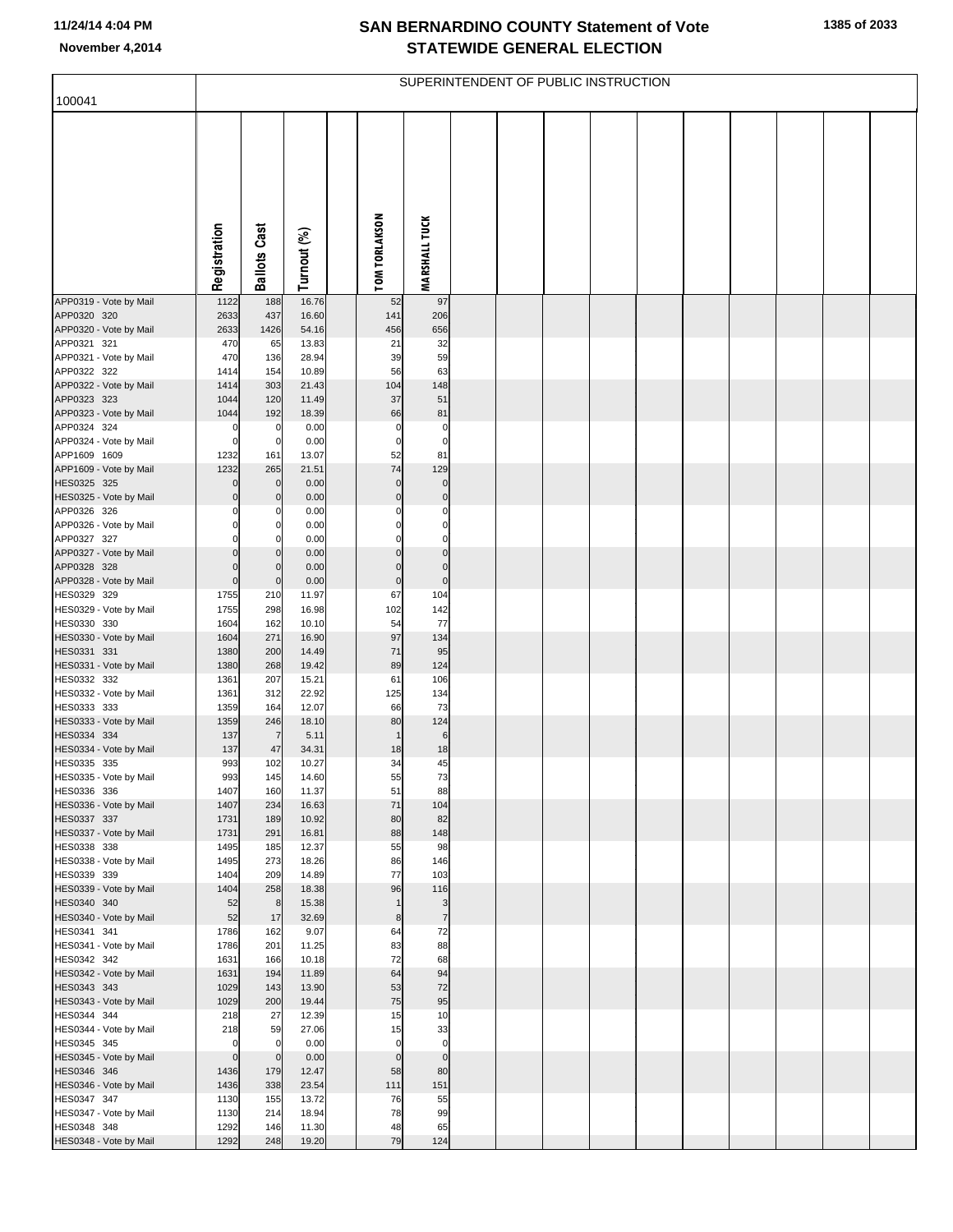| 100041                                 |                      |                            |                |                            |                         |                            | SUPERINTENDENT OF PUBLIC INSTRUCTION                                                                         |  |  |           |  |
|----------------------------------------|----------------------|----------------------------|----------------|----------------------------|-------------------------|----------------------------|--------------------------------------------------------------------------------------------------------------|--|--|-----------|--|
|                                        |                      |                            |                |                            |                         |                            |                                                                                                              |  |  |           |  |
|                                        |                      |                            |                |                            |                         |                            |                                                                                                              |  |  |           |  |
|                                        | Registration         | <b>Ballots Cast</b>        | Turnout (%)    | <b>TOM TORLAKSON</b>       | <b>MARSHALL TUCK</b>    |                            |                                                                                                              |  |  |           |  |
| HES0349 349                            | 1589                 | 206                        | 12.96          | 77                         | 91                      |                            |                                                                                                              |  |  |           |  |
| HES0349 - Vote by Mail<br>HES0350 350  | 1589<br>2050         | 382<br>226                 | 24.04<br>11.02 | 111<br>78                  | 192<br>121              |                            |                                                                                                              |  |  |           |  |
| HES0350 - Vote by Mail                 | 2050                 | 428                        | 20.88          | 149                        | 208                     |                            |                                                                                                              |  |  |           |  |
| HES0351 351                            | 1401                 | 186                        | 13.28          | 71                         | 80                      |                            |                                                                                                              |  |  |           |  |
| HES0351 - Vote by Mail                 | 1401                 | 235                        | 16.77          | 68                         | 118                     |                            |                                                                                                              |  |  |           |  |
| HES0352 352<br>HES0352 - Vote by Mail  | 678<br>678           | 114<br>178                 | 16.81<br>26.25 | 37<br>59                   | 47<br>78                |                            |                                                                                                              |  |  |           |  |
| HES0353 353                            | 1568                 | 209                        | 13.33          | 66                         | 109                     |                            |                                                                                                              |  |  |           |  |
| HES0353 - Vote by Mail                 | 1568                 | 381                        | 24.30          | 129                        | 171                     |                            |                                                                                                              |  |  |           |  |
| HES0354 354<br>HES0354 - Vote by Mail  | 1439<br>1439         | 185<br>306                 | 12.86<br>21.26 | 69<br>85                   | 90<br>151               |                            |                                                                                                              |  |  |           |  |
| HES0355 355                            | 1751                 | 307                        | 17.53          | 103                        | 150                     |                            |                                                                                                              |  |  |           |  |
| HES0355 - Vote by Mail                 | 1751                 | 416                        | 23.76          | 138                        | 220                     |                            |                                                                                                              |  |  |           |  |
| HES0356 356                            | 1708                 | 277                        | 16.22          | 85                         | 142                     |                            |                                                                                                              |  |  |           |  |
| HES0356 - Vote by Mail<br>HES0357 357  | 1708<br>$\Omega$     | 405<br>0                   | 23.71<br>0.00  | 108<br>$\mathbf 0$         | 199<br>0                |                            |                                                                                                              |  |  |           |  |
| HES0357 - Vote by Mail                 | $\Omega$             | $\mathbf 0$                | 0.00           | $\mathbf 0$                | $\Omega$                |                            |                                                                                                              |  |  |           |  |
| HES0358 358                            | $\overline{7}$       | $\mathbf 0$                | 0.00           | $\overline{0}$             | $\overline{0}$          |                            |                                                                                                              |  |  |           |  |
| HES0358 - Vote by Mail                 | $\overline{7}$       | $\overline{1}$             | 14.29          |                            |                         | ***********                | Insufficient Turnout to Protect Voter Privacy                                                                |  |  | ********* |  |
| HES1606 1606<br>HES1606 - Vote by Mail | 688<br>688           | 81<br>125                  | 11.77<br>18.17 | 28<br>43                   | 47<br>58                |                            |                                                                                                              |  |  |           |  |
| HES1607 1607                           | 669                  | 91                         | 13.60          | 34                         | 36                      |                            |                                                                                                              |  |  |           |  |
| HES1607 - Vote by Mail                 | 669                  | 99                         | 14.80          | 28                         | 52                      |                            |                                                                                                              |  |  |           |  |
| UNI0359 359<br>UNI0359 - Vote by Mail  | $\Omega$<br>$\Omega$ | $\mathbf 0$<br>$\mathbf 0$ | 0.00<br>0.00   | $\mathbf 0$<br>$\mathbf 0$ | $\mathbf 0$<br>$\Omega$ |                            |                                                                                                              |  |  |           |  |
| UNI0360 360                            | 6                    | $\mathbf 0$                | 0.00           | $\overline{0}$             | $\overline{0}$          |                            |                                                                                                              |  |  |           |  |
| UNI0360 - Vote by Mail                 | 6                    |                            | 66.67          |                            |                         | ***********                | Insufficient Turnout to Protect Voter Privacy                                                                |  |  | ********* |  |
| UNI0361 361<br>UNI0361 - Vote by Mail  | 750<br>750           | 115<br>201                 | 15.33<br>26.80 | 33<br>44                   | 41<br>112               |                            |                                                                                                              |  |  |           |  |
| UNI0362 362                            | 851                  | 134                        | 15.75          | 27                         | 79                      |                            |                                                                                                              |  |  |           |  |
| UNI0362 - Vote by Mail                 | 851                  | 225                        | 26.44          | 90                         | 95                      |                            |                                                                                                              |  |  |           |  |
| UNI0363 363                            | 268                  | 37                         | 13.81          | 9                          | 19                      |                            |                                                                                                              |  |  |           |  |
| UNI0363 - Vote by Mail<br>UNI0364 364  | 268<br>707           | 61<br>104                  | 22.76<br>14.71 | 19<br>27                   | 22<br>51                |                            |                                                                                                              |  |  |           |  |
| UNI0364 - Vote by Mail                 | 707                  | 152                        | 21.50          | 55                         | 71                      |                            |                                                                                                              |  |  |           |  |
| UNI0365 365                            | 17                   |                            | 5.88           |                            |                         | ***********<br>*********** | <b>Insufficient Turnout to Protect Voter Privacy</b>                                                         |  |  | ********* |  |
| UNI0365 - Vote by Mail<br>UNI0366 366  | 17<br>$\overline{0}$ | $\overline{2}$<br>$\Omega$ | 11.76<br>0.00  | 0                          | $\Omega$                |                            | <b>Insufficient Turnout to Protect Voter Privacy</b>                                                         |  |  | ********* |  |
| UNI0366 - Vote by Mail                 | $\Omega$             | C                          | 0.00           | 0                          | $\Omega$                |                            |                                                                                                              |  |  |           |  |
| UNI0367 367                            | $\Omega$             | 0                          | 0.00           | 0                          | $\Omega$                |                            |                                                                                                              |  |  |           |  |
| UNI0367 - Vote by Mail<br>VIC0368 368  | O<br>469             | C<br>35                    | 0.00<br>7.46   | O<br>15                    | 0<br>11                 |                            |                                                                                                              |  |  |           |  |
| VIC0368 - Vote by Mail                 | 469                  | 66                         | 14.07          | 27                         | 29                      |                            |                                                                                                              |  |  |           |  |
| VIC0369 369                            | 1510                 | 224                        | 14.83          | 94                         | 87                      |                            |                                                                                                              |  |  |           |  |
| VIC0369 - Vote by Mail                 | 1510                 | 230                        | 15.23          | 79                         | 105                     | ***********                |                                                                                                              |  |  | ********* |  |
| VIC1617 1617<br>VIC1617 - Vote by Mail | 17<br>17             |                            | 23.53<br>5.88  |                            |                         | ***********                | <b>Insufficient Turnout to Protect Voter Privacy</b><br><b>Insufficient Turnout to Protect Voter Privacy</b> |  |  | ********* |  |
| VIC1618 1618                           |                      |                            | 100.00         |                            |                         | ***********                | <b>Insufficient Turnout to Protect Voter Privacy</b>                                                         |  |  | ********* |  |
| VIC1618 - Vote by Mail                 |                      | $\Omega$                   | 0.00           | $\overline{0}$             | $\overline{0}$          |                            |                                                                                                              |  |  |           |  |
| HES0370 370                            | 11                   | $\Omega$                   | 0.00           | $\overline{0}$             | $\overline{0}$          | ***********                |                                                                                                              |  |  | ********* |  |
| HES0370 - Vote by Mail<br>HES0371 371  | 11<br>18             | 2<br>3                     | 18.18<br>16.67 |                            |                         | ***********                | Insufficient Turnout to Protect Voter Privacy<br>Insufficient Turnout to Protect Voter Privacy               |  |  | ********* |  |
| HES0371 - Vote by Mail                 | 18                   | 6                          | 33.33          |                            | 3                       |                            |                                                                                                              |  |  |           |  |
| UNI0372 372                            | 1008                 | 204                        | 20.24          | 59                         | 101                     |                            |                                                                                                              |  |  |           |  |
| UNI0372 - Vote by Mail                 | 1008                 | 217                        | 21.53          | 51<br>10                   | 118                     |                            |                                                                                                              |  |  |           |  |
| UNI0373 373<br>UNI0373 - Vote by Mail  | 242<br>242           | 28<br>58                   | 11.57<br>23.97 | 20                         | 10<br>30                |                            |                                                                                                              |  |  |           |  |
| UNI0374 374                            | 445                  | 73                         | 16.40          | 25                         | 38                      |                            |                                                                                                              |  |  |           |  |
| UNI0374 - Vote by Mail                 | 445                  | 120                        | 26.97          | 35                         | 64                      |                            |                                                                                                              |  |  |           |  |
| UNI0375 375                            | 557                  | 100                        | 17.95          | 29                         | 46                      |                            |                                                                                                              |  |  |           |  |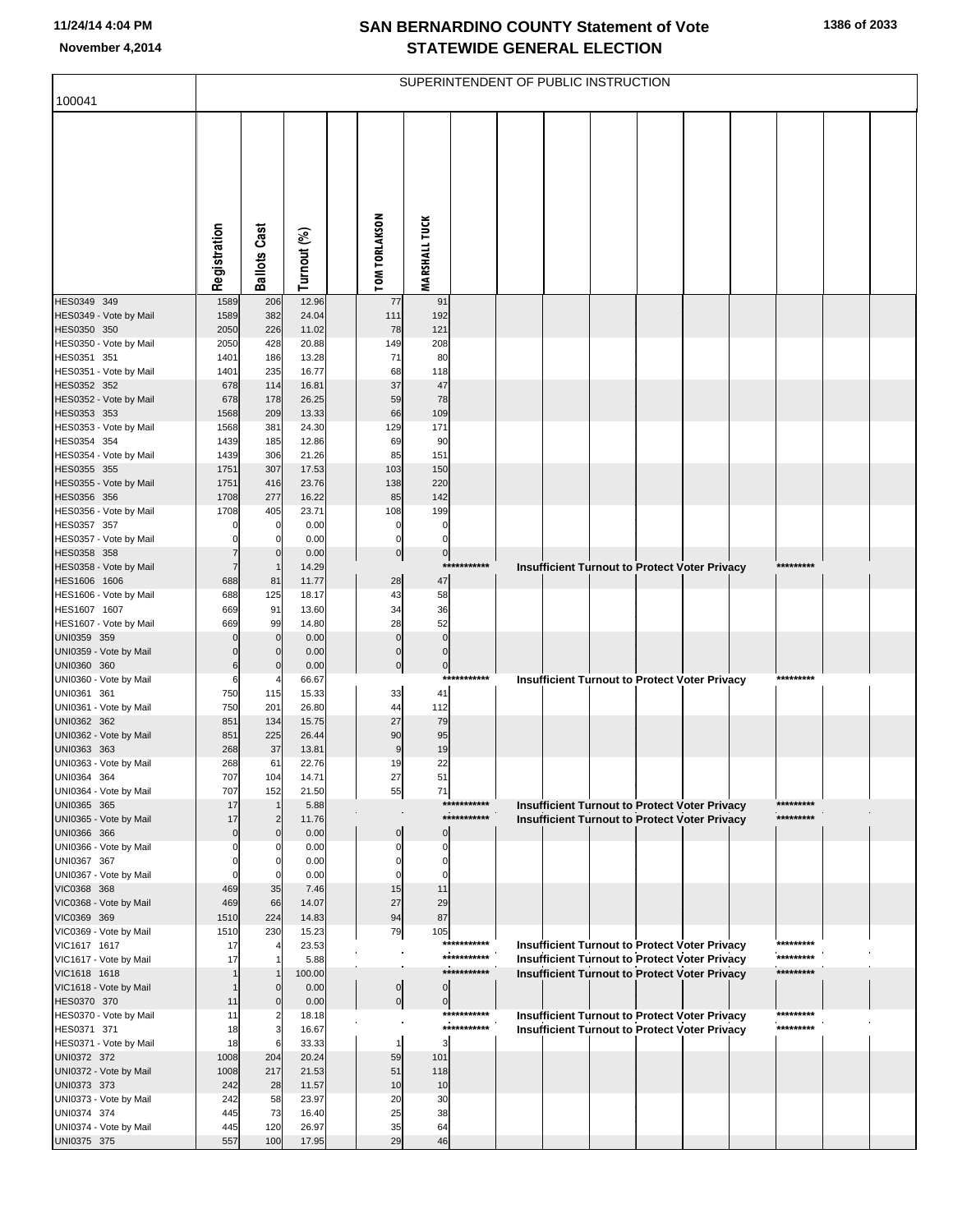|                                        |                            |                          |                 |                                    |                            |                            | SUPERINTENDENT OF PUBLIC INSTRUCTION |  |                                                      |                        |  |
|----------------------------------------|----------------------------|--------------------------|-----------------|------------------------------------|----------------------------|----------------------------|--------------------------------------|--|------------------------------------------------------|------------------------|--|
| 100041                                 |                            |                          |                 |                                    |                            |                            |                                      |  |                                                      |                        |  |
|                                        | Registration               | <b>Ballots Cast</b>      | Turnout (%)     | <b>TOM TORLAKSON</b>               | <b>MARSHALL TUCK</b>       |                            |                                      |  |                                                      |                        |  |
| UNI0375 - Vote by Mail                 | 557                        | $127$                    | 22.80           | 33                                 | 63                         |                            |                                      |  |                                                      |                        |  |
| UNI0376 376<br>UNI0376 - Vote by Mail  | 1196<br>1196               | 227<br>315               | 18.98<br>26.34  | 66<br>118                          | 101<br>143                 |                            |                                      |  |                                                      |                        |  |
| UNI1602 1602                           | З                          | -1                       | 33.33           |                                    |                            | ***********                |                                      |  | <b>Insufficient Turnout to Protect Voter Privacy</b> | *********              |  |
| UNI1602 - Vote by Mail                 | 3                          | $\overline{2}$           | 66.67           |                                    |                            | ***********<br>*********** |                                      |  | <b>Insufficient Turnout to Protect Voter Privacy</b> | *********<br>********* |  |
| UNI1603 1603<br>UNI1603 - Vote by Mail | 39<br>39                   | 3<br>13                  | 7.69<br>33.33   | 3                                  | $9\,$                      |                            |                                      |  | <b>Insufficient Turnout to Protect Voter Privacy</b> |                        |  |
| VIC0377 377                            | 1376                       | 127                      | 9.23            | 54                                 | 50                         |                            |                                      |  |                                                      |                        |  |
| VIC0377 - Vote by Mail                 | 1376                       | 186                      | 13.52           | 80                                 | 84                         |                            |                                      |  |                                                      |                        |  |
| VIC0378 378                            | 911                        | 101                      | 11.09           | 43                                 | 38                         |                            |                                      |  |                                                      |                        |  |
| VIC0378 - Vote by Mail<br>VIC0379 379  | 911<br>3                   | 125<br>3                 | 13.72<br>100.00 | 55                                 | 57                         | ***********                |                                      |  | <b>Insufficient Turnout to Protect Voter Privacy</b> | *********              |  |
| VIC0379 - Vote by Mail                 | 3                          | $\mathbf 0$              | 0.00            | $\bf{0}$                           | $\overline{0}$             |                            |                                      |  |                                                      |                        |  |
| ADE0380 380                            | 1117                       | 109                      | 9.76            | 58                                 | 40                         |                            |                                      |  |                                                      |                        |  |
| ADE0380 - Vote by Mail                 | 1117                       | 147                      | 13.16           | 66                                 | 60                         |                            |                                      |  |                                                      |                        |  |
| ADE0381 381<br>ADE0381 - Vote by Mail  | 1399<br>1399               | 111<br>163               | 7.93<br>11.65   | 42<br>54                           | 49<br>87                   |                            |                                      |  |                                                      |                        |  |
| ADE0382 382                            | 1507                       | 179                      | 11.88           | 65                                 | 85                         |                            |                                      |  |                                                      |                        |  |
| ADE0382 - Vote by Mail                 | 1507                       | 192                      | 12.74           | 81                                 | 86                         |                            |                                      |  |                                                      |                        |  |
| ADE0383 383                            | 1842                       | 176                      | 9.55            | 73                                 | 75                         |                            |                                      |  |                                                      |                        |  |
| ADE0383 - Vote by Mail<br>ADE0384 384  | 1842                       | 304<br>$\mathbf 0$       | 16.50<br>0.00   | 124<br>O                           | 141<br>0                   |                            |                                      |  |                                                      |                        |  |
| ADE0384 - Vote by Mail                 | $\Omega$                   | $\mathbf 0$              | 0.00            | O                                  | $\mathbf 0$                |                            |                                      |  |                                                      |                        |  |
| ADE0385 385                            | ŋ                          | $\Omega$                 | 0.00            |                                    | $\Omega$                   |                            |                                      |  |                                                      |                        |  |
| ADE0385 - Vote by Mail<br>ADE0386 386  | $\Omega$<br>$\Omega$       | $\mathbf{0}$<br>$\Omega$ | 0.00<br>0.00    | $\Omega$<br>$\Omega$               | $\Omega$<br>$\Omega$       |                            |                                      |  |                                                      |                        |  |
| ADE0386 - Vote by Mail                 | $\Omega$                   | $\mathbf 0$              | 0.00            | $\Omega$                           | $\mathbf 0$                |                            |                                      |  |                                                      |                        |  |
| ADE0387 387                            | ŋ                          | 0                        | 0.00            |                                    | $\Omega$                   |                            |                                      |  |                                                      |                        |  |
| ADE0387 - Vote by Mail                 | $\Omega$                   | $\mathbf 0$              | 0.00            | O                                  | $\Omega$                   |                            |                                      |  |                                                      |                        |  |
| ADE0388 388<br>ADE0388 - Vote by Mail  | 8<br>8                     | O<br>$\mathbf 0$         | 0.00<br>0.00    | O<br>$\Omega$                      | $\Omega$<br>$\Omega$       |                            |                                      |  |                                                      |                        |  |
| ADE0389 389                            | $\Omega$                   | n                        | 0.00            | O                                  | $\Omega$                   |                            |                                      |  |                                                      |                        |  |
| ADE0389 - Vote by Mail                 | $\mathbf 0$                | $\Omega$                 | 0.00            | $\Omega$                           | $\mathbf 0$                |                            |                                      |  |                                                      |                        |  |
| ADE0390 390                            | 0                          | 0                        | 0.00            | $\Omega$                           | 0                          |                            |                                      |  |                                                      |                        |  |
| ADE0390 - Vote by Mail<br>ADE0391 391  | $\mathbf 0$<br>220         | $\mathbf 0$<br>16        | 0.00<br>7.27    | $\boldsymbol{0}$<br>$\overline{4}$ | 0<br>11                    |                            |                                      |  |                                                      |                        |  |
| ADE0391 - Vote by Mail                 | 220                        | 37                       | 16.82           | 16                                 | 17                         |                            |                                      |  |                                                      |                        |  |
| ADE0392 392                            | 1664                       | 228                      | 13.70           | 103                                | 87                         |                            |                                      |  |                                                      |                        |  |
| ADE0392 - Vote by Mail<br>ADE0393 393  | 1664<br>1507               | 271<br>134               | 16.29<br>8.89   | 107<br>62                          | 114<br>52                  |                            |                                      |  |                                                      |                        |  |
| ADE0393 - Vote by Mail                 | 1507                       | 164                      | 10.88           | 70                                 | 71                         |                            |                                      |  |                                                      |                        |  |
| ADE0394 394                            | $\mathbf 0$                | $\mathbf 0$              | 0.00            | $\Omega$                           | $\mathbf 0$                |                            |                                      |  |                                                      |                        |  |
| ADE0394 - Vote by Mail                 | $\mathbf 0$                | $\mathbf{0}$             | 0.00            | $\mathbf 0$                        | $\mathbf 0$                |                            |                                      |  |                                                      |                        |  |
| ADE0395 395<br>ADE0395 - Vote by Mail  | $\mathbf 0$<br>$\mathbf 0$ | $\Omega$<br>$\mathbf 0$  | 0.00<br>0.00    | $\Omega$<br>$\mathbf 0$            | $\mathbf 0$<br>$\bf 0$     |                            |                                      |  |                                                      |                        |  |
| ADE0396 396                            | $\mathbf 0$                | 0                        | 0.00            | $\Omega$                           | $\mathbf 0$                |                            |                                      |  |                                                      |                        |  |
| ADE0396 - Vote by Mail                 | $\Omega$                   | $\mathbf 0$              | 0.00            | $\Omega$                           | $\mathbf 0$                |                            |                                      |  |                                                      |                        |  |
| ADE0397 397<br>ADE0397 - Vote by Mail  | 0<br>$\mathbf 0$           | O<br>$\mathbf 0$         | 0.00<br>0.00    | O<br>$\mathbf 0$                   | $\mathbf 0$<br>$\mathbf 0$ |                            |                                      |  |                                                      |                        |  |
| APP0398 398                            | $\mathbf 0$                | $\mathbf 0$              | 0.00            | $\Omega$                           | $\mathbf 0$                |                            |                                      |  |                                                      |                        |  |
| APP0398 - Vote by Mail                 | $\mathbf 0$                | $\mathbf 0$              | 0.00            | $\pmb{0}$                          | $\bf 0$                    |                            |                                      |  |                                                      |                        |  |
| UNI0399 399                            | 252                        | 56                       | 22.22           | 20                                 | 29                         |                            |                                      |  |                                                      |                        |  |
| UNI0399 - Vote by Mail<br>UNI0400 400  | 252<br>$\mathbf 0$         | 45<br>$\mathbf 0$        | 17.86<br>0.00   | 19<br>$\mathbf 0$                  | 18<br>$\mathbf 0$          |                            |                                      |  |                                                      |                        |  |
| UNI0400 - Vote by Mail                 | $\mathbf 0$                | $\mathbf{0}$             | 0.00            | $\mathbf 0$                        | $\mathbf 0$                |                            |                                      |  |                                                      |                        |  |
| UNI0401 401                            | $\mathbf 0$                | $\Omega$                 | 0.00            | $\Omega$                           | $\mathbf 0$                |                            |                                      |  |                                                      |                        |  |
| UNI0401 - Vote by Mail                 | $\mathbf 0$                | $\mathbf 0$              | 0.00            | $\mathbf 0$                        | $\bf 0$                    |                            |                                      |  |                                                      |                        |  |
| UNI0402 402<br>UNI0402 - Vote by Mail  | 19<br>19                   | 0<br>8                   | 0.00<br>42.11   | $\Omega$<br>$\overline{2}$         | $\mathbf 0$<br>6           |                            |                                      |  |                                                      |                        |  |
| UNI0403 403                            |                            | n                        | 0.00            | $\mathbf 0$                        | $\mathbf 0$                |                            |                                      |  |                                                      |                        |  |
| UNI0403 - Vote by Mail                 |                            | $\Omega$                 | 0.00            | $\Omega$                           | $\mathbf 0$                |                            |                                      |  |                                                      |                        |  |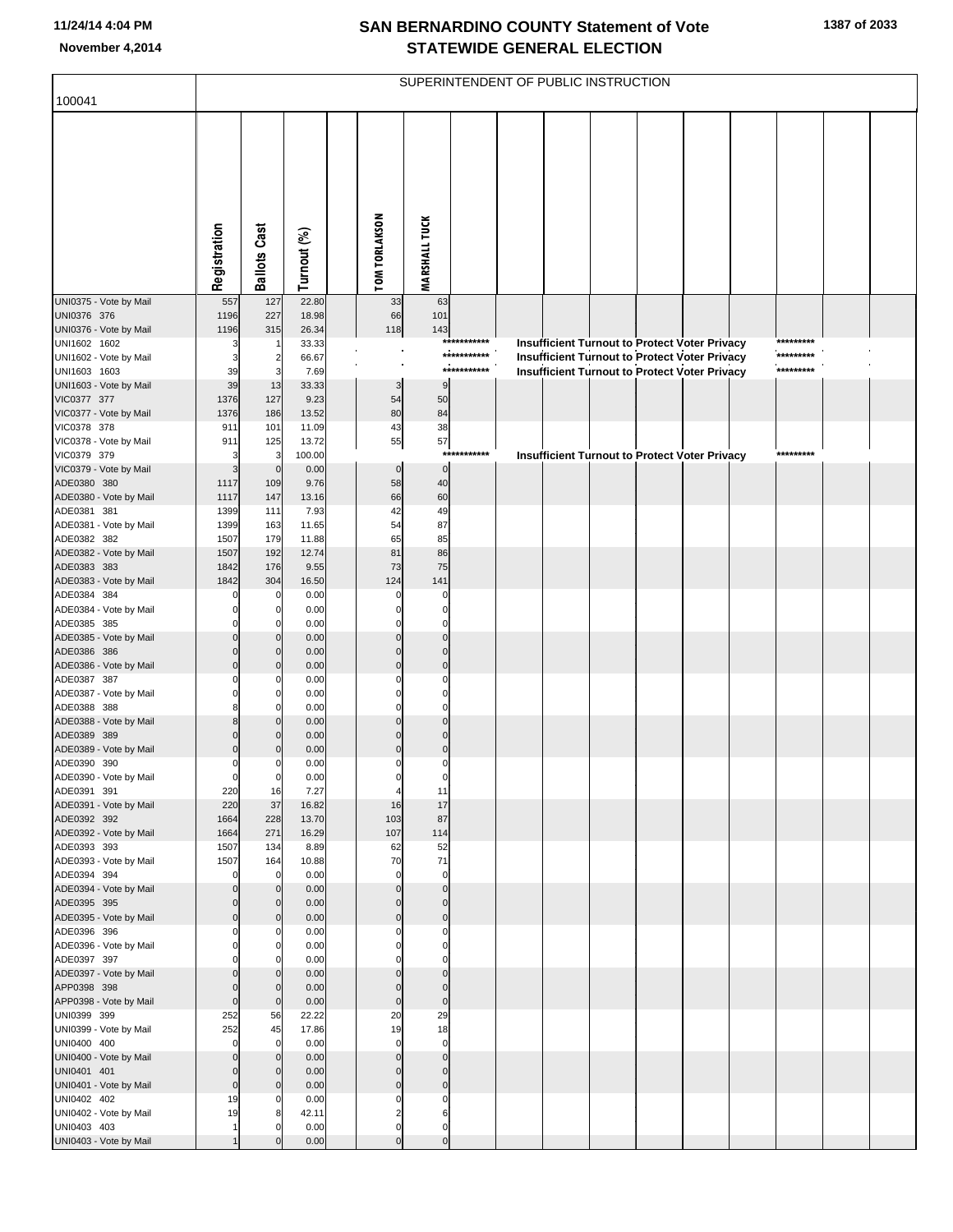| 100041                                |                            |                               |                |                                  |                                  |             | SUPERINTENDENT OF PUBLIC INSTRUCTION |  |                                                      |           |  |
|---------------------------------------|----------------------------|-------------------------------|----------------|----------------------------------|----------------------------------|-------------|--------------------------------------|--|------------------------------------------------------|-----------|--|
|                                       |                            |                               |                |                                  |                                  |             |                                      |  |                                                      |           |  |
|                                       | Registration               | <b>Ballots Cast</b>           | Turnout (%)    | <b>TOM TORLAKSON</b>             | <b>MARSHALL TUCK</b>             |             |                                      |  |                                                      |           |  |
| UNI0404 404                           | 34                         | $\mathbf 0$                   | 0.00           |                                  | $\mathbf 0$                      |             |                                      |  |                                                      |           |  |
| UNI0404 - Vote by Mail                | 34                         | $9\,$                         | 26.47          |                                  | 4                                |             |                                      |  |                                                      |           |  |
| UNI0405 405<br>UNI0405 - Vote by Mail | $\Omega$                   | $\mathbf 0$<br>0              | 0.00<br>0.00   | $\Omega$                         | $\mathbf 0$<br>0                 |             |                                      |  |                                                      |           |  |
| UNI0406 406                           |                            | 0                             | 0.00           |                                  | 0                                |             |                                      |  |                                                      |           |  |
| UNI0406 - Vote by Mail                |                            | $\Omega$                      | 0.00           |                                  | $\Omega$                         |             |                                      |  |                                                      |           |  |
| UNI0407 407                           | 0                          | $\mathbf 0$                   | 0.00           | $\Omega$                         | $\overline{0}$                   |             |                                      |  |                                                      |           |  |
| UNI0407 - Vote by Mail                | $\mathbf 0$                | $\mathbf 0$                   | 0.00           | $\Omega$                         | $\mathbf 0$                      |             |                                      |  |                                                      |           |  |
| UNI0408 408                           | 352                        | 18                            | 5.11           | 6                                | 9                                |             |                                      |  |                                                      |           |  |
| UNI0408 - Vote by Mail<br>UNI0409 409 | 352<br>1376                | 68<br>190                     | 19.32<br>13.81 | 14<br>73                         | 39<br>80                         |             |                                      |  |                                                      |           |  |
| UNI0409 - Vote by Mail                | 1376                       | 222                           | 16.13          | 94                               | 95                               |             |                                      |  |                                                      |           |  |
| UNI0410 410                           | 251                        | 16                            | 6.37           | $\overline{2}$                   | 10                               |             |                                      |  |                                                      |           |  |
| UNI0410 - Vote by Mail                | 251                        | 56                            | 22.31          | 14                               | 30                               |             |                                      |  |                                                      |           |  |
| UNI0411 411                           | $\mathbf 0$                | $\mathbf 0$                   | 0.00           | $\pmb{0}$                        | $\pmb{0}$                        |             |                                      |  |                                                      |           |  |
| UNI0411 - Vote by Mail                | $\mathbf 0$                | $\mathbf 0$                   | 0.00           | 0                                | 0                                |             |                                      |  |                                                      |           |  |
| UNI0412 412<br>UNI0412 - Vote by Mail | 795<br>795                 | 160<br>218                    | 20.13<br>27.42 | 51<br>66                         | 67<br>89                         |             |                                      |  |                                                      |           |  |
| UNI0413 413                           | 1624                       | 248                           | 15.27          | 73                               | 116                              |             |                                      |  |                                                      |           |  |
| UNI0413 - Vote by Mail                | 1624                       | 454                           | 27.96          | 156                              | 208                              |             |                                      |  |                                                      |           |  |
| UNI0414 414                           | 1678                       | 264                           | 15.73          | 75                               | 116                              |             |                                      |  |                                                      |           |  |
| UNI0414 - Vote by Mail                | 1678                       | 542                           | 32.30          | 155                              | 245                              |             |                                      |  |                                                      |           |  |
| UNI0415 415                           |                            | 0                             | 0.00           | 0<br>$\Omega$                    | 0                                |             |                                      |  |                                                      |           |  |
| UNI0415 - Vote by Mail<br>UNI0416 416 | 0                          | 0<br>$\mathbf 0$              | 0.00<br>0.00   | $\overline{0}$                   | 0<br>$\overline{0}$              |             |                                      |  |                                                      |           |  |
| UNI0416 - Vote by Mail                | $\Omega$                   | $\mathbf 0$                   | 0.00           | $\overline{0}$                   | $\overline{0}$                   |             |                                      |  |                                                      |           |  |
| UNI0417 417                           | 2                          | $\mathbf 0$                   | 0.00           | $\overline{0}$                   | $\overline{0}$                   |             |                                      |  |                                                      |           |  |
| UNI0417 - Vote by Mail                | 2                          | 2                             | 100.00         |                                  |                                  | *********** |                                      |  | <b>Insufficient Turnout to Protect Voter Privacy</b> | ********* |  |
| UNI1712 1712                          | $\Omega$<br>$\Omega$       | 0                             | 0.00           | $\mathbf{0}$                     | $\mathbf{0}$                     | *********** |                                      |  |                                                      | ********* |  |
| UNI1712 - Vote by Mail<br>VIC0418 418 |                            | $\mathbf 0$                   | 0.00<br>0.00   | $\overline{0}$                   | $\mathbf{0}$                     |             |                                      |  | <b>Insufficient Turnout to Protect Voter Privacy</b> |           |  |
| VIC0418 - Vote by Mail                |                            |                               | 100.00         |                                  |                                  | *********** |                                      |  | <b>Insufficient Turnout to Protect Voter Privacy</b> | ********* |  |
| VIC0419 419                           | $\Omega$                   | 0                             | 0.00           | $\overline{0}$                   | $\overline{0}$                   |             |                                      |  |                                                      |           |  |
| VIC0419 - Vote by Mail                | 0                          | 0                             | 0.00           | $\overline{0}$                   | $\overline{0}$                   |             |                                      |  |                                                      |           |  |
| VIC0420 420                           |                            |                               | 0.00           |                                  |                                  |             |                                      |  |                                                      |           |  |
| VIC0420 - Vote by Mail<br>VIC0421 421 | 0<br>2                     | 0<br>$\mathbf 0$              | 0.00<br>0.00   | $\overline{0}$<br>$\overline{0}$ | $\overline{0}$<br>$\overline{0}$ |             |                                      |  |                                                      |           |  |
| VIC0421 - Vote by Mail                | 2                          | $\overline{2}$                | 100.00         |                                  |                                  | *********** |                                      |  | Insufficient Turnout to Protect Voter Privacy        | ********* |  |
| VIC0422 422                           | $\Omega$                   | $\mathbf 0$                   | 0.00           | $\overline{0}$                   | $\overline{0}$                   |             |                                      |  |                                                      |           |  |
| VIC0422 - Vote by Mail                |                            | 0                             | 0.00           | $\overline{0}$                   | $\overline{0}$                   |             |                                      |  |                                                      |           |  |
| VIC0423 423                           |                            | 0                             | 0.00           | $\mathbf{0}$                     | $\overline{0}$                   | *********** |                                      |  |                                                      | ********* |  |
| VIC0423 - Vote by Mail<br>VIC0424 424 |                            | 0                             | 100.00<br>0.00 | $\mathbf 0$                      | $\overline{0}$                   |             |                                      |  | Insufficient Turnout to Protect Voter Privacy        |           |  |
| VIC0424 - Vote by Mail                | O                          | $\mathbf 0$                   | 0.00           | $\mathbf 0$                      | $\overline{0}$                   |             |                                      |  |                                                      |           |  |
| VIC0425 425                           | 0                          | $\mathbf 0$                   | 0.00           | $\Omega$                         | $\overline{0}$                   |             |                                      |  |                                                      |           |  |
| VIC0425 - Vote by Mail                | 0                          | 0                             | 0.00           |                                  | 0                                |             |                                      |  |                                                      |           |  |
| VIC0426 426                           | 180                        | 16                            | 8.89           |                                  |                                  |             |                                      |  |                                                      |           |  |
| VIC0426 - Vote by Mail                | 180                        | 34                            | 18.89          | 14<br>55                         | 18<br>57                         |             |                                      |  |                                                      |           |  |
| VIC0427 427<br>VIC0427 - Vote by Mail | 1044<br>1044               | 131<br>177                    | 12.55<br>16.95 | 72                               | 79                               |             |                                      |  |                                                      |           |  |
| VIC0428 428                           | 957                        | 82                            | 8.57           | 27                               | 42                               |             |                                      |  |                                                      |           |  |
| VIC0428 - Vote by Mail                | 957                        | 109                           | 11.39          | 47                               | 43                               |             |                                      |  |                                                      |           |  |
| VIC0429 429                           | 170                        | 14                            | 8.24           | 8                                | 5                                |             |                                      |  |                                                      |           |  |
| VIC0429 - Vote by Mail                | 170                        | 61                            | 35.88          | 23                               | 22                               |             |                                      |  |                                                      |           |  |
| VIC0430 430<br>VIC0430 - Vote by Mail | $\mathbf 0$<br>$\mathbf 0$ | $\overline{0}$<br>$\mathbf 0$ | 0.00<br>0.00   | $\mathbf 0$<br>$\mathbf{0}$      | $\mathbf 0$<br>$\mathbf 0$       |             |                                      |  |                                                      |           |  |
| VIC0431 431                           | 913                        | 123                           | 13.47          | 52                               | 44                               |             |                                      |  |                                                      |           |  |
| VIC0431 - Vote by Mail                | 913                        | 136                           | 14.90          | 59                               | 51                               |             |                                      |  |                                                      |           |  |
| VIC0432 432                           | 1700                       | 223                           | 13.12          | 78                               | 95                               |             |                                      |  |                                                      |           |  |
| VIC0432 - Vote by Mail                | 1700                       | 285                           | 16.76          | 113                              | 128                              |             |                                      |  |                                                      |           |  |
| VIC0433 433                           | 1155                       | 106                           | 9.18           | 43                               | 46                               |             |                                      |  |                                                      |           |  |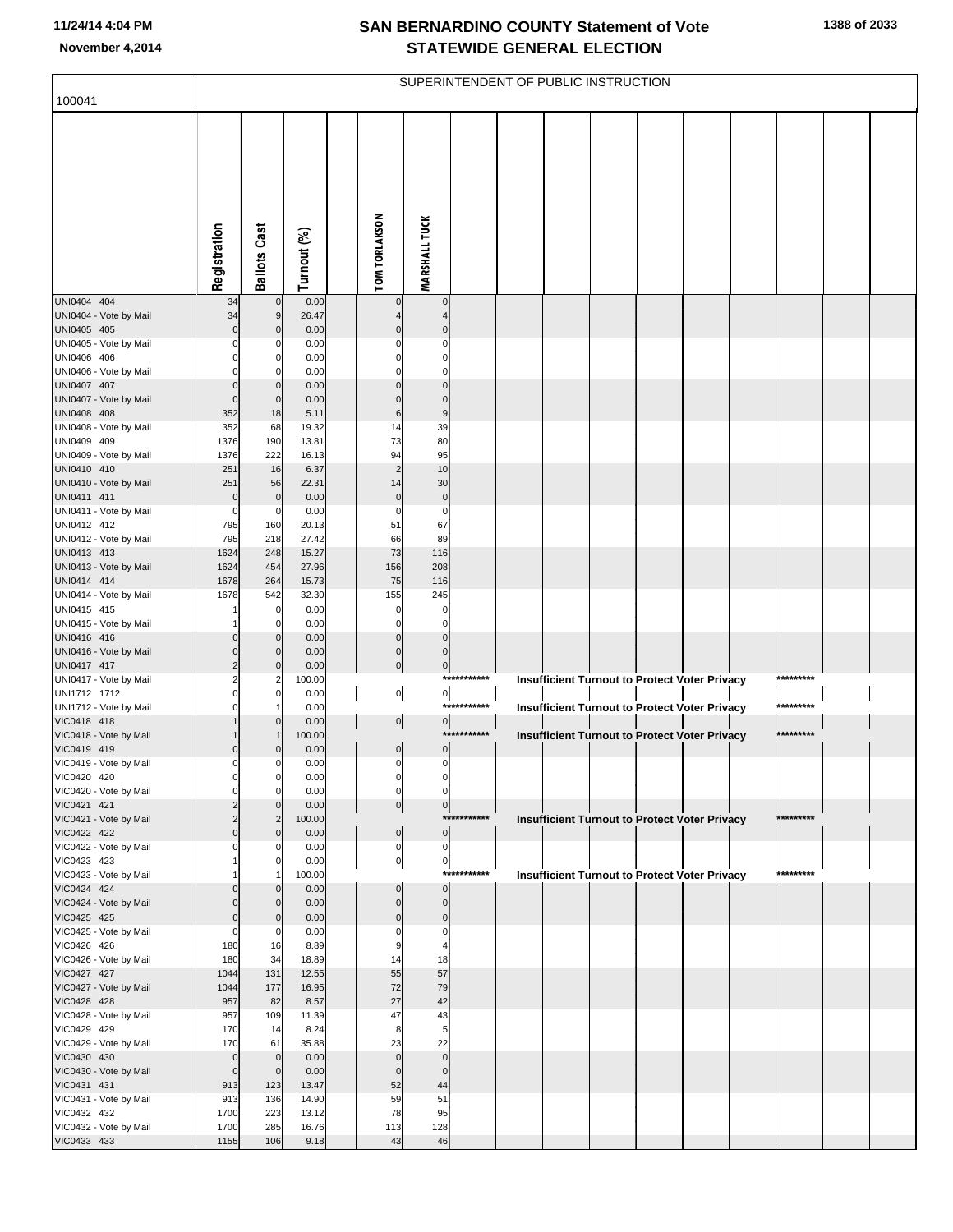| 100041                                 |              |                       |                |                      |                      |             | SUPERINTENDENT OF PUBLIC INSTRUCTION |  |                                                      |  |           |     |
|----------------------------------------|--------------|-----------------------|----------------|----------------------|----------------------|-------------|--------------------------------------|--|------------------------------------------------------|--|-----------|-----|
|                                        | Registration | <b>Ballots Cast</b>   | Turnout (%)    | <b>TOM TORLAKSON</b> | <b>MARSHALL TUCK</b> |             |                                      |  |                                                      |  |           | 137 |
| VIC0433 - Vote by Mail<br>VIC0434 434  | 1155<br>977  | 216<br>120            | 18.70<br>12.28 | 96<br>64             | 92<br>35             |             |                                      |  |                                                      |  |           |     |
| VIC0434 - Vote by Mail                 | 977          | 97                    | 9.93           | 44                   | 40                   |             |                                      |  |                                                      |  |           |     |
| VIC0435 435                            | 1113         | 121                   | 10.87          | 51                   | 47                   |             |                                      |  |                                                      |  |           |     |
| VIC0435 - Vote by Mail                 | 1113         | 154                   | 13.84          | 62                   | 67                   |             |                                      |  |                                                      |  |           |     |
| VIC0436 436<br>VIC0436 - Vote by Mail  | 1423<br>1423 | 180<br>188            | 12.65<br>13.21 | 75<br>80             | 70<br>70             |             |                                      |  |                                                      |  |           |     |
| VIC0437 437                            | 1723         | 180                   | 10.45          | 62                   | 80                   |             |                                      |  |                                                      |  |           |     |
| VIC0437 - Vote by Mail                 | 1723         | 260                   | 15.09          | 103                  | 93                   |             |                                      |  |                                                      |  |           |     |
| VIC0438 438                            | 1393         | 155                   | 11.13          | 65                   | 57                   |             |                                      |  |                                                      |  |           |     |
| VIC0438 - Vote by Mail<br>VIC0439 439  | 1393<br>317  | 188<br>21             | 13.50<br>6.62  | 72<br>9              | 81<br>9              |             |                                      |  |                                                      |  |           |     |
| VIC0439 - Vote by Mail                 | 317          | 67                    | 21.14          | 26                   | 34                   |             |                                      |  |                                                      |  |           |     |
| VIC0440 440                            | 975          | 90                    | 9.23           | 37                   | 39                   |             |                                      |  |                                                      |  |           |     |
| VIC0440 - Vote by Mail                 | 975          | 156                   | 16.00          | 69                   | 67                   |             |                                      |  |                                                      |  |           |     |
| VIC0441 441                            | 13           | 6                     | 46.15          | $\mathbf{2}$         | $\overline{a}$       |             |                                      |  |                                                      |  | ********* |     |
| VIC0441 - Vote by Mail<br>VIC0442 442  | 13<br>942    | $\overline{2}$<br>107 | 15.38<br>11.36 | 45                   | 46                   | *********** |                                      |  | Insufficient Turnout to Protect Voter Privacy        |  |           |     |
| VIC0442 - Vote by Mail                 | 942          | 149                   | 15.82          | 66                   | 57                   |             |                                      |  |                                                      |  |           |     |
| VIC0443 443                            | 879          | 67                    | 7.62           | 31                   | 25                   |             |                                      |  |                                                      |  |           |     |
| VIC0443 - Vote by Mail                 | 879          | 144                   | 16.38          | 60                   | 58                   |             |                                      |  |                                                      |  |           |     |
| VIC0444 444                            | 1583         | 217                   | 13.71          | 83                   | 94                   |             |                                      |  |                                                      |  |           |     |
| VIC0444 - Vote by Mail<br>VIC0445 445  | 1583<br>1322 | 346<br>136            | 21.86<br>10.29 | 149<br>57            | 137<br>58            |             |                                      |  |                                                      |  |           |     |
| VIC0445 - Vote by Mail                 | 1322         | 249                   | 18.84          | 86                   | 108                  |             |                                      |  |                                                      |  |           |     |
| VIC0446 446                            | 1724         | 183                   | 10.61          | 75                   | 71                   |             |                                      |  |                                                      |  |           |     |
| VIC0446 - Vote by Mail                 | 1724         | 268                   | 15.55          | 103                  | 126                  |             |                                      |  |                                                      |  |           |     |
| VIC0447 447<br>VIC0447 - Vote by Mail  | 1232<br>1232 | 147<br>184            | 11.93<br>14.94 | 60<br>88             | 65<br>74             |             |                                      |  |                                                      |  |           |     |
| VIC0448 448                            | 0            | $\mathbf 0$           | 0.00           | $\mathbf 0$          | $\mathbf 0$          |             |                                      |  |                                                      |  |           |     |
| VIC0448 - Vote by Mail                 | $\mathbf 0$  | $\mathbf 0$           | 0.00           | $\mathbf 0$          | $\pmb{0}$            |             |                                      |  |                                                      |  |           |     |
| VIC0449 449                            | 806          | 59                    | 7.32           | 30                   | 20                   |             |                                      |  |                                                      |  |           |     |
| VIC0449 - Vote by Mail                 | 806          | 152                   | 18.86          | 70                   | 55                   |             |                                      |  |                                                      |  |           |     |
| VIC0450 450<br>VIC0450 - Vote by Mail  | 1387<br>1387 | 134<br>230            | 9.66<br>16.58  | 63<br>81             | 46<br>112            |             |                                      |  |                                                      |  |           |     |
| VIC0451 451                            | 1479         | 179                   | 12.10          | 55                   | 82                   |             |                                      |  |                                                      |  |           |     |
| VIC0451 - Vote by Mail                 | 1479         | 290                   | 19.61          | 113                  | 122                  |             |                                      |  |                                                      |  |           |     |
| VIC0452 452                            | 1489         | 173                   | 11.62          | 67                   | 75                   |             |                                      |  |                                                      |  |           |     |
| VIC0452 - Vote by Mail<br>VIC0453 453  | 1489<br>1564 | 283<br>170            | 19.01<br>10.87 | 106<br>60            | 116<br>71            |             |                                      |  |                                                      |  |           |     |
| VIC0453 - Vote by Mail                 | 1564         | 261                   | 16.69          | 135                  | 93                   |             |                                      |  |                                                      |  |           |     |
| VIC0454 454                            | 1525         | 164                   | 10.75          | 62                   | 78                   |             |                                      |  |                                                      |  |           |     |
| VIC0454 - Vote by Mail                 | 1525         | 313                   | 20.52          | 149                  | 118                  |             |                                      |  |                                                      |  |           |     |
| VIC0455 455                            | 1355         | 132                   | 9.74           | 45                   | 61                   |             |                                      |  |                                                      |  |           |     |
| VIC0455 - Vote by Mail<br>VIC0456 456  | 1355<br>678  | 227<br>72             | 16.75<br>10.62 | 88<br>26             | 91<br>33             |             |                                      |  |                                                      |  |           |     |
| VIC0456 - Vote by Mail                 | 678          | 164                   | 24.19          | 51                   | 78                   |             |                                      |  |                                                      |  |           |     |
| VIC0457 457                            | 1612         | 138                   | 8.56           | 46                   | 68                   |             |                                      |  |                                                      |  |           |     |
| VIC0457 - Vote by Mail                 | 1612         | 265                   | 16.44          | 94                   | 126                  |             |                                      |  |                                                      |  |           |     |
| VIC0458 458                            | 1781         | 197                   | 11.06          | 74                   | 78                   |             |                                      |  |                                                      |  |           |     |
| VIC0458 - Vote by Mail<br>VIC0459 459  | 1781<br>70   | 350<br>$\overline{4}$ | 19.65<br>5.71  | 150                  | 151<br>***           | *******     |                                      |  | <b>Insufficient Turnout to Protect Voter Privacy</b> |  | ********* |     |
| VIC0459 - Vote by Mail                 | 70           | 31                    | 44.29          | 10                   | 11                   |             |                                      |  |                                                      |  |           |     |
| VIC0460 460                            | 1687         | 175                   | 10.37          | 61                   | 78                   |             |                                      |  |                                                      |  |           |     |
| VIC0460 - Vote by Mail                 | 1687         | 346                   | 20.51          | 147                  | 139                  |             |                                      |  |                                                      |  |           |     |
| VIC1604 1604                           | 512          | 60                    | 11.72          | 21                   | 27                   |             |                                      |  |                                                      |  |           |     |
| VIC1604 - Vote by Mail<br>VIC1605 1605 | 512<br>519   | 61<br>93              | 11.91<br>17.92 | 33<br>38             | 20<br>30             |             |                                      |  |                                                      |  |           |     |
| VIC1605 - Vote by Mail                 | 519          | 78                    | 15.03          | 30                   | 28                   |             |                                      |  |                                                      |  |           |     |
| UNI0461 461                            | 0            | 0                     | 0.00           | $\mathbf 0$          | $\pmb{0}$            |             |                                      |  |                                                      |  |           |     |
| UNI0461 - Vote by Mail                 | $\mathbf 0$  | $\mathbf 0$           | 0.00           | $\mathbf 0$          | $\pmb{0}$            |             |                                      |  |                                                      |  |           |     |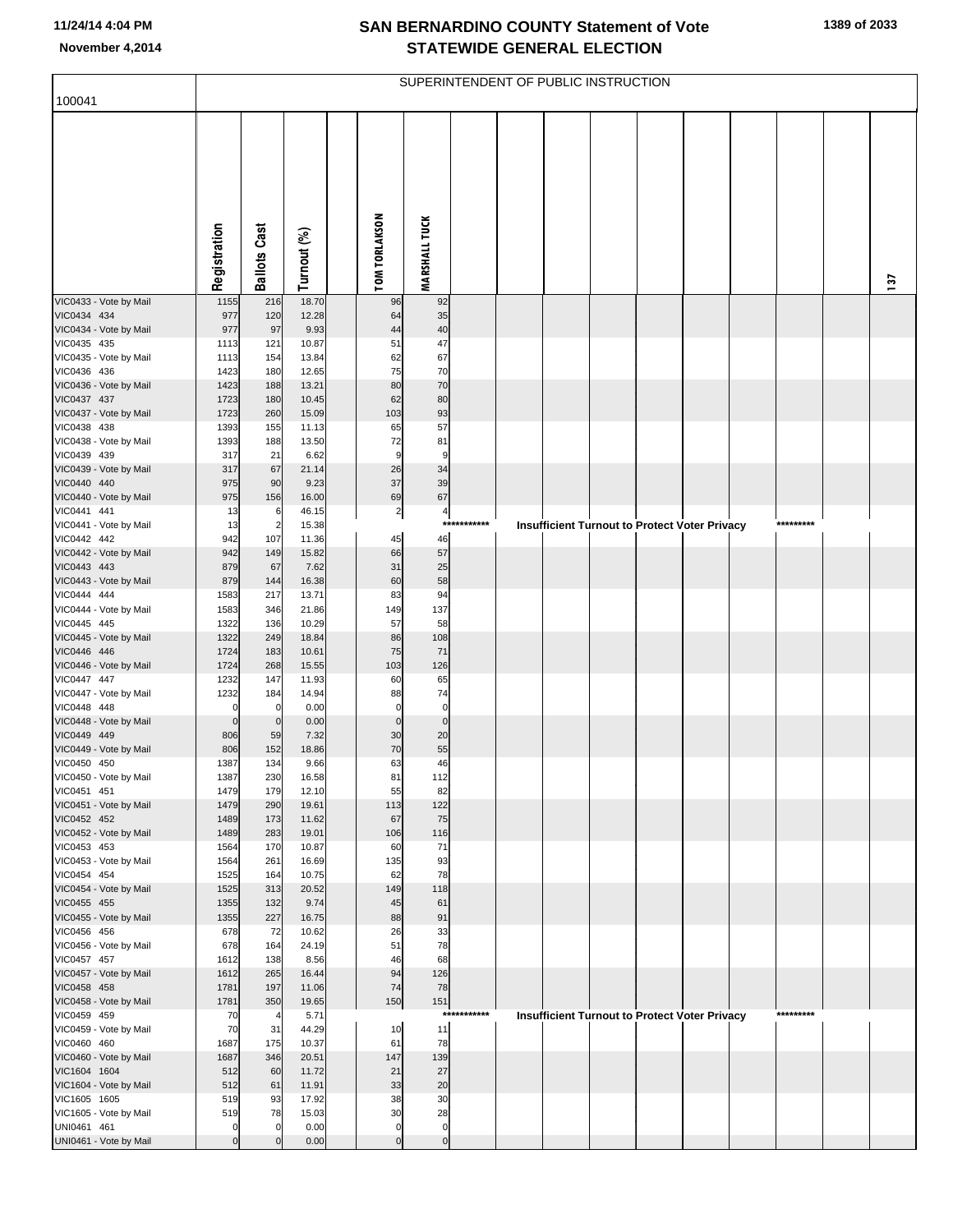|                                        |                            |                                  |                |                                  |                             |             | SUPERINTENDENT OF PUBLIC INSTRUCTION                 |  |  |           |  |
|----------------------------------------|----------------------------|----------------------------------|----------------|----------------------------------|-----------------------------|-------------|------------------------------------------------------|--|--|-----------|--|
| 100041                                 |                            |                                  |                |                                  |                             |             |                                                      |  |  |           |  |
|                                        | Registration               | <b>Ballots Cast</b>              | Turnout (%)    | <b>TOM TORLAKSON</b>             | <b>MARSHALL TUCK</b>        |             |                                                      |  |  |           |  |
| UNI0462 462                            |                            | $\mathbf 0$                      | 0.00           | $\pmb{0}$                        | $\mathbf 0$                 |             |                                                      |  |  |           |  |
| UNI0462 - Vote by Mail<br>UNI0463 463  | $\mathbf 0$<br>$\mathbf 0$ | $\overline{0}$<br>$\overline{0}$ | 0.00<br>0.00   | $\mathbf 0$<br>$\mathbf 0$       | $\mathbf 0$<br>$\mathbf{0}$ |             |                                                      |  |  |           |  |
| UNI0463 - Vote by Mail                 | $\Omega$                   | 0                                | 0.00           | $\mathbf 0$                      | $\Omega$                    |             |                                                      |  |  |           |  |
| UNI0464 464                            | 0                          | $\overline{0}$                   | 0.00           | $\mathbf 0$                      | $\mathbf 0$                 |             |                                                      |  |  |           |  |
| UNI0464 - Vote by Mail                 |                            | $\mathbf 0$                      | 0.00           | $\mathbf 0$                      | $\mathbf 0$                 |             |                                                      |  |  |           |  |
| UNI0465 465<br>UNI0465 - Vote by Mail  | $\Omega$<br>$\Omega$       | $\overline{0}$<br>$\mathbf 0$    | 0.00<br>0.00   | $\mathbf 0$<br>$\mathbf 0$       | $\mathbf 0$<br>$\mathbf 0$  |             |                                                      |  |  |           |  |
| UNI0466 466                            | $\mathbf 0$                | $\overline{0}$                   | 0.00           | $\circ$                          | $\mathbf 0$                 |             |                                                      |  |  |           |  |
| UNI0466 - Vote by Mail                 | 0                          | 0                                | 0.00           | $\mathbf 0$                      | $\pmb{0}$                   |             |                                                      |  |  |           |  |
| UNI0467 467<br>UNI0467 - Vote by Mail  | 19<br>19                   | $\overline{0}$<br>3              | 0.00<br>15.79  | $\overline{0}$                   | $\mathbf 0$                 | *********** |                                                      |  |  | ********* |  |
| UNI0468 468                            | $\mathbf 0$                | $\overline{0}$                   | 0.00           | $\pmb{0}$                        | $\mathbf 0$                 |             | <b>Insufficient Turnout to Protect Voter Privacy</b> |  |  |           |  |
| UNI0468 - Vote by Mail                 | $\mathbf 0$                | $\overline{0}$                   | 0.00           | $\overline{0}$                   | $\pmb{0}$                   |             |                                                      |  |  |           |  |
| UNI0469 469                            | 81                         | $\overline{0}$                   | 0.00           | $\overline{0}$                   | $\pmb{0}$                   |             |                                                      |  |  |           |  |
| UNI0469 - Vote by Mail<br>UNI0470 470  | 81<br>65                   | 39<br>$\mathbf 0$                | 48.15<br>0.00  | $\boldsymbol{9}$<br>$\mathbf 0$  | 21<br>$\mathbf 0$           |             |                                                      |  |  |           |  |
| UNI0470 - Vote by Mail                 | 65                         | 35                               | 53.85          | 4                                | 25                          |             |                                                      |  |  |           |  |
| UNI0471 471                            | $\Omega$                   | $\overline{0}$                   | 0.00           | $\mathbf 0$                      | $\mathbf 0$                 |             |                                                      |  |  |           |  |
| UNI0471 - Vote by Mail                 | $\mathbf 0$                | $\overline{0}$                   | 0.00           | $\mathbf 0$                      | $\pmb{0}$                   |             |                                                      |  |  |           |  |
| UNI0472 472<br>UNI0472 - Vote by Mail  | $\mathbf 0$<br>0           | $\overline{0}$<br>0              | 0.00<br>0.00   | $\mathbf 0$<br>$\mathbf 0$       | $\mathbf 0$<br>$\mathbf 0$  |             |                                                      |  |  |           |  |
| UNI0473 473                            | 21                         | $\mathbf 0$                      | 0.00           | $\mathbf 0$                      | $\mathbf 0$                 |             |                                                      |  |  |           |  |
| UNI0473 - Vote by Mail                 | 21                         | 12                               | 57.14          | $\mathbf 0$                      | 10                          |             |                                                      |  |  |           |  |
| UNI0474 474<br>UNI0474 - Vote by Mail  | $\Omega$<br>$\mathbf 0$    | $\overline{0}$<br>$\overline{0}$ | 0.00<br>0.00   | $\mathbf 0$<br>$\mathbf 0$       | $\mathbf 0$<br>$\mathbf 0$  |             |                                                      |  |  |           |  |
| UNI0475 475                            | $\mathbf 0$                | $\overline{0}$                   | 0.00           | $\mathbf 0$                      | $\mathbf 0$                 |             |                                                      |  |  |           |  |
| UNI0475 - Vote by Mail                 | 0                          | 0                                | 0.00           | $\mathbf 0$                      | 0                           |             |                                                      |  |  |           |  |
| UNI1599 1599                           | 0                          | $\overline{0}$                   | 0.00           | $\mathbf 0$                      | $\mathbf 0$                 |             |                                                      |  |  |           |  |
| UNI1599 - Vote by Mail<br>UNI0476 476  | 0<br>$\Omega$              | $\mathbf 0$<br>$\overline{0}$    | 0.00<br>0.00   | $\mathbf 0$<br>$\mathbf 0$       | $\mathbf 0$<br>$\mathbf 0$  |             |                                                      |  |  |           |  |
| UNI0476 - Vote by Mail                 | $\Omega$                   | $\mathbf 0$                      | 0.00           | $\mathbf 0$                      | $\mathbf 0$                 |             |                                                      |  |  |           |  |
| UNI0477 477                            | $\mathbf 0$                | $\mathbf 0$                      | 0.00           | $\mathbf 0$                      | $\mathbf 0$                 |             |                                                      |  |  |           |  |
| UNI0477 - Vote by Mail                 | 0                          | 0                                | 0.00           | $\mathbf 0$                      | 0                           |             |                                                      |  |  |           |  |
| UNI1697 1697<br>UNI1697 - Vote by Mail | 0<br>0                     | $\overline{0}$<br>$\mathbf 0$    | 0.00<br>0.00   | $\overline{0}$<br>$\overline{0}$ | 0<br>$\mathbf 0$            |             |                                                      |  |  |           |  |
| UNI0478 478                            | 1204                       | 110                              | 9.14           | 25                               | 59                          |             |                                                      |  |  |           |  |
| UNI0478 - Vote by Mail                 | 1204                       | 306                              | 25.42          | 85                               | 144                         |             |                                                      |  |  |           |  |
| UNI0479 479<br>UNI0479 - Vote by Mail  | 3<br>3                     | $\mathbf 0$<br>-1                | 0.00<br>33.33  | $\circ$                          | $\mathbf 0$                 | *********** | <b>Insufficient Turnout to Protect Voter Privacy</b> |  |  | ********* |  |
| UNI0480 480                            | 1990                       | 323                              | 16.23          | 87                               | 169                         |             |                                                      |  |  |           |  |
| UNI0480 - Vote by Mail                 | 1990                       | 495                              | 24.87          | 125                              | 254                         |             |                                                      |  |  |           |  |
| UNI0481 481<br>UNI0481 - Vote by Mail  | $\Omega$<br>$\Omega$       | $\overline{0}$                   | 0.00<br>0.00   | $\circ$                          | $\mathbf 0$                 | *********** | <b>Insufficient Turnout to Protect Voter Privacy</b> |  |  | ********* |  |
| UNI0482 482                            | $\mathbf 0$                | $\mathbf 0$                      | 0.00           | $\pmb{0}$                        | $\boldsymbol{0}$            |             |                                                      |  |  |           |  |
| UNI0482 - Vote by Mail                 | 0                          | 0                                | 0.00           | $\mathbf 0$                      | 0                           |             |                                                      |  |  |           |  |
| UNI0483 483<br>UNI0483 - Vote by Mail  | 0<br>ŋ                     | $\mathbf 0$<br>0                 | 0.00<br>0.00   | $\mathbf 0$<br>$\mathbf 0$       | $\pmb{0}$<br>$\mathbf 0$    |             |                                                      |  |  |           |  |
| UNI0484 484                            | 0                          | $\mathbf 0$                      | 0.00           | $\mathbf 0$                      | $\mathbf 0$                 |             |                                                      |  |  |           |  |
| UNI0484 - Vote by Mail                 | 0                          | $\mathbf 0$                      | 0.00           | $\mathbf 0$                      | $\mathbf 0$                 |             |                                                      |  |  |           |  |
| UNI1578 1578                           | $\mathbf 0$                | $\mathbf 0$                      | 0.00           | $\mathbf 0$                      | $\mathbf 0$                 |             |                                                      |  |  |           |  |
| UNI1578 - Vote by Mail<br>UNI0485 485  | 0<br>208                   | $\mathbf 0$<br>48                | 0.00<br>23.08  | $\mathbf 0$<br>20                | $\mathbf 0$<br>19           |             |                                                      |  |  |           |  |
| UNI0485 - Vote by Mail                 | 208                        | 65                               | 31.25          | 20                               | 25                          |             |                                                      |  |  |           |  |
| UNI0486 486                            | $\mathbf 0$                | $\overline{0}$                   | 0.00           | $\mathbf 0$                      | $\mathbf 0$                 |             |                                                      |  |  |           |  |
| UNI0486 - Vote by Mail                 | $\mathbf 0$                | $\mathbf 0$                      | 0.00           | $\pmb{0}$                        | $\mathbf 0$                 |             |                                                      |  |  |           |  |
| UNI0487 487<br>UNI0487 - Vote by Mail  | 526<br>526                 | 116<br>163                       | 22.05<br>30.99 | 49<br>44                         | 54<br>73                    |             |                                                      |  |  |           |  |
| UNI0488 488                            | 228                        | 29                               | 12.72          | 10                               | 15                          |             |                                                      |  |  |           |  |
| UNI0488 - Vote by Mail                 | 228                        | 91                               | 39.91          | 31                               | 37                          |             |                                                      |  |  |           |  |
| UNI0489 489                            | 1006                       | 192                              | 19.09          | 60                               | 91                          |             |                                                      |  |  |           |  |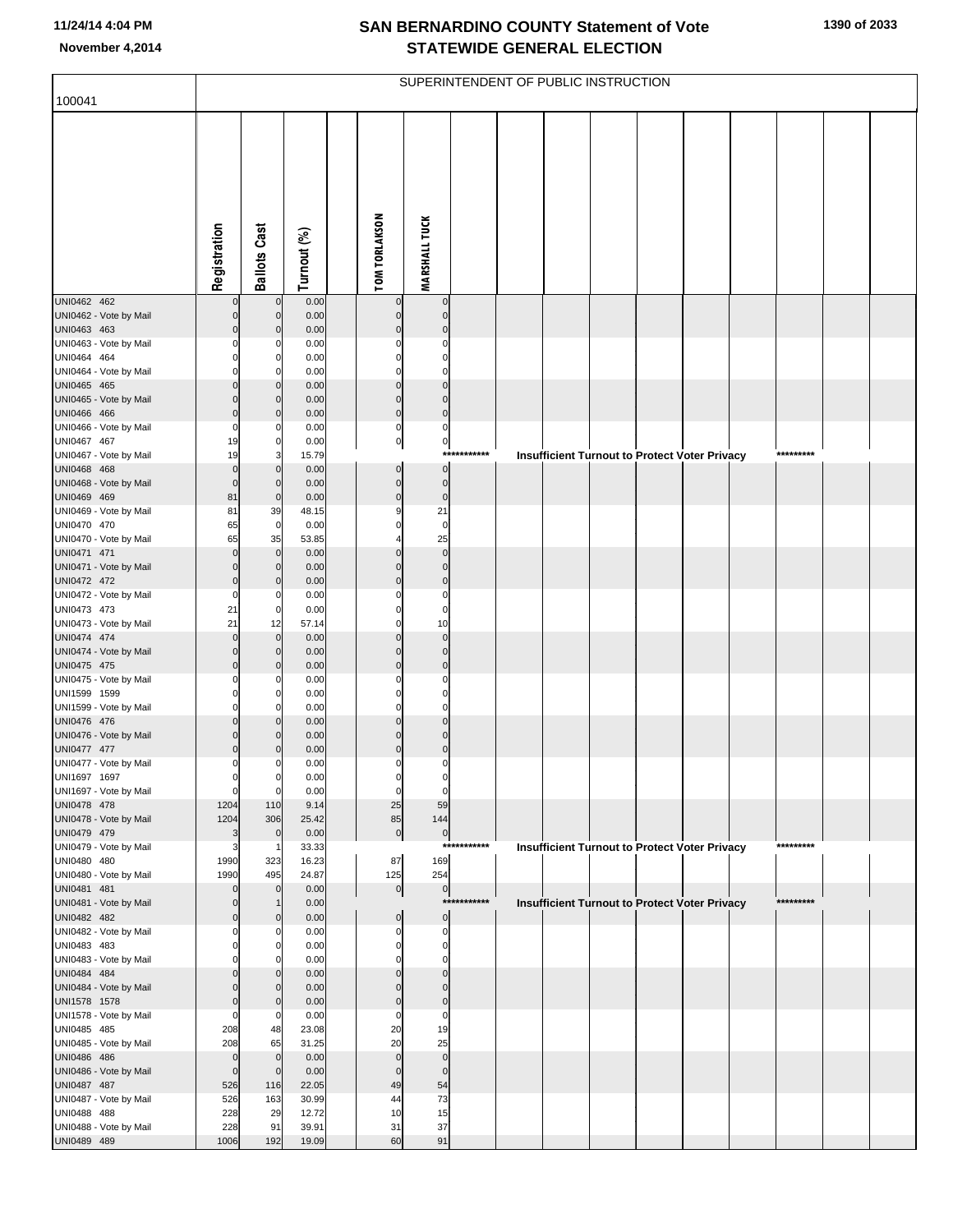|                                       |                            |                               |                |                            |                            |             | SUPERINTENDENT OF PUBLIC INSTRUCTION |  |                                               |           |  |
|---------------------------------------|----------------------------|-------------------------------|----------------|----------------------------|----------------------------|-------------|--------------------------------------|--|-----------------------------------------------|-----------|--|
| 100041                                |                            |                               |                |                            |                            |             |                                      |  |                                               |           |  |
|                                       | Registration               | <b>Ballots Cast</b>           | Turnout (%)    | <b>TOM TORLAKSON</b>       | <b>MARSHALL TUCK</b>       |             |                                      |  |                                               |           |  |
| UNI0489 - Vote by Mail                | 1006                       | 284                           | 28.23          | 94                         | 132                        |             |                                      |  |                                               |           |  |
| UNI0490 490<br>UNI0490 - Vote by Mail | 388<br>388                 | 77<br>131                     | 19.85<br>33.76 | 19<br>42                   | 35<br>60                   |             |                                      |  |                                               |           |  |
| UNI0491 491                           | $\Omega$                   | $\mathbf 0$                   | 0.00           | $\mathbf 0$                | 0                          |             |                                      |  |                                               |           |  |
| UNI0491 - Vote by Mail                | $\Omega$                   | $\mathbf 0$                   | 0.00           | $\mathbf 0$                | $\mathbf 0$                |             |                                      |  |                                               |           |  |
| UNI0492 492                           |                            | $\Omega$                      | 0.00           | $\mathbf 0$                | $\mathbf 0$                |             |                                      |  |                                               |           |  |
| UNI0492 - Vote by Mail                | 8                          | 5                             | 62.50          | $\pmb{0}$                  | 3                          |             |                                      |  |                                               |           |  |
| UNI0493 493                           | 3                          | $\overline{0}$                | 0.00           | $\overline{0}$             | $\overline{0}$             | *********** |                                      |  |                                               | ********* |  |
| UNI0493 - Vote by Mail<br>UNI0494 494 | 3<br>O                     | $\mathbf{0}$                  | 33.33<br>0.00  | 0                          | $\mathbf 0$                |             |                                      |  | Insufficient Turnout to Protect Voter Privacy |           |  |
| UNI0494 - Vote by Mail                | $\Omega$                   | 0                             | 0.00           | $\pmb{0}$                  | $\mathbf 0$                |             |                                      |  |                                               |           |  |
| UNI0495 495                           |                            | $\Omega$                      | 0.00           | $\mathbf 0$                | $\mathbf 0$                |             |                                      |  |                                               |           |  |
| UNI0495 - Vote by Mail                | $\mathbf 0$                | $\overline{0}$                | 0.00           | $\mathbf 0$                | $\mathbf 0$                |             |                                      |  |                                               |           |  |
| UNI0496 496                           | $\Omega$                   | $\overline{0}$                | 0.00           | $\mathbf 0$                | $\Omega$                   |             |                                      |  |                                               |           |  |
| UNI0496 - Vote by Mail<br>UNI0497 497 | $\Omega$<br>O              | $\overline{0}$<br>$\Omega$    | 0.00<br>0.00   | $\mathbf 0$<br>$\mathbf 0$ | $\mathbf 0$<br>$\mathbf 0$ |             |                                      |  |                                               |           |  |
| UNI0497 - Vote by Mail                |                            | 0                             | 0.00           | $\mathbf 0$                | $\mathbf 0$                |             |                                      |  |                                               |           |  |
| UNI0498 498                           |                            | $\Omega$                      | 0.00           | $\pmb{0}$                  | $\pmb{0}$                  |             |                                      |  |                                               |           |  |
| UNI0498 - Vote by Mail                |                            |                               | 50.00          |                            |                            | *********** |                                      |  | Insufficient Turnout to Protect Voter Privacy | ********* |  |
| UNI0499 499                           | 10                         | $\overline{0}$                | 0.00           | $\pmb{0}$                  | $\pmb{0}$                  |             |                                      |  |                                               |           |  |
| UNI0499 - Vote by Mail<br>UNI0500 500 | 10                         | 6<br>$\mathbf{0}$             | 60.00          | $\overline{2}$<br>$\Omega$ | $\overline{c}$             |             |                                      |  |                                               |           |  |
| UNI0500 - Vote by Mail                | 0<br>$\mathbf 0$           | 0                             | 0.00<br>0.00   | $\Omega$                   | $\mathbf 0$<br>$\mathbf 0$ |             |                                      |  |                                               |           |  |
| UNI0501 501                           | 20                         | $\Omega$                      | 0.00           | C                          | $\Omega$                   |             |                                      |  |                                               |           |  |
| UNI0501 - Vote by Mail                | 20                         | $6 \mid$                      | 30.00          | $\Omega$                   | 3                          |             |                                      |  |                                               |           |  |
| UNI0502 502                           | $\mathbf 0$                | $\mathbf{0}$                  | 0.00           | $\Omega$                   | $\Omega$                   |             |                                      |  |                                               |           |  |
| UNI0502 - Vote by Mail<br>UNI0503 503 | $\pmb{0}$<br>74            | $\overline{0}$<br>$\mathbf 0$ | 0.00<br>0.00   | $\mathbf 0$<br>$\Omega$    | $\mathbf 0$<br>$\mathbf 0$ |             |                                      |  |                                               |           |  |
| UNI0503 - Vote by Mail                | 74                         | 50                            | 67.57          | 15                         | 24                         |             |                                      |  |                                               |           |  |
| UNI0504 504                           | $\Omega$                   | 0                             | 0.00           | $\mathbf 0$                | $\mathbf 0$                |             |                                      |  |                                               |           |  |
| UNI0504 - Vote by Mail                | $\mathbf 0$                | $\overline{0}$                | 0.00           | $\Omega$                   | $\mathbf{0}$               |             |                                      |  |                                               |           |  |
| UNI0505 505                           | $\mathbf 0$                | 0                             | 0.00           | $\Omega$                   | $\mathbf 0$                |             |                                      |  |                                               |           |  |
| UNI0505 - Vote by Mail<br>UNI0506 506 | $\mathbf 0$<br>$\Omega$    | $\overline{0}$<br>O           | 0.00<br>0.00   | $\mathbf 0$<br>0           | $\mathbf 0$<br>0           |             |                                      |  |                                               |           |  |
| UNI0506 - Vote by Mail                |                            | $\overline{0}$                | 0.00           |                            |                            |             |                                      |  |                                               |           |  |
| UNI0507 507                           | $\Omega$                   | $\Omega$                      | 0.00           | $\mathbf 0$                | $\mathbf 0$                |             |                                      |  |                                               |           |  |
| UNI0507 - Vote by Mail                | $\mathbf 0$                | $\Omega$                      | 0.00           | $\Omega$                   | $\mathbf{0}$               |             |                                      |  |                                               |           |  |
| UNI0508 508                           | $\mathbf 0$                | $\Omega$                      | 0.00           | $\Omega$                   | $\Omega$                   |             |                                      |  |                                               |           |  |
| UNI0508 - Vote by Mail<br>UNI0509 509 | $\mathbf 0$<br>$\Omega$    | $\overline{0}$<br>0           | 0.00<br>0.00   | $\mathbf{0}$<br>$\Omega$   | $\mathbf 0$<br>$\Omega$    |             |                                      |  |                                               |           |  |
| UNI0509 - Vote by Mail                | $\mathbf 0$                | $\mathbf{0}$                  | 0.00           | $\Omega$                   | $\mathbf 0$                |             |                                      |  |                                               |           |  |
| UNI0510 510                           |                            | $\Omega$                      | 0.00           | $\Omega$                   | $\Omega$                   |             |                                      |  |                                               |           |  |
| UNI0510 - Vote by Mail                | $\mathbf 0$                | $\overline{0}$                | 0.00           | $\mathbf 0$                | $\mathbf 0$                |             |                                      |  |                                               |           |  |
| UNI0511 511                           | $\mathbf 0$                | $\overline{0}$                | 0.00           | $\Omega$                   | $\mathbf{0}$               |             |                                      |  |                                               |           |  |
| UNI0511 - Vote by Mail<br>UNI0512 512 | $\mathbf 0$<br>$\Omega$    | $\overline{0}$<br>$\mathsf 0$ | 0.00<br>0.00   | $\mathbf 0$<br>$\Omega$    | $\mathbf 0$<br>0           |             |                                      |  |                                               |           |  |
| UNI0512 - Vote by Mail                | $\mathbf 0$                | $\mathbf{0}$                  | 0.00           | $\Omega$                   | $\mathbf 0$                |             |                                      |  |                                               |           |  |
| UNI0513 513                           | $\Omega$                   | $\Omega$                      | 0.00           | $\Omega$                   | $\Omega$                   |             |                                      |  |                                               |           |  |
| UNI0513 - Vote by Mail                | $\mathbf 0$                | $\overline{0}$                | 0.00           | $\Omega$                   | $\mathbf 0$                |             |                                      |  |                                               |           |  |
| UNI0514 514                           | $\mathbf 0$                | $\Omega$                      | 0.00           | $\Omega$                   | $\Omega$                   |             |                                      |  |                                               |           |  |
| UNI0514 - Vote by Mail                | $\mathbf 0$<br>$\Omega$    | $\overline{0}$<br>0           | 0.00<br>0.00   | $\mathbf{0}$<br>$\Omega$   | $\pmb{0}$<br>$\mathbf 0$   |             |                                      |  |                                               |           |  |
| UNI0515 515<br>UNI0515 - Vote by Mail | $\mathbf 0$                | $\Omega$                      | 0.00           | $\mathbf 0$                | $\mathbf 0$                |             |                                      |  |                                               |           |  |
| UNI0516 516                           | 412                        | 94                            | 22.82          | 27                         | 42                         |             |                                      |  |                                               |           |  |
| UNI0516 - Vote by Mail                | 412                        | 128                           | 31.07          | 43                         | 54                         |             |                                      |  |                                               |           |  |
| UNI0517 517                           | $\mathbf 0$                | $\overline{0}$                | 0.00           | $\mathbf 0$                | $\mathbf 0$                |             |                                      |  |                                               |           |  |
| UNI0517 - Vote by Mail                | $\pmb{0}$                  | $\overline{0}$<br>$\Omega$    | 0.00<br>0.00   | $\mathbf 0$<br>$\Omega$    | $\pmb{0}$<br>$\mathbf 0$   |             |                                      |  |                                               |           |  |
| UNI0518 518<br>UNI0518 - Vote by Mail | $\mathbf 0$<br>$\mathbf 0$ | $\Omega$                      | 0.00           | $\mathbf 0$                | $\mathbf 0$                |             |                                      |  |                                               |           |  |
| UNI0519 519                           | 63                         | 8                             | 12.70          | $\overline{2}$             |                            |             |                                      |  |                                               |           |  |
| UNI0519 - Vote by Mail                | 63                         | 22                            | 34.92          | 8                          | 8                          |             |                                      |  |                                               |           |  |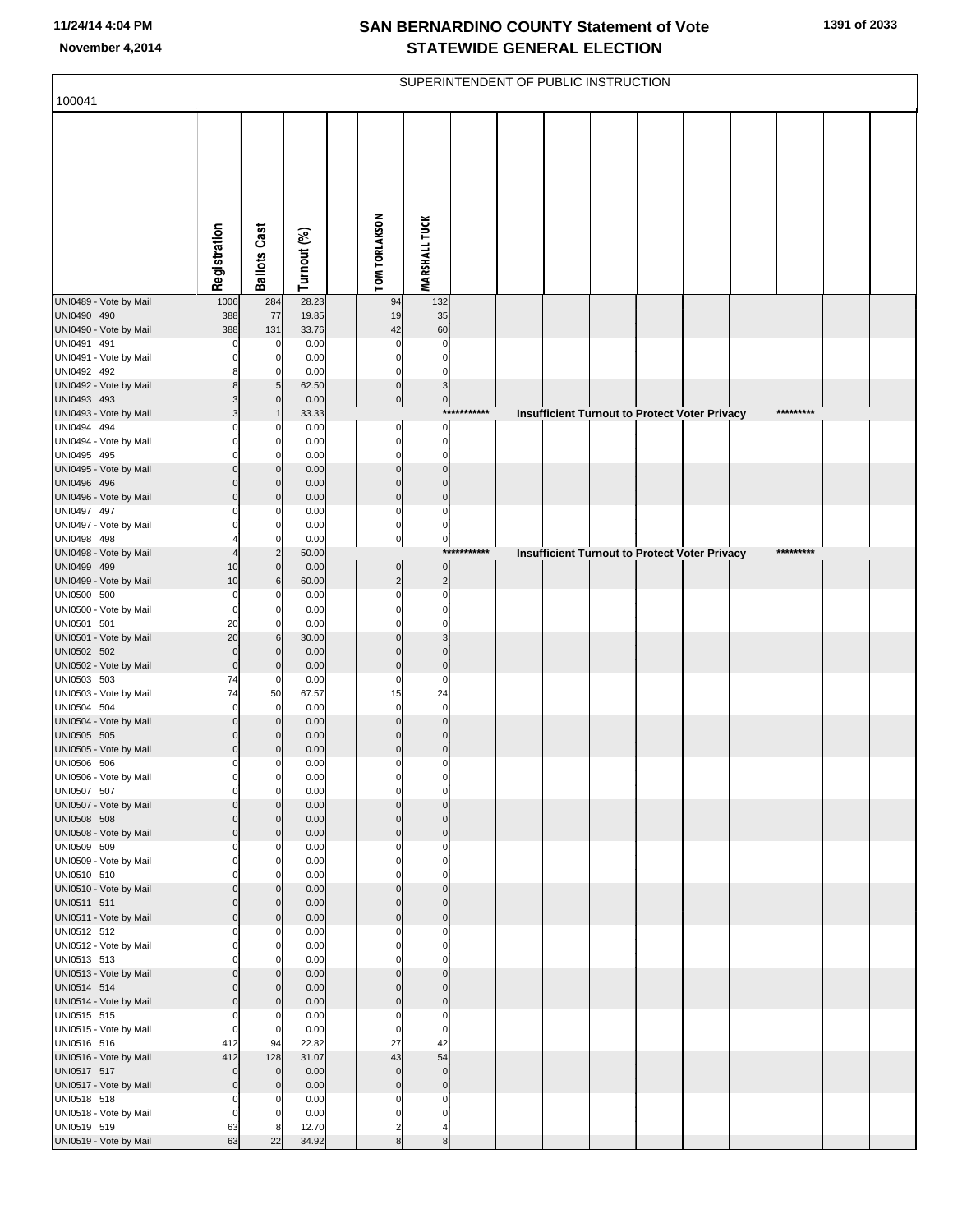|                                       |               |                            |                |                                   |                                |             | SUPERINTENDENT OF PUBLIC INSTRUCTION |  |                                                      |           |  |
|---------------------------------------|---------------|----------------------------|----------------|-----------------------------------|--------------------------------|-------------|--------------------------------------|--|------------------------------------------------------|-----------|--|
| 100041                                |               |                            |                |                                   |                                |             |                                      |  |                                                      |           |  |
|                                       | Registration  | <b>Ballots Cast</b>        | Turnout (%)    | <b>TOM TORLAKSON</b>              | <b>MARSHALL TUCK</b>           |             |                                      |  |                                                      |           |  |
| UNI0520 520                           |               | $\pmb{0}$                  | 0.00           | $\mathbf 0$                       | $\pmb{0}$                      |             |                                      |  |                                                      |           |  |
| UNI0520 - Vote by Mail                | $\Omega$<br>ŋ | $\mathbf 0$<br>$\mathbf 0$ | 0.00<br>0.00   | $\mathbf 0$<br>$\mathbf{0}$       | $\pmb{0}$<br>$\mathbf 0$       |             |                                      |  |                                                      |           |  |
| UNI0521 521<br>UNI0521 - Vote by Mail | O             | C                          | 0.00           | $\Omega$                          | 0                              |             |                                      |  |                                                      |           |  |
| UNI0522 522                           | C             | 0                          | 0.00           | $\Omega$                          | 0                              |             |                                      |  |                                                      |           |  |
| UNI0522 - Vote by Mail                | C             | $\Omega$                   | 0.00           | $\Omega$                          | $\Omega$                       |             |                                      |  |                                                      |           |  |
| UNI0523 523<br>UNI0523 - Vote by Mail | 61<br>61      | 6<br>17                    | 9.84<br>27.87  | $\overline{2}$<br>$5\overline{)}$ | $\overline{c}$<br>$\mathbf{2}$ |             |                                      |  |                                                      |           |  |
| UNI0524 524                           | 22            | $\overline{4}$             | 18.18          |                                   |                                | *********** |                                      |  | <b>Insufficient Turnout to Protect Voter Privacy</b> | ********* |  |
| UNI0524 - Vote by Mail                | 22            | 11                         | 50.00          | 1                                 | 6                              |             |                                      |  |                                                      |           |  |
| UNI0525 525                           | 882           | 162                        | 18.37          | 42                                | 83                             |             |                                      |  |                                                      |           |  |
| UNI0525 - Vote by Mail<br>UNI0526 526 | 882<br>95     | 279<br>19                  | 31.63<br>20.00 | 64<br>4                           | 125<br>$\overline{7}$          |             |                                      |  |                                                      |           |  |
| UNI0526 - Vote by Mail                | 95            | 29                         | 30.53          | 12                                | 10                             |             |                                      |  |                                                      |           |  |
| UNI0527 527                           | 67            | 17                         | 25.37          | 5                                 | 12                             |             |                                      |  |                                                      |           |  |
| UNI0527 - Vote by Mail<br>UNI0528 528 | 67<br>O       | 17<br>$\pmb{0}$            | 25.37<br>0.00  | $\Omega$                          | $\overline{7}$<br>$\mathbf 0$  |             |                                      |  |                                                      |           |  |
| UNI0528 - Vote by Mail                | C             | $\mathbf 0$                | 0.00           | 0                                 | $\mathbf 0$                    |             |                                      |  |                                                      |           |  |
| UNI0529 529                           | 212           | 29                         | 13.68          | 10                                | 13                             |             |                                      |  |                                                      |           |  |
| UNI0529 - Vote by Mail                | 212           | 82                         | 38.68          | 36                                | 23                             |             |                                      |  |                                                      |           |  |
| UNI0530 530<br>UNI0530 - Vote by Mail | 1779<br>1779  | 296<br>733                 | 16.64<br>41.20 | 83<br>232                         | 150<br>298                     |             |                                      |  |                                                      |           |  |
| UNI0531 531                           | 624           | 118                        | 18.91          | 44                                | 45                             |             |                                      |  |                                                      |           |  |
| UNI0531 - Vote by Mail                | 624           | 162                        | 25.96          | 64                                | 58                             |             |                                      |  |                                                      |           |  |
| UNI0532 532                           | 1889          | 288                        | 15.25          | 89                                | 152                            |             |                                      |  |                                                      |           |  |
| UNI0532 - Vote by Mail<br>UNI0533 533 | 1889<br>481   | 672<br>70                  | 35.57<br>14.55 | 194<br>18                         | 288<br>38                      |             |                                      |  |                                                      |           |  |
| UNI0533 - Vote by Mail                | 481           | 157                        | 32.64          | 52                                | 67                             |             |                                      |  |                                                      |           |  |
| UNI0534 534                           | 248           | 73                         | 29.44          | 16                                | 36                             |             |                                      |  |                                                      |           |  |
| UNI0534 - Vote by Mail<br>UNI0535 535 | 248           | 56<br>$\mathbf 0$          | 22.58<br>0.00  | 16<br>$\overline{0}$              | 21<br>$\pmb{0}$                |             |                                      |  |                                                      |           |  |
| UNI0535 - Vote by Mail                |               | $\overline{1}$             | 100.00         |                                   |                                | *********** |                                      |  | Insufficient Turnout to Protect Voter Privacy        | ********* |  |
| UNI0536 536                           | 569           | 114                        | 20.04          | 35                                | 51                             |             |                                      |  |                                                      |           |  |
| UNI0536 - Vote by Mail                | 569           | 190                        | 33.39          | 67                                | 79                             |             |                                      |  |                                                      |           |  |
| UNI0537 537<br>UNI0537 - Vote by Mail | 53<br>53      | 13<br>19                   | 24.53<br>35.85 | 6<br>6                            | 5<br>6                         |             |                                      |  |                                                      |           |  |
| UNI0538 538                           | $\Omega$      | $\mathbf 0$                | 0.00           | $\Omega$                          | $\mathbf 0$                    |             |                                      |  |                                                      |           |  |
| UNI0538 - Vote by Mail                | $\Omega$      | $\mathbf 0$                | 0.00           | $\Omega$                          | $\mathbf 0$                    |             |                                      |  |                                                      |           |  |
| UNI0539 539<br>UNI0539 - Vote by Mail | $\Omega$<br>O | $\mathbf 0$<br>$\Omega$    | 0.00<br>0.00   | $\overline{0}$<br>0               | $\pmb{0}$<br>0                 |             |                                      |  |                                                      |           |  |
| UNI0540 540                           |               | 0                          | 0.00           | $\overline{0}$                    | 0                              |             |                                      |  |                                                      |           |  |
| UNI0540 - Vote by Mail                |               | $\Omega$                   | 0.00           | $\Omega$                          | $\Omega$                       |             |                                      |  |                                                      |           |  |
| UNI0541 541<br>UNI0541 - Vote by Mail |               | $\mathbf 0$<br>4           | 0.00<br>80.00  | $\overline{0}$                    | 0                              | *********** |                                      |  | Insufficient Turnout to Protect Voter Privacy        | ********* |  |
| UNI0542 542                           | $\Omega$      | $\mathbf 0$                | 0.00           | $\overline{0}$                    | 0                              |             |                                      |  |                                                      |           |  |
| UNI0542 - Vote by Mail                | $\Omega$      | $\mathcal{C}$              | 0.00           | 0                                 | 0                              |             |                                      |  |                                                      |           |  |
| UNI0543 543                           | 581           | 107                        | 18.42          | 33                                | 53                             |             |                                      |  |                                                      |           |  |
| UNI0543 - Vote by Mail<br>UNI0544 544 | 581<br>173    | 136<br>30                  | 23.41<br>17.34 | 46<br>6                           | 56<br>18                       |             |                                      |  |                                                      |           |  |
| UNI0544 - Vote by Mail                | 173           | 60                         | 34.68          | 18                                | 28                             |             |                                      |  |                                                      |           |  |
| UNI0545 545                           | 23            | 6                          | 26.09          |                                   | 5                              |             |                                      |  |                                                      |           |  |
| UNI0545 - Vote by Mail                | 23<br>2       | 7<br>$\mathbf 0$           | 30.43          | O                                 | 2<br>0                         |             |                                      |  |                                                      |           |  |
| UNI0546 546<br>UNI0546 - Vote by Mail | 2             | $\Omega$                   | 0.00<br>0.00   | O                                 | $\Omega$                       |             |                                      |  |                                                      |           |  |
| UNI0547 547                           | Ω             | $\mathbf 0$                | 0.00           | $\Omega$                          | $\mathbf 0$                    |             |                                      |  |                                                      |           |  |
| UNI0547 - Vote by Mail                | Ω             | $\Omega$                   | 0.00           | $\Omega$                          | 0                              |             |                                      |  |                                                      |           |  |
| UNI0548 548                           | $\Omega$      | $\mathbf 0$                | 0.00           | $\overline{0}$                    | $\pmb{0}$                      |             |                                      |  |                                                      |           |  |
| UNI0548 - Vote by Mail<br>UNI0549 549 | 0<br>560      | $\mathbf 0$<br>96          | 0.00<br>17.14  | 0<br>24                           | 0<br>50                        |             |                                      |  |                                                      |           |  |
| UNI0549 - Vote by Mail                | 560           | 138                        | 24.64          | $\sqrt{46}$                       | 53                             |             |                                      |  |                                                      |           |  |
| UNI0550 550                           | 6             |                            | 66.67          |                                   |                                | *********** |                                      |  | <b>Insufficient Turnout to Protect Voter Privacy</b> | ********* |  |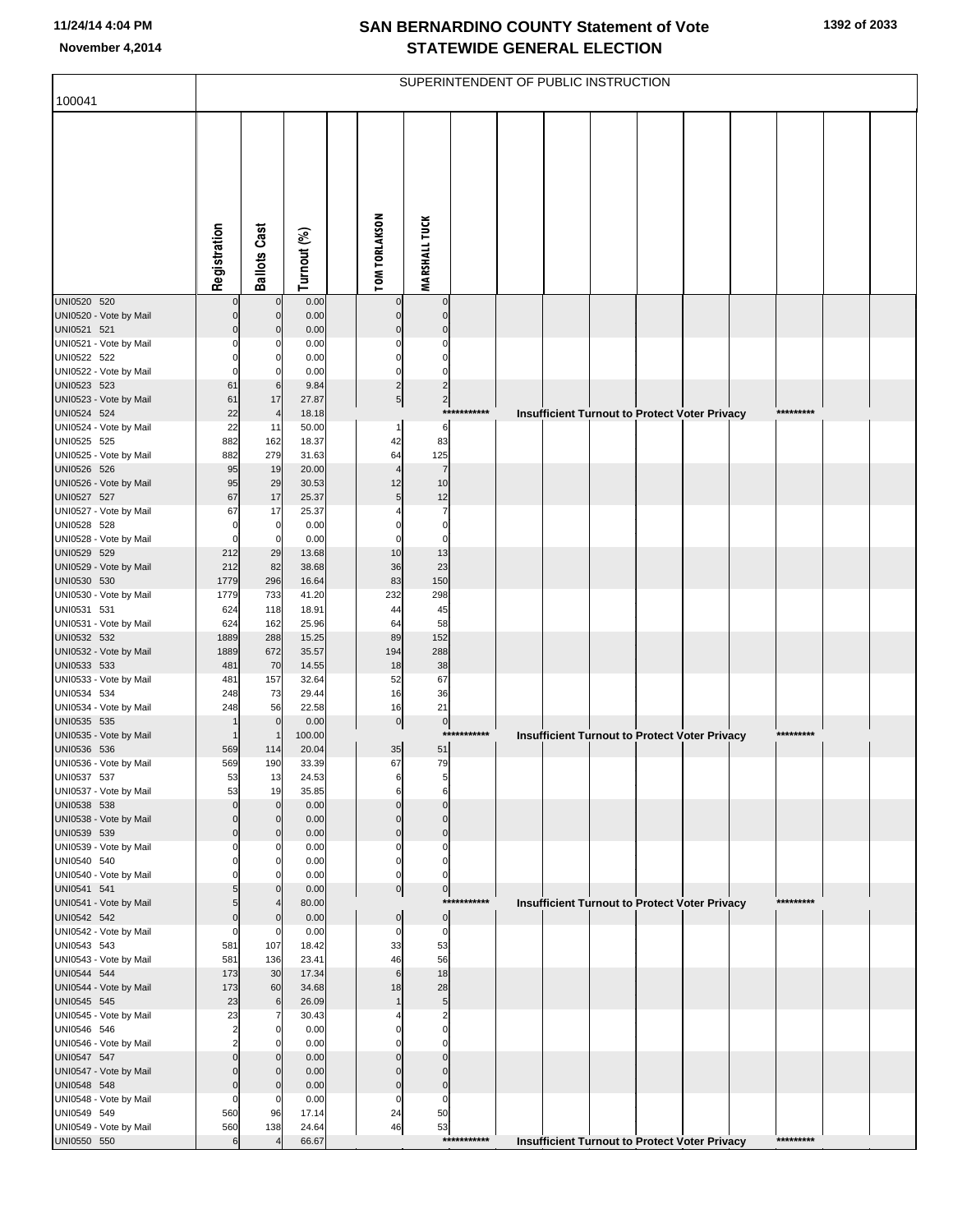| 100041                                 |                         |                                  |                |                      |                            |             | SUPERINTENDENT OF PUBLIC INSTRUCTION                 |  |  |           |  |
|----------------------------------------|-------------------------|----------------------------------|----------------|----------------------|----------------------------|-------------|------------------------------------------------------|--|--|-----------|--|
|                                        |                         |                                  |                |                      |                            |             |                                                      |  |  |           |  |
|                                        |                         |                                  |                |                      |                            |             |                                                      |  |  |           |  |
|                                        |                         |                                  |                |                      |                            |             |                                                      |  |  |           |  |
|                                        |                         |                                  |                |                      |                            |             |                                                      |  |  |           |  |
|                                        |                         |                                  |                |                      |                            |             |                                                      |  |  |           |  |
|                                        |                         |                                  |                |                      |                            |             |                                                      |  |  |           |  |
|                                        |                         |                                  |                |                      |                            |             |                                                      |  |  |           |  |
|                                        |                         |                                  |                |                      |                            |             |                                                      |  |  |           |  |
|                                        |                         |                                  |                |                      |                            |             |                                                      |  |  |           |  |
|                                        | Registration            | <b>Ballots Cast</b>              | Turnout (%)    | <b>TOM TORLAKSON</b> | <b>MARSHALL TUCK</b>       |             |                                                      |  |  |           |  |
| UNI0550 - Vote by Mail                 |                         |                                  | 33.33          |                      |                            | *********** | Insufficient Turnout to Protect Voter Privacy        |  |  | ********* |  |
| UNI0551 551                            | $\overline{2}$          | $\mathbf 0$                      | 0.00           | $\overline{0}$       | $\overline{0}$             |             |                                                      |  |  |           |  |
| UNI0551 - Vote by Mail                 | $\overline{c}$<br>65    | $\overline{2}$<br>$\mathbf 0$    | 100.00         | 0                    | $\mathbf 0$                | *********** | <b>Insufficient Turnout to Protect Voter Privacy</b> |  |  | ********* |  |
| UNI0552 552<br>UNI0552 - Vote by Mail  | 65                      | 37                               | 0.00<br>56.92  | 8                    | 11                         |             |                                                      |  |  |           |  |
| UNI0553 553                            | $\overline{c}$          | $\mathbf 0$                      | 0.00           | $\pmb{0}$            | $\overline{0}$             |             |                                                      |  |  |           |  |
| UNI0553 - Vote by Mail                 | $\overline{2}$          | $\overline{2}$                   | 100.00         |                      |                            | *********** | <b>Insufficient Turnout to Protect Voter Privacy</b> |  |  | ********* |  |
| UNI0554 554<br>UNI0554 - Vote by Mail  | 76<br>76                | $\mathbf{0}$<br>49               | 0.00<br>64.47  | $\mathbf 0$<br>11    | $\overline{0}$<br>33       |             |                                                      |  |  |           |  |
| UNI0555 555                            | 5                       | $\mathbf 0$                      | 0.00           | $\mathbf 0$          | $\overline{0}$             |             |                                                      |  |  |           |  |
| UNI0555 - Vote by Mail                 | 5                       | $\overline{2}$                   | 40.00          |                      |                            | *********** | <b>Insufficient Turnout to Protect Voter Privacy</b> |  |  | ********* |  |
| UNI0556 556<br>UNI0556 - Vote by Mail  |                         | $\mathbf 0$<br>$\overline{0}$    | 0.00<br>0.00   | $\Omega$             | $\mathbf 0$<br>$\mathbf 0$ |             |                                                      |  |  |           |  |
| UNI0557 557                            | $\Omega$                | $\mathbf{0}$                     | 0.00           | $\mathcal{C}$        | $\mathbf 0$                |             |                                                      |  |  |           |  |
| UNI0557 - Vote by Mail                 | $\Omega$                | $\mathbf 0$                      | 0.00           | $\Omega$             | $\mathbf 0$                |             |                                                      |  |  |           |  |
| UNI0558 558<br>UNI0558 - Vote by Mail  | 943<br>943              | 145<br>258                       | 15.38<br>27.36 | 42<br>79             | 74<br>118                  |             |                                                      |  |  |           |  |
| UNI0559 559                            | 854                     | 124                              | 14.52          | 32                   | 68                         |             |                                                      |  |  |           |  |
| UNI0559 - Vote by Mail                 | 854                     | 279                              | 32.67          | 107                  | 104                        |             |                                                      |  |  |           |  |
| UNI0560 560                            | 908                     | 164                              | 18.06          | 59<br>114            | 63                         |             |                                                      |  |  |           |  |
| UNI0560 - Vote by Mail<br>UNI0561 561  | 908<br>8                | 317<br>$\mathbf 0$               | 34.91<br>0.00  | C                    | 116<br>0                   |             |                                                      |  |  |           |  |
| UNI0561 - Vote by Mail                 | 8                       | 6                                | 75.00          |                      | 5                          |             |                                                      |  |  |           |  |
| UNI0562 562                            | 59                      | 6                                | 10.17          |                      | $\overline{c}$             |             |                                                      |  |  |           |  |
| UNI0562 - Vote by Mail<br>UNI0563 563  | 59                      | 23<br>$\overline{0}$             | 38.98<br>0.00  | C                    | 11<br>$\mathbf 0$          |             |                                                      |  |  |           |  |
| UNI0563 - Vote by Mail                 | $\mathbf 1$             | $\mathbf{0}$                     | 0.00           | $\Omega$             | 0                          |             |                                                      |  |  |           |  |
| UNI0564 564                            | 21<br>21                |                                  | 4.76           |                      |                            | *********** | <b>Insufficient Turnout to Protect Voter Privacy</b> |  |  | ********* |  |
| UNI0564 - Vote by Mail<br>UNI0565 565  | 124                     | 9<br>17                          | 42.86<br>13.71 | 8                    | $\overline{a}$<br>6        |             |                                                      |  |  |           |  |
| UNI0565 - Vote by Mail                 | 124                     | 52                               | 41.94          | 15                   | 32                         |             |                                                      |  |  |           |  |
| UNI0566 566                            | $\Omega$                | $\mathbf{0}$                     | 0.00           | $\Omega$             | $\mathbf 0$                |             |                                                      |  |  |           |  |
| UNI0566 - Vote by Mail<br>UNI1579 1579 | $\mathbf 0$<br>$\Omega$ | $\mathbf{0}$<br>0                | 0.00<br>0.00   | $\mathcal{C}$<br>C   | $\Omega$<br>0              |             |                                                      |  |  |           |  |
| UNI1579 - Vote by Mail                 |                         |                                  | 0.00           |                      |                            |             |                                                      |  |  |           |  |
| UNI1580 1580                           | $\Omega$                | $\mathbf 0$                      | 0.00           |                      | 0                          |             |                                                      |  |  |           |  |
| UNI1580 - Vote by Mail<br>UNI1581 1581 | $\Omega$                | $\mathbf{0}$<br>$\mathbf 0$      | 0.00<br>0.00   |                      | $\Omega$<br>$\Omega$       |             |                                                      |  |  |           |  |
| UNI1581 - Vote by Mail                 | $\Omega$                | $\overline{0}$                   | 0.00           | C                    | $\mathbf 0$                |             |                                                      |  |  |           |  |
| UNI1582 1582                           |                         | $\mathbf 0$                      | 0.00           |                      | $\Omega$                   |             |                                                      |  |  |           |  |
| UNI1582 - Vote by Mail<br>UNI1583 1583 |                         | $\mathbf 0$                      | 0.00<br>0.00   |                      | $\Omega$<br>$\Omega$       |             |                                                      |  |  |           |  |
| UNI1583 - Vote by Mail                 | $\mathbf 0$             | $\mathbf 0$                      | 0.00           |                      | $\mathbf 0$                |             |                                                      |  |  |           |  |
| UNI1584 1584                           | 92                      | 21                               | 22.83          | 5                    | 9                          |             |                                                      |  |  |           |  |
| UNI1584 - Vote by Mail<br>UNI1585 1585 | 92<br>111               | 25<br>21                         | 27.17<br>18.92 | 5<br>6               | 14<br>11                   |             |                                                      |  |  |           |  |
| UNI1585 - Vote by Mail                 | 111                     | 33                               | 29.73          | 5                    | 19                         |             |                                                      |  |  |           |  |
| UNI1586 1586                           | $\mathbf 0$             | $\Omega$                         | 0.00           | $\mathcal{C}$        | $\mathbf 0$                |             |                                                      |  |  |           |  |
| UNI1586 - Vote by Mail<br>UNI1587 1587 | $\Omega$<br>$\Omega$    | $\overline{0}$<br>$\overline{0}$ | 0.00<br>0.00   | C<br>ſ               | $\mathbf 0$<br>$\Omega$    |             |                                                      |  |  |           |  |
| UNI1587 - Vote by Mail                 | $\mathbf 0$             | $\overline{0}$                   | 0.00           | C                    | $\mathbf 0$                |             |                                                      |  |  |           |  |
| UNI1588 1588                           |                         | $\mathbf 0$                      | 0.00           |                      | $\Omega$                   |             |                                                      |  |  |           |  |
| UNI1588 - Vote by Mail<br>UNI1589 1589 |                         | $\mathbf 0$<br>$\mathbf 0$       | 0.00<br>0.00   |                      | 0<br>$\Omega$              |             |                                                      |  |  |           |  |
| UNI1589 - Vote by Mail                 | $\Omega$                | $\overline{0}$                   | 0.00           |                      | $\Omega$                   |             |                                                      |  |  |           |  |
| UNI1590 1590                           | $\Omega$                | $\mathbf 0$                      | 0.00           | C                    | $\Omega$                   |             |                                                      |  |  |           |  |
| UNI1590 - Vote by Mail<br>UNI1591 1591 | $\Omega$                | $\overline{0}$<br>$\mathbf 0$    | 0.00<br>0.00   | C<br>C               | $\mathbf 0$<br>$\Omega$    |             |                                                      |  |  |           |  |
| UNI1591 - Vote by Mail                 |                         | $\mathbf 0$                      | 0.00           | C                    | $\mathbf 0$                |             |                                                      |  |  |           |  |
| UNI1592 1592                           | $\Omega$                |                                  | 0.00           | $\mathbf 0$          | $\mathbf 0$                |             |                                                      |  |  |           |  |
| UNI1592 - Vote by Mail                 | $\Omega$                | $\mathbf{0}$                     | 0.00           | 0                    | $\pmb{0}$                  |             |                                                      |  |  |           |  |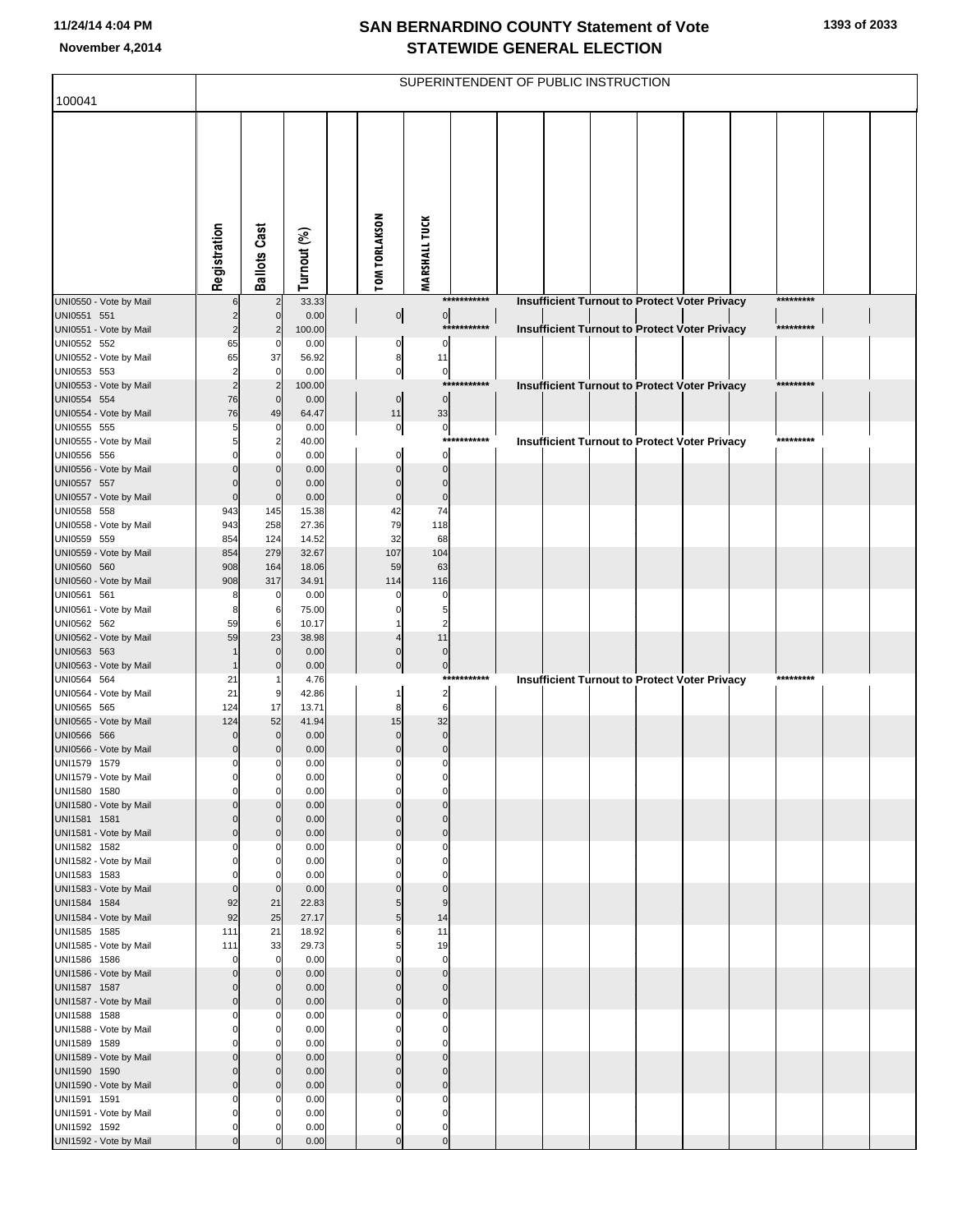| 100041                                 |                      |                         |                |                         |                               | SUPERINTENDENT OF PUBLIC INSTRUCTION |  |  |                                                      |           |  |
|----------------------------------------|----------------------|-------------------------|----------------|-------------------------|-------------------------------|--------------------------------------|--|--|------------------------------------------------------|-----------|--|
|                                        |                      |                         |                |                         |                               |                                      |  |  |                                                      |           |  |
|                                        |                      |                         |                |                         |                               |                                      |  |  |                                                      |           |  |
|                                        |                      |                         |                |                         |                               |                                      |  |  |                                                      |           |  |
|                                        |                      |                         |                |                         |                               |                                      |  |  |                                                      |           |  |
|                                        |                      |                         |                |                         |                               |                                      |  |  |                                                      |           |  |
|                                        |                      |                         |                |                         |                               |                                      |  |  |                                                      |           |  |
|                                        |                      |                         |                |                         |                               |                                      |  |  |                                                      |           |  |
|                                        |                      |                         |                |                         |                               |                                      |  |  |                                                      |           |  |
|                                        | Registration         | <b>Ballots Cast</b>     | Turnout (%)    | <b>TOM TORLAKSON</b>    | <b>MARSHALL TUCK</b>          |                                      |  |  |                                                      |           |  |
| UNI1593 1593                           | 52                   | 16                      | 30.77          | 8                       | $5\overline{)}$               |                                      |  |  |                                                      |           |  |
| UNI1593 - Vote by Mail                 | 52                   | 15                      | 28.85          | $\mathbf{3}$            | 9                             |                                      |  |  |                                                      |           |  |
| UNI1594 1594                           | $\mathbf 0$          |                         | 0.00           |                         |                               | ***********                          |  |  | Insufficient Turnout to Protect Voter Privacy        | ********* |  |
| UNI1594 - Vote by Mail<br>UNI1610 1610 |                      | O<br>0                  | 0.00<br>0.00   | O<br>$\Omega$           | $\Omega$<br>0                 |                                      |  |  |                                                      |           |  |
| UNI1610 - Vote by Mail                 |                      |                         | 0.00           | C                       | 0                             |                                      |  |  |                                                      |           |  |
| UNI1611 1611                           | n                    | $\Omega$                | 0.00           | $\Omega$                | $\overline{0}$                |                                      |  |  |                                                      |           |  |
| UNI1611 - Vote by Mail                 | $\Omega$<br>$\Omega$ | O                       | 0.00<br>0.00   | $\Omega$<br>$\Omega$    | $\Omega$<br>$\mathbf 0$       |                                      |  |  |                                                      |           |  |
| UNI1612 1612<br>UNI1612 - Vote by Mail | $\Omega$             |                         | 0.00           | $\pmb{0}$               | $\overline{0}$                |                                      |  |  |                                                      |           |  |
| UNI1613 1613                           | 15                   | $\overline{\mathbf{c}}$ | 13.33          |                         |                               | ***********                          |  |  | Insufficient Turnout to Protect Voter Privacy        | ********* |  |
| UNI1613 - Vote by Mail                 | 15                   | 6                       | 40.00          |                         | 3                             |                                      |  |  |                                                      |           |  |
| UNI1614 1614<br>UNI1614 - Vote by Mail | $\Omega$<br>$\Omega$ | $\Omega$                | 0.00<br>0.00   | $\Omega$<br>$\Omega$    | $\overline{0}$<br>$\mathbf 0$ |                                      |  |  |                                                      |           |  |
| UNI1615 1615                           | $\Omega$             | 0                       | 0.00           | $\Omega$                | $\pmb{0}$                     |                                      |  |  |                                                      |           |  |
| UNI1615 - Vote by Mail                 | $\Omega$             | 0                       | 0.00           | $\sqrt{ }$              | $\mathbf 0$                   |                                      |  |  |                                                      |           |  |
| UNI1616 1616                           | 393<br>393           | 69<br>87                | 17.56<br>22.14 | 21<br>22                | 26<br>37                      |                                      |  |  |                                                      |           |  |
| UNI1616 - Vote by Mail<br>UNI1679 1679 | $\Omega$             | $\mathbf{0}$            | 0.00           | $\Omega$                | $\mathbf 0$                   |                                      |  |  |                                                      |           |  |
| UNI1679 - Vote by Mail                 | $\Omega$             | O                       | 0.00           | $\Omega$                | $\mathbf 0$                   |                                      |  |  |                                                      |           |  |
| UNI1683 1683                           | $\Omega$             | $\Omega$                | 0.00           | $\Omega$                | $\overline{0}$                |                                      |  |  |                                                      |           |  |
| UNI1683 - Vote by Mail<br>UNI1684 1684 |                      | O                       | 0.00<br>0.00   | U<br>0                  | 0<br>$\mathbf 0$              |                                      |  |  |                                                      |           |  |
| UNI1684 - Vote by Mail                 |                      |                         | 0.00           | $\mathbf 0$             | $\overline{0}$                |                                      |  |  |                                                      |           |  |
| UNI1685 1685                           | $\Omega$             | $\overline{c}$          | 0.00           |                         |                               | ***********                          |  |  | <b>Insufficient Turnout to Protect Voter Privacy</b> | ********* |  |
| UNI1685 - Vote by Mail<br>UNI1686 1686 | $\mathbf 0$<br>84    | $\mathbf{0}$<br>18      | 0.00<br>21.43  | $\Omega$<br>6           | $\overline{0}$<br>8           |                                      |  |  |                                                      |           |  |
| UNI1686 - Vote by Mail                 | 84                   | 29                      | 34.52          |                         | 13                            |                                      |  |  |                                                      |           |  |
| UNI1687 1687                           | 51                   | $\mathbf 0$             | 0.00           | $\Omega$                | $\mathbf 0$                   |                                      |  |  |                                                      |           |  |
| UNI1687 - Vote by Mail<br>UNI1688 1688 | 51<br>$\mathbf 0$    | 35<br>$\mathbf{0}$      | 68.63<br>0.00  | 12<br>$\Omega$          | 13<br>$\pmb{0}$               |                                      |  |  |                                                      |           |  |
| UNI1688 - Vote by Mail                 | $\mathbf 0$          | $\Omega$                | 0.00           |                         | $\Omega$                      |                                      |  |  |                                                      |           |  |
| UNI1689 1689                           | 27                   | 8                       | 29.63          |                         | 3                             |                                      |  |  |                                                      |           |  |
| UNI1689 - Vote by Mail<br>UNI1690 1690 | 27                   | 16                      | 59.26<br>0.00  |                         | 8                             |                                      |  |  |                                                      |           |  |
| UNI1690 - Vote by Mail                 |                      | $\Omega$                | 0.00           |                         | O                             |                                      |  |  |                                                      |           |  |
| UNI1691 1691                           |                      |                         | 0.00           |                         |                               |                                      |  |  |                                                      |           |  |
| UNI1691 - Vote by Mail<br>UNI1692 1692 | $\Omega$             |                         | 0.00<br>0.00   | C                       | $\Omega$<br>3                 |                                      |  |  |                                                      |           |  |
| UNI1692 - Vote by Mail                 | C                    |                         | 0.00           | 0                       | $\overline{0}$                |                                      |  |  |                                                      |           |  |
| UNI1693 1693                           | 11                   | 3                       | 27.27          |                         |                               | ***********                          |  |  | <b>Insufficient Turnout to Protect Voter Privacy</b> | ********* |  |
| UNI1693 - Vote by Mail                 | 11<br>$\Omega$       | O                       | 18.18          | C                       |                               | ***********                          |  |  | <b>Insufficient Turnout to Protect Voter Privacy</b> | ********* |  |
| UNI1694 1694<br>UNI1694 - Vote by Mail | $\Omega$             |                         | 0.00<br>0.00   | $\Omega$                | $\mathbf{0}$<br>$\mathbf{0}$  |                                      |  |  |                                                      |           |  |
| UNI1698 1698                           | n                    |                         | 0.00           | n                       | $\mathbf 0$                   |                                      |  |  |                                                      |           |  |
| UNI1698 - Vote by Mail                 |                      |                         | 0.00           |                         | O                             |                                      |  |  |                                                      |           |  |
| UNI1699 1699<br>UNI1699 - Vote by Mail |                      | $^{(1)}$                | 0.00<br>0.00   | C                       |                               |                                      |  |  |                                                      |           |  |
| UNI1700 1700                           | n                    |                         | 0.00           | $\mathbf 0$             | $\overline{0}$                |                                      |  |  |                                                      |           |  |
| UNI1700 - Vote by Mail                 | $\Omega$             |                         | 0.00           | $\overline{0}$          | 이                             |                                      |  |  |                                                      |           |  |
| UNI3000 3000<br>UNI3000 - Vote by Mail | 17<br>17             | 6                       | 23.53<br>35.29 | 0                       | 3                             | ***********                          |  |  | Insufficient Turnout to Protect Voter Privacy        | ********* |  |
| UNI3001 3001                           | 127                  | 29                      | 22.83          | 7                       | 18                            |                                      |  |  |                                                      |           |  |
| UNI3001 - Vote by Mail                 | 127                  | 32                      | 25.20          | 12                      | 15                            |                                      |  |  |                                                      |           |  |
| UNI3002 3002<br>UNI3002 - Vote by Mail | 17<br>17             | 6                       | 5.88<br>35.29  |                         | $\overline{\mathbf{3}}$       | ***********                          |  |  | <b>Insufficient Turnout to Protect Voter Privacy</b> | ********* |  |
| UNI3003 3003                           | 5                    | 2                       | 40.00          | $\frac{2}{ }$           |                               | ***********                          |  |  | Insufficient Turnout to Protect Voter Privacy        | ********* |  |
| UNI3003 - Vote by Mail                 | 5                    |                         | 0.00           | O                       | $\Omega$                      |                                      |  |  |                                                      |           |  |
| UNI3004 3004                           | C                    |                         | 0.00           | 0                       | O                             |                                      |  |  |                                                      |           |  |
| UNI3004 - Vote by Mail<br>UNI3005 3005 | 0<br>$\Omega$        |                         | 0.00<br>0.00   | $\Omega$<br>$\mathbf 0$ | 0<br>$\overline{0}$           |                                      |  |  |                                                      |           |  |
|                                        |                      |                         |                |                         |                               |                                      |  |  |                                                      |           |  |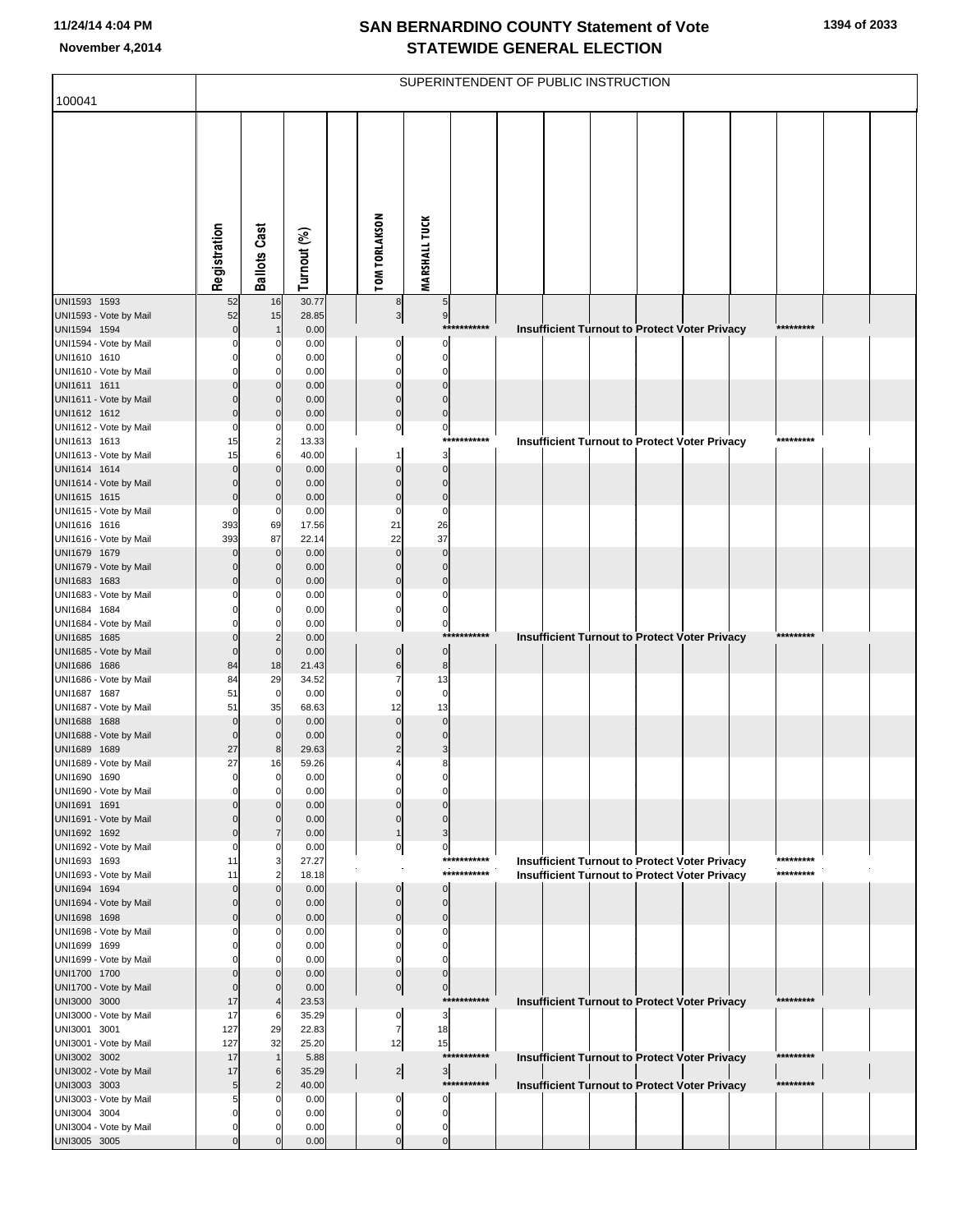| 100041                                 |                    |                            |                |                      |                            |             | SUPERINTENDENT OF PUBLIC INSTRUCTION |                                                      |  |  |           |  |
|----------------------------------------|--------------------|----------------------------|----------------|----------------------|----------------------------|-------------|--------------------------------------|------------------------------------------------------|--|--|-----------|--|
|                                        | Registration       | <b>Ballots Cast</b>        | Turnout (%)    | <b>TOM TORLAKSON</b> | <b>MARSHALL TUCK</b>       |             |                                      |                                                      |  |  |           |  |
| UNI3005 - Vote by Mail<br>UNI3006 3006 |                    | $\mathbf 0$<br>$\mathbf 0$ | 0.00<br>0.00   | $\overline{0}$       | $\overline{0}$             |             |                                      |                                                      |  |  |           |  |
| UNI3006 - Vote by Mail                 |                    |                            | 100.00         | $\overline{0}$       | $\overline{0}$             | *********** |                                      | Insufficient Turnout to Protect Voter Privacy        |  |  | ********* |  |
| UNI0567 567                            |                    |                            | 0.00           | 0                    | 0                          |             |                                      |                                                      |  |  |           |  |
| UNI0567 - Vote by Mail                 |                    | 0                          | 0.00           | $\Omega$             | 0                          |             |                                      |                                                      |  |  |           |  |
| UNI0568 568<br>UNI0568 - Vote by Mail  | C<br>n             | 0<br>0                     | 0.00<br>0.00   | $\Omega$<br>$\Omega$ | $\mathbf 0$<br>$\mathbf 0$ |             |                                      |                                                      |  |  |           |  |
| UNI0569 569                            | n                  | $\mathbf 0$                | 0.00           | $\Omega$             | $\Omega$                   |             |                                      |                                                      |  |  |           |  |
| UNI0569 - Vote by Mail                 | $\Omega$           | $\mathbf 0$                | 0.00           | $\Omega$             | $\mathbf 0$                |             |                                      |                                                      |  |  |           |  |
| UNI0570 570                            |                    | 0                          | 0.00           |                      | $\Omega$                   |             |                                      |                                                      |  |  |           |  |
| UNI0570 - Vote by Mail                 |                    | 0                          | 0.00           |                      | 0                          |             |                                      |                                                      |  |  |           |  |
| UNI0571 571<br>UNI0571 - Vote by Mail  | 0<br>$\mathbf 0$   | $\Omega$<br>$\mathbf 0$    | 0.00<br>0.00   | $\Omega$             | $\mathbf 0$<br>$\mathbf 0$ |             |                                      |                                                      |  |  |           |  |
| BIG0572 572                            | 617                | 123                        | 19.94          | 35                   | 55                         |             |                                      |                                                      |  |  |           |  |
| BIG0572 - Vote by Mail                 | 617                | 214                        | 34.68          | 68                   | 85                         |             |                                      |                                                      |  |  |           |  |
| BIG0573 573                            | 694                | 100                        | 14.41          | 28                   | 59                         |             |                                      |                                                      |  |  |           |  |
| BIG0573 - Vote by Mail                 | 694                | 248                        | 35.73          | 68                   | 108                        |             |                                      |                                                      |  |  |           |  |
| BIG0574 574<br>BIG0574 - Vote by Mail  | 957<br>957         | 162<br>412                 | 16.93<br>43.05 | 45<br>137            | 86<br>184                  |             |                                      |                                                      |  |  |           |  |
| BIG0575 575                            | 411                | 97                         | 23.60          | 34                   | 43                         |             |                                      |                                                      |  |  |           |  |
| BIG0575 - Vote by Mail                 | 411                | 122                        | 29.68          | 32                   | 54                         |             |                                      |                                                      |  |  |           |  |
| BIG0576 576                            | $\mathbf 0$        | 0                          | 0.00           | $\mathbf 0$          | $\mathbf 0$                |             |                                      |                                                      |  |  |           |  |
| BIG0576 - Vote by Mail                 | $\mathbf 0$        | $\mathbf 0$                | 0.00           | 0                    | 0                          |             |                                      |                                                      |  |  |           |  |
| UNI0577 577<br>UNI0577 - Vote by Mail  | 335<br>335         | 64<br>107                  | 19.10<br>31.94 | 17<br>35             | 27<br>34                   |             |                                      |                                                      |  |  |           |  |
| UNI0578 578                            | $\Omega$           | $\mathbf 0$                | 0.00           | $\mathbf 0$          | $\mathbf 0$                |             |                                      |                                                      |  |  |           |  |
| UNI0578 - Vote by Mail                 | $\Omega$           | $\mathbf 0$                | 0.00           | $\Omega$             | $\mathbf 0$                |             |                                      |                                                      |  |  |           |  |
| UNI0579 579                            | 0                  | 0                          | 0.00           |                      | $\Omega$                   |             |                                      |                                                      |  |  |           |  |
| UNI0579 - Vote by Mail                 | 0                  | $\overline{0}$             | 0.00           |                      | $\Omega$                   |             |                                      |                                                      |  |  |           |  |
| UNI0580 580<br>UNI0580 - Vote by Mail  | 0<br>0             | 0<br>0                     | 0.00<br>0.00   |                      | $\Omega$<br>$\mathbf 0$    |             |                                      |                                                      |  |  |           |  |
| UNI0581 581                            | $\Omega$           | $\Omega$                   | 0.00           |                      | $\Omega$                   |             |                                      |                                                      |  |  |           |  |
| UNI0581 - Vote by Mail                 | $\Omega$           | $\Omega$                   | 0.00           | $\Omega$             | $\mathbf 0$                |             |                                      |                                                      |  |  |           |  |
| UNI0582 582                            | 73                 | 15                         | 20.55          |                      | 6                          |             |                                      |                                                      |  |  |           |  |
| UNI0582 - Vote by Mail<br>UNI0583 583  | 73<br>$\mathbf 0$  | 35<br>$\mathbf 0$          | 47.95<br>0.00  | 12<br>$\mathbf{0}$   | $\mathbf 0$                |             |                                      |                                                      |  |  |           |  |
| UNI0583 - Vote by Mail                 | $\Omega$           | $\Omega$                   | 0.00           | $\overline{0}$       | $\overline{0}$             |             |                                      |                                                      |  |  |           |  |
| UNI0584 584                            | 5                  | $\Omega$                   | 0.00           | 이                    | $\overline{0}$             |             |                                      |                                                      |  |  |           |  |
| UNI0584 - Vote by Mail                 | 5                  | 4                          | 80.00          |                      |                            | *********** |                                      | <b>Insufficient Turnout to Protect Voter Privacy</b> |  |  | ********* |  |
| UNI0585 585                            | 902                | 146                        | 16.19          | 50                   | 64                         |             |                                      |                                                      |  |  |           |  |
| UNI0585 - Vote by Mail<br>UNI0586 586  | 902<br>114         | 245<br>22                  | 27.16<br>19.30 | 67<br>6              | 119<br>11                  |             |                                      |                                                      |  |  |           |  |
| UNI0586 - Vote by Mail                 | 114                | 55                         | 48.25          | 15                   | 32                         |             |                                      |                                                      |  |  |           |  |
| UNI0587 587                            | 1597               | 327                        | 20.48          | 81                   | 164                        |             |                                      |                                                      |  |  |           |  |
| UNI0587 - Vote by Mail                 | 1597               | 468                        | 29.30          | 150                  | 216                        |             |                                      |                                                      |  |  |           |  |
| UNI0588 588                            | 761                | 149                        | 19.58<br>28.12 | 32<br>74             | 81                         |             |                                      |                                                      |  |  |           |  |
| UNI0588 - Vote by Mail<br>UNI0589 589  | 761<br>1119        | 214<br>210                 | 18.77          | 56                   | 91<br>109                  |             |                                      |                                                      |  |  |           |  |
| UNI0589 - Vote by Mail                 | 1119               | 374                        | 33.42          | 111                  | 162                        |             |                                      |                                                      |  |  |           |  |
| UNI0590 590                            | 464                | 103                        | 22.20          | 32                   | 53                         |             |                                      |                                                      |  |  |           |  |
| UNI0590 - Vote by Mail                 | 464                | 93                         | 20.04          | 29                   | 42                         |             |                                      |                                                      |  |  |           |  |
| UNI0591 591                            | $\Omega$<br>0      | 0                          | 0.00           | $\Omega$             | $\mathbf 0$<br>0           |             |                                      |                                                      |  |  |           |  |
| UNI0591 - Vote by Mail<br>UNI0592 592  | 0                  | 0<br>$\Omega$              | 0.00<br>0.00   |                      | $\Omega$                   |             |                                      |                                                      |  |  |           |  |
| UNI0592 - Vote by Mail                 | $\Omega$           | 0                          | 0.00           |                      | $\mathbf 0$                |             |                                      |                                                      |  |  |           |  |
| UNI0593 593                            | $\Omega$           | $\Omega$                   | 0.00           | $\Omega$             | $\mathbf{0}$               |             |                                      |                                                      |  |  |           |  |
| UNI0593 - Vote by Mail                 | $\mathbf 0$        | $\mathbf 0$                | 0.00           | $\mathbf{0}$         | $\mathbf 0$                |             |                                      |                                                      |  |  |           |  |
| UNI0594 594                            | 268                | 28                         | 10.45          | 12                   | 15                         |             |                                      |                                                      |  |  |           |  |
| UNI0594 - Vote by Mail<br>UNI0597 597  | 268<br>$\mathbf 0$ | 102<br>$\Omega$            | 38.06<br>0.00  | 35<br>$\mathbf 0$    | 37<br>$\pmb{0}$            |             |                                      |                                                      |  |  |           |  |
| UNI0597 - Vote by Mail                 | $\mathbf 0$        |                            | 0.00           | $\mathbf{0}$         | $\pmb{0}$                  |             |                                      |                                                      |  |  |           |  |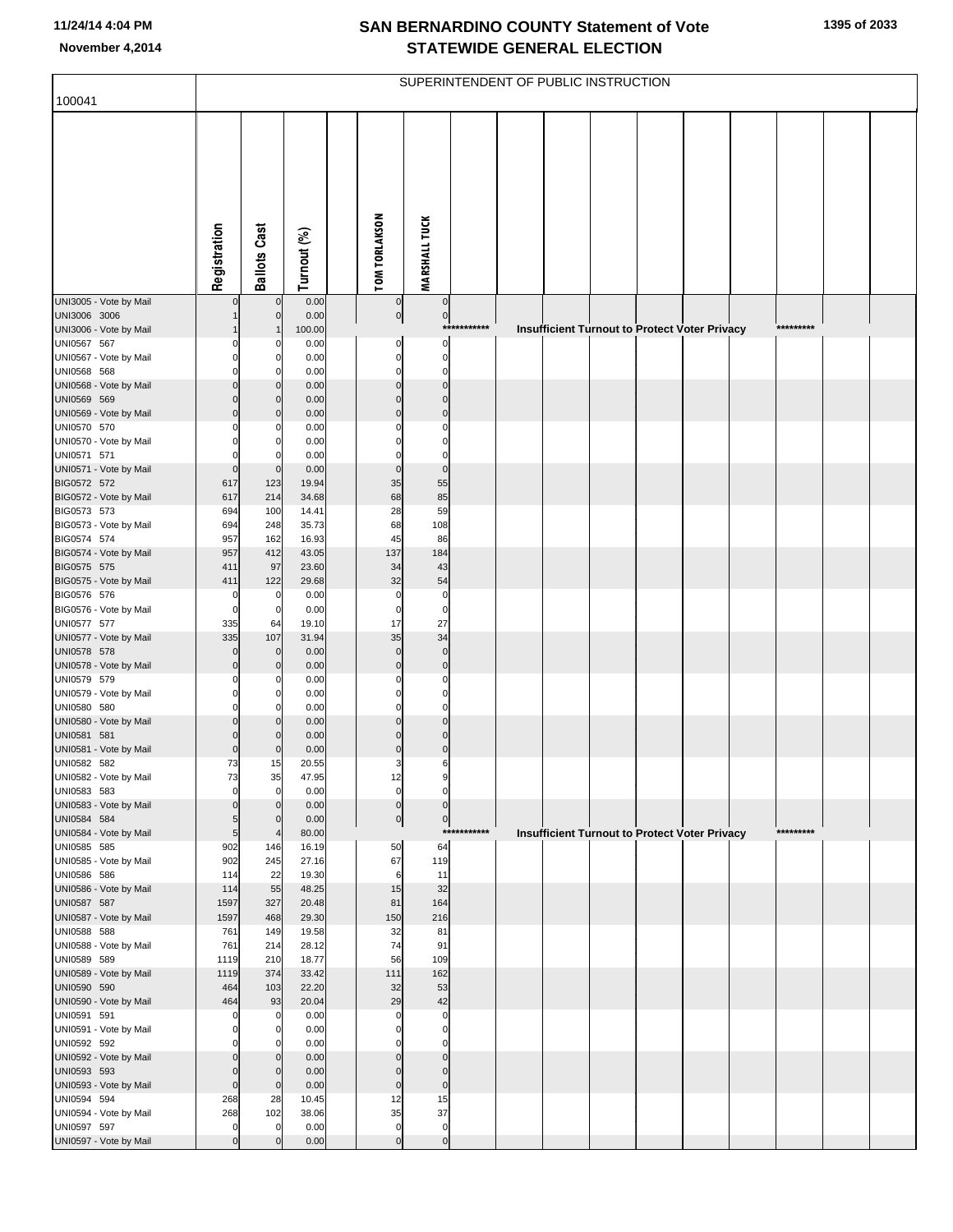|                                        |                     |                            |                |                            |                             |                            | SUPERINTENDENT OF PUBLIC INSTRUCTION |  |                                                      |                        |  |
|----------------------------------------|---------------------|----------------------------|----------------|----------------------------|-----------------------------|----------------------------|--------------------------------------|--|------------------------------------------------------|------------------------|--|
| 100041                                 |                     |                            |                |                            |                             |                            |                                      |  |                                                      |                        |  |
|                                        | Registration        | <b>Ballots Cast</b>        | Turnout (%)    | <b>TOM TORLAKSON</b>       | <b>MARSHALL TUCK</b>        |                            |                                      |  |                                                      |                        |  |
| UNI0598 598<br>UNI0598 - Vote by Mail  | 11<br>11            | $\mathbf 0$<br>10          | 0.00<br>90.91  | $\pmb{0}$<br>$\pmb{0}$     | 0                           |                            |                                      |  |                                                      |                        |  |
| UNI0599 599                            | $\mathbf 0$         | $\overline{0}$             | 0.00           | $\mathbf 0$                | $\Omega$                    |                            |                                      |  |                                                      |                        |  |
| UNI0599 - Vote by Mail                 | $\Omega$            | 0                          | 0.00           | $\overline{0}$             | $\bf{0}$                    |                            |                                      |  |                                                      |                        |  |
| UNI1566 1566                           | 11                  | 1                          | 9.09           |                            |                             | ***********<br>*********** |                                      |  | <b>Insufficient Turnout to Protect Voter Privacy</b> | *********<br>********* |  |
| UNI1566 - Vote by Mail<br>UNI1595 1595 | 11<br>$\Omega$      | 3<br>$\mathbf 0$           | 27.27<br>0.00  | $\overline{0}$             | $\pmb{0}$                   |                            |                                      |  | <b>Insufficient Turnout to Protect Voter Privacy</b> |                        |  |
| UNI1595 - Vote by Mail                 | $\Omega$            | $\mathbf 0$                | 0.00           | $\overline{0}$             | $\pmb{0}$                   |                            |                                      |  |                                                      |                        |  |
| UNI1596 1596                           | 11                  |                            | 9.09           |                            |                             | ***********                |                                      |  | <b>Insufficient Turnout to Protect Voter Privacy</b> | *********              |  |
| UNI1596 - Vote by Mail                 | 11                  | 4                          | 36.36          |                            |                             | ***********                |                                      |  | <b>Insufficient Turnout to Protect Voter Privacy</b> | *********              |  |
| UNI1597 1597<br>UNI1597 - Vote by Mail | 973<br>973          | 160<br>291                 | 16.44<br>29.91 | 57<br>89                   | 69<br>139                   |                            |                                      |  |                                                      |                        |  |
| UNI0600 600                            | 0                   | $\mathbf 0$                | 0.00           | $\mathbf 0$                | $\mathbf 0$                 |                            |                                      |  |                                                      |                        |  |
| UNI0600 - Vote by Mail                 | $\Omega$            | $\mathbf 0$                | 0.00           | $\pmb{0}$                  | $\mathbf 0$                 |                            |                                      |  |                                                      |                        |  |
| UNI0601 601                            | 0                   | $\mathbf 0$                | 0.00           | $\mathbf 0$                | $\mathbf 0$                 |                            |                                      |  |                                                      |                        |  |
| UNI0601 - Vote by Mail                 |                     | 0                          | 0.00           | $\mathbf 0$                | 0                           |                            |                                      |  |                                                      |                        |  |
| UNI0602 602<br>UNI0602 - Vote by Mail  |                     | 0<br>0                     | 0.00<br>0.00   | $\mathbf 0$<br>$\mathbf 0$ | $\mathbf 0$<br>$\mathbf 0$  |                            |                                      |  |                                                      |                        |  |
| UNI0603 603                            | 6                   | $\mathbf 0$                | 0.00           | $\mathbf 0$                | $\Omega$                    |                            |                                      |  |                                                      |                        |  |
| UNI0603 - Vote by Mail                 | 6                   | 5                          | 83.33          | $\pmb{0}$                  | 4                           |                            |                                      |  |                                                      |                        |  |
| HIG0604 604                            | $\Omega$            | $\mathbf 0$                | 0.00           | $\pmb{0}$                  | $\mathbf 0$                 |                            |                                      |  |                                                      |                        |  |
| HIG0604 - Vote by Mail<br>UNI0605 605  |                     | 0<br>0                     | 0.00<br>0.00   | $\mathbf 0$<br>$\mathbf 0$ | 0<br>$\mathbf 0$            |                            |                                      |  |                                                      |                        |  |
| UNI0605 - Vote by Mail                 |                     | 0                          | 0.00           | $\mathbf 0$                | $\mathbf 0$                 |                            |                                      |  |                                                      |                        |  |
| UNI0606 606                            | 0                   | $\mathbf 0$                | 0.00           | $\pmb{0}$                  | $\mathbf 0$                 |                            |                                      |  |                                                      |                        |  |
| UNI0606 - Vote by Mail                 | $\mathbf 0$         | $\mathbf 0$                | 0.00           | $\pmb{0}$                  | $\mathbf 0$                 |                            |                                      |  |                                                      |                        |  |
| UNI0607 607<br>UNI0607 - Vote by Mail  | 570<br>570          | 169<br>130                 | 29.65<br>22.81 | 56<br>59                   | 79<br>47                    |                            |                                      |  |                                                      |                        |  |
| UNI0608 608                            | 0                   | $\overline{0}$             | 0.00           | $\mathbf 0$                | $\pmb{0}$                   |                            |                                      |  |                                                      |                        |  |
| UNI0608 - Vote by Mail                 | $\Omega$            | 0                          | 0.00           | $\mathbf 0$                | $\mathbf 0$                 |                            |                                      |  |                                                      |                        |  |
| UNI0609 609                            | O                   | $\mathbf 0$                | 0.00           | $\mathbf 0$                | $\mathbf 0$                 |                            |                                      |  |                                                      |                        |  |
| UNI0609 - Vote by Mail<br>UNI0610 610  | 0<br>0              | 0<br>0                     | 0.00<br>0.00   | $\pmb{0}$<br>$\mathbf 0$   | $\mathbf 0$<br>$\pmb{0}$    |                            |                                      |  |                                                      |                        |  |
| UNI0610 - Vote by Mail                 | 0                   | 0                          | 0.00           | $\mathbf 0$                | $\pmb{0}$                   |                            |                                      |  |                                                      |                        |  |
| UNI1682 1682                           | 0                   | $\overline{0}$             | 0.00           | $\pmb{0}$                  | 0                           |                            |                                      |  |                                                      |                        |  |
| UNI1682 - Vote by Mail                 | $\Omega$            | $\overline{0}$             | 0.00           | $\pmb{0}$                  | $\mathbf 0$                 |                            |                                      |  |                                                      |                        |  |
| UNI1702 1702<br>UNI1702 - Vote by Mail | 0                   | $\Omega$<br>$\mathbf 0$    | 0.00<br>0.00   | $\mathbf 0$<br>$\pmb{0}$   | $\mathbf{0}$<br>$\mathbf 0$ |                            |                                      |  |                                                      |                        |  |
| UNI0611 611                            | $\Omega$            | $\mathbf 0$                | 0.00           | $\mathbf 0$                | $\pmb{0}$                   |                            |                                      |  |                                                      |                        |  |
| UNI0611 - Vote by Mail                 | ŋ                   | 0                          | 0.00           | $\mathbf 0$                | $\mathbf 0$                 |                            |                                      |  |                                                      |                        |  |
| UNI0612 612                            | ŋ                   | $\overline{0}$             | 0.00           | $\mathbf 0$                | $\mathbf 0$                 |                            |                                      |  |                                                      |                        |  |
| UNI0612 - Vote by Mail<br>UNI0613 613  |                     | $\Omega$<br>$\mathbf 0$    | 0.00<br>0.00   | $\mathbf 0$<br>$\pmb{0}$   | $\mathbf 0$<br>$\mathbf 0$  |                            |                                      |  |                                                      |                        |  |
| UNI0613 - Vote by Mail                 | $\Omega$            | $\mathbf 0$                | 0.00           | $\mathbf 0$                | $\mathbf 0$                 |                            |                                      |  |                                                      |                        |  |
| UNI0614 614                            | $\Omega$            | $\mathbf 0$                | 0.00           | $\pmb{0}$                  | $\mathbf 0$                 |                            |                                      |  |                                                      |                        |  |
| UNI0614 - Vote by Mail                 |                     | 0                          | 0.00           | $\mathbf 0$                | $\mathbf 0$                 |                            |                                      |  |                                                      |                        |  |
| UNI1701 1701<br>UNI1701 - Vote by Mail | $\Omega$<br>ŋ       | $\overline{0}$<br>$\Omega$ | 0.00<br>0.00   | $\mathbf 0$<br>$\mathbf 0$ | $\mathbf 0$<br>$\mathbf 0$  |                            |                                      |  |                                                      |                        |  |
| UNI1703 1703                           |                     | $\mathbf 0$                | 0.00           | $\mathbf 0$                | $\mathbf 0$                 |                            |                                      |  |                                                      |                        |  |
| UNI1703 - Vote by Mail                 | $\Omega$            | $\mathbf 0$                | 0.00           | $\pmb{0}$                  | $\mathbf 0$                 |                            |                                      |  |                                                      |                        |  |
| SB40615 615                            | 5                   | $\mathbf 0$                | 0.00           | $\mathbf 0$                | $\mathbf 0$                 |                            |                                      |  |                                                      |                        |  |
| SB40615 - Vote by Mail                 | 5                   | 5                          | 100.00         | $\mathbf 0$                | $\overline{2}$              |                            |                                      |  |                                                      |                        |  |
| SB40616 616<br>SB40616 - Vote by Mail  | $\Omega$            | $\overline{0}$<br>$\Omega$ | 0.00<br>0.00   | $\mathbf 0$<br>$\mathbf 0$ | $\mathbf 0$<br>$\mathbf 0$  |                            |                                      |  |                                                      |                        |  |
| SB40617 617                            | O                   | $\mathbf 0$                | 0.00           | $\mathbf 0$                | $\mathbf 0$                 |                            |                                      |  |                                                      |                        |  |
| SB40617 - Vote by Mail                 | $\Omega$            | $\mathbf 0$                | 0.00           | $\pmb{0}$                  | $\mathbf 0$                 |                            |                                      |  |                                                      |                        |  |
| SB40618 618                            | $\Omega$            | $\mathbf 0$                | 0.00           | $\mathbf 0$                | $\pmb{0}$                   |                            |                                      |  |                                                      |                        |  |
| SB40618 - Vote by Mail                 | 0<br>$\overline{2}$ | 0<br>$\mathbf 0$           | 0.00           | $\mathbf 0$                | $\pmb{0}$                   |                            |                                      |  |                                                      |                        |  |
| UNI0619 619<br>UNI0619 - Vote by Mail  | $\overline{2}$      |                            | 0.00<br>50.00  | $\overline{0}$             | $\pmb{0}$                   | ***********                |                                      |  | <b>Insufficient Turnout to Protect Voter Privacy</b> | *********              |  |
| UNI0620 620                            | $\Omega$            |                            | 0.00           | $\overline{0}$             | $\overline{0}$              |                            |                                      |  |                                                      |                        |  |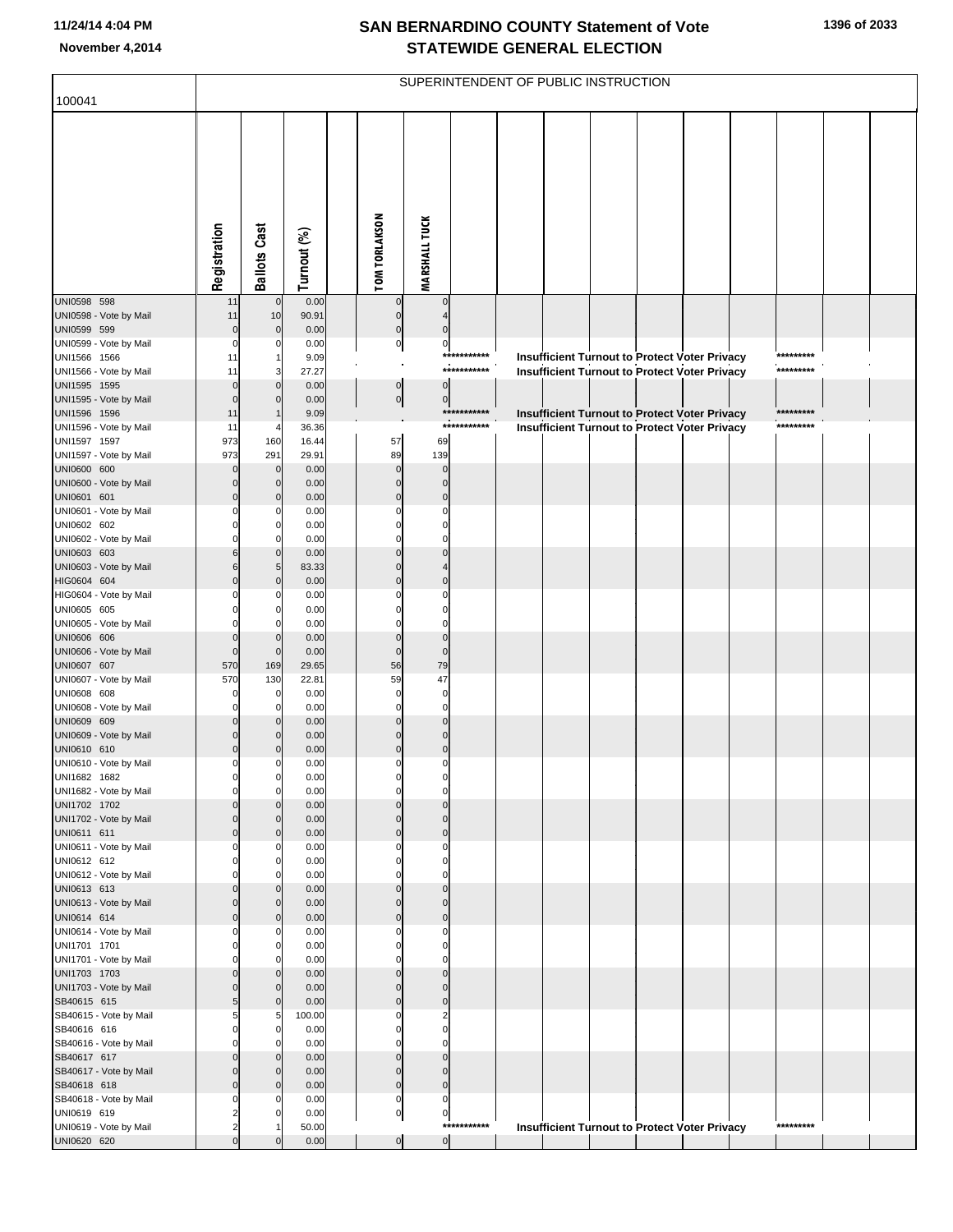| 100041                                 |                |                            |                |                             |                            |              | SUPERINTENDENT OF PUBLIC INSTRUCTION                 |  |  |           |  |
|----------------------------------------|----------------|----------------------------|----------------|-----------------------------|----------------------------|--------------|------------------------------------------------------|--|--|-----------|--|
|                                        |                |                            |                |                             |                            |              |                                                      |  |  |           |  |
|                                        |                |                            |                |                             |                            |              |                                                      |  |  |           |  |
|                                        |                |                            |                |                             |                            |              |                                                      |  |  |           |  |
|                                        |                |                            |                |                             |                            |              |                                                      |  |  |           |  |
|                                        |                |                            |                |                             |                            |              |                                                      |  |  |           |  |
|                                        |                |                            |                |                             |                            |              |                                                      |  |  |           |  |
|                                        |                |                            |                |                             |                            |              |                                                      |  |  |           |  |
|                                        |                |                            |                |                             |                            |              |                                                      |  |  |           |  |
|                                        |                |                            |                |                             |                            |              |                                                      |  |  |           |  |
|                                        | Registration   | <b>Ballots Cast</b>        | Turnout (%)    | <b>TOM TORLAKSON</b>        | <b>MARSHALL TUCK</b>       |              |                                                      |  |  |           |  |
|                                        |                |                            |                |                             |                            |              |                                                      |  |  |           |  |
| UNI0620 - Vote by Mail<br>UNI0621 621  | $\Omega$       | $\mathbf 0$<br>$\mathbf 0$ | 0.00<br>0.00   | $\mathbf 0$                 | $\mathbf 0$<br>$\mathbf 0$ |              |                                                      |  |  |           |  |
| UNI0621 - Vote by Mail                 | $\Omega$       | $\Omega$                   | 0.00           | $\mathbf 0$                 | $\mathbf 0$                |              |                                                      |  |  |           |  |
| UNI0622 622                            |                | O                          | 0.00           | $\pmb{0}$                   | $\pmb{0}$                  |              |                                                      |  |  |           |  |
| UNI0622 - Vote by Mail<br>UNI0623 623  |                | -1<br>$\Omega$             | 100.00<br>0.00 | $\mathbf 0$                 | $\mathbf 0$                | ***********  | <b>Insufficient Turnout to Protect Voter Privacy</b> |  |  | ********* |  |
| UNI0623 - Vote by Mail                 |                | $\mathbf{0}$               | 0.00           | $\mathbf 0$                 | $\pmb{0}$                  |              |                                                      |  |  |           |  |
| UNI0624 624                            | $\Omega$       | $\Omega$                   | 0.00           | $\mathbf 0$                 | $\mathbf 0$                |              |                                                      |  |  |           |  |
| UNI0624 - Vote by Mail                 | $\mathbf 0$    | $\mathbf 0$                | 0.00           | $\mathbf 0$                 | $\mathbf 0$                |              |                                                      |  |  |           |  |
| UNI0625 625<br>UNI0625 - Vote by Mail  | 20<br>20       | $\mathbf 0$<br>16          | 0.00<br>80.00  | $\Omega$<br>8               | $\Omega$                   |              |                                                      |  |  |           |  |
| UNI0626 626                            | 16             | $\mathbf 0$                | 0.00           | $\mathbf 0$                 | $\pmb{0}$                  |              |                                                      |  |  |           |  |
| UNI0626 - Vote by Mail                 | 16             | $\overline{c}$             | 12.50          |                             |                            | ***********  | Insufficient Turnout to Protect Voter Privacy        |  |  | ********* |  |
| UNI0627 627                            | 19             | $\mathbf 0$                | 0.00           | $\mathbf 0$                 | $\pmb{0}$                  |              |                                                      |  |  |           |  |
| UNI0627 - Vote by Mail<br>UNI0628 628  | 19<br>0        | 6<br>$\Omega$              | 31.58<br>0.00  | $\overline{4}$<br>0         | $\mathbf{1}$<br>$\Omega$   |              |                                                      |  |  |           |  |
| UNI0628 - Vote by Mail                 |                | $\mathbf 0$                | 0.00           | $\mathbf 0$                 | $\mathbf 0$                |              |                                                      |  |  |           |  |
| UNI0629 629                            | O              | $\Omega$                   | 0.00           | $\mathbf 0$                 | $\Omega$                   |              |                                                      |  |  |           |  |
| UNI0629 - Vote by Mail<br>UNI1676 1676 | $\Omega$       | $\mathbf{0}$<br>$\Omega$   | 0.00<br>0.00   | $\pmb{0}$<br> 0             | $\bf{0}$<br>$\overline{0}$ |              |                                                      |  |  |           |  |
| UNI1676 - Vote by Mail                 |                |                            | 14.29          |                             |                            | ************ | Insufficient Turnout to Protect Voter Privacy        |  |  | ********* |  |
| UNI1677 1677                           |                | $\Omega$                   | 0.00           | 0                           | $\mathbf 0$                |              |                                                      |  |  |           |  |
| UNI1677 - Vote by Mail                 |                | $\mathbf 0$                | 0.00           | $\mathbf 0$                 | 0                          |              |                                                      |  |  |           |  |
| UNI1680 1680<br>UNI1680 - Vote by Mail | $\Omega$<br>0  | $\Omega$<br>$\mathbf{0}$   | 0.00<br>0.00   | $\Omega$<br>$\mathbf 0$     | $\mathbf 0$<br>$\mathbf 0$ |              |                                                      |  |  |           |  |
| UNI1681 1681                           | 14             | $\mathbf{0}$               | 0.00           | $\Omega$                    | $\mathbf 0$                |              |                                                      |  |  |           |  |
| UNI1681 - Vote by Mail                 | 14             | 6                          | 42.86          | $\Omega$                    | 3                          |              |                                                      |  |  |           |  |
| UNI0630 630<br>UNI0630 - Vote by Mail  |                | C<br>$\mathbf 0$           | 0.00<br>0.00   |                             | O<br>0                     |              |                                                      |  |  |           |  |
| UNI0631 631                            | $\Omega$       | $\Omega$                   | 0.00           | O                           | $\Omega$                   |              |                                                      |  |  |           |  |
| UNI0631 - Vote by Mail                 | $\Omega$       | $\mathbf 0$                | 0.00           | $\Omega$                    | $\mathbf 0$                |              |                                                      |  |  |           |  |
| UNI0632 632<br>UNI0632 - Vote by Mail  | 121<br>121     | $\mathbf 0$<br>55          | 0.00<br>45.45  | $\mathbf 0$<br>10           | $\mathbf 0$<br>26          |              |                                                      |  |  |           |  |
| UNI0633 633                            | 0              | $\Omega$                   | 0.00           | $\Omega$                    | 0                          |              |                                                      |  |  |           |  |
| UNI0633 - Vote by Mail                 |                |                            | 0.00           |                             |                            |              |                                                      |  |  |           |  |
| UNI0634 634                            | 8              | $\mathbf 0$                | 0.00           | 0                           | 0                          |              |                                                      |  |  |           |  |
| UNI0634 - Vote by Mail<br>UNI0635 635  | 8              | 5<br>$\Omega$              | 62.50<br>0.00  | $\pmb{0}$<br>$\overline{0}$ | 3<br>$\overline{0}$        |              |                                                      |  |  |           |  |
| UNI0635 - Vote by Mail                 | 3              | $\overline{2}$             | 66.67          |                             |                            | ***********  | <b>Insufficient Turnout to Protect Voter Privacy</b> |  |  | ********* |  |
| UNI0636 636                            |                | $\Omega$                   | 0.00           | $\overline{0}$              | $\overline{0}$             |              |                                                      |  |  |           |  |
| UNI0636 - Vote by Mail<br>SB40637 637  | O              | $\overline{2}$<br>$\Omega$ | 66.67<br>0.00  | $\mathbf 0$                 | $\mathbf 0$                | ***********  | <b>Insufficient Turnout to Protect Voter Privacy</b> |  |  | ********* |  |
| SB40637 - Vote by Mail                 | $\Omega$       | $\mathbf{0}$               | 0.00           | $\mathbf 0$                 | $\pmb{0}$                  |              |                                                      |  |  |           |  |
| SB40638 638                            | $\Omega$       | $\Omega$                   | 0.00           | $\mathbf 0$                 | $\mathbf 0$                |              |                                                      |  |  |           |  |
| SB40638 - Vote by Mail                 | $\Omega$       | $\Omega$<br>$\Omega$       | 0.00           | $\mathbf{0}$<br>0           | $\mathbf 0$<br>$\Omega$    |              |                                                      |  |  |           |  |
| UNI0639 639<br>UNI0639 - Vote by Mail  | 0<br>0         | $\mathbf 0$                | 0.00<br>0.00   | O                           | $\mathbf 0$                |              |                                                      |  |  |           |  |
| UNI0640 640                            | 45             | $\Omega$                   | 0.00           | O                           | $\Omega$                   |              |                                                      |  |  |           |  |
| UNI0640 - Vote by Mail                 | 45             | 18                         | 40.00          | 9                           | $\overline{7}$             |              |                                                      |  |  |           |  |
| UNI0641 641<br>UNI0641 - Vote by Mail  | 16<br>16       | $\mathbf 0$<br>14          | 0.00<br>87.50  | $\Omega$<br>$\overline{2}$  | $\Omega$<br>8              |              |                                                      |  |  |           |  |
| UNI0642 642                            | $\Omega$       | $\Omega$                   | 0.00           | O                           | 0                          |              |                                                      |  |  |           |  |
| UNI0642 - Vote by Mail                 | $\Omega$       | $\mathbf 0$                | 0.00           | O                           | $\Omega$                   |              |                                                      |  |  |           |  |
| UNI0643 643                            | $\Omega$<br>0  | $\Omega$<br>$\mathbf{0}$   | 0.00<br>0.00   | O<br>$\Omega$               | $\Omega$<br>$\Omega$       |              |                                                      |  |  |           |  |
| UNI0643 - Vote by Mail<br>UNI0644 644  | $\Omega$       | $\Omega$                   | 0.00           | $\Omega$                    | $\mathbf 0$                |              |                                                      |  |  |           |  |
| UNI0644 - Vote by Mail                 | $\Omega$       | $\Omega$                   | 0.00           | $\mathbf 0$                 | $\mathbf 0$                |              |                                                      |  |  |           |  |
| UNI0645 645                            | $\Omega$       | C                          | 0.00           | 0                           | 0                          |              |                                                      |  |  |           |  |
| UNI0645 - Vote by Mail<br>UNI0646 646  | $\Omega$<br>24 | $\Omega$<br>C              | 0.00<br>0.00   | $\Omega$<br>$\mathbf 0$     | $\mathbf 0$<br>$\mathbf 0$ |              |                                                      |  |  |           |  |
| UNI0646 - Vote by Mail                 | 24             | $\mathbf{Q}$               | 37.50          | 5                           | 3                          |              |                                                      |  |  |           |  |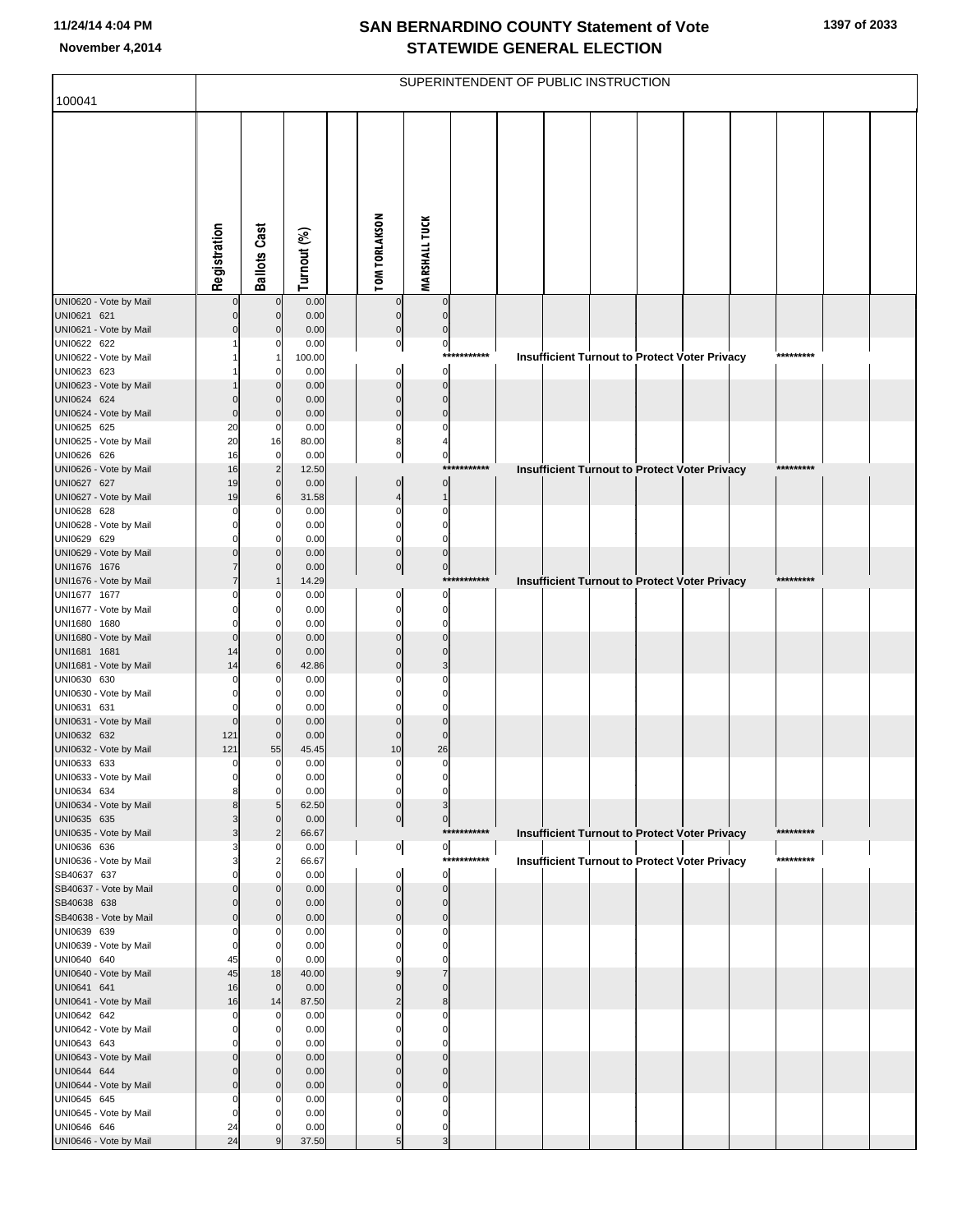| 100041                                |                            |                            |                |                            |                            |             | SUPERINTENDENT OF PUBLIC INSTRUCTION |  |                                                      |  |           |  |
|---------------------------------------|----------------------------|----------------------------|----------------|----------------------------|----------------------------|-------------|--------------------------------------|--|------------------------------------------------------|--|-----------|--|
|                                       |                            |                            |                |                            |                            |             |                                      |  |                                                      |  |           |  |
|                                       | Registration               | <b>Ballots Cast</b>        | Turnout (%)    | <b>TOM TORLAKSON</b>       | <b>MARSHALL TUCK</b>       |             |                                      |  |                                                      |  |           |  |
| UNI0647 647                           |                            | $\mathbf 0$                | 0.00           | $\overline{0}$             | $\overline{0}$             |             |                                      |  |                                                      |  |           |  |
| UNI0647 - Vote by Mail                |                            | $\overline{2}$             | 50.00          |                            |                            | *********** |                                      |  | Insufficient Turnout to Protect Voter Privacy        |  | ********* |  |
| UNI0648 648<br>UNI0648 - Vote by Mail | 1468<br>1468               | 280<br>355                 | 19.07<br>24.18 | 85<br>95                   | 151<br>185                 |             |                                      |  |                                                      |  |           |  |
| UNI0649 649                           | 1711                       | 309                        | 18.06          | 98                         | 149                        |             |                                      |  |                                                      |  |           |  |
| UNI0649 - Vote by Mail                | 1711                       | 368                        | 21.51          | 109                        | 162                        |             |                                      |  |                                                      |  |           |  |
| UNI0650 650                           | 1960                       | 267                        | 13.62          | 54                         | 142                        |             |                                      |  |                                                      |  |           |  |
| UNI0650 - Vote by Mail<br>UNI0651 651 | 1960<br>$\mathbf 0$        | 633<br>$\pmb{0}$           | 32.30<br>0.00  | 178<br>$\pmb{0}$           | 299<br>$\bf{0}$            |             |                                      |  |                                                      |  |           |  |
| UNI0651 - Vote by Mail                | 0                          | $\mathbf 0$                | 0.00           | $\mathbf 0$                | $\mathbf 0$                |             |                                      |  |                                                      |  |           |  |
| UNI0652 652                           | 1594                       | 233                        | 14.62          | 56                         | 117                        |             |                                      |  |                                                      |  |           |  |
| UNI0652 - Vote by Mail                | 1594                       | 454                        | 28.48          | 123                        | 221                        |             |                                      |  |                                                      |  |           |  |
| UNI0653 653<br>UNI0653 - Vote by Mail | $\mathbf 0$<br>$\mathbf 0$ | $\mathbf 0$<br>$\mathbf 0$ | 0.00<br>0.00   | $\mathbf 0$<br>$\mathbf 0$ | $\mathbf 0$<br>$\mathbf 0$ |             |                                      |  |                                                      |  |           |  |
| UNI0654 654                           | 0                          | $\mathbf 0$                | 0.00           | $\mathbf 0$                | $\pmb{0}$                  |             |                                      |  |                                                      |  |           |  |
| UNI0654 - Vote by Mail                | 0                          | $\mathbf 0$                | 0.00           | $\mathbf 0$                | $\mathbf 0$                |             |                                      |  |                                                      |  |           |  |
| UNI0655 655                           | 1703                       | 388                        | 22.78          | 138                        | 169                        |             |                                      |  |                                                      |  |           |  |
| UNI0655 - Vote by Mail<br>UNI0656 656 | 1703<br>$\mathbf 0$        | 494<br>$\mathbf 0$         | 29.01<br>0.00  | 148<br>$\mathbf 0$         | 228<br>$\mathbf 0$         |             |                                      |  |                                                      |  |           |  |
| UNI0656 - Vote by Mail                | $\mathbf 0$                | $\mathbf 0$                | 0.00           | $\mathbf 0$                | $\mathbf 0$                |             |                                      |  |                                                      |  |           |  |
| UNI0657 657                           | 860                        | 149                        | 17.33          | 53                         | 68                         |             |                                      |  |                                                      |  |           |  |
| UNI0657 - Vote by Mail<br>UNI0658 658 | 860<br>0                   | 291<br>$\mathbf 0$         | 33.84<br>0.00  | 90<br>$\mathbf 0$          | 121<br>$\pmb{0}$           |             |                                      |  |                                                      |  |           |  |
| UNI0658 - Vote by Mail                | 0                          | $\mathbf 0$                | 0.00           | $\mathbf 0$                | $\mathbf 0$                |             |                                      |  |                                                      |  |           |  |
| UNI0659 659                           | 0                          | $\mathbf 0$                | 0.00           | $\mathbf 0$                | $\mathbf 0$                |             |                                      |  |                                                      |  |           |  |
| UNI0659 - Vote by Mail<br>UNI0660 660 | $\mathbf 0$<br>$\mathbf 0$ | $\mathbf 0$<br>$\mathbf 0$ | 0.00<br>0.00   | $\mathbf 0$<br>$\mathbf 0$ | $\mathbf 0$<br>$\mathbf 0$ |             |                                      |  |                                                      |  |           |  |
| UNI0660 - Vote by Mail                | 0                          | 0                          | 0.00           | $\mathbf 0$                | $\mathbf 0$                |             |                                      |  |                                                      |  |           |  |
| UNI0661 661                           | 0                          | $\mathbf 0$                | 0.00           | $\mathbf 0$                | $\mathbf 0$                |             |                                      |  |                                                      |  |           |  |
| UNI0661 - Vote by Mail                | 0                          | $\Omega$                   | 0.00           | $\mathbf 0$                | $\mathbf 0$                |             |                                      |  |                                                      |  |           |  |
| UNI0662 662<br>UNI0662 - Vote by Mail | $\mathbf 0$<br>$\mathbf 0$ | $\mathbf 0$<br>0           | 0.00<br>0.00   | $\mathbf 0$<br>$\mathbf 0$ | $\mathbf 0$<br>$\mathbf 0$ |             |                                      |  |                                                      |  |           |  |
| UNI0663 663                           | $\mathbf 0$                | 0                          | 0.00           | $\mathbf 0$                | $\mathbf 0$                |             |                                      |  |                                                      |  |           |  |
| UNI0663 - Vote by Mail                | 0                          | 0                          | 0.00           | $\mathbf 0$                | 0                          |             |                                      |  |                                                      |  |           |  |
| UNI0664 664<br>UNI0664 - Vote by Mail | 2<br>$\overline{2}$        | 0<br>$\overline{2}$        | 0.00<br>100.00 | 이                          | 이                          | *********** |                                      |  | <b>Insufficient Turnout to Protect Voter Privacy</b> |  | ********* |  |
| UNI0665 665                           | 6                          | $\mathbf 0$                | 0.00           | $\pmb{0}$                  | $\mathbf 0$                |             |                                      |  |                                                      |  |           |  |
| UNI0665 - Vote by Mail                | 6                          | 5                          | 83.33          | $\mathbf{2}$               | $\mathsf 3$                |             |                                      |  |                                                      |  |           |  |
| UNI0666 666<br>UNI0666 - Vote by Mail | 1                          | $\mathbf 0$                | 0.00<br>100.00 | $\overline{0}$             | $\overline{0}$             | *********** |                                      |  | <b>Insufficient Turnout to Protect Voter Privacy</b> |  | ********* |  |
| UNI0667 667                           |                            | 0                          | 0.00           | $\mathbf 0$                | $\pmb{0}$                  |             |                                      |  |                                                      |  |           |  |
| UNI0667 - Vote by Mail                |                            | 0                          | 0.00           | $\mathbf 0$                | $\mathbf 0$                |             |                                      |  |                                                      |  |           |  |
| UNI0668 668<br>UNI0668 - Vote by Mail | 0<br>$\mathbf 0$           | 0<br>0                     | 0.00<br>0.00   | $\mathbf 0$<br>$\mathbf 0$ | $\mathbf 0$<br>$\mathbf 0$ |             |                                      |  |                                                      |  |           |  |
| UNI0669 669                           | $\overline{2}$             | $\mathbf 0$                | 0.00           | $\mathbf 0$                | $\mathbf 0$                |             |                                      |  |                                                      |  |           |  |
| UNI0669 - Vote by Mail                | $\overline{2}$             | 0                          | 0.00           | $\mathbf 0$                | 0                          |             |                                      |  |                                                      |  |           |  |
| UNI0670 670<br>UNI0670 - Vote by Mail | $\Omega$<br>0              | 0<br>0                     | 0.00<br>0.00   | $\mathbf 0$<br>$\mathbf 0$ | $\mathbf 0$<br>$\mathbf 0$ |             |                                      |  |                                                      |  |           |  |
| UNI0671 671                           | $\mathbf 0$                | $\mathbf 0$                | 0.00           | $\mathbf 0$                | $\mathbf 0$                |             |                                      |  |                                                      |  |           |  |
| UNI0671 - Vote by Mail                | $\mathbf 0$                | 0                          | 0.00           | $\mathbf 0$                | $\mathbf 0$                |             |                                      |  |                                                      |  |           |  |
| UNI0672 672                           | $\mathbf 0$                | $\mathbf 0$                | 0.00           | $\mathbf 0$                | $\mathbf 0$                |             |                                      |  |                                                      |  |           |  |
| UNI0672 - Vote by Mail<br>UNI0673 673 | 0<br>0                     | 0<br>0                     | 0.00<br>0.00   | $\mathbf 0$<br>$\mathbf 0$ | $\mathbf 0$<br>$\mathbf 0$ |             |                                      |  |                                                      |  |           |  |
| UNI0673 - Vote by Mail                | ŋ                          | 0                          | 0.00           | $\Omega$                   | $\Omega$                   |             |                                      |  |                                                      |  |           |  |
| UNI0674 674                           | $\mathbf 0$                | $\mathbf 0$                | 0.00           | $\mathbf 0$                | $\mathbf{0}$               |             |                                      |  |                                                      |  |           |  |
| UNI0674 - Vote by Mail                | $\mathbf 0$<br>$\Omega$    | $\mathbf 0$                | 0.00           | $\mathbf 0$<br>$\mathbf 0$ | $\mathbf 0$<br>$\mathbf 0$ |             |                                      |  |                                                      |  |           |  |
| UNI0675 675<br>UNI0675 - Vote by Mail | 0                          | $\mathbf 0$<br>0           | 0.00<br>0.00   | $\mathbf 0$                | 0                          |             |                                      |  |                                                      |  |           |  |
| UNI0676 676                           | ŋ                          | 0                          | 0.00           | $\mathbf 0$                | 0                          |             |                                      |  |                                                      |  |           |  |
| UNI0676 - Vote by Mail                | $\Omega$                   |                            | 0.00           | $\mathbf 0$                | 0                          |             |                                      |  |                                                      |  |           |  |
| UNI0677 677                           | 262                        |                            | 1.91           | 3                          |                            |             |                                      |  |                                                      |  |           |  |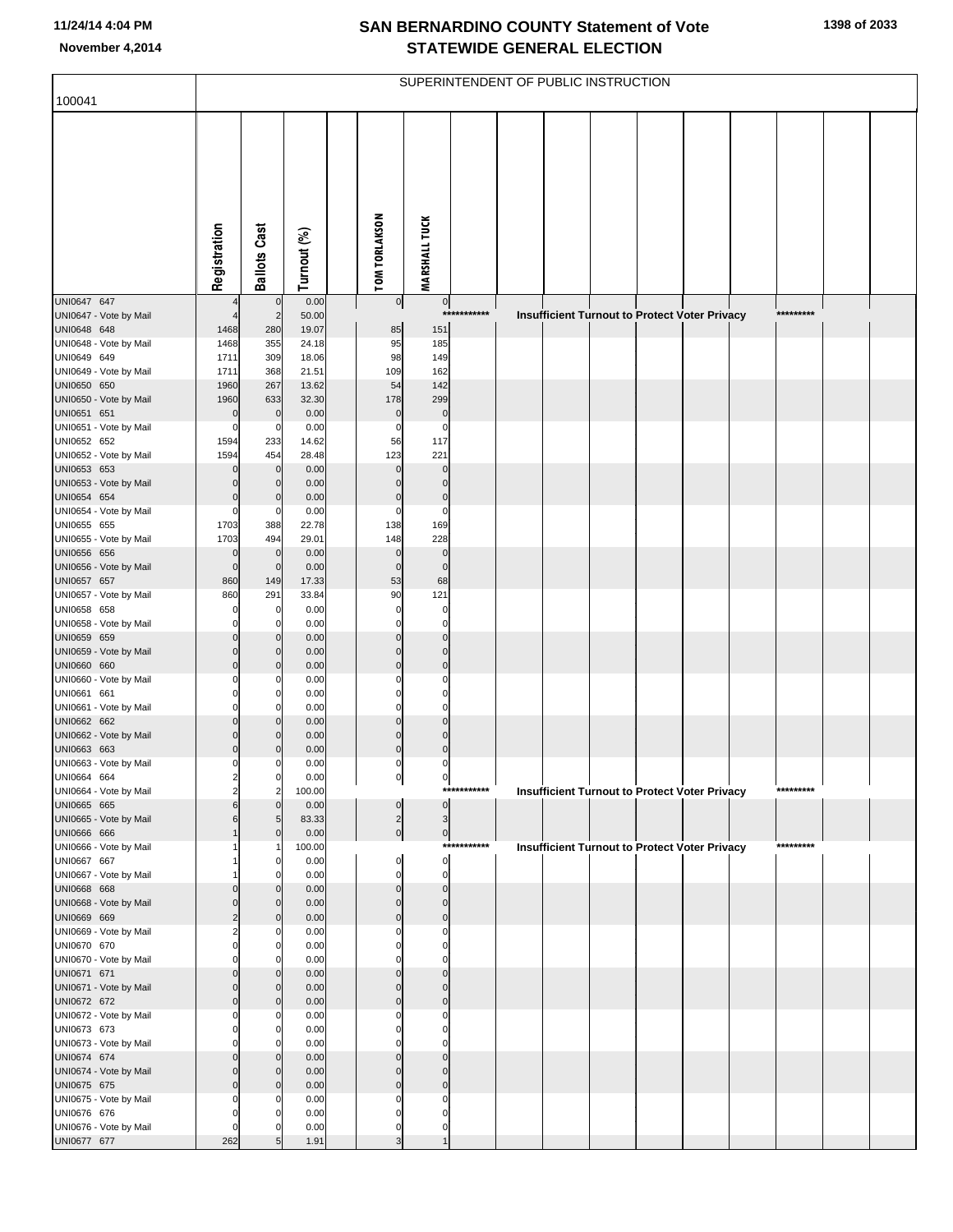| 100041                                |                            |                                |                |                            |                                 |             | SUPERINTENDENT OF PUBLIC INSTRUCTION |  |                                                                                                       |           |  |
|---------------------------------------|----------------------------|--------------------------------|----------------|----------------------------|---------------------------------|-------------|--------------------------------------|--|-------------------------------------------------------------------------------------------------------|-----------|--|
|                                       |                            |                                |                |                            |                                 |             |                                      |  |                                                                                                       |           |  |
|                                       |                            |                                |                |                            |                                 |             |                                      |  |                                                                                                       |           |  |
|                                       |                            |                                |                |                            |                                 |             |                                      |  |                                                                                                       |           |  |
|                                       |                            |                                |                |                            |                                 |             |                                      |  |                                                                                                       |           |  |
|                                       |                            |                                |                |                            |                                 |             |                                      |  |                                                                                                       |           |  |
|                                       |                            |                                |                |                            |                                 |             |                                      |  |                                                                                                       |           |  |
|                                       |                            |                                |                |                            |                                 |             |                                      |  |                                                                                                       |           |  |
|                                       |                            |                                |                |                            |                                 |             |                                      |  |                                                                                                       |           |  |
|                                       | Registration               | <b>Ballots Cast</b>            | Turnout (%)    | <b>TOM TORLAKSON</b>       | <b>MARSHALL TUCK</b>            |             |                                      |  |                                                                                                       |           |  |
| UNI0677 - Vote by Mail                | 262                        | 100                            | 38.17          | 28                         | 42                              |             |                                      |  |                                                                                                       |           |  |
| UNI0678 678                           | $\mathbf 0$                | $\mathbf 0$                    | 0.00           | $\mathbf 0$                | $\pmb{0}$                       |             |                                      |  |                                                                                                       |           |  |
| UNI0678 - Vote by Mail                | $\mathbf 0$                | $\mathbf{0}$                   | 0.00           | $\pmb{0}$                  | $\pmb{0}$                       |             |                                      |  |                                                                                                       |           |  |
| UNI0679 679<br>UNI0679 - Vote by Mail | 7                          | 0                              | 0.00<br>14.29  | $\overline{0}$             | $\pmb{0}$                       | *********** |                                      |  | <b>Insufficient Turnout to Protect Voter Privacy</b>                                                  | ********* |  |
| UNI0680 680                           |                            | $\Omega$                       | 0.00           | $\mathbf 0$                | $\mathbf 0$                     |             |                                      |  |                                                                                                       |           |  |
| UNI0680 - Vote by Mail<br>UNI0681 681 | $\mathbf 0$                | $\mathbf{0}$<br>$\mathbf{0}$   | 0.00<br>0.00   | $\mathbf 0$<br>$\mathbf 0$ | $\mathbf 0$<br>$\mathbf 0$      |             |                                      |  |                                                                                                       |           |  |
| UNI0681 - Vote by Mail                | $\mathbf 0$                | $\mathbf{0}$                   | 0.00           | $\mathbf 0$                | $\mathbf 0$                     |             |                                      |  |                                                                                                       |           |  |
| UNI0682 682                           | $\Omega$                   | $\Omega$                       | 0.00           | $\Omega$                   | $\Omega$                        |             |                                      |  |                                                                                                       |           |  |
| UNI0682 - Vote by Mail<br>UNI0683 683 | $\mathbf 0$<br>$\Omega$    | $\mathbf 0$<br>$\Omega$        | 0.00<br>0.00   | 0<br>$\Omega$              | $\mathbf 0$<br>$\Omega$         |             |                                      |  |                                                                                                       |           |  |
| UNI0683 - Vote by Mail                | $\mathbf 0$                | $\overline{0}$                 | 0.00           | $\mathbf 0$                | $\mathbf 0$                     |             |                                      |  |                                                                                                       |           |  |
| UNI0684 684<br>UNI0684 - Vote by Mail | $\Omega$<br>$\mathbf 0$    | $\overline{0}$<br>$\mathbf{0}$ | 0.00<br>0.00   | $\mathbf 0$<br>$\mathbf 0$ | $\Omega$<br>$\mathbf 0$         |             |                                      |  |                                                                                                       |           |  |
| UNI0685 685                           | 0                          | $\Omega$                       | 0.00           | $\Omega$                   | $\mathbf 0$                     |             |                                      |  |                                                                                                       |           |  |
| UNI0685 - Vote by Mail                | $\mathbf 0$                | 0                              | 0.00           | $\Omega$                   | $\mathbf 0$                     |             |                                      |  |                                                                                                       |           |  |
| UNI0686 686<br>UNI0686 - Vote by Mail | 33<br>33                   | $\mathbf 0$<br>12              | 0.00<br>36.36  | $\Omega$<br>$\overline{c}$ | $\Omega$<br>8                   |             |                                      |  |                                                                                                       |           |  |
| UNI0687 687                           | $\mathbf 0$                | $\overline{0}$                 | 0.00           | $\mathbf 0$                | $\mathbf 0$                     |             |                                      |  |                                                                                                       |           |  |
| UNI0687 - Vote by Mail                | $\mathbf 0$                | $\mathbf 0$                    | 0.00           | $\mathbf 0$<br>21          | $\pmb{0}$<br>27                 |             |                                      |  |                                                                                                       |           |  |
| UNI0688 688<br>UNI0688 - Vote by Mail | 132<br>132                 | 70<br>23                       | 53.03<br>17.42 | 10                         | $\overline{7}$                  |             |                                      |  |                                                                                                       |           |  |
| UNI0689 689                           | $\Omega$                   | $\mathbf 0$                    | 0.00           | $\mathbf 0$                | $\mathbf 0$                     |             |                                      |  |                                                                                                       |           |  |
| UNI0689 - Vote by Mail<br>UNI0690 690 |                            | $\mathbf{0}$<br>$\mathbf{0}$   | 0.00<br>0.00   | $\mathbf 0$<br>$\mathbf 0$ | $\mathbf 0$<br>$\mathbf 0$      |             |                                      |  |                                                                                                       |           |  |
| UNI0690 - Vote by Mail                |                            | $\mathbf 0$                    | 0.00           | $\pmb{0}$                  | $\pmb{0}$                       |             |                                      |  |                                                                                                       |           |  |
| UNI0691 691<br>UNI0691 - Vote by Mail | 440<br>440                 | 120<br>89                      | 27.27<br>20.23 | 38<br>21                   | 56<br>38                        |             |                                      |  |                                                                                                       |           |  |
| UNI0692 692                           |                            | $\mathbf 0$                    | 0.00           | $\mathbf 0$                | $\mathbf 0$                     |             |                                      |  |                                                                                                       |           |  |
| UNI0692 - Vote by Mail                |                            | $\mathbf{0}$                   | 0.00           | $\mathbf 0$                | $\mathbf 0$                     |             |                                      |  |                                                                                                       |           |  |
| UNI0693 693<br>UNI0693 - Vote by Mail | $\mathbf 0$<br>$\mathbf 0$ | 0<br>0                         | 0.00<br>0.00   | $\mathbf 0$<br>$\mathbf 0$ | $\mathbf 0$<br>$\mathbf 0$      |             |                                      |  |                                                                                                       |           |  |
| UNI0694 694                           | 0                          | 0                              | 0.00           | $\Omega$                   | $\Omega$                        |             |                                      |  |                                                                                                       |           |  |
| UNI0694 - Vote by Mail<br>UNI0695 695 | $\Omega$                   | 0<br>0                         | 0.00<br>0.00   | $\mathbf 0$                | $\mathbf 0$                     |             |                                      |  |                                                                                                       |           |  |
| UNI0695 - Vote by Mail                | $\mathbf 0$                | $\overline{0}$                 | 0.00           | $\mathbf 0$                | $\Omega$                        |             |                                      |  |                                                                                                       |           |  |
| SB00696 696                           | $\Omega$                   | 0                              | 0.00           | $\mathbf 0$                | $\Omega$                        |             |                                      |  |                                                                                                       |           |  |
| SB00696 - Vote by Mail<br>SB00697 697 | $\mathbf 0$<br>$\Omega$    | $\mathbf{0}$<br>$\Omega$       | 0.00<br>0.00   | $\mathbf 0$<br>0           | $\mathbf 0$<br>$\Omega$         |             |                                      |  |                                                                                                       |           |  |
| SB00697 - Vote by Mail                | $\mathbf 0$                | 0                              | 0.00           | $\Omega$                   | 0                               |             |                                      |  |                                                                                                       |           |  |
| UNI0698 698<br>UNI0698 - Vote by Mail | 23<br>23                   | 0<br>$6 \mid$                  | 0.00<br>26.09  | O<br>$\overline{2}$        | $\mathcal{C}$<br>$\overline{2}$ |             |                                      |  |                                                                                                       |           |  |
| UNI0699 699                           | $\mathbf 0$                | 0                              | 0.00           | $\mathbf 0$                | $\Omega$                        |             |                                      |  |                                                                                                       |           |  |
| UNI0699 - Vote by Mail                | $\mathbf 0$                | $\mathbf{0}$                   | 0.00           | $\mathbf 0$                | $\mathbf 0$                     |             |                                      |  |                                                                                                       |           |  |
| UNI0700 700<br>UNI0700 - Vote by Mail | 0<br>$\mathbf 0$           | $\Omega$<br>0                  | 0.00<br>0.00   | $\mathbf 0$<br>$\mathbf 0$ | 0<br>$\mathbf 0$                |             |                                      |  |                                                                                                       |           |  |
| UNI0701 701                           | 786                        | 154                            | 19.59          | 46                         | 81                              |             |                                      |  |                                                                                                       |           |  |
| UNI0701 - Vote by Mail<br>UNI0702 702 | 786<br>$\mathbf 0$         | 198<br>$\mathbf 0$             | 25.19<br>0.00  | 63<br>$\mathbf 0$          | 100<br>$\mathbf 0$              |             |                                      |  |                                                                                                       |           |  |
| UNI0702 - Vote by Mail                | $\mathbf 0$                | $\mathbf 0$                    | 0.00           | $\mathbf 0$                | $\mathbf 0$                     |             |                                      |  |                                                                                                       |           |  |
| UNI0703 703                           | $\Omega$                   | 0                              | 0.00           | $\Omega$                   | $\mathbf 0$                     |             |                                      |  |                                                                                                       |           |  |
| UNI0703 - Vote by Mail<br>UNI0704 704 | $\mathbf 0$<br>$\Omega$    | 0<br>0                         | 0.00<br>0.00   | 0<br>$\mathbf 0$           | 0<br>$\Omega$                   |             |                                      |  |                                                                                                       |           |  |
| UNI0704 - Vote by Mail                | $\mathbf 0$                | $\mathbf{0}$                   | 0.00           | $\pmb{0}$                  | $\mathbf 0$                     |             |                                      |  |                                                                                                       |           |  |
| UNI0705 705<br>UNI0705 - Vote by Mail | 12<br>12                   | $\Omega$                       | 0.00<br>8.33   | $\overline{0}$             | $\mathbf 0$                     | *********** |                                      |  |                                                                                                       | ********* |  |
| UNI0706 706                           | 11                         |                                | 9.09           |                            |                                 | *********** |                                      |  | Insufficient Turnout to Protect Voter Privacy<br><b>Insufficient Turnout to Protect Voter Privacy</b> | ********* |  |
| UNI0706 - Vote by Mail                | 11                         | 7                              | 63.64          | $\overline{a}$             | $\overline{2}$                  |             |                                      |  |                                                                                                       |           |  |
| UNI0707 707<br>UNI0707 - Vote by Mail | 0<br>$\mathbf 0$           | 0<br>$\mathbf 0$               | 0.00<br>0.00   | $\mathbf 0$<br>$\mathbf 0$ | $\mathbf 0$<br>$\mathbf 0$      |             |                                      |  |                                                                                                       |           |  |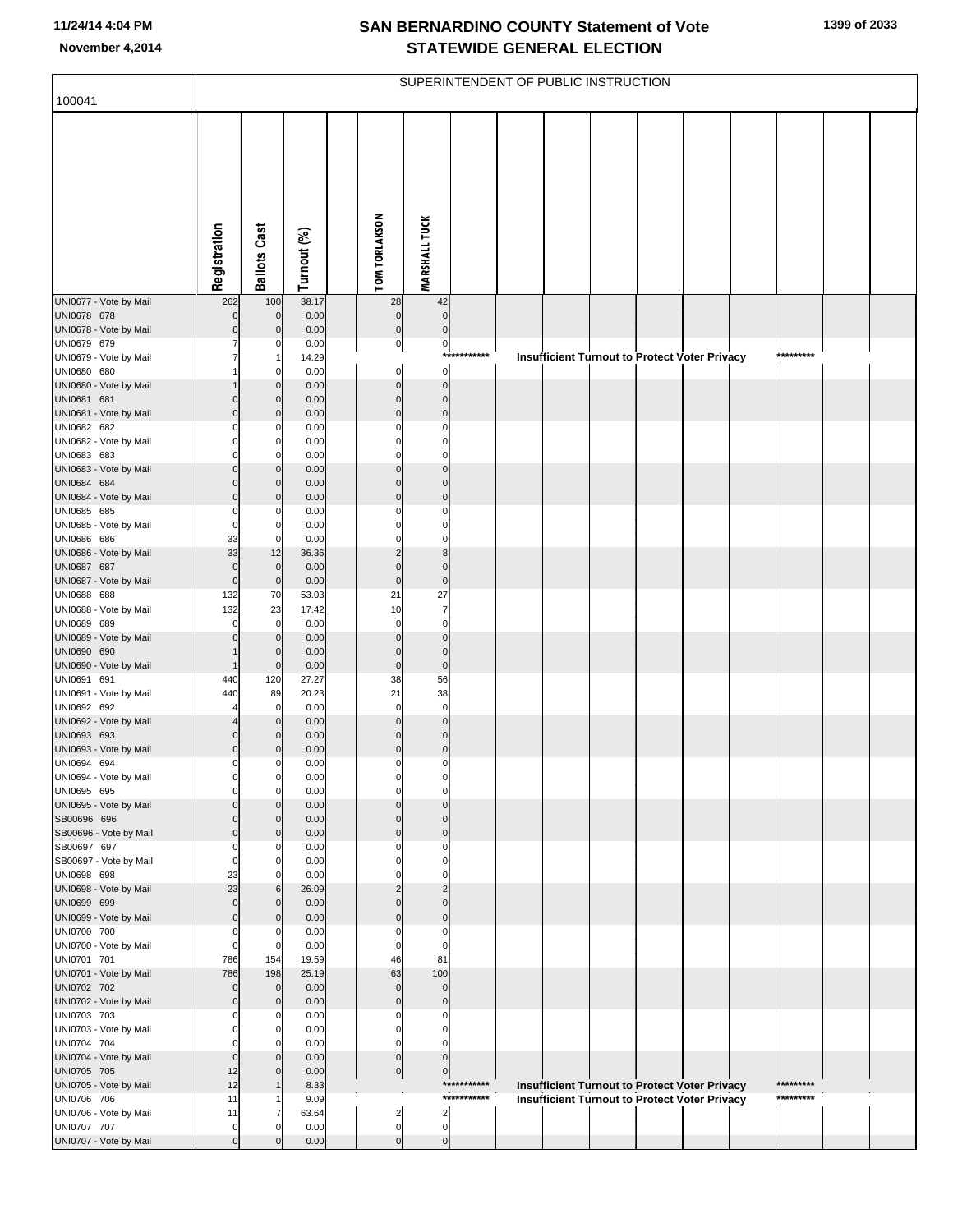| 100041                                 |                |                            |                |                      |                               |                            | SUPERINTENDENT OF PUBLIC INSTRUCTION |  |                                                      |                        |  |
|----------------------------------------|----------------|----------------------------|----------------|----------------------|-------------------------------|----------------------------|--------------------------------------|--|------------------------------------------------------|------------------------|--|
|                                        |                |                            |                |                      |                               |                            |                                      |  |                                                      |                        |  |
|                                        | Registration   | <b>Ballots Cast</b>        | Turnout (%)    | <b>TOM TORLAKSON</b> | <b>MARSHALL TUCK</b>          |                            |                                      |  |                                                      |                        |  |
| UNI0708 708                            |                | 0                          | 0.00           | $\mathbf 0$          | $\overline{0}$                |                            |                                      |  |                                                      |                        |  |
| UNI0708 - Vote by Mail                 | 5 <sub>5</sub> | $\mathbf 0$                | 0.00           | $\mathbf 0$          | $\overline{0}$                |                            |                                      |  |                                                      |                        |  |
| UNI0709 709                            | $\Omega$       | $\mathbf 0$                | 0.00           | $\Omega$             | $\mathbf 0$                   |                            |                                      |  |                                                      |                        |  |
| UNI0709 - Vote by Mail                 |                | 0                          | 0.00           | 0                    | $\mathbf{0}$                  |                            |                                      |  |                                                      |                        |  |
| SB40710 710                            |                | 0                          | 0.00           | ი                    | $\Omega$                      |                            |                                      |  |                                                      |                        |  |
| SB40710 - Vote by Mail                 |                | 0                          | 0.00           | 0                    | $\Omega$                      |                            |                                      |  |                                                      |                        |  |
| UNI0711 711<br>UNI0711 - Vote by Mail  |                | $\mathbf 0$<br>$\mathbf 0$ | 0.00<br>0.00   | $\Omega$<br>$\Omega$ | $\Omega$<br>$\overline{0}$    |                            |                                      |  |                                                      |                        |  |
| SB40712 712                            | 0              | $\mathbf 0$                | 0.00           | $\Omega$             | $\overline{0}$                |                            |                                      |  |                                                      |                        |  |
| SB40712 - Vote by Mail                 | O              | 0                          | 0.00           | 0                    | 0                             |                            |                                      |  |                                                      |                        |  |
| UNI0713 713                            | 11             | $\pmb{0}$                  | 0.00           | 0                    | οI                            |                            |                                      |  |                                                      |                        |  |
| UNI0713 - Vote by Mail                 | 11             | 7                          | 63.64          | በ                    | 6                             |                            |                                      |  |                                                      |                        |  |
| UNI0714 714                            | $\Omega$       | $\mathbf 0$                | 0.00           | $\Omega$             | $\Omega$                      |                            |                                      |  |                                                      |                        |  |
| UNI0714 - Vote by Mail                 | $\Omega$       | $\mathbf 0$                | 0.00           | $\Omega$             | $\overline{0}$                |                            |                                      |  |                                                      |                        |  |
| UNI0715 715<br>UNI0715 - Vote by Mail  | 31<br>31       | 8<br>6                     | 25.81<br>19.35 |                      | 5 <sub>l</sub><br>4           |                            |                                      |  |                                                      |                        |  |
| UNI0716 716                            |                | $\pmb{0}$                  | 0.00           | 0                    | $\Omega$                      |                            |                                      |  |                                                      |                        |  |
| UNI0716 - Vote by Mail                 |                | 0                          | 0.00           | 0                    | $\Omega$                      |                            |                                      |  |                                                      |                        |  |
| UNI0717 717                            |                | $\mathbf 0$                | 0.00           | 0                    | $\Omega$                      |                            |                                      |  |                                                      |                        |  |
| UNI0717 - Vote by Mail                 |                | $\mathbf 0$                | 0.00           | $\Omega$             | $\mathbf 0$                   |                            |                                      |  |                                                      |                        |  |
| UNI0718 718<br>UNI0718 - Vote by Mail  | O<br>O         | $\mathbf 0$<br>0           | 0.00<br>0.00   | $\Omega$<br>$\Omega$ | $\overline{0}$<br>$\mathbf 0$ |                            |                                      |  |                                                      |                        |  |
| HIG0719 719                            | 1165           | 205                        | 17.60          | 69                   | 101                           |                            |                                      |  |                                                      |                        |  |
| HIG0719 - Vote by Mail                 | 1165           | 296                        | 25.41          | 124                  | 117                           |                            |                                      |  |                                                      |                        |  |
| HIG0720 720                            | 1692           | 307                        | 18.14          | 132                  | 133                           |                            |                                      |  |                                                      |                        |  |
| HIG0720 - Vote by Mail                 | 1692           | 400                        | 23.64          | 167                  | 164                           |                            |                                      |  |                                                      |                        |  |
| HIG0721 721                            | 1149           | 174                        | 15.14          | 57                   | 89                            |                            |                                      |  |                                                      |                        |  |
| HIG0721 - Vote by Mail<br>HIG0722 722  | 1149<br>1744   | 275<br>277                 | 23.93<br>15.88 | 115<br>90            | 104<br>131                    |                            |                                      |  |                                                      |                        |  |
| HIG0722 - Vote by Mail                 | 1744           | 474                        | 27.18          | 223                  | 177                           |                            |                                      |  |                                                      |                        |  |
| HIG0723 723                            | 1768           | 362                        | 20.48          | 120                  | 167                           |                            |                                      |  |                                                      |                        |  |
| HIG0723 - Vote by Mail                 | 1768           | 440                        | 24.89          | 160                  | 207                           |                            |                                      |  |                                                      |                        |  |
| HIG0724 724                            | 131            | 24                         | 18.32          | 5                    | 16                            |                            |                                      |  |                                                      |                        |  |
| HIG0724 - Vote by Mail<br>HIG0725 725  | 131<br>1859    | 39<br>342                  | 29.77<br>18.40 | 11<br>116            | 22<br>147                     |                            |                                      |  |                                                      |                        |  |
| HIG0725 - Vote by Mail                 | 1859           | 485                        | 26.09          | 198                  | 185                           |                            |                                      |  |                                                      |                        |  |
| HIG0726 726                            | 135            | 25                         | 18.52          | 9                    | 10                            |                            |                                      |  |                                                      |                        |  |
| HIG0726 - Vote by Mail                 | 135            | 40                         | 29.63          | 18                   | 16                            |                            |                                      |  |                                                      |                        |  |
| HIG0727 727                            | 16             | 3                          | 18.75          |                      |                               | ***********<br>*********** |                                      |  | Insufficient Turnout to Protect Voter Privacy        | *********<br>********* |  |
| HIG0727 - Vote by Mail<br>HIG0728 728  | 16             | 4<br>0                     | 25.00<br>0.00  |                      | $\mathbf{0}$                  |                            |                                      |  | <b>Insufficient Turnout to Protect Voter Privacy</b> |                        |  |
| HIG0728 - Vote by Mail                 |                | 0                          | 0.00           | 0                    | $\mathbf{0}$                  |                            |                                      |  |                                                      |                        |  |
| HIG0729 729                            |                | 0                          | 0.00           | 이                    | $\overline{0}$                |                            |                                      |  |                                                      |                        |  |
| HIG0729 - Vote by Mail                 |                | $\mathbf{1}$               | 0.00           |                      |                               | ***********                |                                      |  | Insufficient Turnout to Protect Voter Privacy        | *********              |  |
| HIG0730 730                            | 105            | 10                         | 9.52           | $\mathbf{1}$         | 9                             |                            |                                      |  |                                                      |                        |  |
| HIG0730 - Vote by Mail<br>HIG0731 731  | 105<br>48      | 30<br>4                    | 28.57<br>8.33  | 12                   | 12                            | ***********                |                                      |  | Insufficient Turnout to Protect Voter Privacy        | *********              |  |
| HIG0731 - Vote by Mail                 | 48             | 15                         | 31.25          | 8                    | $\overline{\mathbf{3}}$       |                            |                                      |  |                                                      |                        |  |
| HIG0732 732                            |                | $\mathbf 0$                | 0.00           | 이                    | $\overline{0}$                |                            |                                      |  |                                                      |                        |  |
| HIG0732 - Vote by Mail                 |                | $\mathbf{1}$               | 100.00         |                      |                               | ***********                |                                      |  | <b>Insufficient Turnout to Protect Voter Privacy</b> | *********              |  |
| HIG0733 733                            |                | 0                          | 0.00           | 0                    | $\overline{0}$                |                            |                                      |  |                                                      |                        |  |
| HIG0733 - Vote by Mail                 |                | 0                          | 0.00           |                      | 0<br>0                        |                            |                                      |  |                                                      |                        |  |
| HIG0734 734<br>HIG0734 - Vote by Mail  |                | 0<br>0                     | 0.00<br>0.00   |                      | 0                             |                            |                                      |  |                                                      |                        |  |
| HIG0735 735                            |                | 0                          | 0.00           |                      | $\Omega$                      |                            |                                      |  |                                                      |                        |  |
| HIG0735 - Vote by Mail                 |                | 0                          | 0.00           |                      | $\Omega$                      |                            |                                      |  |                                                      |                        |  |
| HIG1622 1622                           | 970            | 183                        | 18.87          | 70                   | 78                            |                            |                                      |  |                                                      |                        |  |
| HIG1622 - Vote by Mail                 | 970            | 218                        | 22.47          | 104                  | 70                            |                            |                                      |  |                                                      |                        |  |
| HIG1695 1695<br>HIG1695 - Vote by Mail |                | 0<br>0                     | 0.00<br>0.00   |                      | 0<br>0                        |                            |                                      |  |                                                      |                        |  |
| HIG1696 1696                           |                | $\mathbf 0$                | 0.00           | $\Omega$             | $\mathbf{0}$                  |                            |                                      |  |                                                      |                        |  |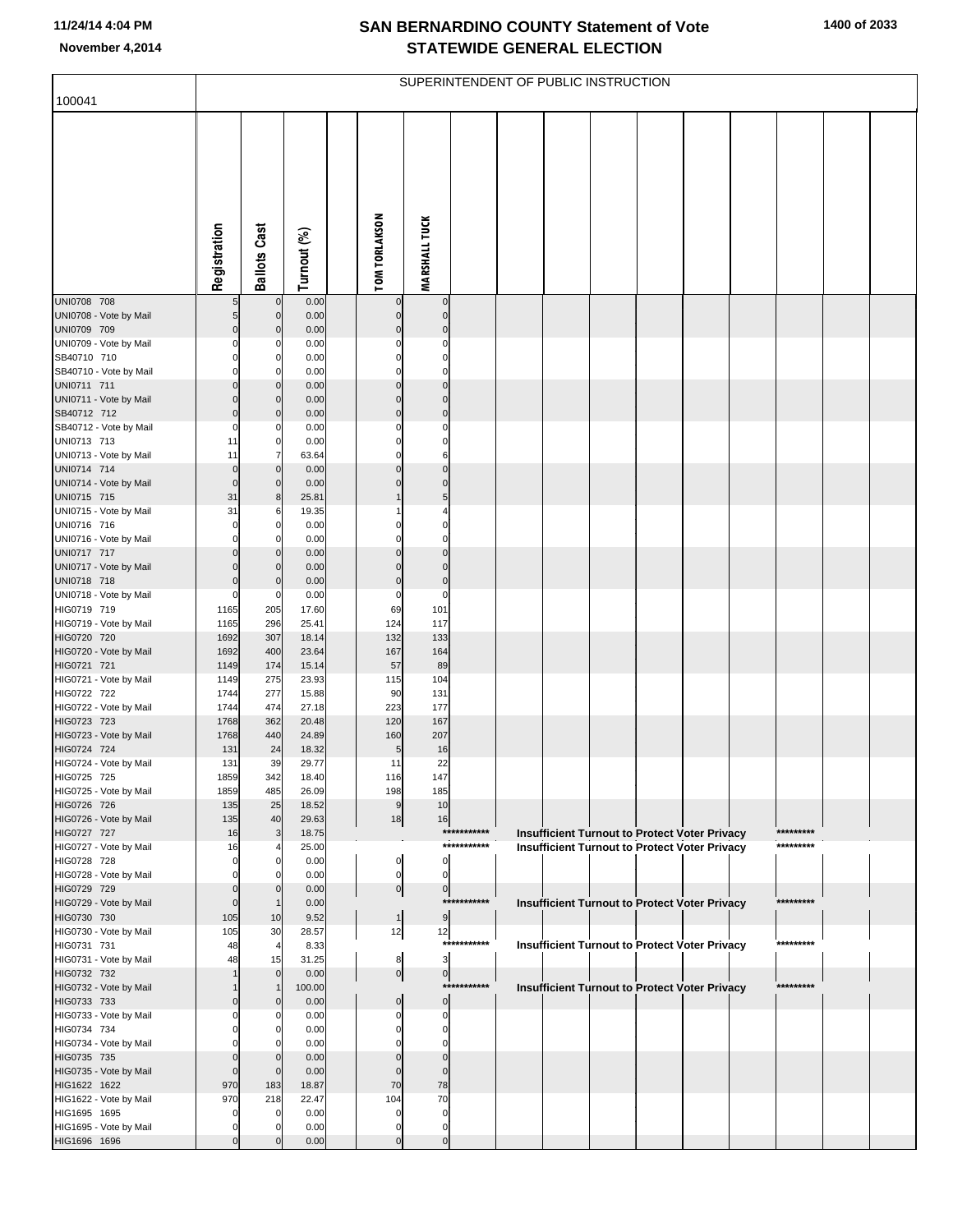| 100041                                |                   |                            |                |                               |                               |             | SUPERINTENDENT OF PUBLIC INSTRUCTION |  |                                               |  |           |  |
|---------------------------------------|-------------------|----------------------------|----------------|-------------------------------|-------------------------------|-------------|--------------------------------------|--|-----------------------------------------------|--|-----------|--|
|                                       |                   |                            |                |                               |                               |             |                                      |  |                                               |  |           |  |
|                                       | Registration      | <b>Ballots Cast</b>        | Turnout (%)    | <b>TOM TORLAKSON</b>          | <b>MARSHALL TUCK</b>          |             |                                      |  |                                               |  |           |  |
| HIG1696 - Vote by Mail                | $\mathbf 0$       | $\overline{0}$             | 0.00           | 0                             | $\mathbf 0$                   |             |                                      |  |                                               |  |           |  |
| UNI0736 736                           | 311               | 39                         | 12.54          | 18                            | 16                            |             |                                      |  |                                               |  |           |  |
| UNI0736 - Vote by Mail<br>UNI0737 737 | 311<br>100        | 82<br>$\overline{0}$       | 26.37<br>0.00  | 26<br>$\mathbf 0$             | 42<br>$\mathbf 0$             |             |                                      |  |                                               |  |           |  |
| UNI0737 - Vote by Mail                | 100               | 58                         | 58.00          | 12                            | 22                            |             |                                      |  |                                               |  |           |  |
| UNI0738 738                           | 68                | $\overline{0}$             | 0.00           | $\mathbf 0$                   | $\mathbf 0$                   |             |                                      |  |                                               |  |           |  |
| UNI0738 - Vote by Mail<br>UNI0739 739 | 68<br>137         | 46<br>$\mathbf 0$          | 67.65<br>0.00  | 11<br>$\mathbf 0$             | 23<br>$\mathbf 0$             |             |                                      |  |                                               |  |           |  |
| UNI0739 - Vote by Mail                | 137               | 57                         | 41.61          | 18                            | 26                            |             |                                      |  |                                               |  |           |  |
| UNI0740 740                           | 25                | $\overline{0}$             | 0.00           | $\mathbf 0$                   | $\mathbf 0$                   |             |                                      |  |                                               |  |           |  |
| UNI0740 - Vote by Mail<br>UNI0741 741 | 25<br>$\mathbf 0$ | 12<br>$\mathbf 0$          | 48.00<br>0.00  | 4<br>$\Omega$                 | 8<br>$\mathbf 0$              |             |                                      |  |                                               |  |           |  |
| UNI0741 - Vote by Mail                | 0                 | $\mathbf 0$                | 0.00           | $\mathbf 0$                   | $\mathbf 0$                   |             |                                      |  |                                               |  |           |  |
| UNI0742 742                           | 0                 | $\mathbf 0$                | 0.00           | $\mathbf 0$                   | $\mathbf 0$                   |             |                                      |  |                                               |  |           |  |
| UNI0742 - Vote by Mail                | 0                 | $\mathbf 0$                | 0.00           | $\mathbf 0$                   | $\mathbf 0$                   |             |                                      |  |                                               |  |           |  |
| UNI0743 743<br>UNI0743 - Vote by Mail | 0<br>0            | 0<br>0                     | 0.00<br>0.00   | $\Omega$<br>$\mathbf 0$       | 0<br>$\mathbf 0$              |             |                                      |  |                                               |  |           |  |
| UNI0744 744                           | $\overline{7}$    | 0                          | 0.00           | $\Omega$                      | $\mathbf 0$                   |             |                                      |  |                                               |  |           |  |
| UNI0744 - Vote by Mail                | 7                 | 6                          | 85.71          | $\mathbf{1}$                  | 3                             |             |                                      |  |                                               |  |           |  |
| UNI0745 745<br>UNI0745 - Vote by Mail | 12<br>12          | $\mathbf 0$<br>6           | 0.00<br>50.00  | $\mathbf 0$<br>$\overline{2}$ | $\mathbf 0$<br>$\mathbf 0$    |             |                                      |  |                                               |  |           |  |
| HIG0746 746                           | 5                 | 0                          | 0.00           | $\mathbf 0$                   | $\mathbf 0$                   |             |                                      |  |                                               |  |           |  |
| HIG0746 - Vote by Mail                | 5                 | $\mathbf 0$                | 0.00           | $\mathbf 0$                   | $\mathbf 0$                   |             |                                      |  |                                               |  |           |  |
| HIG0747 747                           | 626               | 62<br>72                   | 9.90           | 24<br>30                      | 29<br>34                      |             |                                      |  |                                               |  |           |  |
| HIG0747 - Vote by Mail<br>HIG0748 748 | 626<br>1395       | 191                        | 11.50<br>13.69 | 72                            | 80                            |             |                                      |  |                                               |  |           |  |
| HIG0748 - Vote by Mail                | 1395              | 233                        | 16.70          | 91                            | 118                           |             |                                      |  |                                               |  |           |  |
| HIG0749 749                           | 1397              | 207                        | 14.82          | 76                            | 93                            |             |                                      |  |                                               |  |           |  |
| HIG0749 - Vote by Mail<br>HIG0750 750 | 1397<br>1187      | 382<br>61                  | 27.34<br>5.14  | 129<br>35                     | 186<br>20                     |             |                                      |  |                                               |  |           |  |
| HIG0750 - Vote by Mail                | 1187              | 121                        | 10.19          | 56                            | 50                            |             |                                      |  |                                               |  |           |  |
| HIG0751 751                           | 1174              | 113                        | 9.63           | 48                            | 47                            |             |                                      |  |                                               |  |           |  |
| HIG0751 - Vote by Mail<br>HIG0752 752 | 1174<br>488       | 149<br>27                  | 12.69<br>5.53  | 73<br>12                      | 56<br>11                      |             |                                      |  |                                               |  |           |  |
| HIG0752 - Vote by Mail                | 488               | 61                         | 12.50          | 26                            | 26                            |             |                                      |  |                                               |  |           |  |
| HIG0753 753                           | 1411              | 90                         | 6.38           | 35                            | 43                            |             |                                      |  |                                               |  |           |  |
| HIG0753 - Vote by Mail                | 1411              | 155                        | 10.99          | 64                            | 67                            |             |                                      |  |                                               |  |           |  |
| HIG0754 754<br>HIG0754 - Vote by Mail | 1470<br>1470      | 204<br>183                 | 13.88<br>12.45 | 86<br>66                      | 94<br>89                      |             |                                      |  |                                               |  |           |  |
| HIG0755 755                           | 1462              | 150                        | 10.26          | 61                            | 67                            |             |                                      |  |                                               |  |           |  |
| HIG0755 - Vote by Mail                | 1462              | 154                        | 10.53          | 66                            | 51                            |             |                                      |  |                                               |  |           |  |
| HIG0756 756<br>HIG0756 - Vote by Mail | 1400<br>1400      | 189<br>247                 | 13.50<br>17.64 | 81<br>97                      | 72<br>117                     |             |                                      |  |                                               |  |           |  |
| HIG0757 757                           | $\mathbf 0$       | $\mathbf 0$                | 0.00           | $\mathbf 0$                   | $\mathbf 0$                   |             |                                      |  |                                               |  |           |  |
| HIG0757 - Vote by Mail                | $\mathbf 0$       | $\mathbf 0$                | 0.00           | $\mathbf 0$                   | $\mathbf 0$                   |             |                                      |  |                                               |  |           |  |
| HIG0758 758<br>HIG0758 - Vote by Mail | 0<br>0            | 0<br>$\mathbf 0$           | 0.00<br>0.00   | $\Omega$<br>$\mathbf 0$       | 0<br>$\mathbf 0$              |             |                                      |  |                                               |  |           |  |
| HIG1639 1639                          | 310               | 10                         | 3.23           | 5                             | $\overline{2}$                |             |                                      |  |                                               |  |           |  |
| HIG1639 - Vote by Mail                | 310               | 42                         | 13.55          | 15                            | 22                            |             |                                      |  |                                               |  |           |  |
| UNI0759 759                           | 28                | $\overline{0}$             | 0.00           | $\mathbf 0$<br>$\overline{7}$ | $\mathbf 0$<br>$\overline{7}$ |             |                                      |  |                                               |  |           |  |
| UNI0759 - Vote by Mail<br>UNI0760 760 | 28<br>0           | 16<br>0                    | 57.14<br>0.00  | $\Omega$                      | $\Omega$                      |             |                                      |  |                                               |  |           |  |
| UNI0760 - Vote by Mail                | 0                 | $\mathbf 0$                | 0.00           | $\mathbf 0$                   | 0                             |             |                                      |  |                                               |  |           |  |
| UNI0761 761                           | $\Omega$          | $\Omega$                   | 0.00           | $\Omega$                      | $\Omega$                      |             |                                      |  |                                               |  |           |  |
| UNI0761 - Vote by Mail<br>UNI0762 762 | 0<br>$\mathbf 0$  | $\mathbf 0$<br>$\mathbf 0$ | 0.00<br>0.00   | $\mathbf 0$<br>$\mathbf 0$    | $\mathbf 0$<br>$\mathbf{0}$   |             |                                      |  |                                               |  |           |  |
| UNI0762 - Vote by Mail                | 0                 | $\mathbf 0$                | 0.00           | $\mathbf 0$                   | $\mathbf 0$                   |             |                                      |  |                                               |  |           |  |
| UNI0763 763                           | $\Omega$          | 0                          | 0.00           | 0                             | $\mathbf 0$                   |             |                                      |  |                                               |  |           |  |
| UNI0763 - Vote by Mail<br>UNI0764 764 | 0<br>3            | 0<br>0                     | 0.00<br>0.00   | $\mathbf 0$<br>$\pmb{0}$      | 0<br>0                        |             |                                      |  |                                               |  |           |  |
| UNI0764 - Vote by Mail                | 3                 | 3                          | 100.00         |                               |                               | *********** |                                      |  | Insufficient Turnout to Protect Voter Privacy |  | ********* |  |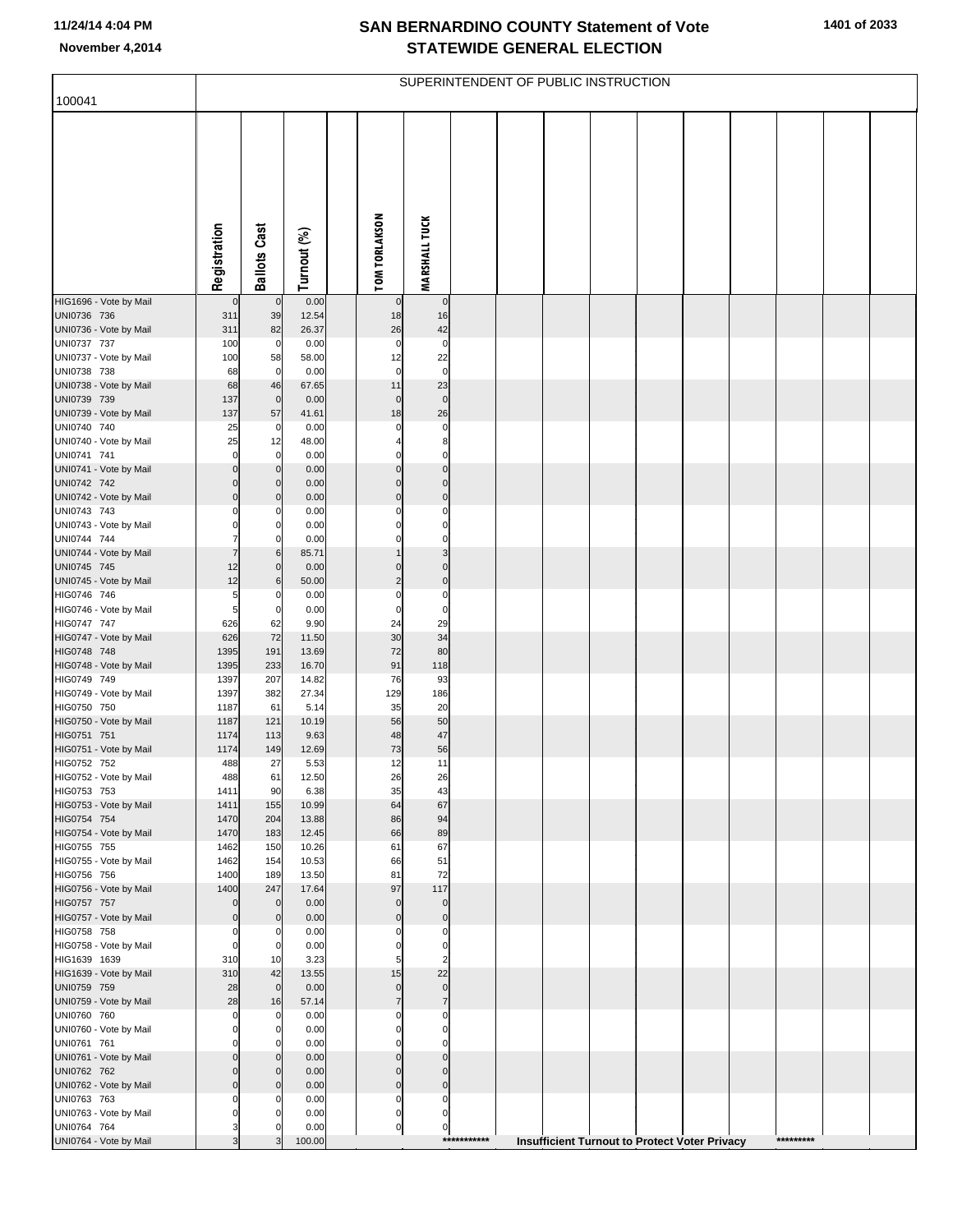| 100041                                |                            |                             |                |                      |                            |                            |             | SUPERINTENDENT OF PUBLIC INSTRUCTION |  |                                                      |           |  |
|---------------------------------------|----------------------------|-----------------------------|----------------|----------------------|----------------------------|----------------------------|-------------|--------------------------------------|--|------------------------------------------------------|-----------|--|
|                                       |                            |                             |                |                      |                            |                            |             |                                      |  |                                                      |           |  |
|                                       | Registration               | <b>Ballots Cast</b>         | Turnout (%)    | <b>TOM TORLAKSON</b> |                            | <b>MARSHALL TUCK</b>       |             |                                      |  |                                                      |           |  |
| UNI0765 765                           |                            | $\overline{0}$              | 0.00           |                      | $\overline{0}$             | $\mathbf{0}$               | *********** |                                      |  |                                                      | ********* |  |
| UNI0765 - Vote by Mail<br>UNI0766 766 |                            | $\mathbf 0$                 | 100.00<br>0.00 |                      | $\overline{0}$             | $\overline{0}$             |             |                                      |  | Insufficient Turnout to Protect Voter Privacy        |           |  |
| UNI0766 - Vote by Mail                |                            |                             | 75.00          |                      |                            |                            | *********** |                                      |  | <b>Insufficient Turnout to Protect Voter Privacy</b> | ********* |  |
| UNI0767 767                           |                            | $\Omega$                    | 0.00           |                      | 0                          | $\mathbf 0$                |             |                                      |  |                                                      |           |  |
| UNI0767 - Vote by Mail                |                            | 0                           | 0.00           |                      | $\Omega$                   | $\Omega$                   |             |                                      |  |                                                      |           |  |
| RED0768 768<br>RED0768 - Vote by Mail | $\mathbf 0$<br>$\mathbf 0$ | $\mathbf 0$<br>$\mathbf{0}$ | 0.00           |                      | $\mathbf 0$<br>$\mathbf 0$ | $\mathbf 0$<br>$\Omega$    |             |                                      |  |                                                      |           |  |
| UNI0769 769                           | 1682                       | 263                         | 0.00<br>15.64  |                      | 99                         | 110                        |             |                                      |  |                                                      |           |  |
| UNI0769 - Vote by Mail                | 1682                       | 339                         | 20.15          |                      | 127                        | 139                        |             |                                      |  |                                                      |           |  |
| UNI0770 770                           | 0                          | $\overline{0}$              | 0.00           |                      | 0                          | $\mathbf 0$                |             |                                      |  |                                                      |           |  |
| UNI0770 - Vote by Mail                | $\Omega$                   | 0                           | 0.00           |                      | $\Omega$                   | $\Omega$                   |             |                                      |  |                                                      |           |  |
| UNI0771 771                           | 74                         | $\mathbf 0$                 | 0.00           |                      | $\mathbf 0$                | $\mathbf 0$                |             |                                      |  |                                                      |           |  |
| UNI0771 - Vote by Mail<br>UNI0772 772 | 74<br>51                   | 40<br>$\mathbf 0$           | 54.05<br>0.00  |                      | 11<br>$\mathbf 0$          | 20<br>$\mathbf 0$          |             |                                      |  |                                                      |           |  |
| UNI0772 - Vote by Mail                | 51                         | 19                          | 37.25          |                      | 5                          | 9                          |             |                                      |  |                                                      |           |  |
| UNI0773 773                           | 47                         | $\mathbf 0$                 | 0.00           |                      | $\Omega$                   | $\mathbf 0$                |             |                                      |  |                                                      |           |  |
| UNI0773 - Vote by Mail                | 47                         | 20                          | 42.55          |                      | 9                          | 5                          |             |                                      |  |                                                      |           |  |
| UNI0774 774                           | $\mathbf 0$                | $\overline{0}$              | 0.00           |                      | $\mathbf 0$<br>$\mathbf 0$ | $\mathbf{0}$               |             |                                      |  |                                                      |           |  |
| UNI0774 - Vote by Mail<br>UNI0775 775 | $\Omega$<br>$\mathbf 0$    | $\mathbf{0}$<br>$\mathbf 0$ | 0.00<br>0.00   |                      | $\mathbf 0$                | $\Omega$<br>$\mathbf 0$    |             |                                      |  |                                                      |           |  |
| UNI0775 - Vote by Mail                |                            | $\Omega$                    | 0.00           |                      | $\Omega$                   |                            |             |                                      |  |                                                      |           |  |
| UNI0776 776                           | 0                          | $\mathbf 0$                 | 0.00           |                      | $\Omega$                   | $\Omega$                   |             |                                      |  |                                                      |           |  |
| UNI0776 - Vote by Mail                |                            | 0                           | 0.00           |                      | $\Omega$                   | O                          |             |                                      |  |                                                      |           |  |
| UNI0777 777<br>UNI0777 - Vote by Mail | $\Omega$                   | $\mathbf 0$<br>$\mathbf{0}$ | 0.00<br>0.00   |                      | $\mathbf 0$<br>$\mathbf 0$ | $\Omega$<br>$\Omega$       |             |                                      |  |                                                      |           |  |
| UNI0778 778                           | $\mathbf 0$                | $\mathbf{0}$                | 0.00           |                      | $\mathbf 0$                | $\mathbf 0$                |             |                                      |  |                                                      |           |  |
| UNI0778 - Vote by Mail                | $\Omega$                   | 0                           | 0.00           |                      | $\mathbf 0$                | 0                          |             |                                      |  |                                                      |           |  |
| UNI0779 779                           | 11                         | $\mathbf 0$                 | 0.00           |                      | $\overline{0}$             | $\mathbf{0}$               |             |                                      |  |                                                      |           |  |
| UNI0779 - Vote by Mail                | 11                         | 3<br>$\mathbf 0$            | 27.27          |                      | $\mathbf 0$                |                            | *********** |                                      |  | Insufficient Turnout to Protect Voter Privacy        | ********* |  |
| UNI0780 780<br>UNI0780 - Vote by Mail | $\mathbf 0$<br>$\Omega$    | $\mathbf 0$                 | 0.00<br>0.00   |                      | $\mathbf 0$                | $\mathbf 0$<br>$\mathbf 0$ |             |                                      |  |                                                      |           |  |
| UNI1627 1627                          | 112                        | 22                          | 19.64          |                      | $\overline{4}$             | 12                         |             |                                      |  |                                                      |           |  |
| UNI1627 - Vote by Mail                | 112                        | 37                          | 33.04          |                      |                            | 19                         |             |                                      |  |                                                      |           |  |
| YUC0781 781                           |                            | 0                           | 0.00           |                      | 이                          | 이                          | *********** |                                      |  |                                                      | ********* |  |
| YUC0781 - Vote by Mail<br>RED0782 782 | 6                          | $\mathbf{0}$                | 16.67<br>0.00  |                      |                            | $\Omega$                   |             |                                      |  | <b>Insufficient Turnout to Protect Voter Privacy</b> |           |  |
| RED0782 - Vote by Mail                |                            | $\Omega$                    | 0.00           |                      | $\mathbf 0$                | $\Omega$                   |             |                                      |  |                                                      |           |  |
| UNI0783 783                           | $\Omega$                   | $\mathbf{0}$                | 0.00           |                      | $\mathbf 0$                | $\mathbf 0$                |             |                                      |  |                                                      |           |  |
| UNI0783 - Vote by Mail                |                            | 0                           | 0.00           |                      |                            | 0                          |             |                                      |  |                                                      |           |  |
| UNI0784 784<br>UNI0784 - Vote by Mail |                            | $\mathbf 0$<br>$\Omega$     | 0.00<br>0.00   |                      | $\Omega$<br>$\Omega$       | $\Omega$<br>$\Omega$       |             |                                      |  |                                                      |           |  |
| UNI0785 785                           | 221                        | 56                          | 25.34          |                      | 10                         | 23                         |             |                                      |  |                                                      |           |  |
| UNI0785 - Vote by Mail                | 221                        | 73                          | 33.03          |                      | 14                         | 37                         |             |                                      |  |                                                      |           |  |
| UNI0786 786                           | 61                         | $\overline{0}$              | 0.00           |                      | $\mathbf 0$                | $\mathbf 0$                |             |                                      |  |                                                      |           |  |
| UNI0786 - Vote by Mail<br>UNI0787 787 | 61                         | 37<br>$\overline{0}$        | 60.66<br>0.00  |                      | 6<br>$\mathbf 0$           | 20                         |             |                                      |  |                                                      |           |  |
| UNI0787 - Vote by Mail                |                            | 2                           | 100.00         |                      |                            | $\mathbf{0}$<br>$****$     | *******     |                                      |  | <b>Insufficient Turnout to Protect Voter Privacy</b> | ********* |  |
| UNI0788 788                           | $\Omega$                   | $\mathbf 0$                 | 0.00           |                      | $\mathbf 0$                | $\mathbf 0$                |             |                                      |  |                                                      |           |  |
| UNI0788 - Vote by Mail                |                            | $\Omega$                    | 0.00           |                      | $\mathbf 0$                | $\mathbf 0$                |             |                                      |  |                                                      |           |  |
| UNI0789 789                           | 3                          | $\mathbf 0$                 | 0.00           |                      | $\overline{0}$             | $\overline{0}$             | *********** |                                      |  |                                                      | ********* |  |
| UNI0789 - Vote by Mail<br>UNI0790 790 | 39                         | $\mathbf 0$                 | 33.33<br>0.00  |                      | 0                          | $\mathbf 0$                |             |                                      |  | <b>Insufficient Turnout to Protect Voter Privacy</b> |           |  |
| UNI0790 - Vote by Mail                | 39                         | 19                          | 48.72          |                      | 3                          | 15                         |             |                                      |  |                                                      |           |  |
| UNI0791 791                           |                            | $\mathbf{0}$                | 0.00           |                      | $\overline{0}$             | $\mathbf{0}$               |             |                                      |  |                                                      |           |  |
| UNI0791 - Vote by Mail                |                            |                             | 100.00         |                      |                            |                            | *********** |                                      |  | Insufficient Turnout to Protect Voter Privacy        | ********* |  |
| UNI0792 792                           | $\Omega$                   | $\Omega$                    | 0.00           |                      | $\mathbf 0$                | $\mathbf 0$                |             |                                      |  |                                                      |           |  |
| UNI0792 - Vote by Mail<br>UNI0793 793 |                            | C<br>$\Omega$               | 0.00<br>0.00   |                      | 0<br>$\mathbf 0$           | $\Omega$<br>$\mathbf 0$    |             |                                      |  |                                                      |           |  |
| UNI0793 - Vote by Mail                | 5                          |                             | 40.00          |                      |                            |                            | *********** |                                      |  | Insufficient Turnout to Protect Voter Privacy        | ********* |  |
| UNI0794 794                           | $\mathbf 0$                | $\Omega$                    | 0.00           |                      | $\overline{0}$             | $\overline{0}$             |             |                                      |  |                                                      |           |  |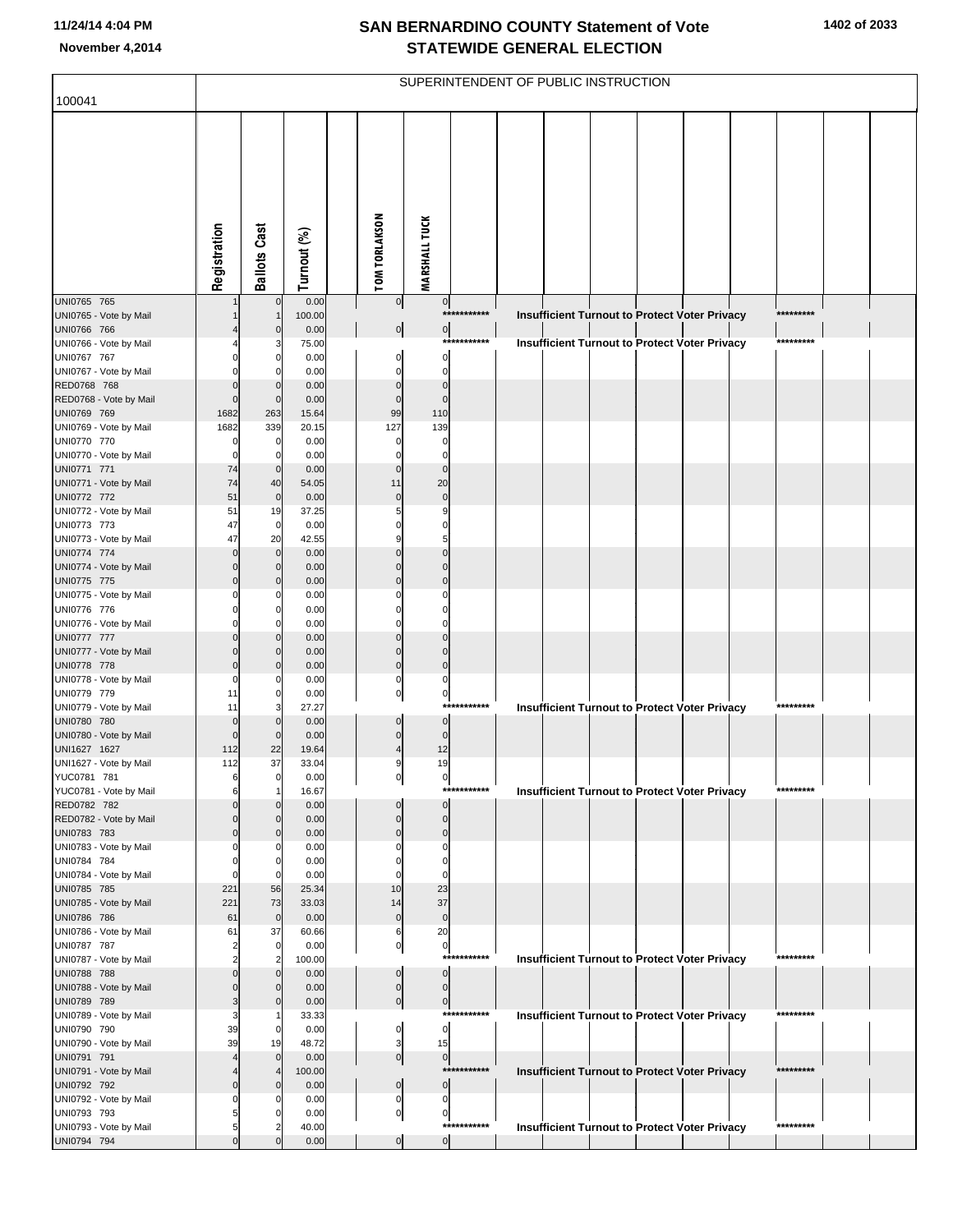|                                       |                                  |                       |                |                      |                          |             | SUPERINTENDENT OF PUBLIC INSTRUCTION |  |                                               |  |           |  |
|---------------------------------------|----------------------------------|-----------------------|----------------|----------------------|--------------------------|-------------|--------------------------------------|--|-----------------------------------------------|--|-----------|--|
| 100041                                |                                  |                       |                |                      |                          |             |                                      |  |                                               |  |           |  |
|                                       | Registration                     | <b>Ballots Cast</b>   | Turnout (%)    | <b>TOM TORLAKSON</b> | <b>MARSHALL TUCK</b>     |             |                                      |  |                                               |  |           |  |
| UNI0794 - Vote by Mail                |                                  | $\mathbf 0$           | 0.00           | $\mathbf 0$          | $\mathbf 0$              |             |                                      |  |                                               |  |           |  |
| UNI0795 795<br>UNI0795 - Vote by Mail |                                  | 0                     | 0.00<br>80.00  | $\pmb{0}$            | $\overline{0}$           | *********** |                                      |  |                                               |  | ********* |  |
| UNI0796 796                           |                                  | 0                     | 0.00           | C                    | $\Omega$                 |             |                                      |  | Insufficient Turnout to Protect Voter Privacy |  |           |  |
| UNI0796 - Vote by Mail                |                                  | O                     | 0.00           | C                    | O                        |             |                                      |  |                                               |  |           |  |
| UNI0797 797                           |                                  | 0                     | 0.00           |                      | $\Omega$                 |             |                                      |  |                                               |  |           |  |
| UNI0797 - Vote by Mail                |                                  | O                     | 0.00           |                      | $\Omega$<br>$\Omega$     |             |                                      |  |                                               |  |           |  |
| UNI0798 798<br>UNI0798 - Vote by Mail |                                  | $\mathbf{0}$<br>O     | 0.00<br>0.00   | ſ                    | $\Omega$                 |             |                                      |  |                                               |  |           |  |
| UNI0799 799                           |                                  | 0                     | 0.00           |                      | 0                        |             |                                      |  |                                               |  |           |  |
| UNI0799 - Vote by Mail                |                                  | O                     | 0.00           |                      |                          |             |                                      |  |                                               |  |           |  |
| UNI0808 808                           |                                  | O                     | 0.00           |                      | 0                        |             |                                      |  |                                               |  |           |  |
| UNI0808 - Vote by Mail<br>YUC0800 800 | $\mathbf 0$<br>1590              | $\mathbf 0$<br>262    | 0.00<br>16.48  | $\mathbf 0$<br>80    | $\mathbf 0$<br>137       |             |                                      |  |                                               |  |           |  |
| YUC0800 - Vote by Mail                | 1590                             | 405                   | 25.47          | 135                  | 179                      |             |                                      |  |                                               |  |           |  |
| YUC0801 801                           | 5                                | 0                     | 0.00           | $\pmb{0}$            | $\overline{0}$           |             |                                      |  |                                               |  |           |  |
| YUC0801 - Vote by Mail                | 5                                | $\overline{2}$        | 40.00          |                      | $***$                    | *******     |                                      |  | Insufficient Turnout to Protect Voter Privacy |  | ********* |  |
| YUC0802 802                           | 1728                             | 310                   | 17.94          | 97                   | 160                      |             |                                      |  |                                               |  |           |  |
| YUC0802 - Vote by Mail<br>YUC0803 803 | 1728<br>1702                     | 458                   | 26.50          | 161<br>100           | 200                      |             |                                      |  |                                               |  |           |  |
| YUC0803 - Vote by Mail                | 1702                             | 321<br>535            | 18.86<br>31.43 | 166                  | 165<br>250               |             |                                      |  |                                               |  |           |  |
| YUC0804 804                           |                                  | 0                     | 0.00           |                      | 0                        |             |                                      |  |                                               |  |           |  |
| YUC0804 - Vote by Mail                |                                  | 0                     | 0.00           |                      | 0                        |             |                                      |  |                                               |  |           |  |
| YUC0805 805                           | 0                                | 0                     | 0.00           |                      | 0                        |             |                                      |  |                                               |  |           |  |
| YUC0805 - Vote by Mail<br>YUC0806 806 | $\mathbf 0$<br>1649              | $\mathbf 0$<br>293    | 0.00<br>17.77  | $\mathbf 0$<br>105   | $\mathbf 0$<br>130       |             |                                      |  |                                               |  |           |  |
| YUC0806 - Vote by Mail                | 1649                             | 387                   | 23.47          | 132                  | 186                      |             |                                      |  |                                               |  |           |  |
| YUC0807 807                           | 1819                             | 313                   | 17.21          | 96                   | 157                      |             |                                      |  |                                               |  |           |  |
| YUC0807 - Vote by Mail                | 1819                             | 544                   | 29.91          | 160                  | 271                      |             |                                      |  |                                               |  |           |  |
| YUC0809 809<br>YUC0809 - Vote by Mail | 0                                | 0<br>$\mathbf 0$      | 0.00<br>0.00   | 0<br>$\Omega$        | $\Omega$<br>$\mathbf 0$  |             |                                      |  |                                               |  |           |  |
| YUC0810 810                           | $\mathbf 0$<br>1296              | 198                   | 15.28          | 73                   | 79                       |             |                                      |  |                                               |  |           |  |
| YUC0810 - Vote by Mail                | 1296                             | 209                   | 16.13          | 76                   | 89                       |             |                                      |  |                                               |  |           |  |
| YUC0811 811                           | 1151                             | 173                   | 15.03          | 67                   | 70                       |             |                                      |  |                                               |  |           |  |
| YUC0811 - Vote by Mail                | 1151                             | 300                   | 26.06          | 88                   | 148                      |             |                                      |  |                                               |  |           |  |
| YUC0812 812<br>YUC0812 - Vote by Mail | 1689<br>1689                     | 271<br>392            | 16.04<br>23.21 | 83<br>136            | 138<br>196               |             |                                      |  |                                               |  |           |  |
| YUC0813 813                           | 1720                             | 246                   | 14.30          | 91                   | 104                      |             |                                      |  |                                               |  |           |  |
| YUC0813 - Vote by Mail                | 1720                             | 386                   | 22.44          | 124                  | 179                      |             |                                      |  |                                               |  |           |  |
| YUC0814 814                           | 836                              | 123                   | 14.71          | 38                   | 61                       |             |                                      |  |                                               |  |           |  |
| YUC0814 - Vote by Mail<br>YUC0815 815 | 836<br>11                        | 151<br>$\overline{0}$ | 18.06<br>0.00  | 54<br>$\mathbf 0$    | 76<br>$\mathbf 0$        |             |                                      |  |                                               |  |           |  |
| YUC0815 - Vote by Mail                | 11                               | $\overline{7}$        | 63.64          | $\overline{1}$       | $\overline{2}$           |             |                                      |  |                                               |  |           |  |
| YUC0816 816                           | 1590                             | 282                   | 17.74          | 91                   | 135                      |             |                                      |  |                                               |  |           |  |
| YUC0816 - Vote by Mail                | 1590                             | 524                   | 32.96          | 175                  | 246                      |             |                                      |  |                                               |  |           |  |
| YUC0817 817                           | 1128                             | 173                   | 15.34          | 52                   | 93                       |             |                                      |  |                                               |  |           |  |
| YUC0817 - Vote by Mail<br>YUC0818 818 | 1128<br>1227                     | 203<br>212            | 18.00<br>17.28 | 59<br>58             | 105<br>103               |             |                                      |  |                                               |  |           |  |
| YUC0818 - Vote by Mail                | 1227                             | 276                   | 22.49          | 103                  | 116                      |             |                                      |  |                                               |  |           |  |
| YUC0819 819                           | 1629                             | 253                   | 15.53          | 100                  | 94                       |             |                                      |  |                                               |  |           |  |
| YUC0819 - Vote by Mail                | 1629                             | 404                   | 24.80          | 131                  | 186                      |             |                                      |  |                                               |  |           |  |
| YUC0820 820                           | 1668                             | 306                   | 18.35          | 93                   | 161                      |             |                                      |  |                                               |  |           |  |
| YUC0820 - Vote by Mail<br>YUC0821 821 | 1668<br>1527                     | 526<br>267            | 31.53<br>17.49 | 168<br>89            | 261<br>118               |             |                                      |  |                                               |  |           |  |
| YUC0821 - Vote by Mail                | 1527                             | 390                   | 25.54          | 112                  | 175                      |             |                                      |  |                                               |  |           |  |
| YUC0822 822                           | $\mathbf 0$                      | $\mathbf{0}$          | 0.00           | $\mathbf 0$          | $\mathbf 0$              |             |                                      |  |                                               |  |           |  |
| YUC0822 - Vote by Mail                | $\mathbf 0$                      | $\mathbf 0$           | 0.00           | $\mathbf 0$          | $\pmb{0}$                |             |                                      |  |                                               |  |           |  |
| YUC0823 823                           | $\overline{2}$<br>$\overline{2}$ | 0<br>$\Omega$         | 0.00<br>0.00   | 0                    | $\pmb{0}$<br>$\mathbf 0$ |             |                                      |  |                                               |  |           |  |
| YUC0823 - Vote by Mail<br>YUC0824 824 | 1453                             | 169                   | 11.63          | 0<br>50              | 86                       |             |                                      |  |                                               |  |           |  |
| YUC0824 - Vote by Mail                | 1453                             | 252                   | 17.34          | 77                   | 124                      |             |                                      |  |                                               |  |           |  |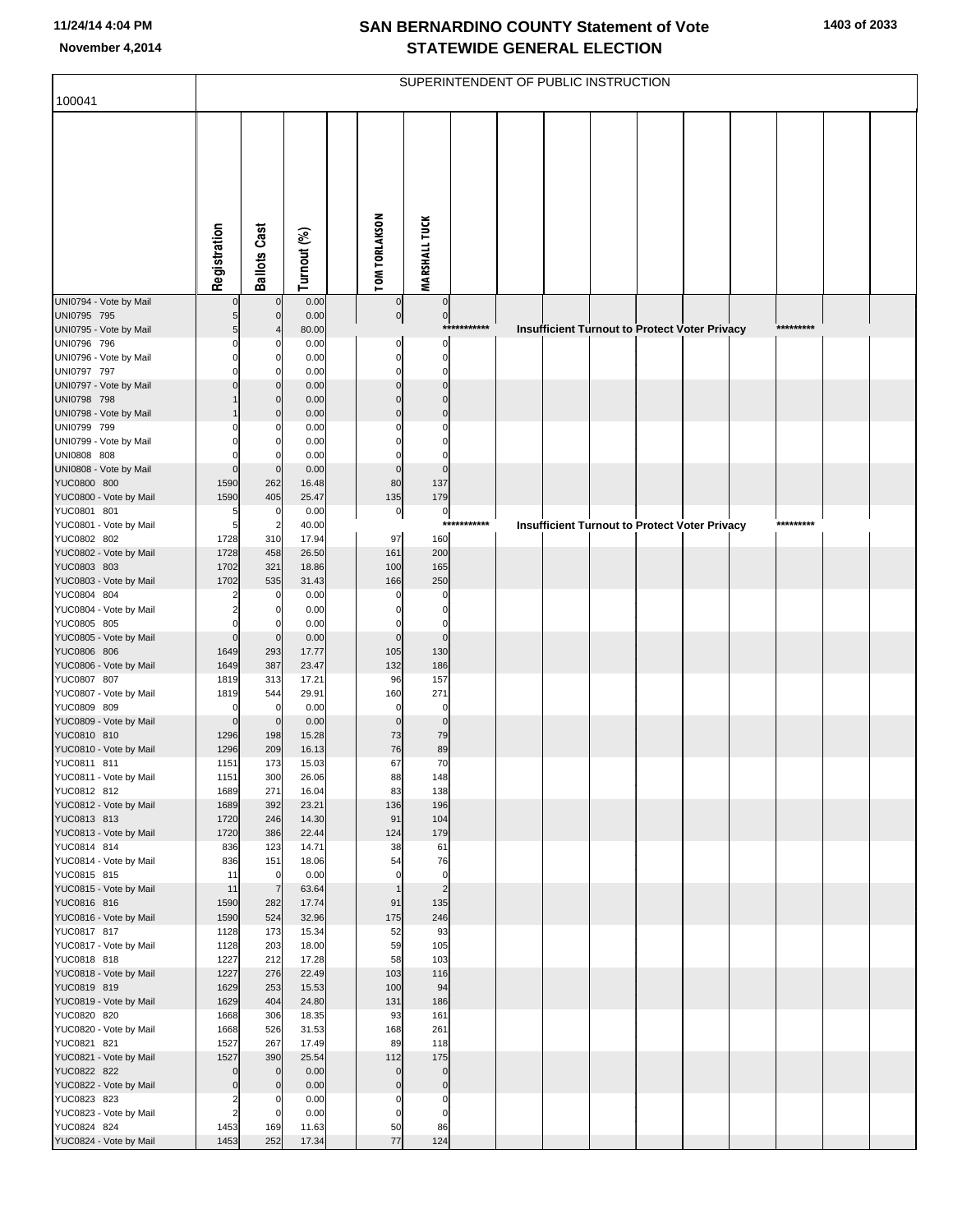|                                       |                       |                            |                 |                          |                          |             | SUPERINTENDENT OF PUBLIC INSTRUCTION |  |                                                      |  |           |  |
|---------------------------------------|-----------------------|----------------------------|-----------------|--------------------------|--------------------------|-------------|--------------------------------------|--|------------------------------------------------------|--|-----------|--|
| 100041                                |                       |                            |                 |                          |                          |             |                                      |  |                                                      |  |           |  |
|                                       | Registration          | <b>Ballots Cast</b>        | Turnout (%)     | <b>TOM TORLAKSON</b>     | <b>MARSHALL TUCK</b>     |             |                                      |  |                                                      |  |           |  |
| YUC0825 825                           |                       | $\mathbf 0$                | 0.00            | $\mathbf 0$              | $\mathbf 0$              |             |                                      |  |                                                      |  |           |  |
| YUC0825 - Vote by Mail<br>YUC0826 826 | $\Omega$              | $\Omega$<br>$\Omega$       | 0.00<br>0.00    | $\mathbf 0$<br>$\pmb{0}$ | $\mathbf 0$<br>$\pmb{0}$ |             |                                      |  |                                                      |  |           |  |
| YUC0826 - Vote by Mail                |                       |                            | 50.00           |                          |                          | *********** |                                      |  | <b>Insufficient Turnout to Protect Voter Privacy</b> |  | ********* |  |
| YUC0827 827                           |                       | 0                          | 0.00            | $\mathbf 0$              | $\mathbf 0$              |             |                                      |  |                                                      |  |           |  |
| YUC0827 - Vote by Mail                |                       | 0                          | 0.00            | $\pmb{0}$                | $\mathbf 0$              |             |                                      |  |                                                      |  |           |  |
| YUC0828 828<br>YUC0828 - Vote by Mail |                       | $\Omega$<br>$\mathbf 1$    | 0.00<br>50.00   | 0                        | $\pmb{0}$                | *********** |                                      |  | <b>Insufficient Turnout to Protect Voter Privacy</b> |  | ********* |  |
| YUC0829 829                           | 394                   | 68                         | 17.26           | 20                       | 31                       |             |                                      |  |                                                      |  |           |  |
| YUC0829 - Vote by Mail                | 394                   | 145                        | 36.80           | 44                       | 61                       |             |                                      |  |                                                      |  |           |  |
| YUC0830 830                           | 1087                  | 195                        | 17.94           | 62                       | 96                       |             |                                      |  |                                                      |  |           |  |
| YUC0830 - Vote by Mail                | 1087                  | 254                        | 23.37           | 68<br>$\overline{0}$     | 128                      |             |                                      |  |                                                      |  |           |  |
| YUC0831 831<br>YUC0831 - Vote by Mail | $\Omega$<br>$\Omega$  | $\mathbf 0$<br>$\mathbf 0$ | 0.00<br>0.00    | $\Omega$                 | $\mathbf 0$<br>$\Omega$  |             |                                      |  |                                                      |  |           |  |
| YUC0832 832                           | $\Omega$              | $\Omega$                   | 0.00            | $\overline{0}$           | $\mathbf 0$              |             |                                      |  |                                                      |  |           |  |
| YUC0832 - Vote by Mail                | 0                     | 0                          | 0.00            | 0                        | $\mathbf 0$              |             |                                      |  |                                                      |  |           |  |
| YUC0833 833                           |                       | $\mathbf 0$                | 0.00            | $\overline{0}$           | $\pmb{0}$                |             |                                      |  |                                                      |  |           |  |
| YUC0833 - Vote by Mail<br>UNI0834 834 | $\overline{2}$<br>116 | $\overline{2}$<br>53       | 100.00<br>45.69 | 24                       | $***$<br>15              | *******     |                                      |  | <b>Insufficient Turnout to Protect Voter Privacy</b> |  | ********* |  |
| UNI0834 - Vote by Mail                | 116                   | 25                         | 21.55           | 12                       | $\,$ 6                   |             |                                      |  |                                                      |  |           |  |
| RAN0835 835                           | $\mathbf 0$           | $\overline{0}$             | 0.00            | $\mathbf 0$              | $\mathbf 0$              |             |                                      |  |                                                      |  |           |  |
| RAN0835 - Vote by Mail                | $\mathbf 0$           | $\mathbf 0$                | 0.00            | $\mathbf 0$              | $\mathbf 0$              |             |                                      |  |                                                      |  |           |  |
| UPL0836 836                           | 178<br>178            | 19<br>73                   | 10.67<br>41.01  | 31                       | 12<br>27                 |             |                                      |  |                                                      |  |           |  |
| UPL0836 - Vote by Mail<br>UPL0837 837 | 229                   | 26                         | 11.35           | 6                        | 14                       |             |                                      |  |                                                      |  |           |  |
| UPL0837 - Vote by Mail                | 229                   | 128                        | 55.90           | 39                       | 59                       |             |                                      |  |                                                      |  |           |  |
| UNI0838 838                           | 14                    | $\mathbf 0$                | 0.00            | $\mathbf 0$              | $\pmb{0}$                |             |                                      |  |                                                      |  |           |  |
| UNI0838 - Vote by Mail                | 14                    | 7                          | 50.00           | $\Omega$                 | $\overline{7}$           |             |                                      |  |                                                      |  |           |  |
| UNI0839 839<br>UNI0839 - Vote by Mail | 1217<br>1217          | 236<br>321                 | 19.39<br>26.38  | 81<br>108                | 111<br>137               |             |                                      |  |                                                      |  |           |  |
| UNI0840 840                           | 1037                  | 212                        | 20.44           | 75                       | 91                       |             |                                      |  |                                                      |  |           |  |
| UNI0840 - Vote by Mail                | 1037                  | 269                        | 25.94           | 87                       | 113                      |             |                                      |  |                                                      |  |           |  |
| UPL0841 841                           | 1818                  | 337                        | 18.54           | 100                      | 144                      |             |                                      |  |                                                      |  |           |  |
| UPL0841 - Vote by Mail<br>UPL0842 842 | 1818<br>1938          | 516<br>402                 | 28.38<br>20.74  | 166<br>128               | 228<br>184               |             |                                      |  |                                                      |  |           |  |
| UPL0842 - Vote by Mail                | 1938                  | 619                        | 31.94           | 221                      | 255                      |             |                                      |  |                                                      |  |           |  |
| UPL0843 843                           | 1547                  | 283                        | 18.29           | 113                      | 120                      |             |                                      |  |                                                      |  |           |  |
| UPL0843 - Vote by Mail                | 1547                  | 404                        | 26.12           | 147                      | 162                      |             |                                      |  |                                                      |  |           |  |
| UPL0844 844<br>UPL0844 - Vote by Mail | 1174<br>1174          | 252<br>385                 | 21.47<br>32.79  | 68<br>104                | 114<br>183               |             |                                      |  |                                                      |  |           |  |
| UPL0845 845                           | 1144                  | 265                        | 23.16           | 56                       | 149                      |             |                                      |  |                                                      |  |           |  |
| UPL0845 - Vote by Mail                | 1144                  | 319                        | 27.88           | 92                       | 143                      |             |                                      |  |                                                      |  |           |  |
| UPL0846 846                           | 828                   | 121                        | 14.61           | 49                       | 51                       |             |                                      |  |                                                      |  |           |  |
| UPL0846 - Vote by Mail<br>UPL0847 847 | 828<br>1711           | 188<br>285                 | 22.71<br>16.66  | 65<br>68                 | 86<br>154                |             |                                      |  |                                                      |  |           |  |
| UPL0847 - Vote by Mail                | 1711                  | 550                        | 32.14           | 192                      | 239                      |             |                                      |  |                                                      |  |           |  |
| UPL0848 848                           | 133                   | 28                         | 21.05           | 11                       | 11                       |             |                                      |  |                                                      |  |           |  |
| UPL0848 - Vote by Mail                | 133                   | 28                         | 21.05           | 8                        | 14                       |             |                                      |  |                                                      |  |           |  |
| UPL0849 849                           | 1781                  | 337                        | 18.92           | 113                      | 153                      |             |                                      |  |                                                      |  |           |  |
| UPL0849 - Vote by Mail<br>UPL0850 850 | 1781<br>1855          | 529<br>316                 | 29.70<br>17.04  | 176<br>108               | 222<br>141               |             |                                      |  |                                                      |  |           |  |
| UPL0850 - Vote by Mail                | 1855                  | 635                        | 34.23           | 219                      | 290                      |             |                                      |  |                                                      |  |           |  |
| UPL0851 851                           | 1770                  | 340                        | 19.21           | 106                      | 146                      |             |                                      |  |                                                      |  |           |  |
| UPL0851 - Vote by Mail                | 1770                  | 555                        | 31.36           | 213                      | 251                      |             |                                      |  |                                                      |  |           |  |
| UPL0852 852<br>UPL0852 - Vote by Mail | 1343<br>1343          | 271<br>359                 | 20.18<br>26.73  | 81<br>137                | 143<br>143               |             |                                      |  |                                                      |  |           |  |
| UPL0853 853                           | 1600                  | 331                        | 20.69           | 133                      | 145                      |             |                                      |  |                                                      |  |           |  |
| UPL0853 - Vote by Mail                | 1600                  | 455                        | 28.44           | 195                      | 169                      |             |                                      |  |                                                      |  |           |  |
| UPL0854 854                           | 150                   | 21                         | 14.00           | 9                        | 9                        |             |                                      |  |                                                      |  |           |  |
| UPL0854 - Vote by Mail                | 150                   | 36                         | 24.00           | 15                       | 12                       |             |                                      |  |                                                      |  |           |  |
| UPL0855 855                           | 360                   | 91                         | 25.28           | 38                       | 40                       |             |                                      |  |                                                      |  |           |  |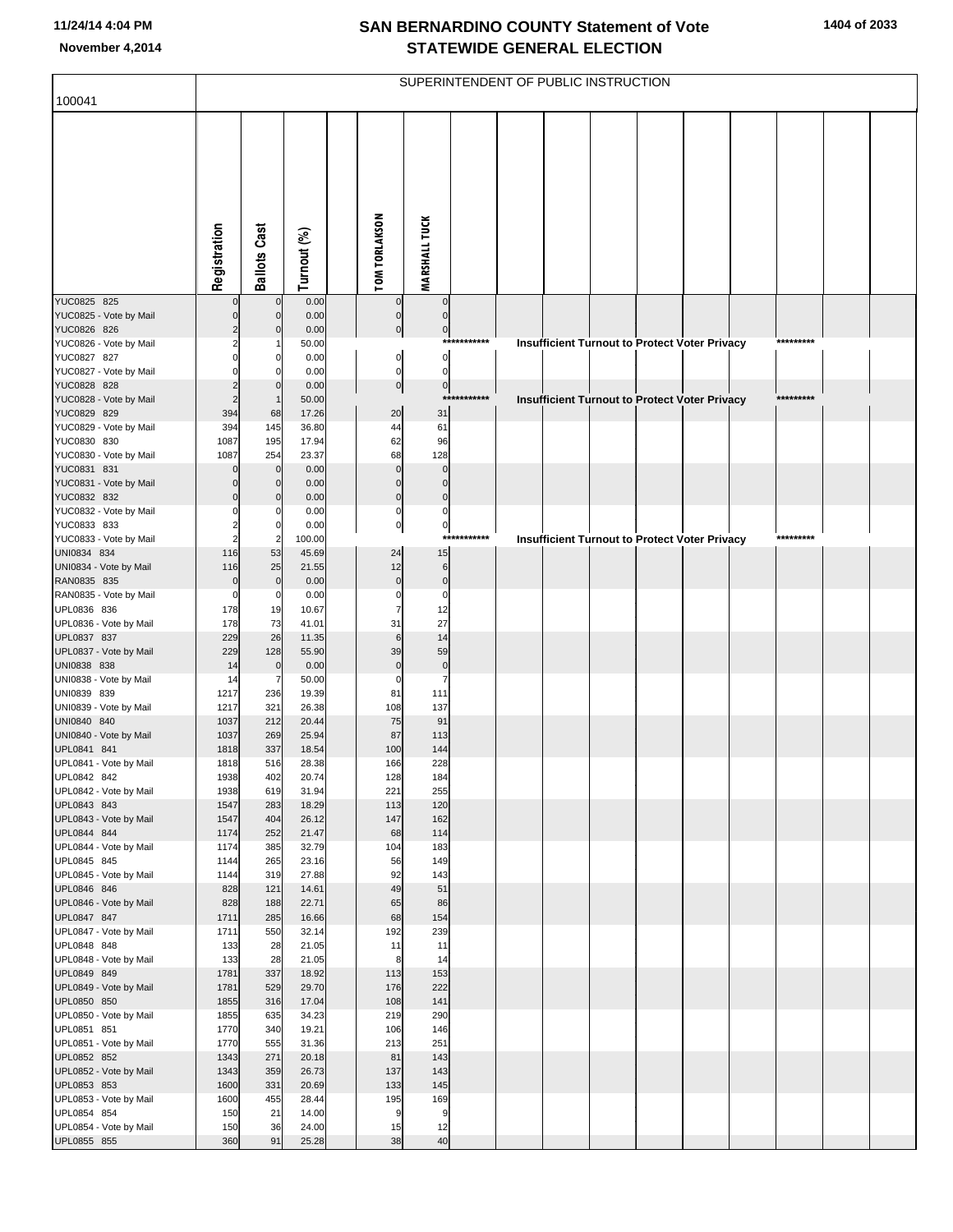|                                        |                            |                               |               |                         |                            |                            | SUPERINTENDENT OF PUBLIC INSTRUCTION |  |                                                                                                       |                        |  |
|----------------------------------------|----------------------------|-------------------------------|---------------|-------------------------|----------------------------|----------------------------|--------------------------------------|--|-------------------------------------------------------------------------------------------------------|------------------------|--|
| 100041                                 |                            |                               |               |                         |                            |                            |                                      |  |                                                                                                       |                        |  |
|                                        | Registration               | <b>Ballots Cast</b>           | Turnout (%)   | <b>TOM TORLAKSON</b>    | <b>MARSHALL TUCK</b>       |                            |                                      |  |                                                                                                       |                        |  |
| UPL0855 - Vote by Mail                 | 360                        | 103                           | 28.61         | 45                      | 42                         |                            |                                      |  |                                                                                                       |                        |  |
| UNI0856 856<br>UNI0856 - Vote by Mail  | $\Omega$<br>$\mathbf 0$    | $\mathbf 0$<br>C              | 0.00<br>0.00  | 0<br>$\mathbf 0$        | $\pmb{0}$<br>$\pmb{0}$     |                            |                                      |  |                                                                                                       |                        |  |
| UNI0857 857                            | 46                         | C                             | 0.00          | 0                       | $\mathbf 0$                |                            |                                      |  |                                                                                                       |                        |  |
| UNI0857 - Vote by Mail                 | 46                         | 19                            | 41.30         | 8                       | 9                          |                            |                                      |  |                                                                                                       |                        |  |
| UNI0858 858<br>UNI0858 - Vote by Mail  |                            | $\mathbf 0$<br>$\overline{2}$ | 0.00<br>28.57 | $\pmb{0}$               | $\overline{0}$<br>***      | *******                    |                                      |  | Insufficient Turnout to Protect Voter Privacy                                                         | **********             |  |
| UNI0859 859                            |                            | C                             | 0.00          | $\pmb{0}$               | $\overline{0}$             |                            |                                      |  |                                                                                                       |                        |  |
| UNI0859 - Vote by Mail                 | $\Omega$                   | C                             | 0.00          | $\pmb{0}$               | $\overline{0}$             |                            |                                      |  |                                                                                                       |                        |  |
| UNI0860 860<br>UNI0860 - Vote by Mail  |                            | C<br>C                        | 0.00<br>0.00  | 0<br>$\Omega$           | $\mathbf 0$<br>$\mathbf 0$ |                            |                                      |  |                                                                                                       |                        |  |
| UNI0861 861                            |                            |                               | 0.00          |                         | $\mathbf 0$                |                            |                                      |  |                                                                                                       |                        |  |
| UNI0861 - Vote by Mail                 |                            | C                             | 0.00          | $\mathbf 0$             | $\pmb{0}$                  |                            |                                      |  |                                                                                                       |                        |  |
| UNI0862 862<br>UNI0862 - Vote by Mail  | $\Omega$                   | C<br>C                        | 0.00<br>0.00  | $\Omega$<br>$\mathbf 0$ | $\pmb{0}$<br>$\pmb{0}$     |                            |                                      |  |                                                                                                       |                        |  |
| UNI1645 1645                           |                            | C                             | 0.00          |                         | $\pmb{0}$                  |                            |                                      |  |                                                                                                       |                        |  |
| UNI1645 - Vote by Mail                 |                            | C                             | 0.00          | $\Omega$                | $\mathbf 0$                |                            |                                      |  |                                                                                                       |                        |  |
| UNI1646 1646<br>UNI1646 - Vote by Mail |                            |                               | 0.00<br>0.00  | $\mathbf 0$             | $\pmb{0}$<br>$\pmb{0}$     |                            |                                      |  |                                                                                                       |                        |  |
| UNI1647 1647                           | $\Omega$                   | C                             | 0.00          | 0                       | $\pmb{0}$                  |                            |                                      |  |                                                                                                       |                        |  |
| UNI1647 - Vote by Mail                 | $\Omega$                   | C                             | 0.00          | $\pmb{0}$               | $\pmb{0}$                  |                            |                                      |  |                                                                                                       |                        |  |
| UNI1648 1648<br>UNI1648 - Vote by Mail |                            | C                             | 0.00<br>0.00  | $\Omega$                | $\pmb{0}$<br>$\mathbf 0$   |                            |                                      |  |                                                                                                       |                        |  |
| SB00863 863                            |                            |                               | 0.00          |                         | $\mathbf 0$                |                            |                                      |  |                                                                                                       |                        |  |
| SB00863 - Vote by Mail<br>UNI0864 864  |                            | C<br>C                        | 0.00<br>0.00  | $\mathbf 0$<br>$\Omega$ | $\pmb{0}$<br>$\mathbf 0$   |                            |                                      |  |                                                                                                       |                        |  |
| UNI0864 - Vote by Mail                 | $\Omega$                   |                               | 0.00          | $\pmb{0}$               | $\pmb{0}$                  |                            |                                      |  |                                                                                                       |                        |  |
| UNI0865 865                            |                            |                               | 0.00          | 0                       | $\pmb{0}$                  |                            |                                      |  |                                                                                                       |                        |  |
| UNI0865 - Vote by Mail<br>UNI1649 1649 |                            |                               | 0.00<br>0.00  | $\mathbf 0$<br>0        | $\mathbf 0$<br>$\mathbf 0$ |                            |                                      |  |                                                                                                       |                        |  |
| UNI1649 - Vote by Mail                 | $\Omega$                   |                               | 0.00          | $\overline{0}$          | $\mathbf 0$                |                            |                                      |  |                                                                                                       |                        |  |
| RIA0866 866<br>RIA0866 - Vote by Mail  | 21<br>21                   | Э<br>2                        | 14.29<br>9.52 |                         |                            | ***********<br>*********** |                                      |  | <b>Insufficient Turnout to Protect Voter Privacy</b><br>Insufficient Turnout to Protect Voter Privacy | *********<br>********* |  |
| UNI0867 867                            | 1199                       | 197                           | 16.43         | 91                      | 76                         |                            |                                      |  |                                                                                                       |                        |  |
| UNI0867 - Vote by Mail                 | 1199                       | 262                           | 21.85         | 115                     | 94                         |                            |                                      |  |                                                                                                       |                        |  |
| UNI0868 868<br>UNI0868 - Vote by Mail  | $\mathbf 0$<br>$\mathbf 0$ | $\mathbf 0$<br>$\epsilon$     | 0.00<br>0.00  | 0<br>$\pmb{0}$          | $\pmb{0}$<br>$\mathbf 0$   |                            |                                      |  |                                                                                                       |                        |  |
| UNI0869 869                            | 59                         | $\mathsf{C}$                  | 0.00          | $\mathbf 0$             | $\pmb{0}$                  |                            |                                      |  |                                                                                                       |                        |  |
| UNI0869 - Vote by Mail<br>UNI0870 870  | 59<br>$\mathbf 0$          | 17<br>$\mathbf 0$             | 28.81<br>0.00 | 8<br>$\Omega$           | $\sqrt{4}$<br>$\pmb{0}$    |                            |                                      |  |                                                                                                       |                        |  |
| UNI0870 - Vote by Mail                 | $\Omega$                   | C                             | 0.00          | $\Omega$                | $\mathbf 0$                |                            |                                      |  |                                                                                                       |                        |  |
| UNI0871 871                            |                            |                               | 0.00          |                         | $\mathbf 0$                |                            |                                      |  |                                                                                                       |                        |  |
| UNI0871 - Vote by Mail<br>RIA0872 872  | $\Omega$<br>$\Omega$       | C<br>C                        | 0.00<br>0.00  | $\pmb{0}$<br>$\pmb{0}$  | $\mathbf 0$<br>$\mathbf 0$ |                            |                                      |  |                                                                                                       |                        |  |
| RIA0872 - Vote by Mail                 | $\overline{0}$             | C                             | 0.00          | $\pmb{0}$               | $\pmb{0}$                  |                            |                                      |  |                                                                                                       |                        |  |
| SB60873 873                            | $\Omega$                   | C                             | 0.00          | $\Omega$                | $\mathbf 0$                |                            |                                      |  |                                                                                                       |                        |  |
| SB60873 - Vote by Mail<br>SB61654 1654 | $\Omega$<br>0              | C<br>C                        | 0.00<br>0.00  | $\Omega$<br>$\Omega$    | $\mathbf 0$<br>$\mathbf 0$ |                            |                                      |  |                                                                                                       |                        |  |
| SB61654 - Vote by Mail                 | $\Omega$                   |                               | 0.00          | $\pmb{0}$               | $\mathbf 0$                |                            |                                      |  |                                                                                                       |                        |  |
| UNI0874 874                            | $\Omega$                   | C                             | 0.00          | $\mathbf 0$             | $\pmb{0}$                  |                            |                                      |  |                                                                                                       |                        |  |
| UNI0874 - Vote by Mail<br>UNI0875 875  | $\overline{0}$<br>35       | C<br>C                        | 0.00<br>0.00  | $\pmb{0}$<br>$\Omega$   | $\pmb{0}$<br>$\mathbf 0$   |                            |                                      |  |                                                                                                       |                        |  |
| UNI0875 - Vote by Mail                 | 35                         | 8                             | 22.86         | $\overline{2}$          | $\overline{\mathbf{c}}$    |                            |                                      |  |                                                                                                       |                        |  |
| UNI0876 876                            | 86                         | $\mathcal{C}$                 | 0.00          | $\mathbf 0$             | $\mathbf 0$                |                            |                                      |  |                                                                                                       |                        |  |
| UNI0876 - Vote by Mail<br>UNI0877 877  | 86<br>810                  | 28<br>67                      | 32.56<br>8.27 | 13<br>27                | 13<br>28                   |                            |                                      |  |                                                                                                       |                        |  |
| UNI0877 - Vote by Mail                 | 810                        | 147                           | 18.15         | 74                      | 52                         |                            |                                      |  |                                                                                                       |                        |  |
| UNI0878 878                            | 0                          | C                             | 0.00          | 0                       | $\pmb{0}$                  |                            |                                      |  |                                                                                                       |                        |  |
| UNI0878 - Vote by Mail<br>UNI0879 879  | $\Omega$<br>$\Omega$       |                               | 0.00<br>0.00  | 0<br>0                  | $\mathbf 0$<br>$\pmb{0}$   |                            |                                      |  |                                                                                                       |                        |  |
| UNI0879 - Vote by Mail                 | $\Omega$                   |                               | 0.00          | $\pmb{0}$               | $\overline{0}$             |                            |                                      |  |                                                                                                       |                        |  |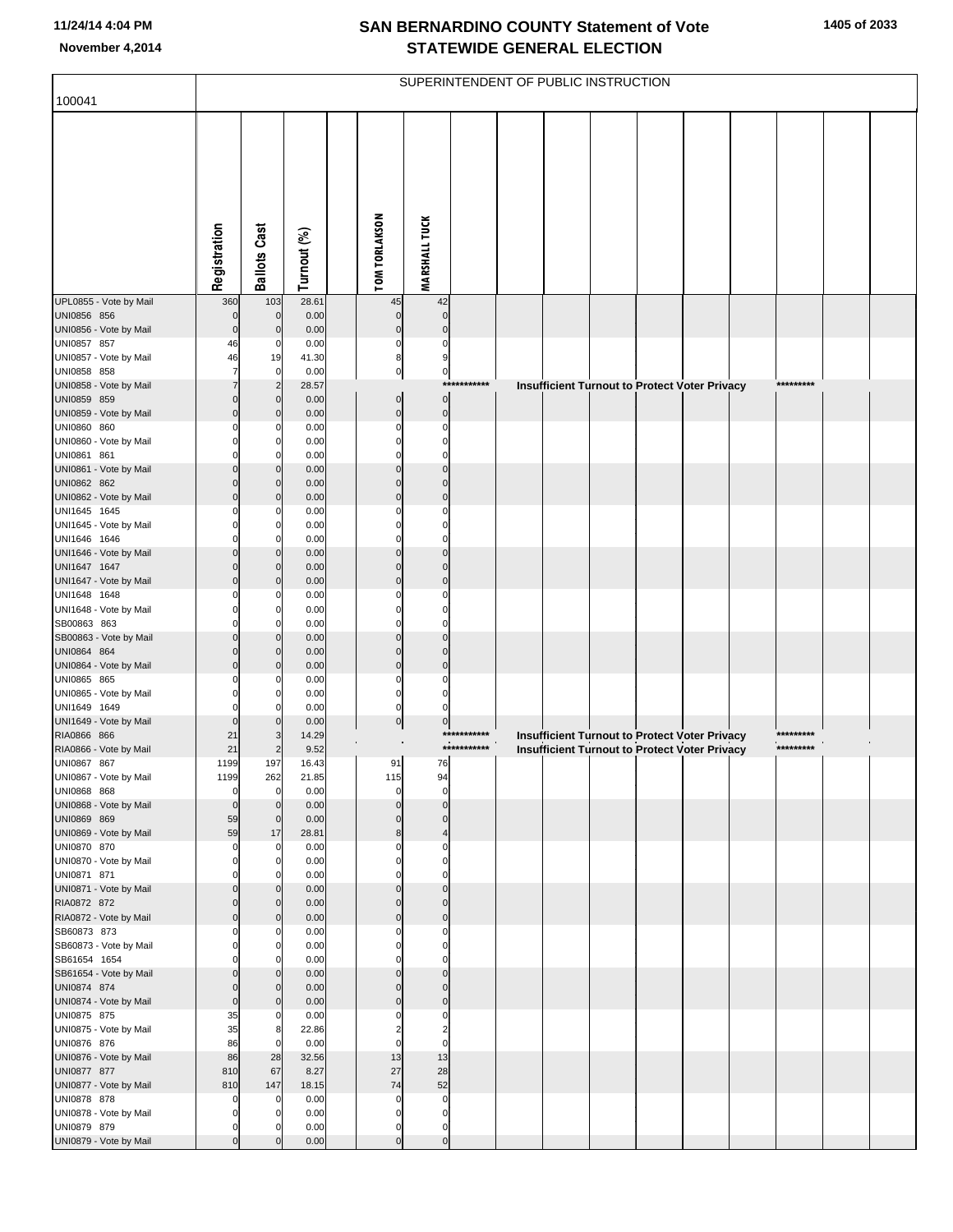| 100041                                 |               |                               |                |                                  |                                |                            | SUPERINTENDENT OF PUBLIC INSTRUCTION |  |                                                      |                        |  |
|----------------------------------------|---------------|-------------------------------|----------------|----------------------------------|--------------------------------|----------------------------|--------------------------------------|--|------------------------------------------------------|------------------------|--|
|                                        |               |                               |                |                                  |                                |                            |                                      |  |                                                      |                        |  |
|                                        | Registration  | <b>Ballots Cast</b>           | Turnout (%)    | <b>TOM TORLAKSON</b>             | <b>MARSHALL TUCK</b>           |                            |                                      |  |                                                      |                        |  |
| UNI0880 880                            |               | $\mathbf 0$                   | 0.00           | $\overline{0}$                   | $\pmb{0}$                      |                            |                                      |  |                                                      |                        |  |
| UNI0880 - Vote by Mail<br>UNI1652 1652 |               | $\pmb{0}$<br>$\pmb{0}$        | 0.00<br>0.00   | $\overline{0}$<br>$\overline{0}$ | $\mathbf 0$<br>$\overline{0}$  |                            |                                      |  |                                                      |                        |  |
| UNI1652 - Vote by Mail                 |               | $\overline{2}$                | 66.67          |                                  |                                | ***********                |                                      |  | Insufficient Turnout to Protect Voter Privacy        | *********              |  |
| UNI1653 1653<br>UNI1653 - Vote by Mail |               | $\pmb{0}$<br>$\mathbf 0$      | 0.00<br>0.00   | $\mathsf{Q}$<br>이                | $\mathbf{0}$<br>$\overline{0}$ |                            |                                      |  |                                                      |                        |  |
| FON0881 881                            | 25            | 3                             | 12.00          |                                  |                                | ***********                |                                      |  | <b>Insufficient Turnout to Protect Voter Privacy</b> | *********              |  |
| FON0881 - Vote by Mail                 | 25            | $\,6$                         | 24.00          | $\overline{0}$                   | $\overline{4}$                 |                            |                                      |  |                                                      |                        |  |
| FON0882 882<br>FON0882 - Vote by Mail  | 1287<br>1287  | 163<br>278                    | 12.67<br>21.60 | 73<br>113                        | 64<br>118                      |                            |                                      |  |                                                      |                        |  |
| FON0883 883                            | 1691          | 200                           | 11.83          | 62                               | 91                             |                            |                                      |  |                                                      |                        |  |
| FON0883 - Vote by Mail                 | 1691          | 325                           | 19.22          | 142                              | 128                            |                            |                                      |  |                                                      |                        |  |
| FON0884 884<br>FON0884 - Vote by Mail  | 1164<br>1164  | 154<br>253                    | 13.23<br>21.74 | 63<br>87                         | 57<br>117                      |                            |                                      |  |                                                      |                        |  |
| FON0885 885                            | 996           | 95                            | 9.54           | 35                               | 42                             |                            |                                      |  |                                                      |                        |  |
| FON0885 - Vote by Mail<br>FON0886 886  | 996<br>938    | 166<br>94                     | 16.67<br>10.02 | 55<br>45                         | 82<br>30                       |                            |                                      |  |                                                      |                        |  |
| FON0886 - Vote by Mail                 | 938           | 196                           | 20.90          | 96                               | 71                             |                            |                                      |  |                                                      |                        |  |
| FON0887 887                            | 64            | 15                            | 23.44          | 12                               | 3                              |                            |                                      |  |                                                      |                        |  |
| FON0887 - Vote by Mail<br>FON0888 888  | 64<br>350     | $6\phantom{1}6$<br>55         | 9.38<br>15.71  | 3<br>21                          | 3<br>22                        |                            |                                      |  |                                                      |                        |  |
| FON0888 - Vote by Mail                 | 350           | 57                            | 16.29          | 21                               | 21                             |                            |                                      |  |                                                      |                        |  |
| FON0889 889                            | 109           | 10                            | 9.17           | 6                                | $\overline{\mathbf{c}}$        |                            |                                      |  |                                                      |                        |  |
| FON0889 - Vote by Mail<br>FON0890 890  | 109<br>1478   | 26<br>140                     | 23.85<br>9.47  | 14<br>60                         | 8<br>58                        |                            |                                      |  |                                                      |                        |  |
| FON0890 - Vote by Mail                 | 1478          | 269                           | 18.20          | 126                              | 109                            |                            |                                      |  |                                                      |                        |  |
| FON0891 891                            | 1289          | 109<br>197                    | 8.46           | 50<br>95                         | 34<br>59                       |                            |                                      |  |                                                      |                        |  |
| FON0891 - Vote by Mail<br>FON0892 892  | 1289<br>1383  | 194                           | 15.28<br>14.03 | 82                               | 82                             |                            |                                      |  |                                                      |                        |  |
| FON0892 - Vote by Mail                 | 1383          | 168                           | 12.15          | 63                               | 76                             |                            |                                      |  |                                                      |                        |  |
| CO50893 893<br>CO50893 - Vote by Mail  | 1442<br>1442  | 261<br>237                    | 18.10<br>16.44 | 107<br>115                       | 98<br>71                       |                            |                                      |  |                                                      |                        |  |
| CO50894 894                            | 1071          | 104                           | 9.71           | 28                               | 50                             |                            |                                      |  |                                                      |                        |  |
| CO50894 - Vote by Mail                 | 1071          | 205                           | 19.14          | 81                               | 73                             |                            |                                      |  |                                                      |                        |  |
| CO50895 895<br>CO50895 - Vote by Mail  |               | $\mathbf 0$                   | 0.00<br>0.00   | 0                                | $\Omega$                       |                            |                                      |  |                                                      |                        |  |
| CO50896 896                            |               | $\mathbf 0$                   | 0.00           | $\Omega$                         | $\mathbf 0$                    |                            |                                      |  |                                                      |                        |  |
| CO50896 - Vote by Mail<br>CO50897 897  |               | $\mathbf 0$<br>$\mathbf 0$    | 0.00           | $\Omega$<br>$\Omega$             | $\Omega$<br>$\pmb{0}$          |                            |                                      |  |                                                      |                        |  |
| CO50897 - Vote by Mail                 |               | 0                             | 0.00<br>0.00   |                                  | $\Omega$                       |                            |                                      |  |                                                      |                        |  |
| CO50898 898                            |               | 0                             | 0.00           | O                                | 0                              |                            |                                      |  |                                                      |                        |  |
| CO50898 - Vote by Mail<br>CO50899 899  | 10            | 0<br>$\pmb{0}$                | 0.00<br>0.00   | $\Omega$                         | $\mathbf 0$                    |                            |                                      |  |                                                      |                        |  |
| CO50899 - Vote by Mail                 | 10            | $\overline{7}$                | 70.00          | 5                                |                                |                            |                                      |  |                                                      |                        |  |
| CO50900 900                            | 737           | 121                           | 16.42          | 49                               | 46                             |                            |                                      |  |                                                      |                        |  |
| CO50900 - Vote by Mail<br>CO50901 901  | 737<br>632    | 149<br>118                    | 20.22<br>18.67 | 49<br>46                         | 68<br>52                       |                            |                                      |  |                                                      |                        |  |
| CO50901 - Vote by Mail                 | 632           | 136                           | 21.52          | 48                               | 60                             |                            |                                      |  |                                                      |                        |  |
| CO50902 902                            |               | $\pmb{0}$                     | 0.00           | $\overline{0}$                   | $\overline{0}$                 | ***********                |                                      |  |                                                      | *********              |  |
| CO50902 - Vote by Mail<br>CO60903 903  | 0             | $\overline{2}$<br>$\mathbf 0$ | 50.00<br>0.00  | $\overline{0}$                   | $\overline{0}$                 |                            |                                      |  | Insufficient Turnout to Protect Voter Privacy        |                        |  |
| CO60903 - Vote by Mail                 | O             | 0                             | 0.00           | $\overline{0}$                   | 0                              |                            |                                      |  |                                                      |                        |  |
| CO60904 904                            | 13<br>13      | 1                             | 7.69<br>30.77  |                                  |                                | ***********<br>*********** |                                      |  | Insufficient Turnout to Protect Voter Privacy        | *********<br>********* |  |
| CO60904 - Vote by Mail<br>CO60905 905  | 597           | 29                            | 4.86           | 15                               | 8                              |                            |                                      |  | <b>Insufficient Turnout to Protect Voter Privacy</b> |                        |  |
| CO60905 - Vote by Mail                 | 597           | 51                            | 8.54           | 23                               | 22                             |                            |                                      |  |                                                      |                        |  |
| CO61644 1644<br>CO61644 - Vote by Mail | $\Omega$<br>n | $\pmb{0}$<br>0                | 0.00<br>0.00   | $\mathbf 0$<br>0                 | $\mathbf 0$<br>0               |                            |                                      |  |                                                      |                        |  |
| GRA0906 906                            | 359           | 36                            | 10.03          | 18                               | 11                             |                            |                                      |  |                                                      |                        |  |
| GRA0906 - Vote by Mail                 | 359           | 70                            | 19.50          | 28                               | 27                             |                            |                                      |  |                                                      |                        |  |
| GRA0907 907                            | 1619          | 269                           | 16.62          | 89                               | 122                            |                            |                                      |  |                                                      |                        |  |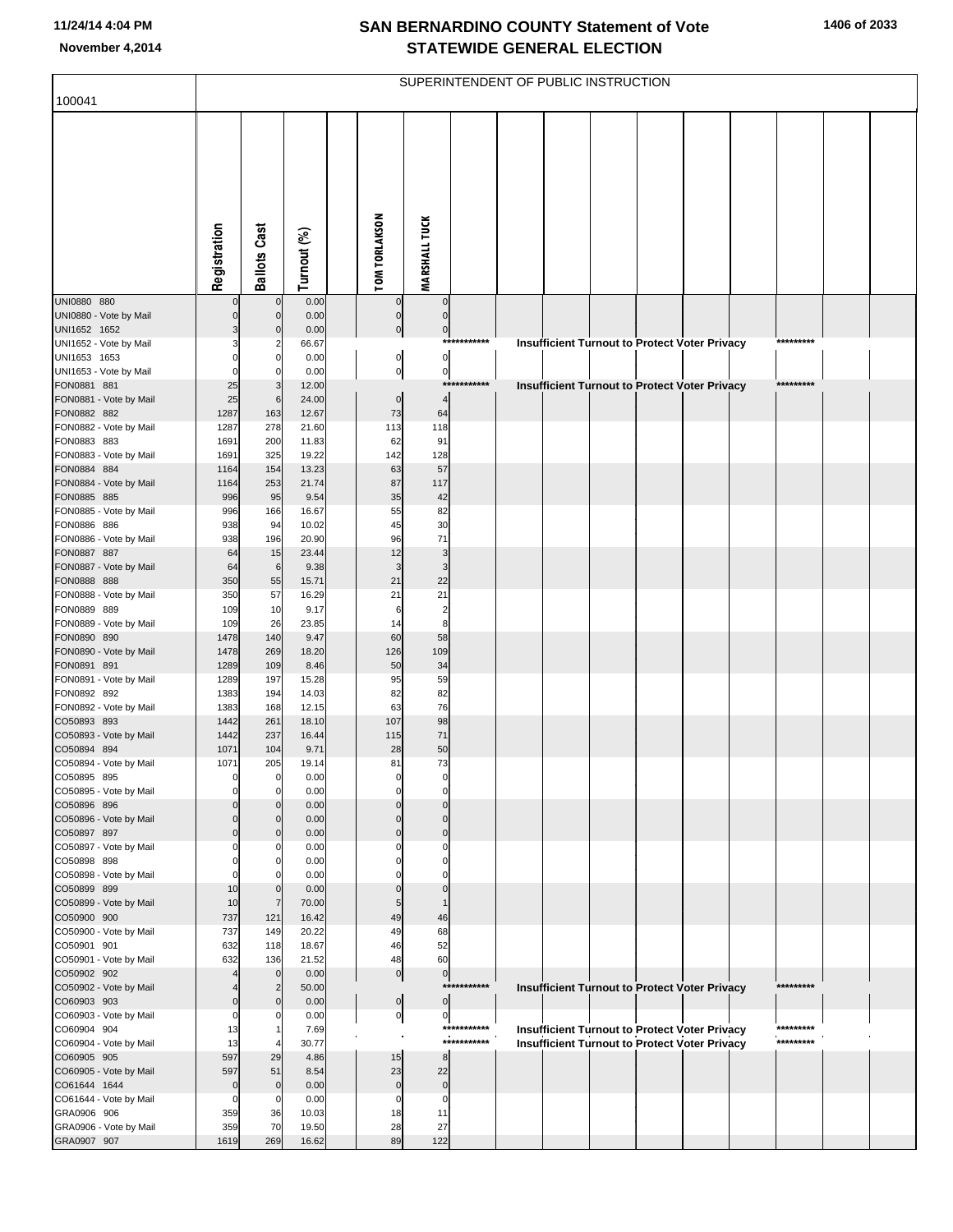| 100041                                |              |                         |                |                            |                            |              | SUPERINTENDENT OF PUBLIC INSTRUCTION |  |                                                      |           |  |
|---------------------------------------|--------------|-------------------------|----------------|----------------------------|----------------------------|--------------|--------------------------------------|--|------------------------------------------------------|-----------|--|
|                                       |              |                         |                |                            |                            |              |                                      |  |                                                      |           |  |
|                                       | Registration | <b>Ballots Cast</b>     | Turnout (%)    | <b>TOM TORLAKSON</b>       | <b>MARSHALL TUCK</b>       |              |                                      |  |                                                      |           |  |
| GRA0907 - Vote by Mail                | 1619         | 367                     | 22.67          | 135                        | 152                        |              |                                      |  |                                                      |           |  |
| GRA0908 908                           | 1533         | 349                     | 22.77          | 135                        | 135                        |              |                                      |  |                                                      |           |  |
| GRA0908 - Vote by Mail<br>GRA0909 909 | 1533<br>1508 | 437<br>269              | 28.51<br>17.84 | 133<br>97                  | 204                        |              |                                      |  |                                                      |           |  |
| GRA0909 - Vote by Mail                | 1508         | 308                     | 20.42          | 117                        | 112<br>136                 |              |                                      |  |                                                      |           |  |
| GRA0910 910                           | 1381         | 269                     | 19.48          | 104                        | 96                         |              |                                      |  |                                                      |           |  |
| GRA0910 - Vote by Mail                | 1381         | 392                     | 28.39          | 157                        | 148                        |              |                                      |  |                                                      |           |  |
| GRA0911 911                           | 58           | 8                       | 13.79          | 3                          | 3                          |              |                                      |  |                                                      |           |  |
| GRA0911 - Vote by Mail<br>GRA0912 912 | 58<br>6      | 16                      | 27.59<br>66.67 | $\bf8$                     | 5 <sub>5</sub>             | ************ |                                      |  |                                                      | ********* |  |
| GRA0912 - Vote by Mail                | 6            | 0                       | 0.00           | $\overline{0}$             | $\circ$                    |              |                                      |  | Insufficient Turnout to Protect Voter Privacy        |           |  |
| GRA0913 913                           | 27           | $\overline{2}$          | 7.41           |                            | $***$                      | *******      |                                      |  | <b>Insufficient Turnout to Protect Voter Privacy</b> | ********* |  |
| GRA0913 - Vote by Mail                | 27           | 12                      | 44.44          | $\mathbf{1}$               | 10                         |              |                                      |  |                                                      |           |  |
| SB30914 914                           | 843          | 91                      | 10.79          | 36                         | 38                         |              |                                      |  |                                                      |           |  |
| SB30914 - Vote by Mail<br>UNI0915 915 | 843<br>126   | 175<br>7                | 20.76<br>5.56  | 77<br>3                    | 66<br>3                    |              |                                      |  |                                                      |           |  |
| UNI0915 - Vote by Mail                | 126          | 49                      | 38.89          | 15                         | 19                         |              |                                      |  |                                                      |           |  |
| UNI0916 916                           | $\Omega$     | 0                       | 0.00           | $\mathbf 0$                | $\mathbf 0$                |              |                                      |  |                                                      |           |  |
| UNI0916 - Vote by Mail                | 0            | $\mathbf 0$             | 0.00           | $\pmb{0}$                  | $\pmb{0}$                  |              |                                      |  |                                                      |           |  |
| UNI0917 917                           | 16<br>16     | $\Omega$                | 0.00           | $\pmb{0}$                  | $\pmb{0}$                  | ***********  |                                      |  |                                                      | ********* |  |
| UNI0917 - Vote by Mail<br>UNI0918 918 | 6            | 0                       | 25.00<br>0.00  | $\overline{0}$             | $\overline{0}$             |              |                                      |  | Insufficient Turnout to Protect Voter Privacy        |           |  |
| UNI0918 - Vote by Mail                | 6            | 3                       | 50.00          |                            |                            | ************ |                                      |  | <b>Insufficient Turnout to Protect Voter Privacy</b> | ********* |  |
| UNI0919 919                           |              | O                       | 0.00           | $\mathbf 0$                | $\mathbf 0$                |              |                                      |  |                                                      |           |  |
| UNI0919 - Vote by Mail                | $\Omega$     | $\Omega$                | 0.00           | $\mathbf 0$                | $\mathbf 0$                |              |                                      |  |                                                      |           |  |
| CO10920 920<br>CO10920 - Vote by Mail |              | $\Omega$<br>$\Omega$    | 0.00<br>0.00   | $\mathbf 0$<br>$\mathbf 0$ | $\mathbf 0$<br>$\mathbf 0$ |              |                                      |  |                                                      |           |  |
| CO10921 921                           |              | 0                       | 0.00           | $\pmb{0}$                  | $\pmb{0}$                  |              |                                      |  |                                                      |           |  |
| CO10921 - Vote by Mail                | 9            | $\overline{a}$          | 22.22          |                            |                            | ***********  |                                      |  | Insufficient Turnout to Protect Voter Privacy        | ********* |  |
| CO10922 922                           | 671          | 98                      | 14.61          | 39                         | 37                         |              |                                      |  |                                                      |           |  |
| CO10922 - Vote by Mail<br>CO10923 923 | 671          | 105<br>$\mathbf 0$      | 15.65<br>0.00  | 66<br> 0                   | 22<br>$\overline{0}$       |              |                                      |  |                                                      |           |  |
| CO10923 - Vote by Mail                |              | 2                       | 50.00          |                            |                            | ***********  |                                      |  | Insufficient Turnout to Protect Voter Privacy        | ********* |  |
| CO10924 924                           |              | 0                       | 0.00           | 0                          | $\mathbf 0$                |              |                                      |  |                                                      |           |  |
| CO10924 - Vote by Mail                |              | 0                       | 0.00           |                            |                            |              |                                      |  |                                                      |           |  |
| CO10925 925                           |              | $\mathbf 0$<br>$\Omega$ | 0.00<br>0.00   | $\mathbf 0$<br>$\mathbf 0$ | 0<br>$\mathbf 0$           |              |                                      |  |                                                      |           |  |
| CO10925 - Vote by Mail<br>CO10926 926 | $\mathbf 0$  | $\Omega$                | 0.00           | $\Omega$                   | $\mathbf{0}$               |              |                                      |  |                                                      |           |  |
| CO10926 - Vote by Mail                | $\mathbf 0$  | $\mathbf 0$             | 0.00           | $\mathbf 0$                | $\mathbf 0$                |              |                                      |  |                                                      |           |  |
| CO20927 927                           | 1463         | 281                     | 19.21          | 141                        | 74                         |              |                                      |  |                                                      |           |  |
| CO20927 - Vote by Mail<br>CO20928 928 | 1463         | 296                     | 20.23          | 153<br>76                  | 81<br>54                   |              |                                      |  |                                                      |           |  |
| CO20928 - Vote by Mail                | 1142<br>1142 | 156<br>182              | 13.66<br>15.94 | 111                        | 47                         |              |                                      |  |                                                      |           |  |
| CO20929 929                           | 814          | 128                     | 15.72          | 59                         | 41                         |              |                                      |  |                                                      |           |  |
| CO20929 - Vote by Mail                | 814          | 100                     | 12.29          | 49                         | 39                         |              |                                      |  |                                                      |           |  |
| CO30930 930                           | 1565         | 185                     | 11.82          | 84                         | 74                         |              |                                      |  |                                                      |           |  |
| CO30930 - Vote by Mail<br>CO30931 931 | 1565<br>1466 | 234<br>188              | 14.95<br>12.82 | 130<br>85                  | 73<br>74                   |              |                                      |  |                                                      |           |  |
| CO30931 - Vote by Mail                | 1466         | 177                     | 12.07          | 83                         | 71                         |              |                                      |  |                                                      |           |  |
| CO40932 932                           | 1027         | 122                     | 11.88          | 60                         | 37                         |              |                                      |  |                                                      |           |  |
| CO40932 - Vote by Mail                | 1027         | 165                     | 16.07          | 83                         | 53                         |              |                                      |  |                                                      |           |  |
| CO40933 933                           | 1015         | 195                     | 19.21          | 88                         | 69                         |              |                                      |  |                                                      |           |  |
| CO40933 - Vote by Mail<br>CO40934 934 | 1015<br>1100 | 158<br>181              | 15.57<br>16.45 | 89<br>86                   | 52<br>75                   |              |                                      |  |                                                      |           |  |
| CO40934 - Vote by Mail                | 1100         | 146                     | 13.27          | 80                         | 39                         |              |                                      |  |                                                      |           |  |
| CO50935 935                           | $\mathbf 0$  | $\mathbf 0$             | 0.00           | $\mathbf 0$                | $\mathbf 0$                |              |                                      |  |                                                      |           |  |
| CO50935 - Vote by Mail                | $\mathbf 0$  | $\mathbf 0$             | 0.00           | $\mathbf 0$                | $\pmb{0}$                  |              |                                      |  |                                                      |           |  |
| CO60936 936                           | 955          | 127                     | 13.30<br>20.42 | 56<br>91                   | 46                         |              |                                      |  |                                                      |           |  |
| CO60936 - Vote by Mail<br>CO60937 937 | 955<br>0     | 195<br>$\mathbf 0$      | 0.00           | $\mathbf 0$                | 69<br>$\mathbf 0$          |              |                                      |  |                                                      |           |  |
| CO60937 - Vote by Mail                | $\mathbf 0$  | $\mathbf 0$             | 0.00           | $\mathbf 0$                | $\mathbf 0$                |              |                                      |  |                                                      |           |  |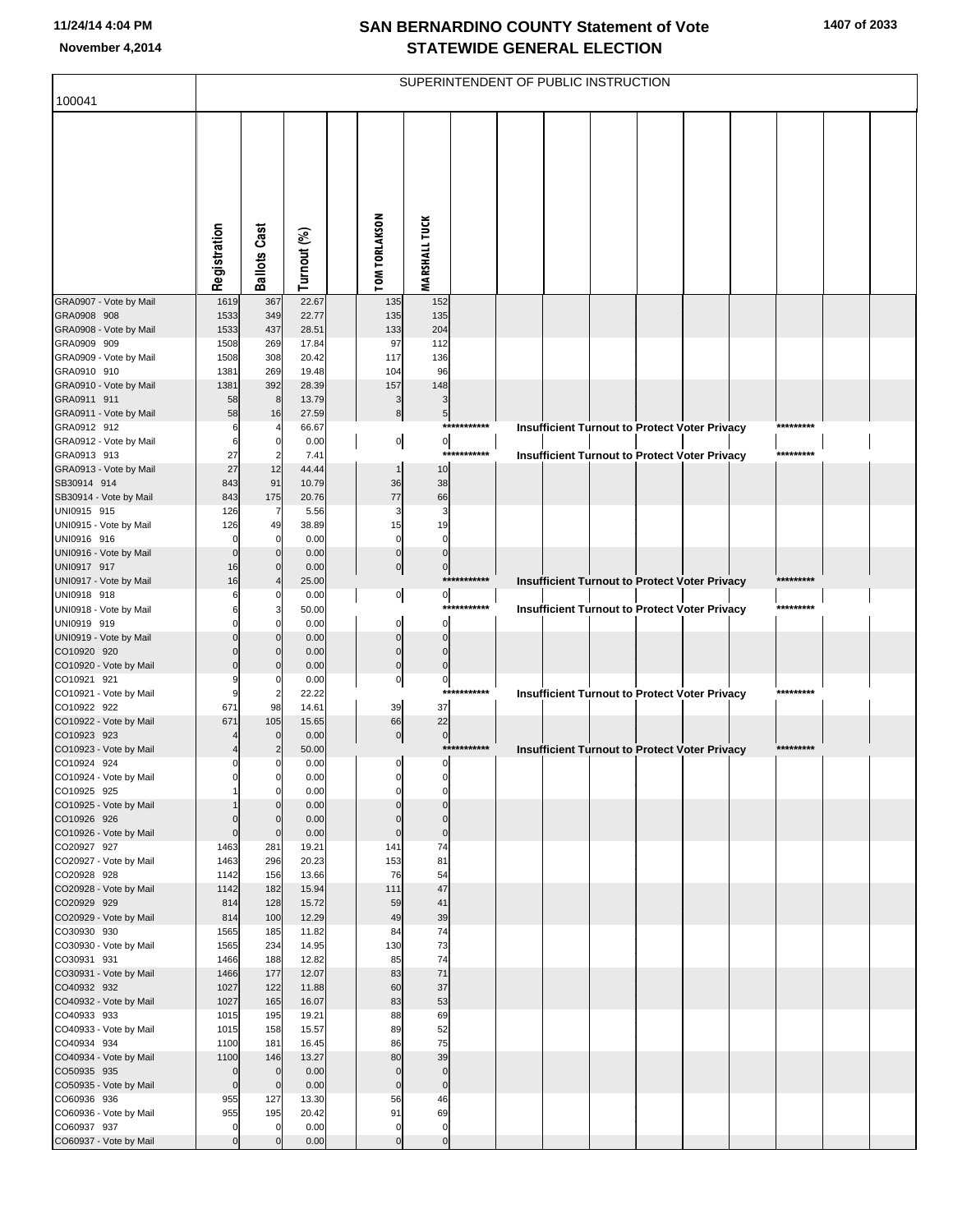|                                       |                 |                     |                |                      |                            |             | SUPERINTENDENT OF PUBLIC INSTRUCTION |  |                                                                                                              |  |            |  |
|---------------------------------------|-----------------|---------------------|----------------|----------------------|----------------------------|-------------|--------------------------------------|--|--------------------------------------------------------------------------------------------------------------|--|------------|--|
| 100041                                |                 |                     |                |                      |                            |             |                                      |  |                                                                                                              |  |            |  |
|                                       | Registration    | <b>Ballots Cast</b> | Turnout (%)    | <b>TOM TORLAKSON</b> | <b>MARSHALL TUCK</b>       |             |                                      |  |                                                                                                              |  |            |  |
| CO60938 938                           | 1367<br>1367    | 127<br>149          | 9.29<br>10.90  | 52<br>57             | 46<br>60                   |             |                                      |  |                                                                                                              |  |            |  |
| CO60938 - Vote by Mail<br>CO60939 939 | 81              | 8                   | 9.88           | $\overline{2}$       | 3                          |             |                                      |  |                                                                                                              |  |            |  |
| CO60939 - Vote by Mail                | 81              | 9                   | 11.11          | 4                    | 3                          |             |                                      |  |                                                                                                              |  |            |  |
| SB30940 940                           |                 | 0                   | 0.00           | 0                    | $\mathbf 0$                |             |                                      |  |                                                                                                              |  |            |  |
| SB30940 - Vote by Mail<br>SB30941 941 |                 | 0                   | 0.00           | $\pmb{0}$            | $\mathbf 0$                | *********** |                                      |  |                                                                                                              |  |            |  |
| SB30941 - Vote by Mail                | 6<br>6          | 3                   | 16.67<br>50.00 |                      |                            | *********** |                                      |  | <b>Insufficient Turnout to Protect Voter Privacy</b><br><b>Insufficient Turnout to Protect Voter Privacy</b> |  | *********  |  |
| SB30942 942                           | 7               | $\mathbf 0$         | 0.00           | $\pmb{0}$            | $\mathbf 0$                |             |                                      |  |                                                                                                              |  |            |  |
| SB30942 - Vote by Mail                | 7               | 0                   | 0.00           | $\mathbf 0$          | $\mathbf 0$                |             |                                      |  |                                                                                                              |  |            |  |
| SB30943 943                           | 361             | 31                  | 8.59           | 8                    | 14                         |             |                                      |  |                                                                                                              |  |            |  |
| SB30943 - Vote by Mail                | 361             | 49<br>$\mathbf 0$   | 13.57          | 30<br>$\Omega$       | 12<br>$\mathbf 0$          |             |                                      |  |                                                                                                              |  |            |  |
| SB30944 944<br>SB30944 - Vote by Mail | 0               | $\mathbf 0$         | 0.00<br>0.00   | $\Omega$             | $\Omega$                   |             |                                      |  |                                                                                                              |  |            |  |
| SB30945 945                           | 6               | $\mathbf 0$         | 0.00           | $\Omega$             | $\mathbf 0$                |             |                                      |  |                                                                                                              |  |            |  |
| SB30945 - Vote by Mail                | 6               | 0                   | 0.00           | 0                    | $\mathbf 0$                |             |                                      |  |                                                                                                              |  |            |  |
| SB30946 946                           |                 | 0                   | 0.00           | $\mathbf 0$          | $\mathbf 0$                |             |                                      |  |                                                                                                              |  |            |  |
| SB30946 - Vote by Mail                |                 | 0<br>$\mathbf 0$    | 0.00<br>0.00   | 0                    | $\Omega$<br>$\pmb{0}$      |             |                                      |  |                                                                                                              |  |            |  |
| SB30947 947<br>SB30947 - Vote by Mail |                 |                     | 20.00          | $\pmb{0}$            | ***                        | ********    |                                      |  | <b>Insufficient Turnout to Protect Voter Privacy</b>                                                         |  | *********  |  |
| SB31655 1655                          | $\Omega$        | $\mathbf 0$         | 0.00           | $\mathbf 0$          | $\pmb{0}$                  |             |                                      |  |                                                                                                              |  |            |  |
| SB31655 - Vote by Mail                |                 | 0                   | 0.00           | $\Omega$             | $\mathbf 0$                |             |                                      |  |                                                                                                              |  |            |  |
| SB31656 1656                          | $\Omega$        | 0                   | 0.00           | $\mathbf 0$          | $\pmb{0}$                  |             |                                      |  |                                                                                                              |  |            |  |
| SB31656 - Vote by Mail<br>UNI0948 948 | $\Omega$<br>920 | $\Omega$<br>99      | 0.00<br>10.76  | $\Omega$<br>46       | $\mathbf 0$<br>37          |             |                                      |  |                                                                                                              |  |            |  |
| UNI0948 - Vote by Mail                | 920             | 155                 | 16.85          | 83                   | 49                         |             |                                      |  |                                                                                                              |  |            |  |
| UNI0949 949                           |                 | $\mathbf 0$         | 0.00           | $\Omega$             | $\pmb{0}$                  |             |                                      |  |                                                                                                              |  |            |  |
| UNI0949 - Vote by Mail                |                 | 0                   | 0.00           |                      | 0                          |             |                                      |  |                                                                                                              |  |            |  |
| UNI0950 950                           |                 | 0                   | 0.00           |                      | $\Omega$                   |             |                                      |  |                                                                                                              |  |            |  |
| UNI0950 - Vote by Mail<br>UNI0951 951 |                 | 0<br>$\Omega$       | 0.00<br>0.00   | 0<br>$\Omega$        | $\mathbf 0$<br>$\Omega$    |             |                                      |  |                                                                                                              |  |            |  |
| UNI0951 - Vote by Mail                |                 | $\Omega$            | 0.00           |                      | $\mathbf 0$                |             |                                      |  |                                                                                                              |  |            |  |
| FON0952 952                           | $\Omega$        | $\Omega$            | 0.00           | $\Omega$             | $\mathbf 0$                |             |                                      |  |                                                                                                              |  |            |  |
| FON0952 - Vote by Mail                | 0               | 0                   | 0.00           | 0                    | $\mathbf 0$                |             |                                      |  |                                                                                                              |  |            |  |
| RIA0953 953<br>RIA0953 - Vote by Mail | 1298<br>1298    | 85<br>148           | 6.55<br>11.40  | 44<br>67             | 32<br>54                   |             |                                      |  |                                                                                                              |  |            |  |
| RIA0954 954                           | $\mathbf 0$     | $\mathbf 0$         | 0.00           | $\mathbf 0$          | $\mathbf 0$                |             |                                      |  |                                                                                                              |  |            |  |
| RIA0954 - Vote by Mail                | $\mathbf 0$     | $\mathbf 0$         | 0.00           | $\mathbf 0$          | $\mathbf 0$                |             |                                      |  |                                                                                                              |  |            |  |
| CO10955 955                           | 558             | 43                  | 7.71           | 24                   | 14                         |             |                                      |  |                                                                                                              |  |            |  |
| CO10955 - Vote by Mail                | 558             | 62                  | 11.11          | 34                   | 20                         |             |                                      |  |                                                                                                              |  |            |  |
| CO10956 956<br>CO10956 - Vote by Mail | 1389<br>1389    | 119<br>190          | 8.57<br>13.68  | 63<br>108            | 39<br>50                   |             |                                      |  |                                                                                                              |  |            |  |
| CO10957 957                           | 834             | 89                  | 10.67          | 40                   | 29                         |             |                                      |  |                                                                                                              |  |            |  |
| CO10957 - Vote by Mail                | 834             | 133                 | 15.95          | 84                   | 29                         |             |                                      |  |                                                                                                              |  |            |  |
| CO10958 958                           | 0               | $\mathbf 0$         | 0.00           | $\mathbf 0$          | $\pmb{0}$                  |             |                                      |  |                                                                                                              |  |            |  |
| CO10958 - Vote by Mail<br>CO20959 959 | $\Omega$<br>78  | 0<br>0              | 0.00<br>0.00   | 0<br>$\mathbf 0$     | $\mathbf 0$<br>$\mathbf 0$ |             |                                      |  |                                                                                                              |  |            |  |
| CO20959 - Vote by Mail                | 78              | 14                  | 17.95          | 3                    | $\overline{7}$             |             |                                      |  |                                                                                                              |  |            |  |
| FON0960 960                           | 4               | $\mathbf 0$         | 0.00           | $\pmb{0}$            | $\pmb{0}$                  |             |                                      |  |                                                                                                              |  |            |  |
| FON0960 - Vote by Mail                | 4               | $\overline{1}$      | 25.00          |                      |                            | *********** |                                      |  | <b>Insufficient Turnout to Protect Voter Privacy</b>                                                         |  | ********** |  |
| RIA0961 961                           | 1702            | 238                 | 13.98          | 117                  | 85                         |             |                                      |  |                                                                                                              |  |            |  |
| RIA0961 - Vote by Mail<br>RIA0962 962 | 1702<br>1444    | 334<br>193          | 19.62<br>13.37 | 136<br>77            | 142<br>85                  |             |                                      |  |                                                                                                              |  |            |  |
| RIA0962 - Vote by Mail                | 1444            | 243                 | 16.83          | 104                  | 93                         |             |                                      |  |                                                                                                              |  |            |  |
| RIA0963 963                           | 1576            | 188                 | 11.93          | 94                   | 66                         |             |                                      |  |                                                                                                              |  |            |  |
| RIA0963 - Vote by Mail                | 1576            | 256                 | 16.24          | 105                  | 105                        |             |                                      |  |                                                                                                              |  |            |  |
| RIA0964 964                           | 1659            | 198                 | 11.93          | 87                   | 66                         |             |                                      |  |                                                                                                              |  |            |  |
| RIA0964 - Vote by Mail<br>RIA0965 965 | 1659<br>1550    | 363<br>189          | 21.88<br>12.19 | 180<br>99            | 147<br>58                  |             |                                      |  |                                                                                                              |  |            |  |
| RIA0965 - Vote by Mail                | 1550            | 260                 | 16.77          | 107                  | 96                         |             |                                      |  |                                                                                                              |  |            |  |
| RIA0966 966                           | 650             | 88                  | 13.54          | 38                   | 39                         |             |                                      |  |                                                                                                              |  |            |  |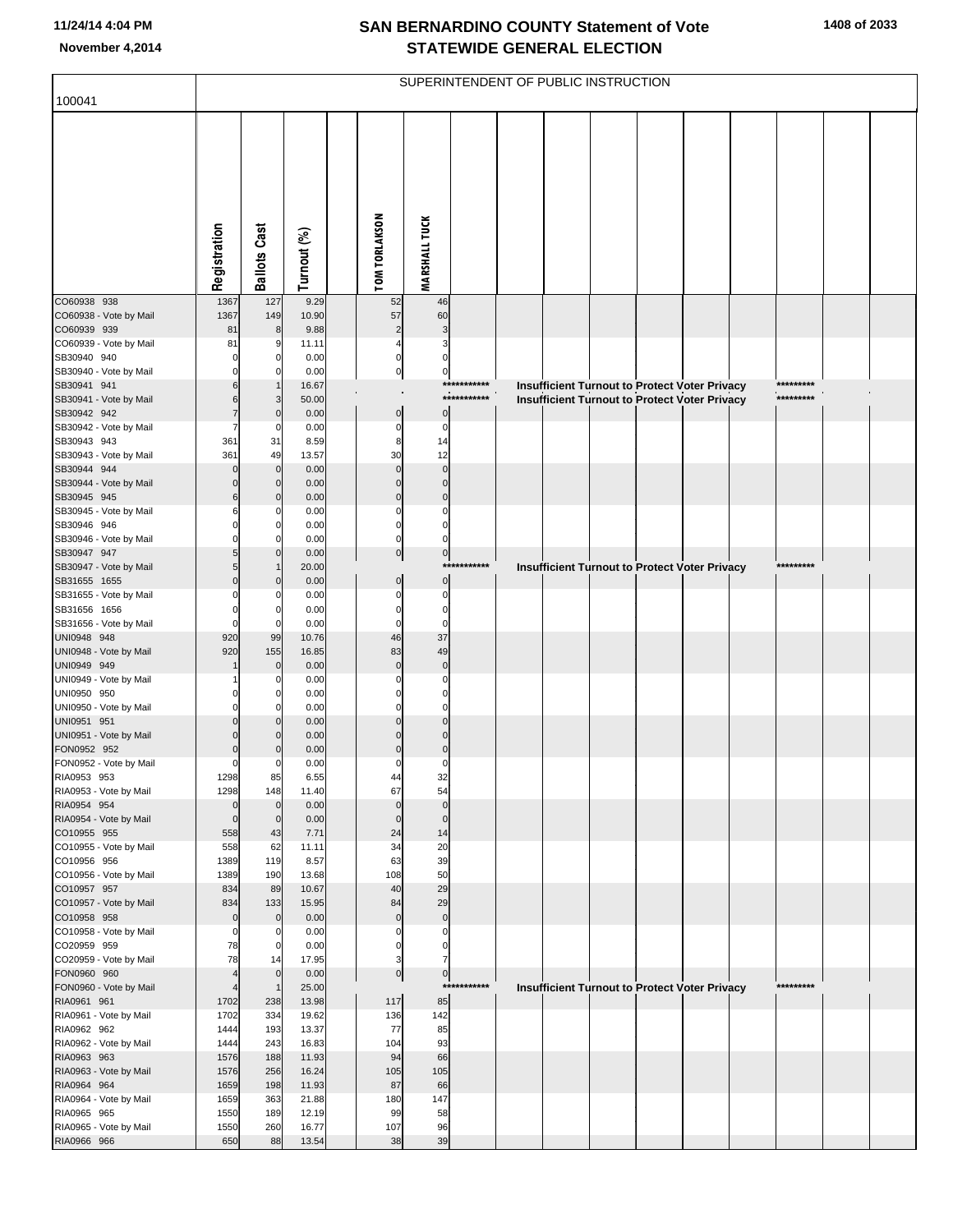| 100041                                 |                                  |                                  |                |                         | SUPERINTENDENT OF PUBLIC INSTRUCTION |             |  |  |                                                      |           |  |
|----------------------------------------|----------------------------------|----------------------------------|----------------|-------------------------|--------------------------------------|-------------|--|--|------------------------------------------------------|-----------|--|
|                                        |                                  |                                  |                |                         |                                      |             |  |  |                                                      |           |  |
|                                        |                                  |                                  |                |                         |                                      |             |  |  |                                                      |           |  |
|                                        |                                  |                                  |                |                         |                                      |             |  |  |                                                      |           |  |
|                                        |                                  |                                  |                |                         |                                      |             |  |  |                                                      |           |  |
|                                        |                                  |                                  |                |                         |                                      |             |  |  |                                                      |           |  |
|                                        |                                  |                                  |                |                         |                                      |             |  |  |                                                      |           |  |
|                                        | Registration                     | <b>Ballots Cast</b>              | Turnout (%)    | <b>TOM TORLAKSON</b>    | <b>MARSHALL TUCK</b>                 |             |  |  |                                                      |           |  |
|                                        |                                  |                                  |                |                         |                                      |             |  |  |                                                      |           |  |
| RIA0966 - Vote by Mail<br>RIA0967 967  | 650<br>1675                      | 138<br>221                       | 21.23<br>13.19 | 66<br>119               | 45<br>68                             |             |  |  |                                                      |           |  |
| RIA0967 - Vote by Mail                 | 1675                             | 331                              | 19.76          | 170                     | 119                                  |             |  |  |                                                      |           |  |
| RIA0968 968<br>RIA0968 - Vote by Mail  | 1545<br>1545                     | 154<br>223                       | 9.97<br>14.43  | 83<br>92                | 36<br>94                             |             |  |  |                                                      |           |  |
| RIA0969 969                            | 1432                             | 157                              | 10.96          | 78                      | 61                                   |             |  |  |                                                      |           |  |
| RIA0969 - Vote by Mail<br>RIA0970 970  | 1432<br>1507                     | 215<br>187                       | 15.01<br>12.41 | 91<br>90                | 98<br>76                             |             |  |  |                                                      |           |  |
| RIA0970 - Vote by Mail                 | 1507                             | 330                              | 21.90          | 174                     | 98                                   |             |  |  |                                                      |           |  |
| RIA0971 971<br>RIA0971 - Vote by Mail  | 1480<br>1480                     | 186<br>182                       | 12.57<br>12.30 | 79<br>93                | 79<br>72                             |             |  |  |                                                      |           |  |
| RIA0972 972                            | 1527                             | 167                              | 10.94          | 68                      | 69                                   |             |  |  |                                                      |           |  |
| RIA0972 - Vote by Mail<br>RIA0973 973  | 1527<br>1403                     | 249<br>124                       | 16.31<br>8.84  | 148<br>64               | 81<br>44                             |             |  |  |                                                      |           |  |
| RIA0973 - Vote by Mail                 | 1403                             | 228                              | 16.25          | 92                      | 101                                  |             |  |  |                                                      |           |  |
| RIA0974 974<br>RIA0974 - Vote by Mail  | 1610<br>1610                     | 157<br>207                       | 9.75<br>12.86  | 72<br>108               | 59<br>69                             |             |  |  |                                                      |           |  |
| RIA0975 975                            | 1410                             | 183                              | 12.98          | 76                      | 70                                   |             |  |  |                                                      |           |  |
| RIA0975 - Vote by Mail<br>RIA0976 976  | 1410<br>1477                     | 211<br>161                       | 14.96<br>10.90 | 118<br>59               | 73<br>70                             |             |  |  |                                                      |           |  |
| RIA0976 - Vote by Mail                 | 1477                             | 240                              | 16.25          | 120                     | 93                                   |             |  |  |                                                      |           |  |
| RIA0977 977<br>RIA0977 - Vote by Mail  | 230<br>230                       | 20<br>25                         | 8.70<br>10.87  | 11<br>15                | $\,6$<br>8                           |             |  |  |                                                      |           |  |
| RIA0978 978                            | $\overline{c}$<br>$\overline{2}$ | $\overline{0}$<br>$\overline{2}$ | 0.00<br>100.00 | $\pmb{0}$               | $\pmb{0}$                            | *********** |  |  |                                                      | ********* |  |
| RIA0978 - Vote by Mail<br>RIA0979 979  | $\Omega$                         | $\overline{0}$                   | 0.00           | $\mathbf 0$             | $\mathbf 0$                          |             |  |  | <b>Insufficient Turnout to Protect Voter Privacy</b> |           |  |
| RIA0979 - Vote by Mail<br>RIA0980 980  | $\mathbf 0$<br>0                 | $\overline{0}$<br>0              | 0.00<br>0.00   | $\mathbf 0$<br>$\Omega$ | $\pmb{0}$<br>0                       |             |  |  |                                                      |           |  |
| RIA0980 - Vote by Mail                 | 0                                | $\overline{0}$                   | 0.00           | $\Omega$                | $\mathbf 0$                          |             |  |  |                                                      |           |  |
| SB13008 3008<br>SB13008 - Vote by Mail | $\Omega$<br>$\mathbf 0$          | $\mathbf 0$<br>$\mathbf{0}$      | 0.00<br>0.00   | $\Omega$<br>$\mathbf 0$ | $\Omega$<br>$\mathbf 0$              |             |  |  |                                                      |           |  |
| SB30981 981                            | 1522                             | 115                              | 7.56           | 62                      | 41                                   |             |  |  |                                                      |           |  |
| SB30981 - Vote by Mail<br>SB30982 982  | 1522<br>1012                     | 190<br>72                        | 12.48<br>7.11  | 76<br>33                | 77<br>28                             |             |  |  |                                                      |           |  |
| SB30982 - Vote by Mail                 | 1012                             | 116                              | 11.46          | 43                      | 47                                   |             |  |  |                                                      |           |  |
| SB30983 983<br>SB30983 - Vote by Mail  | 575<br>575                       | 72<br>79                         | 12.52<br>13.74 | 34<br>48                | 27<br>21                             |             |  |  |                                                      |           |  |
| SB30984 984                            | 453                              | 39                               | 8.61           | 21                      | $9\,$                                |             |  |  |                                                      |           |  |
| SB30984 - Vote by Mail<br>SB30985 985  | 453<br>489                       | 42<br>50                         | 9.27<br>10.22  | 19<br>22                | 15<br>18                             |             |  |  |                                                      |           |  |
| SB30985 - Vote by Mail                 | 489                              | 71                               | 14.52          | 37                      | 19                                   |             |  |  |                                                      |           |  |
| SB33009 3009<br>SB33009 - Vote by Mail | 127<br>127                       | 17<br>23                         | 13.39<br>18.11 | 6<br>15                 | 8<br>$\,6$                           |             |  |  |                                                      |           |  |
| SB60986 986                            | $\mathbf 0$                      | $\mathbf 0$                      | 0.00           | $\mathbf 0$             | $\mathbf 0$                          |             |  |  |                                                      |           |  |
| SB60986 - Vote by Mail<br>SB60987 987  | $\mathbf 0$<br>1496              | $\mathbf{0}$<br>163              | 0.00<br>10.90  | $\mathbf 0$<br>83       | $\pmb{0}$<br>60                      |             |  |  |                                                      |           |  |
| SB60987 - Vote by Mail                 | 1496                             | 222                              | 14.84          | 110                     | 66                                   |             |  |  |                                                      |           |  |
| SB60988 988<br>SB60988 - Vote by Mail  | 1391<br>1391                     | 120<br>208                       | 8.63<br>14.95  | 56<br>82                | 51<br>81                             |             |  |  |                                                      |           |  |
| SB60989 989                            | $\mathbf 0$                      | $\mathbf 0$                      | 0.00           | $\mathbf 0$             | $\mathbf 0$                          |             |  |  |                                                      |           |  |
| SB60989 - Vote by Mail<br>UNI0990 990  | $\mathbf 0$<br>0                 | $\overline{0}$<br>0              | 0.00<br>0.00   | $\mathbf 0$             | $\mathbf 0$<br>$\Omega$              |             |  |  |                                                      |           |  |
| UNI0990 - Vote by Mail                 | 0                                | $\overline{0}$                   | 0.00           | 0<br>$\Omega$           | 0<br>$\Omega$                        |             |  |  |                                                      |           |  |
| UNI0991 991<br>UNI0991 - Vote by Mail  | 0<br>$\mathbf 0$                 | $\mathbf 0$<br>$\mathbf{0}$      | 0.00<br>0.00   | $\mathbf 0$             | $\mathbf 0$                          |             |  |  |                                                      |           |  |
| UNI0992 992                            | 431<br>431                       | 45<br>57                         | 10.44<br>13.23 | 27<br>30                | 13<br>19                             |             |  |  |                                                      |           |  |
| UNI0992 - Vote by Mail<br>UNI0993 993  | 142                              | 6                                | 4.23           | $\overline{\mathbf{c}}$ | 3                                    |             |  |  |                                                      |           |  |
| UNI0993 - Vote by Mail<br>UNI0994 994  | 142<br>158                       | 31<br>3                          | 21.83<br>1.90  | 11                      | 12<br>***                            | *******     |  |  |                                                      | ********* |  |
| UNI0994 - Vote by Mail                 | 158                              | 52                               | 32.91          | 26                      | 20                                   |             |  |  | <b>Insufficient Turnout to Protect Voter Privacy</b> |           |  |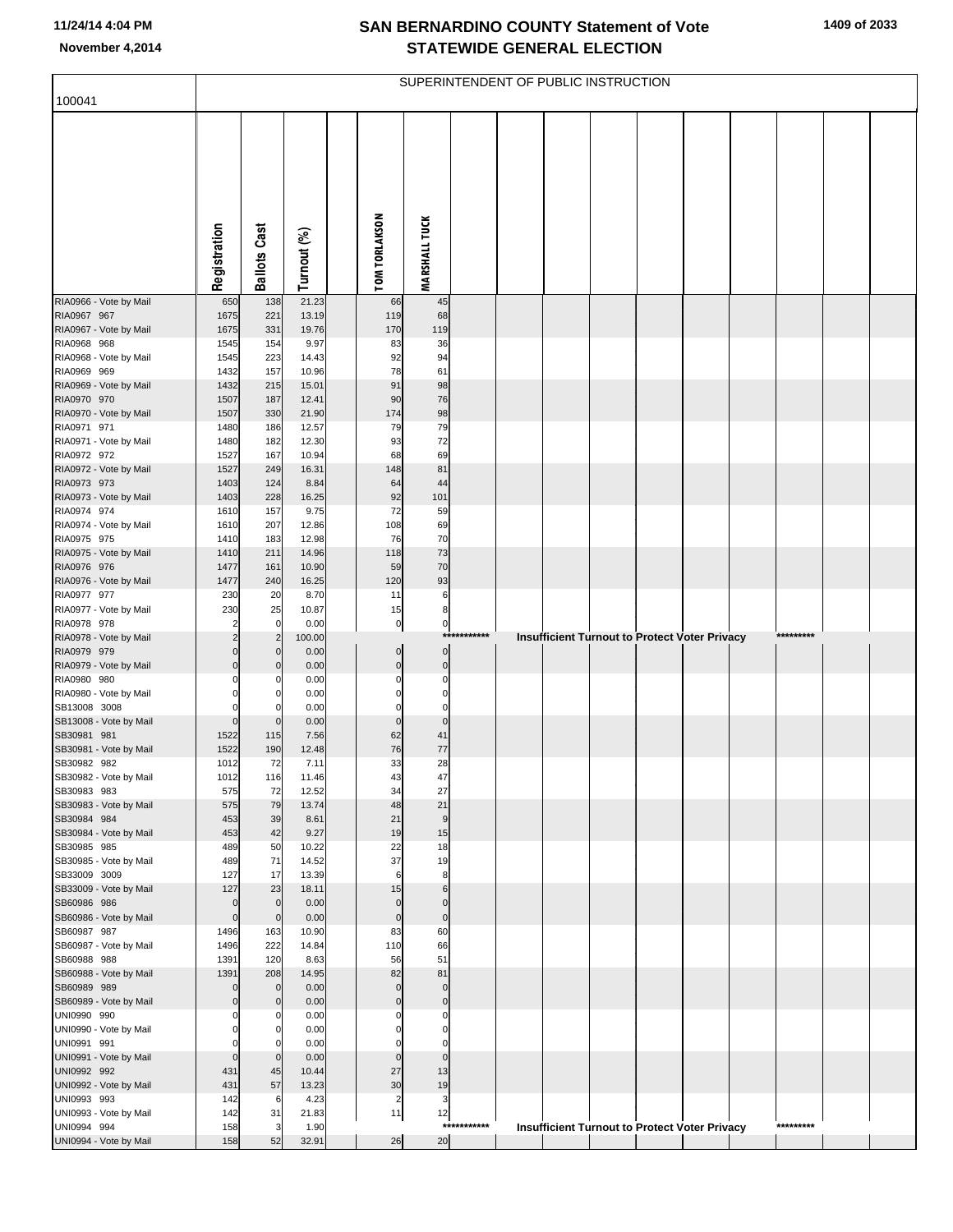| 100041                                 |                      |                             |                |                                  | SUPERINTENDENT OF PUBLIC INSTRUCTION |             |  |  |                                                      |           |  |
|----------------------------------------|----------------------|-----------------------------|----------------|----------------------------------|--------------------------------------|-------------|--|--|------------------------------------------------------|-----------|--|
|                                        |                      |                             |                |                                  |                                      |             |  |  |                                                      |           |  |
|                                        | Registration         | <b>Ballots Cast</b>         | Turnout (%)    | <b>TOM TORLAKSON</b>             | <b>MARSHALL TUCK</b>                 |             |  |  |                                                      |           |  |
| UNI0995 995                            | 11                   |                             | 9.09           |                                  |                                      | *********** |  |  | <b>Insufficient Turnout to Protect Voter Privacy</b> | ********* |  |
| UNI0995 - Vote by Mail                 | 11                   |                             | 36.36          |                                  |                                      | *********** |  |  | Insufficient Turnout to Protect Voter Privacy        | ********* |  |
| UNI0996 996                            |                      | $\overline{2}$              | 66.67          |                                  |                                      | *********** |  |  | Insufficient Turnout to Protect Voter Privacy        | ********* |  |
| UNI0996 - Vote by Mail                 |                      | 2                           | 66.67          |                                  |                                      | *********** |  |  | Insufficient Turnout to Protect Voter Privacy        | ********* |  |
| UNI0997 997                            |                      | $\mathbf 0$<br>0            | 0.00<br>0.00   | 0<br>$\mathbf 0$                 | $\mathbf 0$<br>$\Omega$              |             |  |  |                                                      |           |  |
| UNI0997 - Vote by Mail<br>CO20998 998  |                      | $\mathbf{0}$                | 0.00           | $\mathbf 0$                      | $\mathbf 0$                          |             |  |  |                                                      |           |  |
| CO20998 - Vote by Mail                 |                      | $\Omega$                    | 0.00           | $\overline{0}$                   | $\bf{0}$                             |             |  |  |                                                      |           |  |
| CO30999 999                            |                      |                             | 33.33          |                                  |                                      | *********** |  |  | Insufficient Turnout to Protect Voter Privacy        | ********* |  |
| CO30999 - Vote by Mail                 |                      | 0                           | 0.00           | $\Omega$                         | $\mathbf 0$                          |             |  |  |                                                      |           |  |
| CO31000 1000                           |                      | $\Omega$                    | 0.00           | 0                                | $\mathbf 0$                          |             |  |  |                                                      |           |  |
| CO31000 - Vote by Mail                 |                      | C                           | 0.00           | $\Omega$                         | $\Omega$                             |             |  |  |                                                      |           |  |
| CO61001 1001                           | $\Omega$<br>$\Omega$ | $\mathbf{0}$<br>$\mathbf 0$ | 0.00<br>0.00   | $\mathbf 0$<br>$\mathbf 0$       | $\mathbf 0$<br>$\Omega$              |             |  |  |                                                      |           |  |
| CO61001 - Vote by Mail<br>SB11002 1002 | 1288                 | 74                          | 5.75           | 29                               | 29                                   |             |  |  |                                                      |           |  |
| SB11002 - Vote by Mail                 | 1288                 | 219                         | 17.00          | 95                               | 83                                   |             |  |  |                                                      |           |  |
| SB11003 1003                           | 1200                 | 130                         | 10.83          | 67                               | 43                                   |             |  |  |                                                      |           |  |
| SB11003 - Vote by Mail                 | 1200                 | 132                         | 11.00          | 69                               | 34                                   |             |  |  |                                                      |           |  |
| SB11004 1004                           | 1290                 | 117                         | 9.07           | 56                               | 41                                   |             |  |  |                                                      |           |  |
| SB11004 - Vote by Mail                 | 1290                 | 147                         | 11.40          | 73                               | 44                                   |             |  |  |                                                      |           |  |
| SB11005 1005<br>SB11005 - Vote by Mail | 1213<br>1213         | 94<br>160                   | 7.75<br>13.19  | 40<br>94                         | 41<br>32                             |             |  |  |                                                      |           |  |
| SB11006 1006                           | 1174                 | 86                          | 7.33           | 36                               | 35                                   |             |  |  |                                                      |           |  |
| SB11006 - Vote by Mail                 | 1174                 | 154                         | 13.12          | 77                               | 46                                   |             |  |  |                                                      |           |  |
| SB13007 3007                           | $\mathbf 0$          | $\overline{0}$              | 0.00           | $\overline{0}$                   | $\mathbf 0$                          |             |  |  |                                                      |           |  |
| SB13007 - Vote by Mail                 | $\mathbf 0$          | $\overline{0}$              | 0.00           | $\Omega$                         | $\Omega$                             |             |  |  |                                                      |           |  |
| SB21007 1007                           | 354                  | 19                          | 5.37           | 8<br>30                          | 10                                   |             |  |  |                                                      |           |  |
| SB21007 - Vote by Mail<br>SB31008 1008 | 354<br>1138          | 50<br>114                   | 14.12<br>10.02 | 50                               | 13<br>40                             |             |  |  |                                                      |           |  |
| SB31008 - Vote by Mail                 | 1138                 | 115                         | 10.11          | 55                               | 38                                   |             |  |  |                                                      |           |  |
| SB31009 1009                           | 7                    | $\overline{0}$              | 0.00           | $\overline{0}$                   | $\boldsymbol{0}$                     |             |  |  |                                                      |           |  |
| SB31009 - Vote by Mail                 | 7                    |                             | 57.14          |                                  | $***$                                | *******     |  |  | Insufficient Turnout to Protect Voter Privacy        | ********* |  |
| SB31010 1010                           | 791                  | 103                         | 13.02          | 41                               | 34                                   |             |  |  |                                                      |           |  |
| SB31010 - Vote by Mail                 | 791                  | 141                         | 17.83          | 72                               | 46                                   |             |  |  |                                                      |           |  |
| SB31011 1011<br>SB31011 - Vote by Mail |                      | 0<br>$\mathbf 0$            | 0.00<br>0.00   | 0                                | $\Omega$                             |             |  |  |                                                      |           |  |
| SB31012 1012                           |                      | $\mathbf{0}$                | 0.00           | $\mathbf 0$                      | $\Omega$                             |             |  |  |                                                      |           |  |
| SB31012 - Vote by Mail                 | $\Omega$             | $\Omega$                    | 0.00           | $\overline{0}$                   | $\mathbf 0$                          |             |  |  |                                                      |           |  |
| SB31013 1013                           | 100                  |                             | 4.00           |                                  |                                      | *********** |  |  | <b>Insufficient Turnout to Protect Voter Privacy</b> | ********* |  |
| SB31013 - Vote by Mail                 | 100                  | 11                          | 11.00          | 4                                | 5                                    |             |  |  |                                                      |           |  |
| SB31014 1014<br>SB31014 - Vote by Mail | 162<br>162           | $\overline{7}$<br>19        | 4.32<br>11.73  | $\overline{c}$<br>$\overline{2}$ | 3<br>10                              |             |  |  |                                                      |           |  |
| SB61015 1015                           | 1438                 | 110                         | 7.65           | 51                               | 37                                   |             |  |  |                                                      |           |  |
| SB61015 - Vote by Mail                 | 1438                 | 181                         | 12.59          | 95                               | 55                                   |             |  |  |                                                      |           |  |
| SB61016 1016                           | 1549                 | 141                         | 9.10           | 64                               | 49                                   |             |  |  |                                                      |           |  |
| SB61016 - Vote by Mail                 | 1549                 | 212                         | 13.69          | 107                              | 53                                   |             |  |  |                                                      |           |  |
| SB61017 1017                           | 1514                 | 142                         | 9.38           | 75                               | 43<br>35                             |             |  |  |                                                      |           |  |
| SB61017 - Vote by Mail<br>SB61018 1018 | 1514<br>6            | 162<br>$\overline{0}$       | 10.70<br>0.00  | 93<br>$\overline{0}$             |                                      |             |  |  |                                                      |           |  |
| SB61018 - Vote by Mail                 | 6                    | $\overline{1}$              | 16.67          |                                  | $\overline{0}$<br>$***$              | *******     |  |  | Insufficient Turnout to Protect Voter Privacy        | ********* |  |
| SB61019 1019                           | 661                  | 51                          | 7.72           | 22                               | 24                                   |             |  |  |                                                      |           |  |
| SB61019 - Vote by Mail                 | 661                  | 94                          | 14.22          | 50                               | 38                                   |             |  |  |                                                      |           |  |
| SB61020 1020                           | 386                  | 29                          | 7.51           | 20                               | $\overline{7}$                       |             |  |  |                                                      |           |  |
| SB61020 - Vote by Mail                 | 386                  | 41                          | 10.62          | 22                               | 12                                   |             |  |  |                                                      |           |  |
| SB61021 1021<br>SB61021 - Vote by Mail | 71<br>71             | $\overline{7}$<br>23        | 9.86<br>32.39  | $\overline{c}$<br>8              | $\overline{4}$<br>11                 |             |  |  |                                                      |           |  |
| SB61619 1619                           | $\mathbf 0$          | $\mathbf 0$                 | 0.00           | $\mathbf 0$                      | $\mathbf 0$                          |             |  |  |                                                      |           |  |
| SB61619 - Vote by Mail                 | 0                    | 0                           | 0.00           | $\Omega$                         | $\mathbf 0$                          |             |  |  |                                                      |           |  |
| UNI1022 1022                           | 314                  | 19                          | 6.05           | 3                                | 11                                   |             |  |  |                                                      |           |  |
| UNI1022 - Vote by Mail                 | 314                  | 36                          | 11.46          | 14                               | 14                                   |             |  |  |                                                      |           |  |
| UNI1023 1023                           | 1337                 | 88                          | 6.58           | 38                               | 30                                   |             |  |  |                                                      |           |  |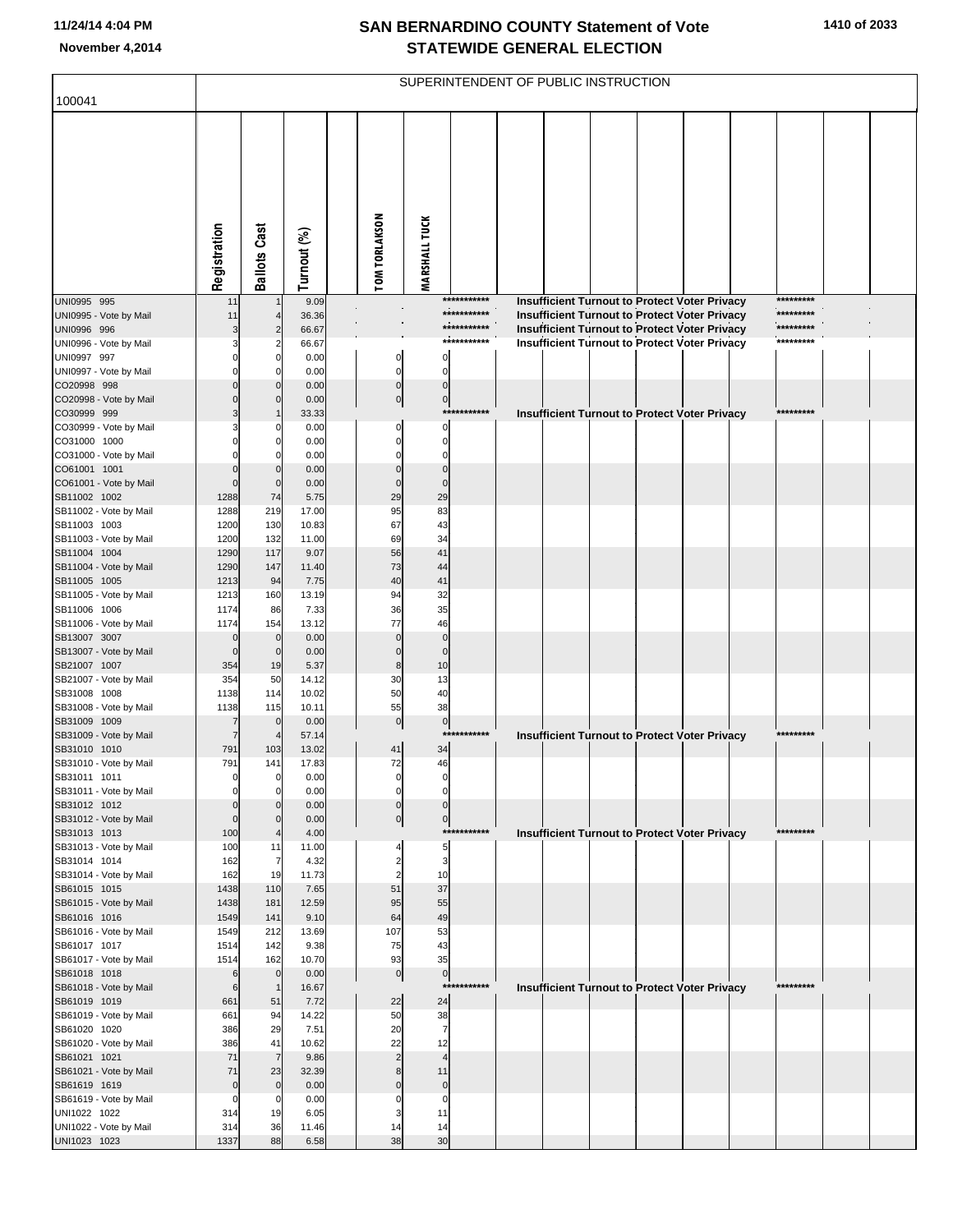| 100041                                 |                            |                            |                |                            |                        | SUPERINTENDENT OF PUBLIC INSTRUCTION |  |  |  |  |
|----------------------------------------|----------------------------|----------------------------|----------------|----------------------------|------------------------|--------------------------------------|--|--|--|--|
|                                        |                            |                            |                |                            |                        |                                      |  |  |  |  |
|                                        |                            |                            |                |                            |                        |                                      |  |  |  |  |
|                                        |                            |                            |                |                            |                        |                                      |  |  |  |  |
|                                        |                            |                            |                |                            |                        |                                      |  |  |  |  |
|                                        |                            |                            |                |                            |                        |                                      |  |  |  |  |
|                                        |                            |                            |                |                            |                        |                                      |  |  |  |  |
|                                        |                            |                            |                |                            |                        |                                      |  |  |  |  |
|                                        |                            |                            |                |                            |                        |                                      |  |  |  |  |
|                                        |                            |                            |                |                            |                        |                                      |  |  |  |  |
|                                        | Registration               | <b>Ballots Cast</b>        | Turnout (%)    | <b>TOM TORLAKSON</b>       | <b>MARSHALL TUCK</b>   |                                      |  |  |  |  |
|                                        |                            |                            |                |                            |                        |                                      |  |  |  |  |
| UNI1023 - Vote by Mail                 | 1337                       | 110                        | 8.23           | 43                         | 41                     |                                      |  |  |  |  |
| UNI1024 1024                           | 1166                       | 120                        | 10.29          | 53                         | 49                     |                                      |  |  |  |  |
| UNI1024 - Vote by Mail<br>UNI1025 1025 | 1166<br>611                | 72<br>43                   | 6.17<br>7.04   | 37<br>20                   | 24<br>17               |                                      |  |  |  |  |
| UNI1025 - Vote by Mail                 | 611                        | 60                         | 9.82           | 33                         | 15                     |                                      |  |  |  |  |
| UNI1026 1026                           | $\mathbf 0$                | 0                          | 0.00           | $\mathbf 0$                | $\mathbf 0$            |                                      |  |  |  |  |
| UNI1026 - Vote by Mail                 | $\mathbf 0$                | $\mathbf 0$                | 0.00           | $\mathbf 0$                | $\pmb{0}$              |                                      |  |  |  |  |
| ONT1027 1027<br>ONT1027 - Vote by Mail | $\mathbf 0$<br>$\mathbf 0$ | $\mathbf 0$<br>$\mathbf 0$ | 0.00<br>0.00   | $\mathbf 0$<br>$\mathbf 0$ | $\pmb{0}$<br>$\pmb{0}$ |                                      |  |  |  |  |
| RAN1028 1028                           | 1385                       | 230                        | 16.61          | 86                         | 93                     |                                      |  |  |  |  |
| RAN1028 - Vote by Mail                 | 1385                       | 329                        | 23.75          | 124                        | 135                    |                                      |  |  |  |  |
| RAN1029 1029                           | 1592                       | 319                        | 20.04          | 105                        | 137                    |                                      |  |  |  |  |
| RAN1029 - Vote by Mail                 | 1592                       | 266                        | 16.71          | 77                         | 131                    |                                      |  |  |  |  |
| RAN1030 1030<br>RAN1030 - Vote by Mail | 1602<br>1602               | 246<br>354                 | 15.36<br>22.10 | 101<br>129                 | 98<br>167              |                                      |  |  |  |  |
| RAN1031 1031                           | 1901                       | 258                        | 13.57          | 85                         | 122                    |                                      |  |  |  |  |
| RAN1031 - Vote by Mail                 | 1901                       | 562                        | 29.56          | 203                        | 246                    |                                      |  |  |  |  |
| RAN1032 1032                           | 1661                       | 219                        | 13.18          | 84                         | 92                     |                                      |  |  |  |  |
| RAN1032 - Vote by Mail<br>RAN1033 1033 | 1661<br>1584               | 419<br>221                 | 25.23<br>13.95 | 139<br>76                  | 204<br>98              |                                      |  |  |  |  |
| RAN1033 - Vote by Mail                 | 1584                       | 297                        | 18.75          | 100                        | 134                    |                                      |  |  |  |  |
| RAN1034 1034                           | 1457                       | 180                        | 12.35          | 68                         | 72                     |                                      |  |  |  |  |
| RAN1034 - Vote by Mail                 | 1457                       | 260                        | 17.84          | 107                        | 98                     |                                      |  |  |  |  |
| RAN1035 1035                           | 938                        | 155                        | 16.52          | 50                         | 73                     |                                      |  |  |  |  |
| RAN1035 - Vote by Mail<br>RAN1036 1036 | 938<br>1273                | 240<br>183                 | 25.59<br>14.38 | 87<br>46                   | 107<br>91              |                                      |  |  |  |  |
| RAN1036 - Vote by Mail                 | 1273                       | 384                        | 30.16          | 103                        | 178                    |                                      |  |  |  |  |
| RAN1037 1037                           | 1534                       | 260                        | 16.95          | 83                         | 120                    |                                      |  |  |  |  |
| RAN1037 - Vote by Mail                 | 1534                       | 288                        | 18.77          | 121                        | 122                    |                                      |  |  |  |  |
| RAN1038 1038<br>RAN1038 - Vote by Mail | 1420<br>1420               | 266<br>269                 | 18.73<br>18.94 | 90<br>110                  | 128<br>115             |                                      |  |  |  |  |
| RAN1039 1039                           | 1504                       | 260                        | 17.29          | 84                         | 124                    |                                      |  |  |  |  |
| RAN1039 - Vote by Mail                 | 1504                       | 387                        | 25.73          | 142                        | 178                    |                                      |  |  |  |  |
| RAN1040 1040                           | 1289                       | 198                        | 15.36          | 66                         | 97                     |                                      |  |  |  |  |
| RAN1040 - Vote by Mail<br>RAN1041 1041 | 1289<br>1797               | 239<br>205                 | 18.54<br>11.41 | 76<br>81                   | 119<br>89              |                                      |  |  |  |  |
| RAN1041 - Vote by Mail                 | 1797                       | 402                        | 22.37          | 155                        | 185                    |                                      |  |  |  |  |
| RAN1042 1042                           | 1780                       | 173                        | 9.72           | 71                         | 63                     |                                      |  |  |  |  |
| RAN1042 - Vote by Mail                 | 1780                       | 357                        | 20.06          | 143                        | 147                    |                                      |  |  |  |  |
| RAN1043 1043                           | 1688<br>1688               | 201<br>291                 | 11.91<br>17.24 | 67                         | 90<br>102              |                                      |  |  |  |  |
| RAN1043 - Vote by Mail<br>RAN1044 1044 | 1574                       | 164                        | 10.42          | 119<br>57                  | 70                     |                                      |  |  |  |  |
| RAN1044 - Vote by Mail                 | 1574                       | 278                        | 17.66          | 117                        | 114                    |                                      |  |  |  |  |
| RAN1045 1045                           | 1805                       | 229                        | 12.69          | 82                         | 99                     |                                      |  |  |  |  |
| RAN1045 - Vote by Mail<br>RAN1046 1046 | 1805                       | 394<br>248                 | 21.83<br>15.69 | 158<br>76                  | 174                    |                                      |  |  |  |  |
| RAN1046 - Vote by Mail                 | 1581<br>1581               | 331                        | 20.94          | 130                        | 124<br>136             |                                      |  |  |  |  |
| RAN1047 1047                           | 1614                       | 218                        | 13.51          | 86                         | 84                     |                                      |  |  |  |  |
| RAN1047 - Vote by Mail                 | 1614                       | 286                        | 17.72          | 98                         | 128                    |                                      |  |  |  |  |
| RAN1048 1048                           | 1431                       | 197                        | 13.77          | 73                         | 75                     |                                      |  |  |  |  |
| RAN1048 - Vote by Mail<br>RAN1049 1049 | 1431<br>1310               | 306<br>166                 | 21.38<br>12.67 | 145<br>56                  | 112<br>83              |                                      |  |  |  |  |
| RAN1049 - Vote by Mail                 | 1310                       | 299                        | 22.82          | 125                        | 124                    |                                      |  |  |  |  |
| RAN1050 1050                           | 877                        | 135                        | 15.39          | 46                         | 57                     |                                      |  |  |  |  |
| RAN1050 - Vote by Mail                 | 877                        | 244                        | 27.82          | 106                        | 103                    |                                      |  |  |  |  |
| RAN1051 1051                           | 1338                       | 131                        | 9.79           | 54                         | 57                     |                                      |  |  |  |  |
| RAN1051 - Vote by Mail<br>RAN1052 1052 | 1338<br>627                | 257<br>45                  | 19.21<br>7.18  | 93<br>19                   | 109<br>22              |                                      |  |  |  |  |
| RAN1052 - Vote by Mail                 | 627                        | 53                         | 8.45           | 21                         | 23                     |                                      |  |  |  |  |
| RAN1053 1053                           | 961                        | 135                        | 14.05          | 40                         | 64                     |                                      |  |  |  |  |
| RAN1053 - Vote by Mail                 | 961                        | 150                        | 15.61          | 54                         | 64                     |                                      |  |  |  |  |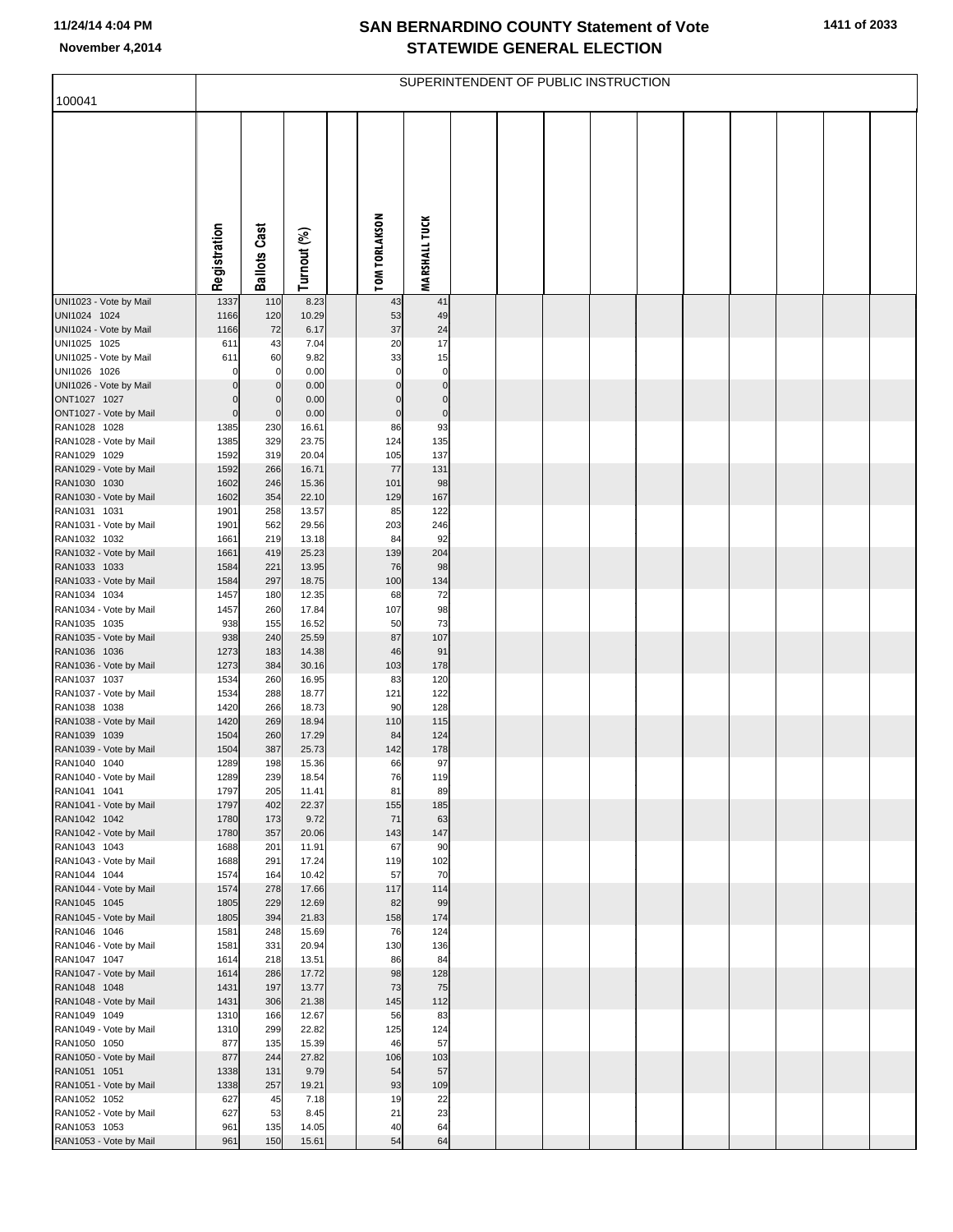| 100041                                 |              |                     |                |                      |                            | SUPERINTENDENT OF PUBLIC INSTRUCTION |  |  |  |  |
|----------------------------------------|--------------|---------------------|----------------|----------------------|----------------------------|--------------------------------------|--|--|--|--|
|                                        |              |                     |                |                      |                            |                                      |  |  |  |  |
|                                        | Registration | <b>Ballots Cast</b> | Turnout (%)    | <b>TOM TORLAKSON</b> | <b>MARSHALL TUCK</b>       |                                      |  |  |  |  |
| RAN1054 1054                           | 942          | 144                 | 15.29          | 48                   | 60                         |                                      |  |  |  |  |
| RAN1054 - Vote by Mail<br>RAN1055 1055 | 942<br>1747  | 200<br>226          | 21.23<br>12.94 | 69<br>95             | 86<br>89                   |                                      |  |  |  |  |
| RAN1055 - Vote by Mail                 | 1747         | 365                 | 20.89          | 131                  | 176                        |                                      |  |  |  |  |
| RAN1056 1056                           | 2004         | 280                 | 13.97          | 110                  | 105                        |                                      |  |  |  |  |
| RAN1056 - Vote by Mail                 | 2004         | 515                 | 25.70          | 173                  | 225                        |                                      |  |  |  |  |
| RAN1057 1057                           | 1340<br>1340 | 239<br>331          | 17.84<br>24.70 | 92<br>101            | 98                         |                                      |  |  |  |  |
| RAN1057 - Vote by Mail<br>RAN1058 1058 | 1557         | 240                 | 15.41          | 85                   | 148<br>97                  |                                      |  |  |  |  |
| RAN1058 - Vote by Mail                 | 1557         | 421                 | 27.04          | 153                  | 182                        |                                      |  |  |  |  |
| RAN1059 1059                           | 1126         | 232                 | 20.60          | 71                   | 109                        |                                      |  |  |  |  |
| RAN1059 - Vote by Mail                 | 1126         | 348                 | 30.91          | 105                  | 164                        |                                      |  |  |  |  |
| RAN1060 1060<br>RAN1060 - Vote by Mail | 1616<br>1616 | 193<br>344          | 11.94<br>21.29 | 73<br>123            | 79<br>146                  |                                      |  |  |  |  |
| RAN1061 1061                           | 1589         | 260                 | 16.36          | 101                  | 110                        |                                      |  |  |  |  |
| RAN1061 - Vote by Mail                 | 1589         | 320                 | 20.14          | 114                  | 143                        |                                      |  |  |  |  |
| RAN1062 1062                           | 1486         | 151                 | 10.16          | 54                   | 75                         |                                      |  |  |  |  |
| RAN1062 - Vote by Mail<br>RAN1063 1063 | 1486<br>811  | 345<br>101          | 23.22<br>12.45 | 131<br>47            | 151<br>41                  |                                      |  |  |  |  |
| RAN1063 - Vote by Mail                 | 811          | 142                 | 17.51          | 62                   | 59                         |                                      |  |  |  |  |
| RAN1064 1064                           | 1512         | 195                 | 12.90          | 70                   | 84                         |                                      |  |  |  |  |
| RAN1064 - Vote by Mail                 | 1512         | 263                 | 17.39          | 110                  | 106                        |                                      |  |  |  |  |
| RAN1065 1065                           | 1575         | 245                 | 15.56          | 83                   | 117                        |                                      |  |  |  |  |
| RAN1065 - Vote by Mail<br>RAN1066 1066 | 1575<br>1715 | 357<br>256          | 22.67<br>14.93 | 139<br>100           | 155<br>115                 |                                      |  |  |  |  |
| RAN1066 - Vote by Mail                 | 1715         | 361                 | 21.05          | 135                  | 160                        |                                      |  |  |  |  |
| RAN1067 1067                           | 1271         | 150                 | 11.80          | 47                   | 73                         |                                      |  |  |  |  |
| RAN1067 - Vote by Mail<br>RAN1068 1068 | 1271         | 253<br>167          | 19.91<br>10.89 | 76<br>72             | 134<br>71                  |                                      |  |  |  |  |
| RAN1068 - Vote by Mail                 | 1533<br>1533 | 294                 | 19.18          | 107                  | 120                        |                                      |  |  |  |  |
| RAN1069 1069                           | 1578         | 212                 | 13.43          | 75                   | 99                         |                                      |  |  |  |  |
| RAN1069 - Vote by Mail                 | 1578         | 308                 | 19.52          | 113                  | 127                        |                                      |  |  |  |  |
| RAN1070 1070<br>RAN1070 - Vote by Mail | 1507         | 201                 | 13.34          | 75                   | 78                         |                                      |  |  |  |  |
| RAN1071 1071                           | 1507<br>U    | 315                 | 20.90<br>0.00  | 121                  | 127                        |                                      |  |  |  |  |
| RAN1071 - Vote by Mail                 | $\mathbf 0$  | $\mathbf 0$         | 0.00           | 0                    | $\mathbf 0$                |                                      |  |  |  |  |
| RAN1072 1072                           | 1270         | 127                 | 10.00          | 42                   | 53                         |                                      |  |  |  |  |
| RAN1072 - Vote by Mail<br>RAN1073 1073 | 1270<br>475  | 190<br>51           | 14.96<br>10.74 | 81<br>19             | 76<br>25                   |                                      |  |  |  |  |
| RAN1073 - Vote by Mail                 | 475          | 41                  | 8.63           | 20                   | 14                         |                                      |  |  |  |  |
| RAN1074 1074                           | $\Omega$     | 0                   | 0.00           | $\Omega$             | $\pmb{0}$                  |                                      |  |  |  |  |
| RAN1074 - Vote by Mail                 | $\Omega$     | C                   | 0.00           | $\Omega$             | $\mathbf 0$                |                                      |  |  |  |  |
| RAN1075 1075                           | 1071         | 110                 | 10.27          | 46                   | 42                         |                                      |  |  |  |  |
| RAN1075 - Vote by Mail<br>RAN1076 1076 | 1071<br>1576 | 208<br>172          | 19.42<br>10.91 | 99<br>67             | 75<br>69                   |                                      |  |  |  |  |
| RAN1076 - Vote by Mail                 | 1576         | 239                 | 15.16          | 95                   | 99                         |                                      |  |  |  |  |
| RAN1077 1077                           | 1762         | 184                 | 10.44          | 82                   | 73                         |                                      |  |  |  |  |
| RAN1077 - Vote by Mail<br>RAN1078 1078 | 1762         | 313<br>$\mathbf{0}$ | 17.76<br>0.00  | 123<br>$\mathbf 0$   | 147<br>$\pmb{0}$           |                                      |  |  |  |  |
| RAN1078 - Vote by Mail                 |              | $\Omega$            | 0.00           | $\Omega$             | $\pmb{0}$                  |                                      |  |  |  |  |
| RAN1079 1079                           | $\Omega$     | $\Omega$            | 0.00           | $\mathbf 0$          | $\overline{0}$             |                                      |  |  |  |  |
| RAN1079 - Vote by Mail                 |              | $^{(1)}$            | 0.00           |                      | $\mathbf 0$                |                                      |  |  |  |  |
| RAN1080 1080                           |              |                     | 0.00           |                      | $\pmb{0}$                  |                                      |  |  |  |  |
| RAN1080 - Vote by Mail<br>RAN1081 1081 | $\Omega$     | 0                   | 0.00<br>0.00   | 0                    | $\mathbf 0$<br>$\pmb{0}$   |                                      |  |  |  |  |
| RAN1081 - Vote by Mail                 | $\Omega$     | O                   | 0.00           | $\Omega$             | $\mathbf 0$                |                                      |  |  |  |  |
| RAN1082 1082                           | $\Omega$     | O                   | 0.00           | $\Omega$             | $\pmb{0}$                  |                                      |  |  |  |  |
| RAN1082 - Vote by Mail                 |              |                     | 0.00           |                      | 0                          |                                      |  |  |  |  |
| RAN1083 1083<br>RAN1083 - Vote by Mail | O            |                     | 0.00<br>0.00   | $\Omega$             | $\mathbf 0$<br>$\mathbf 0$ |                                      |  |  |  |  |
| RAN1568 1568                           | 874          | 83                  | 9.50           | 18                   | 45                         |                                      |  |  |  |  |
|                                        |              |                     |                |                      |                            |                                      |  |  |  |  |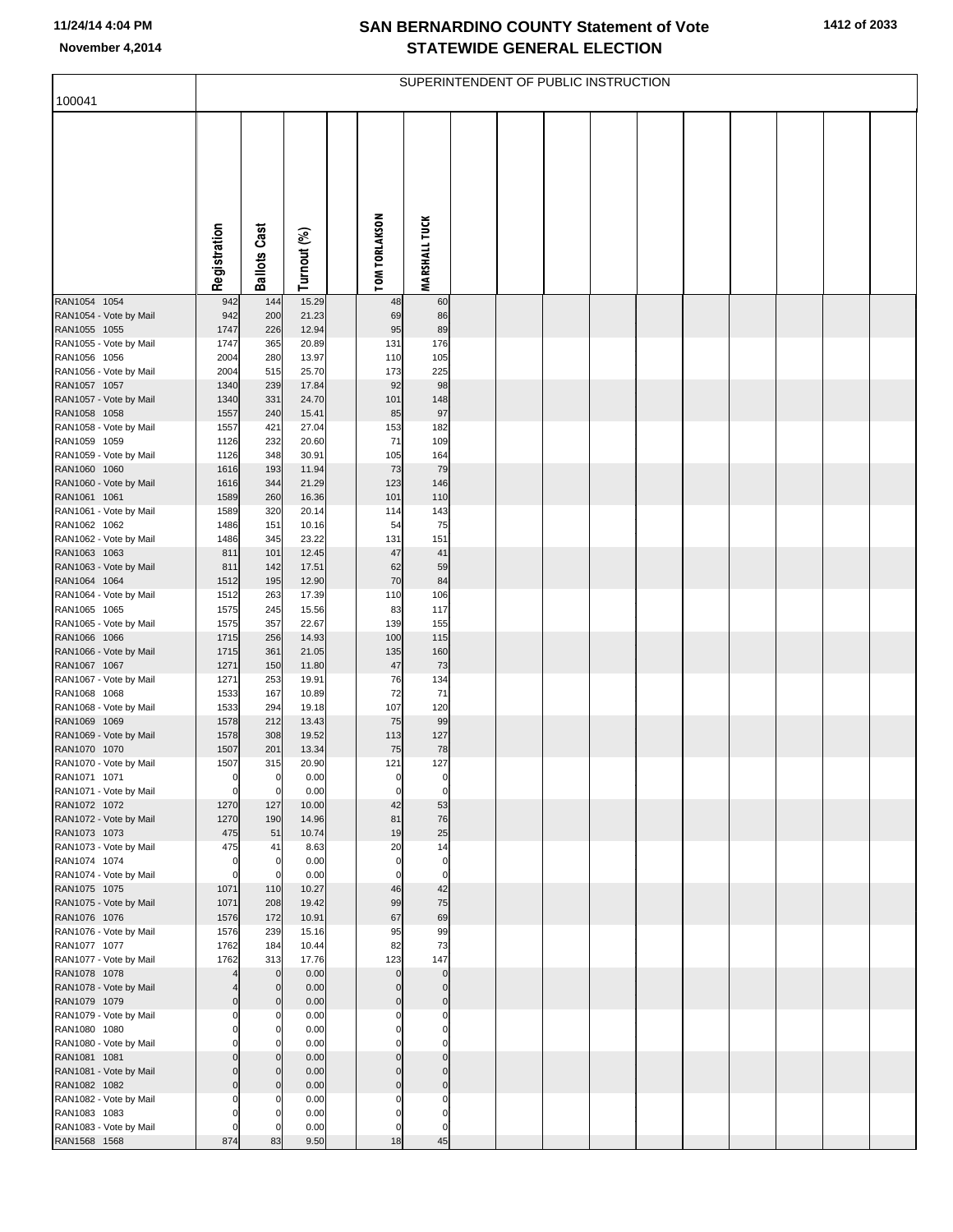| 100041                                 |                            |                                  |                |                            |                            |             | SUPERINTENDENT OF PUBLIC INSTRUCTION |  |                                                      |           |  |
|----------------------------------------|----------------------------|----------------------------------|----------------|----------------------------|----------------------------|-------------|--------------------------------------|--|------------------------------------------------------|-----------|--|
|                                        |                            |                                  |                |                            |                            |             |                                      |  |                                                      |           |  |
|                                        |                            |                                  |                |                            |                            |             |                                      |  |                                                      |           |  |
|                                        |                            |                                  |                |                            |                            |             |                                      |  |                                                      |           |  |
|                                        |                            |                                  |                |                            |                            |             |                                      |  |                                                      |           |  |
|                                        |                            |                                  |                |                            |                            |             |                                      |  |                                                      |           |  |
|                                        |                            |                                  |                |                            |                            |             |                                      |  |                                                      |           |  |
|                                        |                            |                                  |                |                            |                            |             |                                      |  |                                                      |           |  |
|                                        | Registration               | <b>Ballots Cast</b>              | Turnout (%)    | <b>TOM TORLAKSON</b>       | <b>MARSHALL TUCK</b>       |             |                                      |  |                                                      |           |  |
|                                        |                            |                                  |                |                            |                            |             |                                      |  |                                                      |           |  |
| RAN1568 - Vote by Mail                 | 874                        | 104                              | 11.90          | 33                         | 39                         |             |                                      |  |                                                      |           |  |
| RAN1569 1569<br>RAN1569 - Vote by Mail | 358<br>358                 | 35<br>52                         | 9.78<br>14.53  | 12<br>17                   | 13<br>24                   |             |                                      |  |                                                      |           |  |
| RAN1573 1573                           | 1094                       | 137                              | 12.52          | 58                         | 53                         |             |                                      |  |                                                      |           |  |
| RAN1573 - Vote by Mail<br>RAN1574 1574 | 1094<br>7                  | 172<br>$\overline{a}$            | 15.72<br>28.57 | 72                         | 66                         | *********** |                                      |  | Insufficient Turnout to Protect Voter Privacy        | ********* |  |
| RAN1574 - Vote by Mail                 | $\overline{7}$             | $\circ$                          | 0.00           | $\overline{0}$             | 0                          |             |                                      |  |                                                      |           |  |
| RAN1084 1084                           | 53                         | -1                               | 1.89           |                            |                            | *********** |                                      |  | <b>Insufficient Turnout to Protect Voter Privacy</b> | ********* |  |
| RAN1084 - Vote by Mail<br>SB51085 1085 | 53<br>$\overline{0}$       | 12<br>$\mathbf 0$                | 22.64<br>0.00  | $\overline{7}$<br>$\Omega$ | 4<br>$\Omega$              |             |                                      |  |                                                      |           |  |
| SB51085 - Vote by Mail                 | $\mathbf 0$                | $\overline{0}$                   | 0.00           | 0                          | $\Omega$                   |             |                                      |  |                                                      |           |  |
| RAN1086 1086                           | 44<br>44                   | 8<br>6                           | 18.18<br>13.64 | $\Omega$                   | 6                          |             |                                      |  |                                                      |           |  |
| RAN1086 - Vote by Mail<br>SB51087 1087 | 1350                       | 215                              | 15.93          | 92                         | 89                         |             |                                      |  |                                                      |           |  |
| SB51087 - Vote by Mail                 | 1350                       | 300                              | 22.22          | 132                        | 108                        |             |                                      |  |                                                      |           |  |
| SB51088 1088<br>SB51088 - Vote by Mail | 1372<br>1372               | 217<br>302                       | 15.82<br>22.01 | 76<br>128                  | 94<br>126                  |             |                                      |  |                                                      |           |  |
| SB51089 1089                           | 1342                       | 211                              | 15.72          | 92                         | 65                         |             |                                      |  |                                                      |           |  |
| SB51089 - Vote by Mail                 | 1342                       | 216                              | 16.10          | 81                         | 78                         |             |                                      |  |                                                      |           |  |
| SB51090 1090<br>SB51090 - Vote by Mail | 1358<br>1358               | 137<br>201                       | 10.09<br>14.80 | 61<br>83                   | 60<br>69                   |             |                                      |  |                                                      |           |  |
| LOM1091 1091                           | 715                        | 81                               | 11.33          | 30                         | 39                         |             |                                      |  |                                                      |           |  |
| LOM1091 - Vote by Mail<br>LOM1092 1092 | 715<br>14                  | 239<br>$\overline{4}$            | 33.43<br>28.57 | 85                         | 93                         | *********** |                                      |  | <b>Insufficient Turnout to Protect Voter Privacy</b> | ********* |  |
| LOM1092 - Vote by Mail                 | 14                         |                                  | 7.14           |                            |                            | *********** |                                      |  | <b>Insufficient Turnout to Protect Voter Privacy</b> | ********* |  |
| LOM1093 1093                           | $\mathbf 0$<br>$\mathbf 0$ | $\overline{0}$<br>$\overline{0}$ | 0.00<br>0.00   | $\mathbf 0$<br>$\bf 0$     | $\mathbf 0$<br>$\mathbf 0$ |             |                                      |  |                                                      |           |  |
| LOM1093 - Vote by Mail<br>SB31094 1094 | 448                        | 21                               | 4.69           | 12                         | 5                          |             |                                      |  |                                                      |           |  |
| SB31094 - Vote by Mail                 | 448                        | 76                               | 16.96          | 33                         | 28                         |             |                                      |  |                                                      |           |  |
| LOM1095 1095<br>LOM1095 - Vote by Mail | 1740<br>1740               | 190<br>267                       | 10.92<br>15.34 | 56<br>78                   | 79<br>120                  |             |                                      |  |                                                      |           |  |
| LOM1096 1096                           | 1598                       | 197                              | 12.33          | 64                         | 88                         |             |                                      |  |                                                      |           |  |
| LOM1096 - Vote by Mail<br>LOM1097 1097 | 1598<br>414                | 269<br>54                        | 16.83<br>13.04 | 96<br>26                   | 89<br>16                   |             |                                      |  |                                                      |           |  |
| LOM1097 - Vote by Mail                 | 414                        | 81                               | 19.57          | 35                         | 39                         |             |                                      |  |                                                      |           |  |
| LOM1098 1098                           | 1911                       | 223                              | 11.67          | 79                         | 93                         |             |                                      |  |                                                      |           |  |
| LOM1098 - Vote by Mail<br>LOM1099 1099 | 1911<br>128                | 427<br>15                        | 22.34<br>11.72 | 155<br>$\,6$               | 170<br>5                   |             |                                      |  |                                                      |           |  |
| LOM1099 - Vote by Mail                 | 128                        | 21                               | 16.41          | 10                         | $9\,$                      |             |                                      |  |                                                      |           |  |
| LOM1100 1100                           | 1706<br>1706               | 286<br>406                       | 16.76<br>23.80 | 90<br>151                  | 120<br>164                 |             |                                      |  |                                                      |           |  |
| LOM1100 - Vote by Mail<br>LOM1101 1101 | 1665                       | 290                              | 17.42          | 93                         | 118                        |             |                                      |  |                                                      |           |  |
| LOM1101 - Vote by Mail                 | 1665                       | 496                              | 29.79          | 144                        | 232                        |             |                                      |  |                                                      |           |  |
| LOM1102 1102<br>LOM1102 - Vote by Mail | 219<br>219                 | 27<br>75                         | 12.33<br>34.25 | 8<br>20                    | 12<br>47                   |             |                                      |  |                                                      |           |  |
| LOM1631 1631                           | $\pmb{0}$                  | $\mathbf{0}$                     | 0.00           | $\mathbf 0$                | $\pmb{0}$                  |             |                                      |  |                                                      |           |  |
| LOM1631 - Vote by Mail<br>RED1103 1103 | $\mathbf 0$<br>1522        | $\overline{0}$<br>243            | 0.00<br>15.97  | $\mathbf 0$<br>97          | $\mathbf 0$<br>96          |             |                                      |  |                                                      |           |  |
| RED1103 - Vote by Mail                 | 1522                       | 272                              | 17.87          | 85                         | 114                        |             |                                      |  |                                                      |           |  |
| RED1104 1104                           | 926                        | 121                              | 13.07          | 46                         | 46                         |             |                                      |  |                                                      |           |  |
| RED1104 - Vote by Mail<br>RED1105 1105 | 926<br>1324                | 162<br>194                       | 17.49<br>14.65 | 73<br>64                   | 58<br>89                   |             |                                      |  |                                                      |           |  |
| RED1105 - Vote by Mail                 | 1324                       | 214                              | 16.16          | 93                         | 79                         |             |                                      |  |                                                      |           |  |
| RED1106 1106                           | 1486                       | 248                              | 16.69          | 88                         | 116                        |             |                                      |  |                                                      |           |  |
| RED1106 - Vote by Mail<br>RED1107 1107 | 1486<br>1545               | 350<br>319                       | 23.55<br>20.65 | 139<br>125                 | 147<br>125                 |             |                                      |  |                                                      |           |  |
| RED1107 - Vote by Mail                 | 1545                       | 373                              | 24.14          | 152                        | 146                        |             |                                      |  |                                                      |           |  |
| RED1108 1108<br>RED1108 - Vote by Mail | 1393<br>1393               | 234<br>251                       | 16.80<br>18.02 | 83<br>95                   | 104<br>104                 |             |                                      |  |                                                      |           |  |
| RED1109 1109                           | 1529                       | 205                              | 13.41          | 91                         | 63                         |             |                                      |  |                                                      |           |  |
| RED1109 - Vote by Mail                 | 1529                       | 241                              | 15.76          | 108                        | 103                        |             |                                      |  |                                                      |           |  |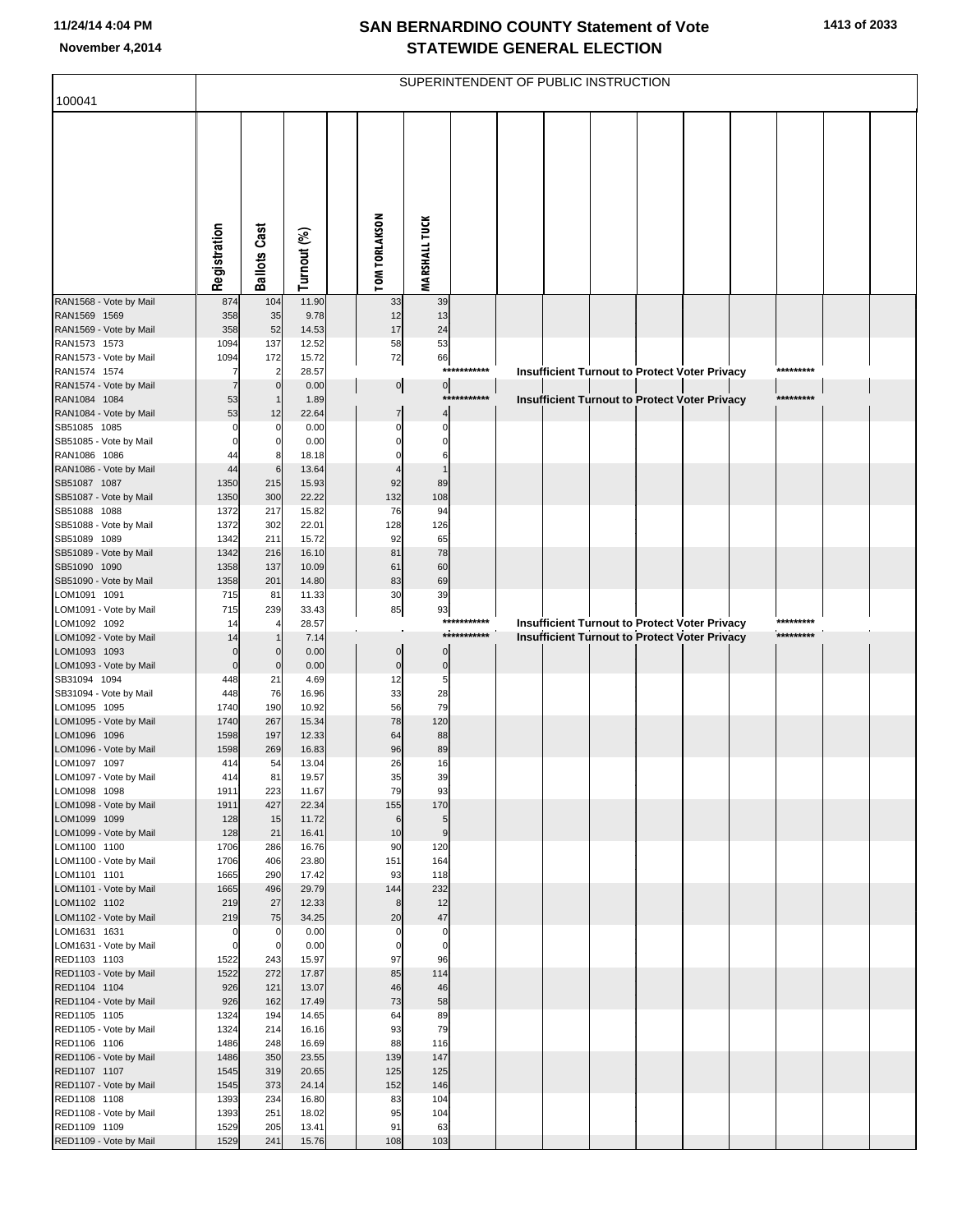| 100041                                 |                      |                     |                |                            |                               |        | SUPERINTENDENT OF PUBLIC INSTRUCTION |  |                                               |  |           |  |
|----------------------------------------|----------------------|---------------------|----------------|----------------------------|-------------------------------|--------|--------------------------------------|--|-----------------------------------------------|--|-----------|--|
|                                        |                      |                     |                |                            |                               |        |                                      |  |                                               |  |           |  |
|                                        | Registration         | <b>Ballots Cast</b> | Turnout (%)    | <b>TOM TORLAKSON</b>       | <b>MARSHALL TUCK</b>          |        |                                      |  |                                               |  |           |  |
| RED1110 1110                           | 837                  | 102                 | 12.19          | 43                         | 37                            |        |                                      |  |                                               |  |           |  |
| RED1110 - Vote by Mail                 | 837                  | 108                 | 12.90          | 49                         | 44                            |        |                                      |  |                                               |  |           |  |
| RED1111 1111                           | 1198                 | 192                 | 16.03          | 65                         | 86                            |        |                                      |  |                                               |  |           |  |
| RED1111 - Vote by Mail<br>RED1112 1112 | 1198<br>1636         | 318<br>314          | 26.54<br>19.19 | 109<br>132                 | 145<br>121                    |        |                                      |  |                                               |  |           |  |
| RED1112 - Vote by Mail                 | 1636                 | 418                 | 25.55          | 170                        | 160                           |        |                                      |  |                                               |  |           |  |
| RED1113 1113                           | 1494                 | 229                 | 15.33          | 65                         | 114                           |        |                                      |  |                                               |  |           |  |
| RED1113 - Vote by Mail                 | 1494                 | 307                 | 20.55          | 130                        | 113                           |        |                                      |  |                                               |  |           |  |
| RED1114 1114                           | 66                   | $\overline{5}$      | 7.58           | $\mathbf{1}$               | $\overline{c}$                |        |                                      |  |                                               |  |           |  |
| RED1114 - Vote by Mail                 | 66                   | 5                   | 7.58           | $\overline{2}$             | $\overline{a}$                |        |                                      |  |                                               |  |           |  |
| RED1115 1115                           | 1418<br>1418         | 254<br>440          | 17.91<br>31.03 | 80<br>179                  | 117<br>165                    |        |                                      |  |                                               |  |           |  |
| RED1115 - Vote by Mail<br>RED1116 1116 | 1007                 | 252                 | 25.02          | 90                         | 116                           |        |                                      |  |                                               |  |           |  |
| RED1116 - Vote by Mail                 | 1007                 | 331                 | 32.87          | 150                        | 109                           |        |                                      |  |                                               |  |           |  |
| RED1117 1117                           | 962                  | 187                 | 19.44          | 58                         | 95                            |        |                                      |  |                                               |  |           |  |
| RED1117 - Vote by Mail                 | 962                  | 327                 | 33.99          | 116                        | 138                           |        |                                      |  |                                               |  |           |  |
| RED1118 1118                           | 1753                 | 344                 | 19.62          | 124                        | 141                           |        |                                      |  |                                               |  |           |  |
| RED1118 - Vote by Mail<br>RED1119 1119 | 1753                 | 562<br>323          | 32.06          | 212<br>119                 | 230                           |        |                                      |  |                                               |  |           |  |
| RED1119 - Vote by Mail                 | 1642<br>1642         | 399                 | 19.67<br>24.30 | 166                        | 117<br>141                    |        |                                      |  |                                               |  |           |  |
| RED1120 1120                           | 1549                 | 347                 | 22.40          | 124                        | 158                           |        |                                      |  |                                               |  |           |  |
| RED1120 - Vote by Mail                 | 1549                 | 540                 | 34.86          | 209                        | 212                           |        |                                      |  |                                               |  |           |  |
| RED1121 1121                           | 1693                 | 382                 | 22.56          | 151                        | 145                           |        |                                      |  |                                               |  |           |  |
| RED1121 - Vote by Mail                 | 1693                 | 494                 | 29.18          | 190                        | 200                           |        |                                      |  |                                               |  |           |  |
| RED1122 1122<br>RED1122 - Vote by Mail | 1404<br>1404         | 339<br>407          | 24.15<br>28.99 | 147<br>144                 | 131<br>157                    |        |                                      |  |                                               |  |           |  |
| RED1123 1123                           | 1210                 | 244                 | 20.17          | 82                         | 107                           |        |                                      |  |                                               |  |           |  |
| RED1123 - Vote by Mail                 | 1210                 | 299                 | 24.71          | 125                        | 100                           |        |                                      |  |                                               |  |           |  |
| RED1124 1124                           | 1592                 | 405                 | 25.44          | 130                        | 184                           |        |                                      |  |                                               |  |           |  |
| RED1124 - Vote by Mail                 | 1592                 | 597                 | 37.50          | 218                        | 241                           |        |                                      |  |                                               |  |           |  |
| RED1125 1125<br>RED1125 - Vote by Mail | 1539<br>1539         | 392<br>578          | 25.47<br>37.56 | 125<br>210                 | 184<br>239                    |        |                                      |  |                                               |  |           |  |
| RED1126 1126                           | 1186                 | 304                 | 25.63          | 109                        | 146                           |        |                                      |  |                                               |  |           |  |
| RED1126 - Vote by Mail                 | 1186                 | 483                 | 40.73          | 164                        | 203                           |        |                                      |  |                                               |  |           |  |
| RED1127 1127                           | 1470                 | 332                 | 22.59          | 113                        | 151                           |        |                                      |  |                                               |  |           |  |
| RED1127 - Vote by Mail                 | 1470                 | 582                 | 39.59          | 200                        | 260                           |        |                                      |  |                                               |  |           |  |
| RED1128 1128<br>RED1128 - Vote by Mail | 570<br>570           | 83<br>213           | 14.56<br>37.37 | 23<br>66                   | 37<br>91                      |        |                                      |  |                                               |  |           |  |
| RED1129 1129                           | 1257                 | 310                 | 24.66          | 99                         | 142                           |        |                                      |  |                                               |  |           |  |
| RED1129 - Vote by Mail                 | 1257                 | 436                 | 34.69          | 157                        | 158                           |        |                                      |  |                                               |  |           |  |
| RED1130 1130                           | $\mathbf 0$          | $\mathbf 0$         | 0.00           | 0                          | $\overline{0}$                |        |                                      |  |                                               |  |           |  |
| RED1130 - Vote by Mail                 | $\Omega$             | 0                   | 0.00           | $\mathbf 0$                | $\overline{0}$                | ****** |                                      |  |                                               |  | ********* |  |
| RED1131 1131<br>RED1131 - Vote by Mail | 52<br>52             | 3<br>35             | 5.77<br>67.31  | 11                         | $***$<br>16                   |        |                                      |  | Insufficient Turnout to Protect Voter Privacy |  |           |  |
| RED1132 1132                           | $\mathbf 0$          | $\mathbf 0$         | 0.00           | $\overline{0}$             | 0                             |        |                                      |  |                                               |  |           |  |
| RED1132 - Vote by Mail                 |                      | 0                   | 0.00           | $\Omega$                   | $\overline{0}$                |        |                                      |  |                                               |  |           |  |
| RED1133 1133                           |                      | 0                   | 0.00           | 0                          | $\overline{0}$                |        |                                      |  |                                               |  |           |  |
| RED1133 - Vote by Mail                 |                      |                     | 0.00           | 0                          | $\mathbf 0$                   |        |                                      |  |                                               |  |           |  |
| RED1134 1134                           | $\Omega$             | 0                   | 0.00           | $\mathbf 0$<br>$\mathbf 0$ | $\overline{0}$<br>$\mathbf 0$ |        |                                      |  |                                               |  |           |  |
| RED1134 - Vote by Mail<br>RED1135 1135 | $\Omega$             | $\Omega$            | 0.00<br>0.00   | $\pmb{0}$                  | $\mathbf 0$                   |        |                                      |  |                                               |  |           |  |
| RED1135 - Vote by Mail                 |                      |                     | 0.00           |                            | $\mathbf 0$                   |        |                                      |  |                                               |  |           |  |
| RED1136 1136                           |                      |                     | 0.00           |                            | $\mathbf 0$                   |        |                                      |  |                                               |  |           |  |
| RED1136 - Vote by Mail                 |                      |                     | 0.00           |                            | $\mathbf 0$                   |        |                                      |  |                                               |  |           |  |
| RED1137 1137                           |                      | 0                   | 0.00           | 0                          | $\mathbf 0$                   |        |                                      |  |                                               |  |           |  |
| RED1137 - Vote by Mail<br>RED1138 1138 | $\Omega$<br>$\Omega$ | C                   | 0.00<br>0.00   | $\Omega$<br>$\mathbf 0$    | $\mathbf 0$<br>$\mathbf 0$    |        |                                      |  |                                               |  |           |  |
| RED1138 - Vote by Mail                 | $\Omega$             |                     | 0.00           | $\Omega$                   | $\mathbf 0$                   |        |                                      |  |                                               |  |           |  |
| RED1139 1139                           |                      |                     | 0.00           | $\Omega$                   | $\mathbf 0$                   |        |                                      |  |                                               |  |           |  |
| RED1139 - Vote by Mail                 | 0                    |                     | 0.00           | $\mathbf 0$                | $\mathbf{0}$                  |        |                                      |  |                                               |  |           |  |
| RED1140 1140                           | 10                   |                     | 0.00           | $\overline{0}$             | $\overline{0}$                |        |                                      |  |                                               |  |           |  |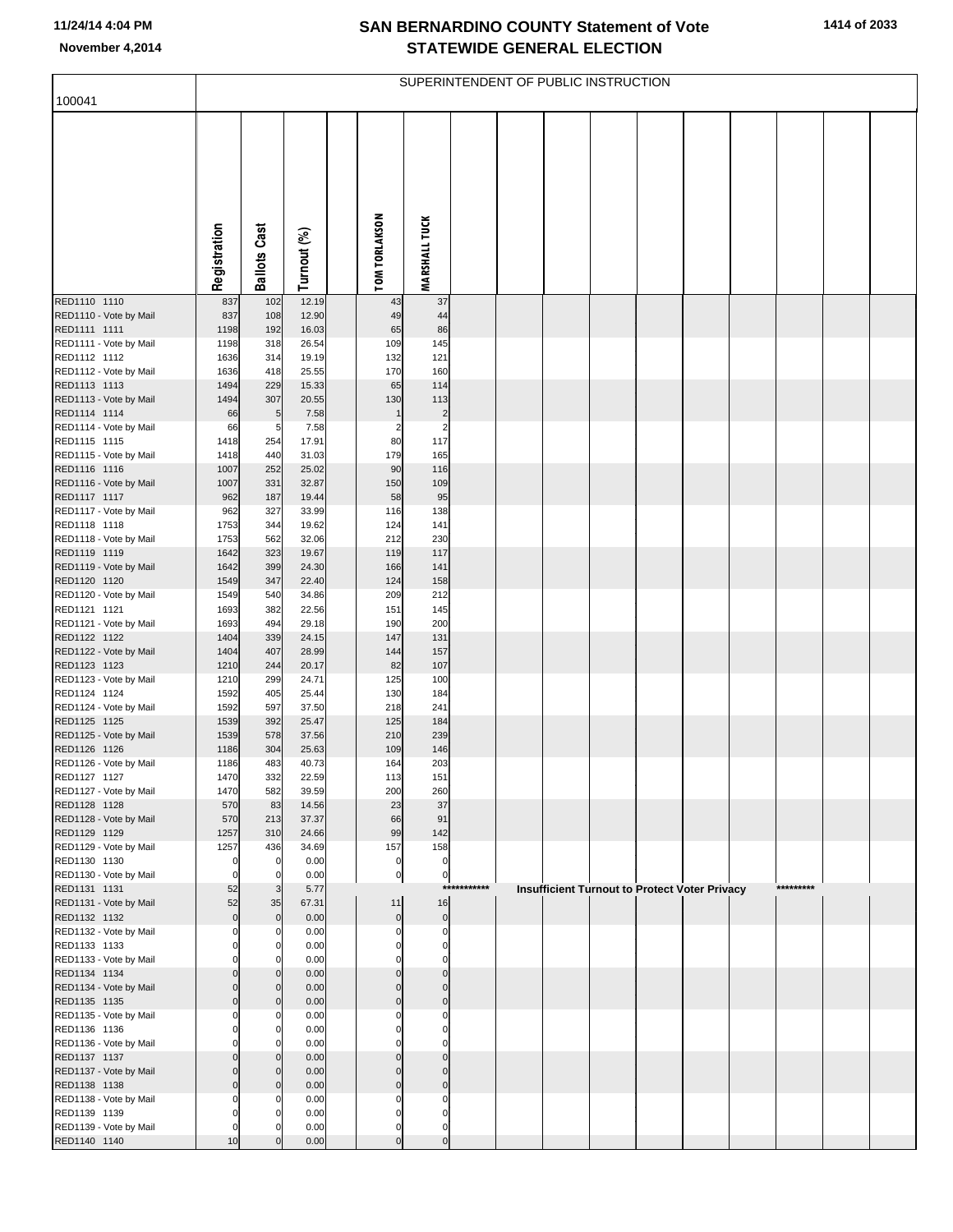| 100041                                 |                |                               |                |                      |                                                           |                            | SUPERINTENDENT OF PUBLIC INSTRUCTION |  |                                                      |                        |  |
|----------------------------------------|----------------|-------------------------------|----------------|----------------------|-----------------------------------------------------------|----------------------------|--------------------------------------|--|------------------------------------------------------|------------------------|--|
|                                        |                |                               |                |                      |                                                           |                            |                                      |  |                                                      |                        |  |
|                                        | Registration   | <b>Ballots Cast</b>           | Turnout (%)    | <b>TOM TORLAKSON</b> | <b>MARSHALL TUCK</b>                                      |                            |                                      |  |                                                      |                        |  |
| RED1140 - Vote by Mail                 | 10             |                               | 40.00          |                      |                                                           | ***********                |                                      |  | Insufficient Turnout to Protect Voter Privacy        | *********              |  |
| RED1620 1620<br>RED1620 - Vote by Mail | $\Omega$       | $\mathbf 0$<br>$\mathbf 0$    | 0.00<br>0.00   |                      | $\overline{0}$<br>$\pmb{0}$<br>$\overline{0}$<br>$\Omega$ |                            |                                      |  |                                                      |                        |  |
| RED1621 1621                           |                |                               | 0.00           |                      | $\Omega$                                                  |                            |                                      |  |                                                      |                        |  |
| RED1621 - Vote by Mail                 |                | 0                             | 0.00           |                      | $\Omega$                                                  |                            |                                      |  |                                                      |                        |  |
| RED1624 1624                           |                | C                             | 0.00           |                      | $\mathbf 0$                                               |                            |                                      |  |                                                      |                        |  |
| RED1624 - Vote by Mail                 | $\Omega$       | $\Omega$                      | 0.00           |                      | $\overline{0}$<br>$\Omega$                                |                            |                                      |  |                                                      |                        |  |
| RED1625 1625<br>RED1625 - Vote by Mail | 931<br>931     | 166<br>167                    | 17.83<br>17.94 | 64<br>63             | 75<br>68                                                  |                            |                                      |  |                                                      |                        |  |
| RED1626 1626                           | 1028           | 219                           | 21.30          | 84                   | 98                                                        |                            |                                      |  |                                                      |                        |  |
| RED1626 - Vote by Mail                 | 1028           | 269                           | 26.17          | 100                  | 99                                                        |                            |                                      |  |                                                      |                        |  |
| RED1629 1629                           | $\Omega$       | $\mathbf 0$                   | 0.00           |                      | $\mathbf 0$<br>$\Omega$                                   |                            |                                      |  |                                                      |                        |  |
| RED1629 - Vote by Mail                 | 0              | $\mathbf 0$                   | 0.00           |                      | $\overline{0}$<br>$\mathbf 0$                             |                            |                                      |  |                                                      |                        |  |
| RED1664 1664                           | 0<br>$\Omega$  | $\mathbf 0$<br>$\mathbf 0$    | 0.00<br>0.00   |                      | $\overline{0}$<br>$\overline{0}$<br>$\overline{0}$        |                            |                                      |  |                                                      |                        |  |
| RED1664 - Vote by Mail<br>RED1665 1665 | 13             |                               | 7.69           |                      | $\overline{0}$                                            | ****<br>*******            |                                      |  | <b>Insufficient Turnout to Protect Voter Privacy</b> | ****                   |  |
| RED1665 - Vote by Mail                 | 13             | 3                             | 23.08          |                      |                                                           | ***********                |                                      |  | <b>Insufficient Turnout to Protect Voter Privacy</b> | *********              |  |
| RED1667 1667                           | $\Omega$       | $\Omega$                      | 0.00           |                      | $\mathbf{0}$<br>$\mathbf{0}$                              |                            |                                      |  |                                                      |                        |  |
| RED1667 - Vote by Mail                 |                | $\mathbf 0$                   | 0.00           |                      | $\overline{0}$<br>$\overline{0}$                          |                            |                                      |  |                                                      |                        |  |
| RED1668 1668                           |                | $\Omega$                      | 0.00           |                      | $\overline{0}$<br>$\overline{0}$                          | ************               |                                      |  |                                                      | *********              |  |
| RED1668 - Vote by Mail<br>RED1707 1707 |                | C                             | 25.00<br>0.00  |                      | $\Omega$<br>0                                             |                            |                                      |  | Insufficient Turnout to Protect Voter Privacy        |                        |  |
| RED1707 - Vote by Mail                 |                | 0                             | 0.00           |                      | $\overline{0}$<br>$\Omega$                                |                            |                                      |  |                                                      |                        |  |
| SB41141 1141                           |                | $\Omega$                      | 0.00           |                      | $\Omega$                                                  |                            |                                      |  |                                                      |                        |  |
| SB41141 - Vote by Mail                 | 0              | $\mathbf 0$                   | 0.00           |                      | $\mathbf 0$<br>$\Omega$                                   |                            |                                      |  |                                                      |                        |  |
| SB41142 1142<br>SB41142 - Vote by Mail | O<br>0         | $\Omega$<br>$\mathbf 0$       | 0.00<br>0.00   |                      | $\mathbf 0$<br>$\Omega$<br>$\mathbf 0$<br>$\Omega$        |                            |                                      |  |                                                      |                        |  |
| UNI1143 1143                           | 1126           | 134                           | 11.90          | 52                   | 52                                                        |                            |                                      |  |                                                      |                        |  |
| UNI1143 - Vote by Mail                 | 1126           | 195                           | 17.32          | 62                   | 88                                                        |                            |                                      |  |                                                      |                        |  |
| UNI1144 1144                           | $\overline{2}$ | $\mathbf 0$                   | 0.00           |                      | $\mathbf 0$<br>$\Omega$                                   |                            |                                      |  |                                                      |                        |  |
| UNI1144 - Vote by Mail                 | $\overline{2}$ | $\mathbf 0$                   | 0.00           |                      | $\mathbf 0$                                               |                            |                                      |  |                                                      |                        |  |
| UNI1145 1145<br>UNI1145 - Vote by Mail | 49<br>49       | 0<br>36                       | 0.00<br>73.47  |                      | $\mathbf 0$<br>$\Omega$<br>15<br>8                        |                            |                                      |  |                                                      |                        |  |
| UNI1146 1146                           | 12             | 0                             | 0.00           |                      | 0                                                         |                            |                                      |  |                                                      |                        |  |
| UNI1146 - Vote by Mail                 | 12             | 6                             | 50.00          |                      |                                                           |                            |                                      |  |                                                      |                        |  |
| UNI1147 1147                           | 19             | $\mathbf 0$                   | 0.00           |                      | 0                                                         |                            |                                      |  |                                                      |                        |  |
| UNI1147 - Vote by Mail                 | 19             | 12                            | 63.16          |                      | $\overline{2}$                                            |                            |                                      |  |                                                      |                        |  |
| UNI1148 1148<br>UNI1148 - Vote by Mail | 12<br>12       | $\mathbf 0$<br>8              | 0.00<br>66.67  |                      | $\Omega$<br>$\Omega$<br>3<br>3                            |                            |                                      |  |                                                      |                        |  |
| UNI1149 1149                           | $\Omega$       | C                             | 0.00           |                      | 0                                                         |                            |                                      |  |                                                      |                        |  |
| UNI1149 - Vote by Mail                 | 0              | 0                             | 0.00           |                      | 0<br>0                                                    |                            |                                      |  |                                                      |                        |  |
| UNI1150 1150                           |                | C                             | 0.00           |                      | $\Omega$<br>$\Omega$                                      |                            |                                      |  |                                                      |                        |  |
| UNI1150 - Vote by Mail<br>UNI1151 1151 | 9<br>16        | $\mathbf 0$<br>$\overline{2}$ | 0.00<br>12.50  |                      | $\overline{0}$<br>$\overline{0}$                          | ***********                |                                      |  | Insufficient Turnout to Protect Voter Privacy        | *********              |  |
| UNI1151 - Vote by Mail                 | 16             | 6                             | 37.50          |                      | $\overline{\mathbf{3}}$<br>$\mathbf{2}$                   |                            |                                      |  |                                                      |                        |  |
| UNI1152 1152                           | 18             | 0                             | 0.00           |                      | $\overline{0}$<br>$\mathbf{0}$                            |                            |                                      |  |                                                      |                        |  |
| UNI1152 - Vote by Mail                 | 18             |                               | 22.22          |                      |                                                           | ***********                |                                      |  | Insufficient Turnout to Protect Voter Privacy        | *********              |  |
| UNI1153 1153                           | 35             | 0                             | 0.00           |                      | $\mathbf{0}$<br>0                                         |                            |                                      |  |                                                      |                        |  |
| UNI1153 - Vote by Mail<br>UNI1623 1623 | 35<br>0        | 23<br>$\mathbf 0$             | 65.71<br>0.00  | 10                   | 10<br>$\mathbf 0$<br>$\overline{0}$                       |                            |                                      |  |                                                      |                        |  |
| UNI1623 - Vote by Mail                 | $\overline{0}$ | 0                             | 0.00           |                      | $\overline{0}$<br>$\overline{0}$                          |                            |                                      |  |                                                      |                        |  |
| UNI1628 1628                           |                | C                             | 0.00           |                      | 0<br>0                                                    |                            |                                      |  |                                                      |                        |  |
| UNI1628 - Vote by Mail                 |                | 0                             | 0.00           |                      | $\overline{0}$<br>$\overline{0}$                          |                            |                                      |  |                                                      |                        |  |
| UNI1630 1630                           |                | 2                             | 22.22          |                      |                                                           | ***********<br>*********** |                                      |  | <b>Insufficient Turnout to Protect Voter Privacy</b> | *********<br>********* |  |
| UNI1630 - Vote by Mail<br>UNI1666 1666 | 0              | $\Omega$                      | 44.44<br>0.00  |                      | $\overline{0}$                                            |                            |                                      |  | <b>Insufficient Turnout to Protect Voter Privacy</b> |                        |  |
| UNI1666 - Vote by Mail                 | 0              |                               | 0.00           |                      | $\overline{0}$                                            | ***********                |                                      |  | Insufficient Turnout to Protect Voter Privacy        | *********              |  |
| HIG1154 1154                           |                |                               | 0.00           |                      | $\Omega$<br>0                                             |                            |                                      |  |                                                      |                        |  |
| HIG1154 - Vote by Mail                 |                | 0                             | 0.00           |                      | 0<br>0                                                    |                            |                                      |  |                                                      |                        |  |
| HIG1155 1155                           | 6              | C                             | 0.00           |                      | 0<br>$\overline{0}$                                       |                            |                                      |  |                                                      |                        |  |
| HIG1155 - Vote by Mail                 | 6              | $\Omega$                      | 0.00           |                      | $\overline{0}$<br>$\overline{0}$                          |                            |                                      |  |                                                      |                        |  |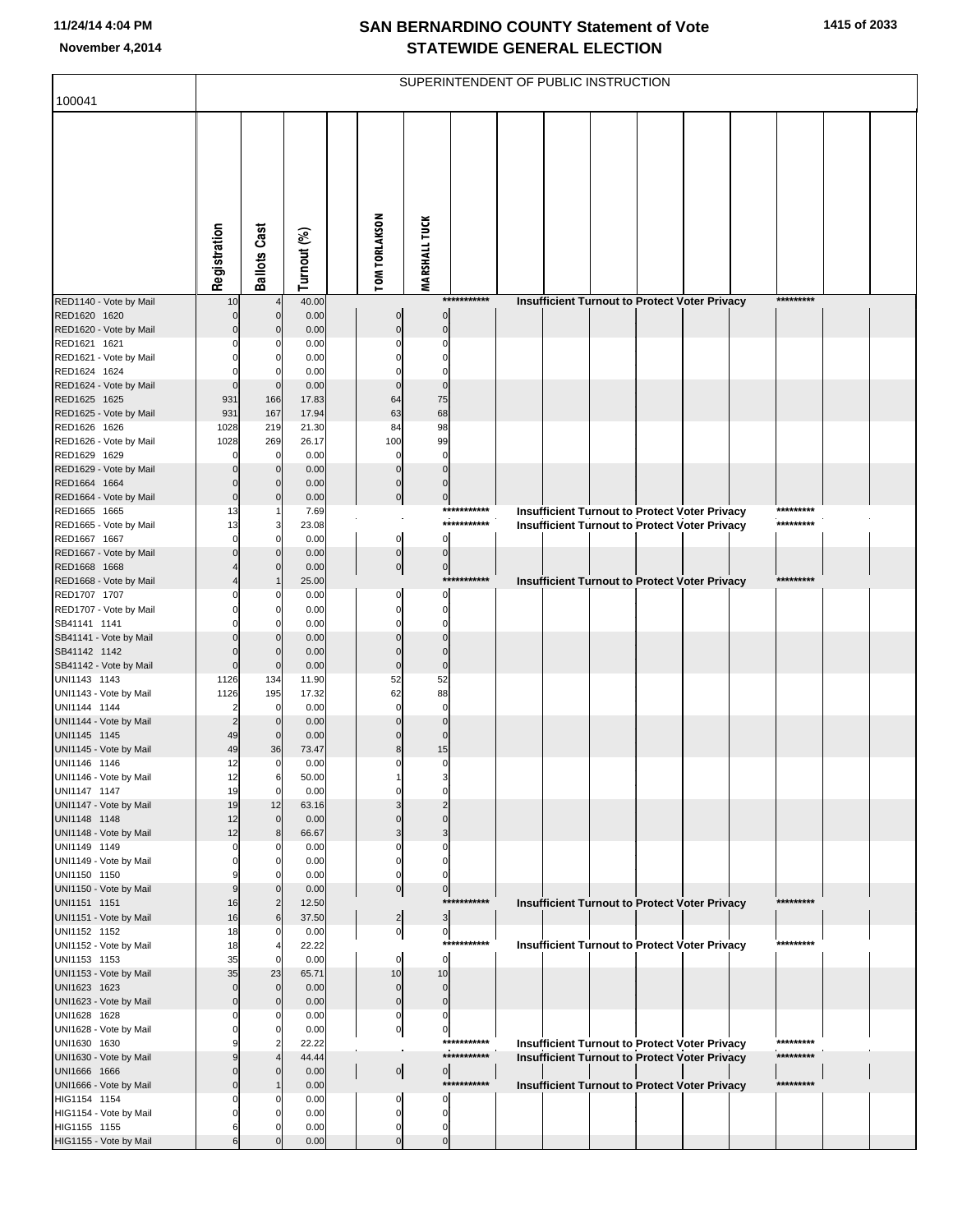| 100041                                 |                      |                               |                |                      |                            | SUPERINTENDENT OF PUBLIC INSTRUCTION |                                                      |  |  |            |  |
|----------------------------------------|----------------------|-------------------------------|----------------|----------------------|----------------------------|--------------------------------------|------------------------------------------------------|--|--|------------|--|
|                                        | Registration         | <b>Ballots Cast</b>           | Turnout (%)    | <b>TOM TORLAKSON</b> | <b>MARSHALL TUCK</b>       |                                      |                                                      |  |  |            |  |
| HIG1156 1156<br>HIG1156 - Vote by Mail | 9                    | $\mathbf 0$                   | 0.00<br>11.11  |                      | 0                          | $\overline{0}$<br>*******<br>***     | Insufficient Turnout to Protect Voter Privacy        |  |  | *********  |  |
| RED1157 1157                           | $\Omega$             | $\Omega$                      | 0.00           |                      |                            | $\mathbf 0$                          |                                                      |  |  |            |  |
| RED1157 - Vote by Mail<br>RED1158 1158 |                      | $\Omega$                      | 0.00<br>0.00   |                      | $\Omega$                   | $\Omega$<br>$\Omega$                 |                                                      |  |  |            |  |
| RED1158 - Vote by Mail                 |                      |                               | 0.00           |                      |                            | $\sqrt{ }$                           |                                                      |  |  |            |  |
| RED1159 1159                           |                      | $\Omega$                      | 0.00           |                      | $\Omega$                   | $\Omega$                             |                                                      |  |  |            |  |
| RED1159 - Vote by Mail                 |                      | $\Omega$                      | 0.00           |                      | $\Omega$                   | $\Omega$                             |                                                      |  |  |            |  |
| SB11160 1160<br>SB11160 - Vote by Mail |                      | $\Omega$<br>5                 | 0.00<br>55.56  |                      | $\Omega$                   | $\Omega$<br>4                        |                                                      |  |  |            |  |
| SB11161 1161                           | 224                  | $\overline{2}$                | 0.89           |                      |                            | ***********                          | Insufficient Turnout to Protect Voter Privacy        |  |  | *********  |  |
| SB11161 - Vote by Mail                 | 224                  | 17                            | 7.59           |                      | 9                          | 6                                    |                                                      |  |  |            |  |
| SB11162 1162                           |                      | $\mathbf 0$<br>$\Omega$       | 0.00<br>0.00   |                      | $\mathbf 0$<br>$\Omega$    | $\mathbf 0$<br>$\Omega$              |                                                      |  |  |            |  |
| SB11162 - Vote by Mail<br>SB11163 1163 |                      | $\Omega$                      | 0.00           |                      | $\mathbf 0$                | $\mathbf 0$                          |                                                      |  |  |            |  |
| SB11163 - Vote by Mail                 | $\Omega$             | Ω                             | 0.00           |                      | $\mathbf 0$                | $\Omega$                             |                                                      |  |  |            |  |
| SB11635 1635                           | 10                   | $\mathbf 0$                   | 0.00           |                      | $\overline{0}$             | $\pmb{0}$                            |                                                      |  |  | *********  |  |
| SB11635 - Vote by Mail<br>SB11636 1636 | 10<br>$\overline{2}$ | $\overline{2}$<br>$\mathbf 0$ | 20.00<br>0.00  |                      | $\overline{0}$             | ********<br>***<br>$\overline{0}$    | Insufficient Turnout to Protect Voter Privacy        |  |  |            |  |
| SB11636 - Vote by Mail                 | $\overline{c}$       | $\mathbf 1$                   | 50.00          |                      |                            | *******<br>***                       | <b>Insufficient Turnout to Protect Voter Privacy</b> |  |  | *********  |  |
| SB21164 1164                           | 302                  | 18                            | 5.96           |                      | 10                         | $\,6$                                |                                                      |  |  |            |  |
| SB21164 - Vote by Mail                 | 302<br>597           | 89<br>55                      | 29.47          |                      | 30<br>20                   | 39<br>29                             |                                                      |  |  |            |  |
| SB21165 1165<br>SB21165 - Vote by Mail | 597                  | 95                            | 9.21<br>15.91  |                      | 34                         | 38                                   |                                                      |  |  |            |  |
| SB21166 1166                           | 843                  | 68                            | 8.07           |                      | 29                         | 28                                   |                                                      |  |  |            |  |
| SB21166 - Vote by Mail                 | 843                  | 152                           | 18.03          |                      | 70                         | 55                                   |                                                      |  |  |            |  |
| SB21167 1167<br>SB21167 - Vote by Mail | 112<br>112           | 8                             | 7.14<br>8.04   |                      | $\overline{4}$<br>$5 \mid$ | $\overline{4}$<br>3                  |                                                      |  |  |            |  |
| SB21168 1168                           | 78                   | $\overline{a}$                | 2.56           |                      |                            | ***********                          | <b>Insufficient Turnout to Protect Voter Privacy</b> |  |  | *********  |  |
| SB21168 - Vote by Mail                 | 78                   | 6                             | 7.69           |                      | 3                          | $\overline{2}$                       |                                                      |  |  |            |  |
| SB21169 1169                           | 71<br>71             | 5                             | 7.04<br>26.76  |                      | $\Omega$                   | $\overline{2}$<br>8                  |                                                      |  |  |            |  |
| SB21169 - Vote by Mail<br>SB21657 1657 | $\mathbf 0$          | 19<br>$\mathbf 0$             | 0.00           |                      | $\Omega$                   | $\mathbf 0$                          |                                                      |  |  |            |  |
| SB21657 - Vote by Mail                 | $\mathbf 0$          | $\Omega$                      | 0.00           |                      | 0                          | ſ                                    |                                                      |  |  |            |  |
| SB41170 1170                           | 1382                 | 204                           | 14.76          |                      | 77                         | 84                                   |                                                      |  |  |            |  |
| SB41170 - Vote by Mail<br>SB41171 1171 | 1382<br>6            | 319<br>$\mathbf 0$            | 23.08<br>0.00  |                      | 117<br>$\overline{0}$      | 138<br>$\mathbf 0$                   |                                                      |  |  |            |  |
| SB41171 - Vote by Mail                 | 6                    | 3                             | 50.00          |                      |                            | ***********                          | <b>Insufficient Turnout to Protect Voter Privacy</b> |  |  | *********  |  |
| SB41172 1172                           | 10                   | -1                            | 10.00          |                      |                            | ***********                          | Insufficient Turnout to Protect Voter Privacy        |  |  | *********  |  |
| SB41172 - Vote by Mail<br>SB41173 1173 | 10<br>1017           | 3<br>152                      | 30.00<br>14.95 |                      | 48                         | ***********<br>65                    | Insufficient Turnout to Protect Voter Privacy        |  |  | *********  |  |
| SB41173 - Vote by Mail                 | 1017                 | 301                           | 29.60          |                      | 122                        | 116                                  |                                                      |  |  |            |  |
| SB41174 1174                           | 1130                 | 170                           | 15.04          |                      | 74                         | 79                                   |                                                      |  |  |            |  |
| SB41174 - Vote by Mail                 | 1130                 | 282                           | 24.96          |                      | 105                        | 132<br>***********                   |                                                      |  |  | ********** |  |
| SB41175 1175<br>SB41175 - Vote by Mail | $\Omega$<br>0        | 0                             | 0.00<br>0.00   |                      | 0                          | 0                                    | Insufficient Turnout to Protect Voter Privacy        |  |  |            |  |
| SB41176 1176                           |                      | 0                             | 0.00           |                      | $\overline{0}$             | $\mathbf 0$                          |                                                      |  |  |            |  |
| SB41176 - Vote by Mail                 | 5                    | 2                             | 40.00          |                      |                            | ********<br>$***$                    | Insufficient Turnout to Protect Voter Privacy        |  |  | *********  |  |
| SB41177 1177<br>SB41177 - Vote by Mail | 269<br>269           | 6<br>57                       | 2.23<br>21.19  |                      | $\mathbf{1}$               | 4<br>35                              |                                                      |  |  |            |  |
| SB41178 1178                           |                      | $\mathbf 0$                   | 0.00           |                      | 13<br>$\overline{0}$       | $\overline{0}$                       |                                                      |  |  |            |  |
| SB41178 - Vote by Mail                 |                      | -1                            | 100.00         |                      |                            | *******<br>$***$                     | Insufficient Turnout to Protect Voter Privacy        |  |  | *********  |  |
| SB41179 1179                           | 458                  | 46                            | 10.04          |                      | 20                         | 19                                   |                                                      |  |  |            |  |
| SB41179 - Vote by Mail<br>SB41180 1180 | 458<br>1100          | 96<br>104                     | 20.96<br>9.45  |                      | 35<br>29                   | 43<br>49                             |                                                      |  |  |            |  |
| SB41180 - Vote by Mail                 | 1100                 | 307                           | 27.91          |                      | 110                        | 135                                  |                                                      |  |  |            |  |
| SB41181 1181                           | 62                   | $\overline{4}$                | 6.45           |                      |                            | ***********                          | Insufficient Turnout to Protect Voter Privacy        |  |  | *********  |  |
| SB41181 - Vote by Mail                 | 62                   | 32                            | 51.61          |                      | 9                          | 18                                   |                                                      |  |  |            |  |
| SB41182 1182<br>SB41182 - Vote by Mail | 262<br>262           | 25<br>58                      | 9.54<br>22.14  |                      | 27                         | 13<br>24                             |                                                      |  |  |            |  |
| SB41183 1183                           | 641                  | 113                           | 17.63          |                      | 37                         | 57                                   |                                                      |  |  |            |  |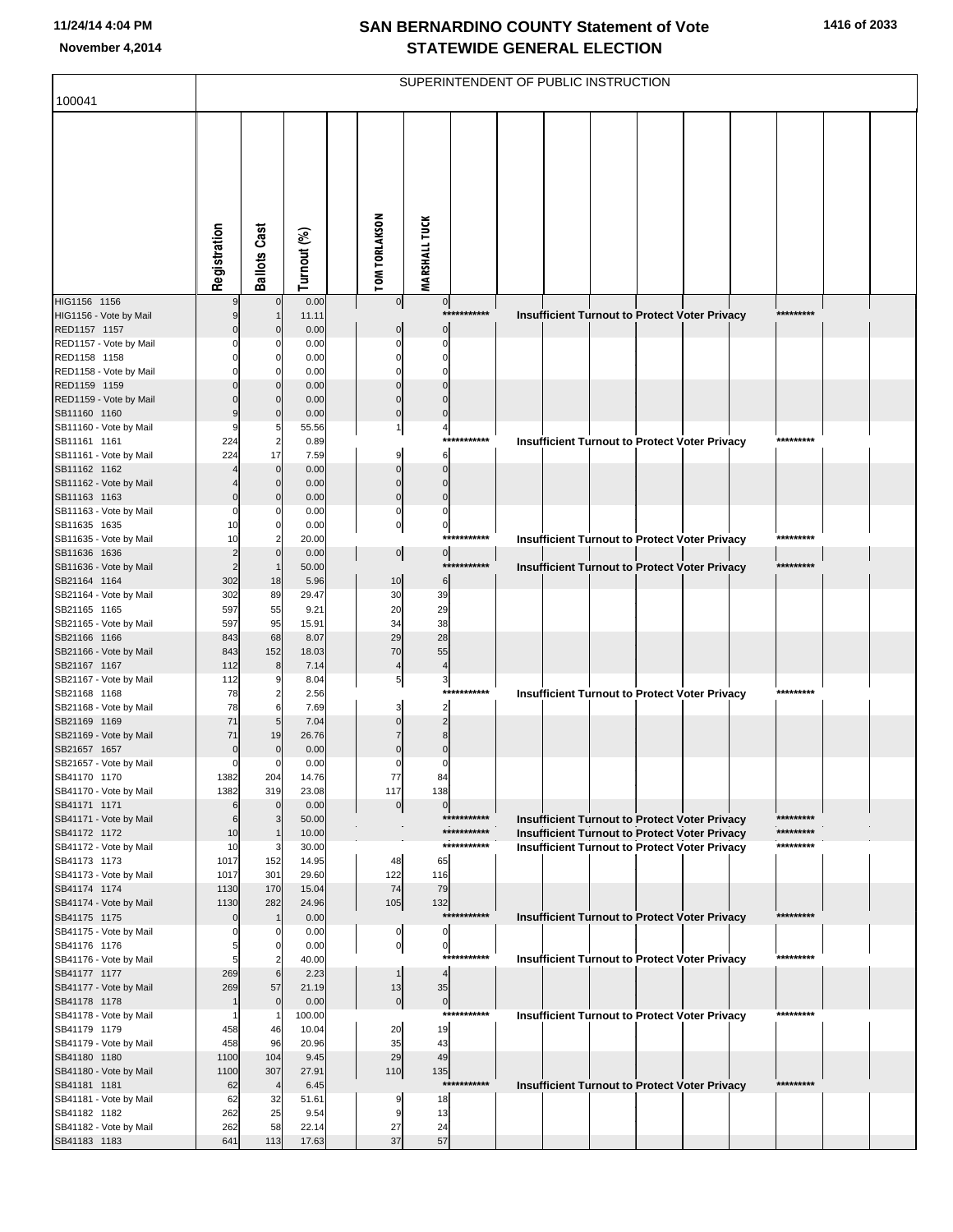| <b>TOM TORLAKSON</b><br><b>MARSHALL TUCK</b><br><b>Ballots Cast</b><br>Registration<br>Turnout (%)<br>223<br>34.79<br>SB41183 - Vote by Mail<br>641<br>82<br>111<br>SB41184 1184<br>78<br>9<br>11.54<br>$\overline{c}$<br>5<br>SB41184 - Vote by Mail<br>78<br>37<br>47.44<br>17<br>9<br>186<br>35<br>18.82<br>17<br>12<br>186<br>78<br>41.94<br>30<br>26<br>93<br>1196<br>241<br>20.15<br>111<br>SB41186 - Vote by Mail<br>317<br>26.51<br>138<br>118<br>1196<br>SB41187 1187<br>128<br>8<br>6.25<br>$\mathbf 0$<br>$\overline{c}$<br>SB41187 - Vote by Mail<br>128<br>50.00<br>21<br>25<br>64<br>164<br>12<br>7.32<br>5<br>20<br>12.20<br>164<br>12<br>3<br>131<br>6.11<br>8<br>3<br>3<br>SB41672 - Vote by Mail<br>131<br>13.74<br>18<br>9<br>6<br>SB41674 1674<br>0.00<br>$\mathbf 0$<br>$\Omega$<br>$\Omega$<br>$\Omega$<br>SB41674 - Vote by Mail<br>0.00<br>$\Omega$<br>0<br>$\mathbf 0$<br>$\Omega$<br>2<br>0.00<br>$\Omega$<br>0<br>0<br>0.00<br>$\overline{2}$<br>$\Omega$<br>0<br>0.00<br>$\Omega$<br>$\Omega$<br>0<br>SB43019 - Vote by Mail<br>0.00<br>$\pmb{0}$<br>$\Omega$<br>$\mathbf 0$<br>$\mathbf 0$<br>SB71188 1188<br>19.47<br>134<br>1402<br>273<br>82<br>177<br>SB71188 - Vote by Mail<br>1402<br>404<br>28.82<br>146<br>539<br>46<br>8.53<br>24<br>13<br>539<br>35.25<br>69<br>80<br>190<br>1392<br>10.78<br>56<br>55<br>150<br>SB71190 - Vote by Mail<br>1392<br>295<br>21.19<br>112<br>116<br>SB71191 1191<br>229<br>18<br>7.86<br>8<br>$\overline{7}$<br>SB71191 - Vote by Mail<br>229<br>11.35<br>26<br>13<br>8<br>587<br>29<br>4.94<br>11<br>14<br>587<br>62<br>29<br>22<br>10.56<br>SB71193 1193<br>520<br>9<br>19<br>3.65<br>6<br>SB71193 - Vote by Mail<br>520<br>51<br>9.81<br>25<br>21<br>SB71194 1194<br>0.00<br>$\overline{0}$<br>$\overline{0}$<br>8<br>$\mathbf 0$<br>*********<br>***********<br><b>Insufficient Turnout to Protect Voter Privacy</b><br>25.00<br>8<br>$\overline{2}$<br>25<br>3.75<br>9<br>13<br>667<br>667<br>96<br>14.39<br>36<br>43<br>SB71196 1196<br>0.00<br>0<br>$\mathbf 0$<br>$\mathbf 0$<br>$\mathbf 0$<br>SB71196 - Vote by Mail<br>0.00<br>$\mathbf 0$<br>$\Omega$<br>$\mathbf{0}$<br>$\mathbf 0$<br>47<br>7.14<br>19<br>658<br>18<br>658<br>72<br>10.94<br>22<br>28<br>$\overline{7}$<br>236<br>5.93<br>3<br>14<br>SB71670 - Vote by Mail<br>236<br>20<br>16<br>44<br>18.64<br>SB71671 1671<br>21<br>0.00<br>$\overline{0}$<br>$\overline{0}$<br>0<br>***********<br>*********<br>SB71671 - Vote by Mail<br>21<br>9.52<br><b>Insufficient Turnout to Protect Voter Privacy</b><br>$\overline{2}$<br>0.00<br>$\overline{0}$<br>$\Omega$<br>$\mathbf 0$<br>$\mathbf 0$<br>0.00<br>$\Omega$<br>$\mathbf 0$<br>$\mathbf 0$<br>$\mathbf{0}$<br>UNI1200 1200<br>1027<br>78<br>7.59<br>25<br>41<br>UNI1200 - Vote by Mail<br>1027<br>215<br>20.93<br>67<br>110<br>UNI1201 1201<br>80<br>6.43<br>23<br>46<br>1244<br>1244<br>324<br>26.05<br>142<br>144<br>13.13<br>76<br>88<br>1493<br>196<br>20.23<br>302<br>107<br>135<br>1493<br>32<br>UNI1203 1203<br>69<br>6.03<br>31<br>1144<br>UNI1203 - Vote by Mail<br>147<br>12.85<br>57<br>1144<br>61<br>UNI1204 1204<br>55<br>833<br>109<br>13.09<br>42<br>833<br>110<br>13.21<br>46<br>44<br>107<br>0.00<br>$\mathbf 0$<br>$\mathbf{0}$<br>$\mathbf{0}$<br>107<br>9.35<br>10<br>9<br>UNI1638 1638<br>9.09<br>88<br>8<br>5<br>3<br>UNI1638 - Vote by Mail<br>88<br>20.45<br>9<br>18<br>$6 \mid$<br>***********<br>*********<br>UNI1673 1673<br>79<br>3.80<br>Insufficient Turnout to Protect Voter Privacy<br>3<br>3 <sup>1</sup><br>79<br>15.19<br>12<br>$\overline{7}$ | 100041                 |  |  |  |  | SUPERINTENDENT OF PUBLIC INSTRUCTION |  |  |  |  |
|-----------------------------------------------------------------------------------------------------------------------------------------------------------------------------------------------------------------------------------------------------------------------------------------------------------------------------------------------------------------------------------------------------------------------------------------------------------------------------------------------------------------------------------------------------------------------------------------------------------------------------------------------------------------------------------------------------------------------------------------------------------------------------------------------------------------------------------------------------------------------------------------------------------------------------------------------------------------------------------------------------------------------------------------------------------------------------------------------------------------------------------------------------------------------------------------------------------------------------------------------------------------------------------------------------------------------------------------------------------------------------------------------------------------------------------------------------------------------------------------------------------------------------------------------------------------------------------------------------------------------------------------------------------------------------------------------------------------------------------------------------------------------------------------------------------------------------------------------------------------------------------------------------------------------------------------------------------------------------------------------------------------------------------------------------------------------------------------------------------------------------------------------------------------------------------------------------------------------------------------------------------------------------------------------------------------------------------------------------------------------------------------------------------------------------------------------------------------------------------------------------------------------------------------------------------------------------------------------------------------------------------------------------------------------------------------------------------------------------------------------------------------------------------------------------------------------------------------------------------------------------------------------------------------------------------------------------------------------------------------------------------------------------------------------------------------------------------------------------------------------------------------------------------------------------------------------------------------------------------------------------------------------------------------------------------------------------------------------------------------------------------------------------------------------------------------------------------------------------------------------------------------------------------------------------------------------------------|------------------------|--|--|--|--|--------------------------------------|--|--|--|--|
|                                                                                                                                                                                                                                                                                                                                                                                                                                                                                                                                                                                                                                                                                                                                                                                                                                                                                                                                                                                                                                                                                                                                                                                                                                                                                                                                                                                                                                                                                                                                                                                                                                                                                                                                                                                                                                                                                                                                                                                                                                                                                                                                                                                                                                                                                                                                                                                                                                                                                                                                                                                                                                                                                                                                                                                                                                                                                                                                                                                                                                                                                                                                                                                                                                                                                                                                                                                                                                                                                                                                                                                   |                        |  |  |  |  |                                      |  |  |  |  |
|                                                                                                                                                                                                                                                                                                                                                                                                                                                                                                                                                                                                                                                                                                                                                                                                                                                                                                                                                                                                                                                                                                                                                                                                                                                                                                                                                                                                                                                                                                                                                                                                                                                                                                                                                                                                                                                                                                                                                                                                                                                                                                                                                                                                                                                                                                                                                                                                                                                                                                                                                                                                                                                                                                                                                                                                                                                                                                                                                                                                                                                                                                                                                                                                                                                                                                                                                                                                                                                                                                                                                                                   |                        |  |  |  |  |                                      |  |  |  |  |
|                                                                                                                                                                                                                                                                                                                                                                                                                                                                                                                                                                                                                                                                                                                                                                                                                                                                                                                                                                                                                                                                                                                                                                                                                                                                                                                                                                                                                                                                                                                                                                                                                                                                                                                                                                                                                                                                                                                                                                                                                                                                                                                                                                                                                                                                                                                                                                                                                                                                                                                                                                                                                                                                                                                                                                                                                                                                                                                                                                                                                                                                                                                                                                                                                                                                                                                                                                                                                                                                                                                                                                                   |                        |  |  |  |  |                                      |  |  |  |  |
|                                                                                                                                                                                                                                                                                                                                                                                                                                                                                                                                                                                                                                                                                                                                                                                                                                                                                                                                                                                                                                                                                                                                                                                                                                                                                                                                                                                                                                                                                                                                                                                                                                                                                                                                                                                                                                                                                                                                                                                                                                                                                                                                                                                                                                                                                                                                                                                                                                                                                                                                                                                                                                                                                                                                                                                                                                                                                                                                                                                                                                                                                                                                                                                                                                                                                                                                                                                                                                                                                                                                                                                   |                        |  |  |  |  |                                      |  |  |  |  |
|                                                                                                                                                                                                                                                                                                                                                                                                                                                                                                                                                                                                                                                                                                                                                                                                                                                                                                                                                                                                                                                                                                                                                                                                                                                                                                                                                                                                                                                                                                                                                                                                                                                                                                                                                                                                                                                                                                                                                                                                                                                                                                                                                                                                                                                                                                                                                                                                                                                                                                                                                                                                                                                                                                                                                                                                                                                                                                                                                                                                                                                                                                                                                                                                                                                                                                                                                                                                                                                                                                                                                                                   |                        |  |  |  |  |                                      |  |  |  |  |
|                                                                                                                                                                                                                                                                                                                                                                                                                                                                                                                                                                                                                                                                                                                                                                                                                                                                                                                                                                                                                                                                                                                                                                                                                                                                                                                                                                                                                                                                                                                                                                                                                                                                                                                                                                                                                                                                                                                                                                                                                                                                                                                                                                                                                                                                                                                                                                                                                                                                                                                                                                                                                                                                                                                                                                                                                                                                                                                                                                                                                                                                                                                                                                                                                                                                                                                                                                                                                                                                                                                                                                                   | SB41185 1185           |  |  |  |  |                                      |  |  |  |  |
|                                                                                                                                                                                                                                                                                                                                                                                                                                                                                                                                                                                                                                                                                                                                                                                                                                                                                                                                                                                                                                                                                                                                                                                                                                                                                                                                                                                                                                                                                                                                                                                                                                                                                                                                                                                                                                                                                                                                                                                                                                                                                                                                                                                                                                                                                                                                                                                                                                                                                                                                                                                                                                                                                                                                                                                                                                                                                                                                                                                                                                                                                                                                                                                                                                                                                                                                                                                                                                                                                                                                                                                   | SB41185 - Vote by Mail |  |  |  |  |                                      |  |  |  |  |
|                                                                                                                                                                                                                                                                                                                                                                                                                                                                                                                                                                                                                                                                                                                                                                                                                                                                                                                                                                                                                                                                                                                                                                                                                                                                                                                                                                                                                                                                                                                                                                                                                                                                                                                                                                                                                                                                                                                                                                                                                                                                                                                                                                                                                                                                                                                                                                                                                                                                                                                                                                                                                                                                                                                                                                                                                                                                                                                                                                                                                                                                                                                                                                                                                                                                                                                                                                                                                                                                                                                                                                                   | SB41186 1186           |  |  |  |  |                                      |  |  |  |  |
|                                                                                                                                                                                                                                                                                                                                                                                                                                                                                                                                                                                                                                                                                                                                                                                                                                                                                                                                                                                                                                                                                                                                                                                                                                                                                                                                                                                                                                                                                                                                                                                                                                                                                                                                                                                                                                                                                                                                                                                                                                                                                                                                                                                                                                                                                                                                                                                                                                                                                                                                                                                                                                                                                                                                                                                                                                                                                                                                                                                                                                                                                                                                                                                                                                                                                                                                                                                                                                                                                                                                                                                   |                        |  |  |  |  |                                      |  |  |  |  |
|                                                                                                                                                                                                                                                                                                                                                                                                                                                                                                                                                                                                                                                                                                                                                                                                                                                                                                                                                                                                                                                                                                                                                                                                                                                                                                                                                                                                                                                                                                                                                                                                                                                                                                                                                                                                                                                                                                                                                                                                                                                                                                                                                                                                                                                                                                                                                                                                                                                                                                                                                                                                                                                                                                                                                                                                                                                                                                                                                                                                                                                                                                                                                                                                                                                                                                                                                                                                                                                                                                                                                                                   |                        |  |  |  |  |                                      |  |  |  |  |
|                                                                                                                                                                                                                                                                                                                                                                                                                                                                                                                                                                                                                                                                                                                                                                                                                                                                                                                                                                                                                                                                                                                                                                                                                                                                                                                                                                                                                                                                                                                                                                                                                                                                                                                                                                                                                                                                                                                                                                                                                                                                                                                                                                                                                                                                                                                                                                                                                                                                                                                                                                                                                                                                                                                                                                                                                                                                                                                                                                                                                                                                                                                                                                                                                                                                                                                                                                                                                                                                                                                                                                                   | SB41197 1197           |  |  |  |  |                                      |  |  |  |  |
|                                                                                                                                                                                                                                                                                                                                                                                                                                                                                                                                                                                                                                                                                                                                                                                                                                                                                                                                                                                                                                                                                                                                                                                                                                                                                                                                                                                                                                                                                                                                                                                                                                                                                                                                                                                                                                                                                                                                                                                                                                                                                                                                                                                                                                                                                                                                                                                                                                                                                                                                                                                                                                                                                                                                                                                                                                                                                                                                                                                                                                                                                                                                                                                                                                                                                                                                                                                                                                                                                                                                                                                   | SB41197 - Vote by Mail |  |  |  |  |                                      |  |  |  |  |
|                                                                                                                                                                                                                                                                                                                                                                                                                                                                                                                                                                                                                                                                                                                                                                                                                                                                                                                                                                                                                                                                                                                                                                                                                                                                                                                                                                                                                                                                                                                                                                                                                                                                                                                                                                                                                                                                                                                                                                                                                                                                                                                                                                                                                                                                                                                                                                                                                                                                                                                                                                                                                                                                                                                                                                                                                                                                                                                                                                                                                                                                                                                                                                                                                                                                                                                                                                                                                                                                                                                                                                                   | SB41672 1672           |  |  |  |  |                                      |  |  |  |  |
|                                                                                                                                                                                                                                                                                                                                                                                                                                                                                                                                                                                                                                                                                                                                                                                                                                                                                                                                                                                                                                                                                                                                                                                                                                                                                                                                                                                                                                                                                                                                                                                                                                                                                                                                                                                                                                                                                                                                                                                                                                                                                                                                                                                                                                                                                                                                                                                                                                                                                                                                                                                                                                                                                                                                                                                                                                                                                                                                                                                                                                                                                                                                                                                                                                                                                                                                                                                                                                                                                                                                                                                   |                        |  |  |  |  |                                      |  |  |  |  |
|                                                                                                                                                                                                                                                                                                                                                                                                                                                                                                                                                                                                                                                                                                                                                                                                                                                                                                                                                                                                                                                                                                                                                                                                                                                                                                                                                                                                                                                                                                                                                                                                                                                                                                                                                                                                                                                                                                                                                                                                                                                                                                                                                                                                                                                                                                                                                                                                                                                                                                                                                                                                                                                                                                                                                                                                                                                                                                                                                                                                                                                                                                                                                                                                                                                                                                                                                                                                                                                                                                                                                                                   |                        |  |  |  |  |                                      |  |  |  |  |
|                                                                                                                                                                                                                                                                                                                                                                                                                                                                                                                                                                                                                                                                                                                                                                                                                                                                                                                                                                                                                                                                                                                                                                                                                                                                                                                                                                                                                                                                                                                                                                                                                                                                                                                                                                                                                                                                                                                                                                                                                                                                                                                                                                                                                                                                                                                                                                                                                                                                                                                                                                                                                                                                                                                                                                                                                                                                                                                                                                                                                                                                                                                                                                                                                                                                                                                                                                                                                                                                                                                                                                                   | SB41675 1675           |  |  |  |  |                                      |  |  |  |  |
|                                                                                                                                                                                                                                                                                                                                                                                                                                                                                                                                                                                                                                                                                                                                                                                                                                                                                                                                                                                                                                                                                                                                                                                                                                                                                                                                                                                                                                                                                                                                                                                                                                                                                                                                                                                                                                                                                                                                                                                                                                                                                                                                                                                                                                                                                                                                                                                                                                                                                                                                                                                                                                                                                                                                                                                                                                                                                                                                                                                                                                                                                                                                                                                                                                                                                                                                                                                                                                                                                                                                                                                   | SB41675 - Vote by Mail |  |  |  |  |                                      |  |  |  |  |
|                                                                                                                                                                                                                                                                                                                                                                                                                                                                                                                                                                                                                                                                                                                                                                                                                                                                                                                                                                                                                                                                                                                                                                                                                                                                                                                                                                                                                                                                                                                                                                                                                                                                                                                                                                                                                                                                                                                                                                                                                                                                                                                                                                                                                                                                                                                                                                                                                                                                                                                                                                                                                                                                                                                                                                                                                                                                                                                                                                                                                                                                                                                                                                                                                                                                                                                                                                                                                                                                                                                                                                                   | SB43019 3019           |  |  |  |  |                                      |  |  |  |  |
|                                                                                                                                                                                                                                                                                                                                                                                                                                                                                                                                                                                                                                                                                                                                                                                                                                                                                                                                                                                                                                                                                                                                                                                                                                                                                                                                                                                                                                                                                                                                                                                                                                                                                                                                                                                                                                                                                                                                                                                                                                                                                                                                                                                                                                                                                                                                                                                                                                                                                                                                                                                                                                                                                                                                                                                                                                                                                                                                                                                                                                                                                                                                                                                                                                                                                                                                                                                                                                                                                                                                                                                   |                        |  |  |  |  |                                      |  |  |  |  |
|                                                                                                                                                                                                                                                                                                                                                                                                                                                                                                                                                                                                                                                                                                                                                                                                                                                                                                                                                                                                                                                                                                                                                                                                                                                                                                                                                                                                                                                                                                                                                                                                                                                                                                                                                                                                                                                                                                                                                                                                                                                                                                                                                                                                                                                                                                                                                                                                                                                                                                                                                                                                                                                                                                                                                                                                                                                                                                                                                                                                                                                                                                                                                                                                                                                                                                                                                                                                                                                                                                                                                                                   |                        |  |  |  |  |                                      |  |  |  |  |
|                                                                                                                                                                                                                                                                                                                                                                                                                                                                                                                                                                                                                                                                                                                                                                                                                                                                                                                                                                                                                                                                                                                                                                                                                                                                                                                                                                                                                                                                                                                                                                                                                                                                                                                                                                                                                                                                                                                                                                                                                                                                                                                                                                                                                                                                                                                                                                                                                                                                                                                                                                                                                                                                                                                                                                                                                                                                                                                                                                                                                                                                                                                                                                                                                                                                                                                                                                                                                                                                                                                                                                                   | SB71189 1189           |  |  |  |  |                                      |  |  |  |  |
|                                                                                                                                                                                                                                                                                                                                                                                                                                                                                                                                                                                                                                                                                                                                                                                                                                                                                                                                                                                                                                                                                                                                                                                                                                                                                                                                                                                                                                                                                                                                                                                                                                                                                                                                                                                                                                                                                                                                                                                                                                                                                                                                                                                                                                                                                                                                                                                                                                                                                                                                                                                                                                                                                                                                                                                                                                                                                                                                                                                                                                                                                                                                                                                                                                                                                                                                                                                                                                                                                                                                                                                   | SB71189 - Vote by Mail |  |  |  |  |                                      |  |  |  |  |
|                                                                                                                                                                                                                                                                                                                                                                                                                                                                                                                                                                                                                                                                                                                                                                                                                                                                                                                                                                                                                                                                                                                                                                                                                                                                                                                                                                                                                                                                                                                                                                                                                                                                                                                                                                                                                                                                                                                                                                                                                                                                                                                                                                                                                                                                                                                                                                                                                                                                                                                                                                                                                                                                                                                                                                                                                                                                                                                                                                                                                                                                                                                                                                                                                                                                                                                                                                                                                                                                                                                                                                                   | SB71190 1190           |  |  |  |  |                                      |  |  |  |  |
|                                                                                                                                                                                                                                                                                                                                                                                                                                                                                                                                                                                                                                                                                                                                                                                                                                                                                                                                                                                                                                                                                                                                                                                                                                                                                                                                                                                                                                                                                                                                                                                                                                                                                                                                                                                                                                                                                                                                                                                                                                                                                                                                                                                                                                                                                                                                                                                                                                                                                                                                                                                                                                                                                                                                                                                                                                                                                                                                                                                                                                                                                                                                                                                                                                                                                                                                                                                                                                                                                                                                                                                   |                        |  |  |  |  |                                      |  |  |  |  |
|                                                                                                                                                                                                                                                                                                                                                                                                                                                                                                                                                                                                                                                                                                                                                                                                                                                                                                                                                                                                                                                                                                                                                                                                                                                                                                                                                                                                                                                                                                                                                                                                                                                                                                                                                                                                                                                                                                                                                                                                                                                                                                                                                                                                                                                                                                                                                                                                                                                                                                                                                                                                                                                                                                                                                                                                                                                                                                                                                                                                                                                                                                                                                                                                                                                                                                                                                                                                                                                                                                                                                                                   |                        |  |  |  |  |                                      |  |  |  |  |
|                                                                                                                                                                                                                                                                                                                                                                                                                                                                                                                                                                                                                                                                                                                                                                                                                                                                                                                                                                                                                                                                                                                                                                                                                                                                                                                                                                                                                                                                                                                                                                                                                                                                                                                                                                                                                                                                                                                                                                                                                                                                                                                                                                                                                                                                                                                                                                                                                                                                                                                                                                                                                                                                                                                                                                                                                                                                                                                                                                                                                                                                                                                                                                                                                                                                                                                                                                                                                                                                                                                                                                                   | SB71192 1192           |  |  |  |  |                                      |  |  |  |  |
|                                                                                                                                                                                                                                                                                                                                                                                                                                                                                                                                                                                                                                                                                                                                                                                                                                                                                                                                                                                                                                                                                                                                                                                                                                                                                                                                                                                                                                                                                                                                                                                                                                                                                                                                                                                                                                                                                                                                                                                                                                                                                                                                                                                                                                                                                                                                                                                                                                                                                                                                                                                                                                                                                                                                                                                                                                                                                                                                                                                                                                                                                                                                                                                                                                                                                                                                                                                                                                                                                                                                                                                   | SB71192 - Vote by Mail |  |  |  |  |                                      |  |  |  |  |
|                                                                                                                                                                                                                                                                                                                                                                                                                                                                                                                                                                                                                                                                                                                                                                                                                                                                                                                                                                                                                                                                                                                                                                                                                                                                                                                                                                                                                                                                                                                                                                                                                                                                                                                                                                                                                                                                                                                                                                                                                                                                                                                                                                                                                                                                                                                                                                                                                                                                                                                                                                                                                                                                                                                                                                                                                                                                                                                                                                                                                                                                                                                                                                                                                                                                                                                                                                                                                                                                                                                                                                                   |                        |  |  |  |  |                                      |  |  |  |  |
|                                                                                                                                                                                                                                                                                                                                                                                                                                                                                                                                                                                                                                                                                                                                                                                                                                                                                                                                                                                                                                                                                                                                                                                                                                                                                                                                                                                                                                                                                                                                                                                                                                                                                                                                                                                                                                                                                                                                                                                                                                                                                                                                                                                                                                                                                                                                                                                                                                                                                                                                                                                                                                                                                                                                                                                                                                                                                                                                                                                                                                                                                                                                                                                                                                                                                                                                                                                                                                                                                                                                                                                   |                        |  |  |  |  |                                      |  |  |  |  |
|                                                                                                                                                                                                                                                                                                                                                                                                                                                                                                                                                                                                                                                                                                                                                                                                                                                                                                                                                                                                                                                                                                                                                                                                                                                                                                                                                                                                                                                                                                                                                                                                                                                                                                                                                                                                                                                                                                                                                                                                                                                                                                                                                                                                                                                                                                                                                                                                                                                                                                                                                                                                                                                                                                                                                                                                                                                                                                                                                                                                                                                                                                                                                                                                                                                                                                                                                                                                                                                                                                                                                                                   | SB71194 - Vote by Mail |  |  |  |  |                                      |  |  |  |  |
|                                                                                                                                                                                                                                                                                                                                                                                                                                                                                                                                                                                                                                                                                                                                                                                                                                                                                                                                                                                                                                                                                                                                                                                                                                                                                                                                                                                                                                                                                                                                                                                                                                                                                                                                                                                                                                                                                                                                                                                                                                                                                                                                                                                                                                                                                                                                                                                                                                                                                                                                                                                                                                                                                                                                                                                                                                                                                                                                                                                                                                                                                                                                                                                                                                                                                                                                                                                                                                                                                                                                                                                   | SB71195 1195           |  |  |  |  |                                      |  |  |  |  |
|                                                                                                                                                                                                                                                                                                                                                                                                                                                                                                                                                                                                                                                                                                                                                                                                                                                                                                                                                                                                                                                                                                                                                                                                                                                                                                                                                                                                                                                                                                                                                                                                                                                                                                                                                                                                                                                                                                                                                                                                                                                                                                                                                                                                                                                                                                                                                                                                                                                                                                                                                                                                                                                                                                                                                                                                                                                                                                                                                                                                                                                                                                                                                                                                                                                                                                                                                                                                                                                                                                                                                                                   | SB71195 - Vote by Mail |  |  |  |  |                                      |  |  |  |  |
|                                                                                                                                                                                                                                                                                                                                                                                                                                                                                                                                                                                                                                                                                                                                                                                                                                                                                                                                                                                                                                                                                                                                                                                                                                                                                                                                                                                                                                                                                                                                                                                                                                                                                                                                                                                                                                                                                                                                                                                                                                                                                                                                                                                                                                                                                                                                                                                                                                                                                                                                                                                                                                                                                                                                                                                                                                                                                                                                                                                                                                                                                                                                                                                                                                                                                                                                                                                                                                                                                                                                                                                   |                        |  |  |  |  |                                      |  |  |  |  |
|                                                                                                                                                                                                                                                                                                                                                                                                                                                                                                                                                                                                                                                                                                                                                                                                                                                                                                                                                                                                                                                                                                                                                                                                                                                                                                                                                                                                                                                                                                                                                                                                                                                                                                                                                                                                                                                                                                                                                                                                                                                                                                                                                                                                                                                                                                                                                                                                                                                                                                                                                                                                                                                                                                                                                                                                                                                                                                                                                                                                                                                                                                                                                                                                                                                                                                                                                                                                                                                                                                                                                                                   | SB71198 1198           |  |  |  |  |                                      |  |  |  |  |
|                                                                                                                                                                                                                                                                                                                                                                                                                                                                                                                                                                                                                                                                                                                                                                                                                                                                                                                                                                                                                                                                                                                                                                                                                                                                                                                                                                                                                                                                                                                                                                                                                                                                                                                                                                                                                                                                                                                                                                                                                                                                                                                                                                                                                                                                                                                                                                                                                                                                                                                                                                                                                                                                                                                                                                                                                                                                                                                                                                                                                                                                                                                                                                                                                                                                                                                                                                                                                                                                                                                                                                                   | SB71198 - Vote by Mail |  |  |  |  |                                      |  |  |  |  |
|                                                                                                                                                                                                                                                                                                                                                                                                                                                                                                                                                                                                                                                                                                                                                                                                                                                                                                                                                                                                                                                                                                                                                                                                                                                                                                                                                                                                                                                                                                                                                                                                                                                                                                                                                                                                                                                                                                                                                                                                                                                                                                                                                                                                                                                                                                                                                                                                                                                                                                                                                                                                                                                                                                                                                                                                                                                                                                                                                                                                                                                                                                                                                                                                                                                                                                                                                                                                                                                                                                                                                                                   | SB71670 1670           |  |  |  |  |                                      |  |  |  |  |
|                                                                                                                                                                                                                                                                                                                                                                                                                                                                                                                                                                                                                                                                                                                                                                                                                                                                                                                                                                                                                                                                                                                                                                                                                                                                                                                                                                                                                                                                                                                                                                                                                                                                                                                                                                                                                                                                                                                                                                                                                                                                                                                                                                                                                                                                                                                                                                                                                                                                                                                                                                                                                                                                                                                                                                                                                                                                                                                                                                                                                                                                                                                                                                                                                                                                                                                                                                                                                                                                                                                                                                                   |                        |  |  |  |  |                                      |  |  |  |  |
|                                                                                                                                                                                                                                                                                                                                                                                                                                                                                                                                                                                                                                                                                                                                                                                                                                                                                                                                                                                                                                                                                                                                                                                                                                                                                                                                                                                                                                                                                                                                                                                                                                                                                                                                                                                                                                                                                                                                                                                                                                                                                                                                                                                                                                                                                                                                                                                                                                                                                                                                                                                                                                                                                                                                                                                                                                                                                                                                                                                                                                                                                                                                                                                                                                                                                                                                                                                                                                                                                                                                                                                   |                        |  |  |  |  |                                      |  |  |  |  |
|                                                                                                                                                                                                                                                                                                                                                                                                                                                                                                                                                                                                                                                                                                                                                                                                                                                                                                                                                                                                                                                                                                                                                                                                                                                                                                                                                                                                                                                                                                                                                                                                                                                                                                                                                                                                                                                                                                                                                                                                                                                                                                                                                                                                                                                                                                                                                                                                                                                                                                                                                                                                                                                                                                                                                                                                                                                                                                                                                                                                                                                                                                                                                                                                                                                                                                                                                                                                                                                                                                                                                                                   | UNI1199 1199           |  |  |  |  |                                      |  |  |  |  |
|                                                                                                                                                                                                                                                                                                                                                                                                                                                                                                                                                                                                                                                                                                                                                                                                                                                                                                                                                                                                                                                                                                                                                                                                                                                                                                                                                                                                                                                                                                                                                                                                                                                                                                                                                                                                                                                                                                                                                                                                                                                                                                                                                                                                                                                                                                                                                                                                                                                                                                                                                                                                                                                                                                                                                                                                                                                                                                                                                                                                                                                                                                                                                                                                                                                                                                                                                                                                                                                                                                                                                                                   | UNI1199 - Vote by Mail |  |  |  |  |                                      |  |  |  |  |
|                                                                                                                                                                                                                                                                                                                                                                                                                                                                                                                                                                                                                                                                                                                                                                                                                                                                                                                                                                                                                                                                                                                                                                                                                                                                                                                                                                                                                                                                                                                                                                                                                                                                                                                                                                                                                                                                                                                                                                                                                                                                                                                                                                                                                                                                                                                                                                                                                                                                                                                                                                                                                                                                                                                                                                                                                                                                                                                                                                                                                                                                                                                                                                                                                                                                                                                                                                                                                                                                                                                                                                                   |                        |  |  |  |  |                                      |  |  |  |  |
|                                                                                                                                                                                                                                                                                                                                                                                                                                                                                                                                                                                                                                                                                                                                                                                                                                                                                                                                                                                                                                                                                                                                                                                                                                                                                                                                                                                                                                                                                                                                                                                                                                                                                                                                                                                                                                                                                                                                                                                                                                                                                                                                                                                                                                                                                                                                                                                                                                                                                                                                                                                                                                                                                                                                                                                                                                                                                                                                                                                                                                                                                                                                                                                                                                                                                                                                                                                                                                                                                                                                                                                   |                        |  |  |  |  |                                      |  |  |  |  |
|                                                                                                                                                                                                                                                                                                                                                                                                                                                                                                                                                                                                                                                                                                                                                                                                                                                                                                                                                                                                                                                                                                                                                                                                                                                                                                                                                                                                                                                                                                                                                                                                                                                                                                                                                                                                                                                                                                                                                                                                                                                                                                                                                                                                                                                                                                                                                                                                                                                                                                                                                                                                                                                                                                                                                                                                                                                                                                                                                                                                                                                                                                                                                                                                                                                                                                                                                                                                                                                                                                                                                                                   | UNI1201 - Vote by Mail |  |  |  |  |                                      |  |  |  |  |
|                                                                                                                                                                                                                                                                                                                                                                                                                                                                                                                                                                                                                                                                                                                                                                                                                                                                                                                                                                                                                                                                                                                                                                                                                                                                                                                                                                                                                                                                                                                                                                                                                                                                                                                                                                                                                                                                                                                                                                                                                                                                                                                                                                                                                                                                                                                                                                                                                                                                                                                                                                                                                                                                                                                                                                                                                                                                                                                                                                                                                                                                                                                                                                                                                                                                                                                                                                                                                                                                                                                                                                                   | UNI1202 1202           |  |  |  |  |                                      |  |  |  |  |
|                                                                                                                                                                                                                                                                                                                                                                                                                                                                                                                                                                                                                                                                                                                                                                                                                                                                                                                                                                                                                                                                                                                                                                                                                                                                                                                                                                                                                                                                                                                                                                                                                                                                                                                                                                                                                                                                                                                                                                                                                                                                                                                                                                                                                                                                                                                                                                                                                                                                                                                                                                                                                                                                                                                                                                                                                                                                                                                                                                                                                                                                                                                                                                                                                                                                                                                                                                                                                                                                                                                                                                                   | UNI1202 - Vote by Mail |  |  |  |  |                                      |  |  |  |  |
|                                                                                                                                                                                                                                                                                                                                                                                                                                                                                                                                                                                                                                                                                                                                                                                                                                                                                                                                                                                                                                                                                                                                                                                                                                                                                                                                                                                                                                                                                                                                                                                                                                                                                                                                                                                                                                                                                                                                                                                                                                                                                                                                                                                                                                                                                                                                                                                                                                                                                                                                                                                                                                                                                                                                                                                                                                                                                                                                                                                                                                                                                                                                                                                                                                                                                                                                                                                                                                                                                                                                                                                   |                        |  |  |  |  |                                      |  |  |  |  |
|                                                                                                                                                                                                                                                                                                                                                                                                                                                                                                                                                                                                                                                                                                                                                                                                                                                                                                                                                                                                                                                                                                                                                                                                                                                                                                                                                                                                                                                                                                                                                                                                                                                                                                                                                                                                                                                                                                                                                                                                                                                                                                                                                                                                                                                                                                                                                                                                                                                                                                                                                                                                                                                                                                                                                                                                                                                                                                                                                                                                                                                                                                                                                                                                                                                                                                                                                                                                                                                                                                                                                                                   |                        |  |  |  |  |                                      |  |  |  |  |
|                                                                                                                                                                                                                                                                                                                                                                                                                                                                                                                                                                                                                                                                                                                                                                                                                                                                                                                                                                                                                                                                                                                                                                                                                                                                                                                                                                                                                                                                                                                                                                                                                                                                                                                                                                                                                                                                                                                                                                                                                                                                                                                                                                                                                                                                                                                                                                                                                                                                                                                                                                                                                                                                                                                                                                                                                                                                                                                                                                                                                                                                                                                                                                                                                                                                                                                                                                                                                                                                                                                                                                                   | UNI1204 - Vote by Mail |  |  |  |  |                                      |  |  |  |  |
|                                                                                                                                                                                                                                                                                                                                                                                                                                                                                                                                                                                                                                                                                                                                                                                                                                                                                                                                                                                                                                                                                                                                                                                                                                                                                                                                                                                                                                                                                                                                                                                                                                                                                                                                                                                                                                                                                                                                                                                                                                                                                                                                                                                                                                                                                                                                                                                                                                                                                                                                                                                                                                                                                                                                                                                                                                                                                                                                                                                                                                                                                                                                                                                                                                                                                                                                                                                                                                                                                                                                                                                   | UNI1637 1637           |  |  |  |  |                                      |  |  |  |  |
|                                                                                                                                                                                                                                                                                                                                                                                                                                                                                                                                                                                                                                                                                                                                                                                                                                                                                                                                                                                                                                                                                                                                                                                                                                                                                                                                                                                                                                                                                                                                                                                                                                                                                                                                                                                                                                                                                                                                                                                                                                                                                                                                                                                                                                                                                                                                                                                                                                                                                                                                                                                                                                                                                                                                                                                                                                                                                                                                                                                                                                                                                                                                                                                                                                                                                                                                                                                                                                                                                                                                                                                   | UNI1637 - Vote by Mail |  |  |  |  |                                      |  |  |  |  |
|                                                                                                                                                                                                                                                                                                                                                                                                                                                                                                                                                                                                                                                                                                                                                                                                                                                                                                                                                                                                                                                                                                                                                                                                                                                                                                                                                                                                                                                                                                                                                                                                                                                                                                                                                                                                                                                                                                                                                                                                                                                                                                                                                                                                                                                                                                                                                                                                                                                                                                                                                                                                                                                                                                                                                                                                                                                                                                                                                                                                                                                                                                                                                                                                                                                                                                                                                                                                                                                                                                                                                                                   |                        |  |  |  |  |                                      |  |  |  |  |
|                                                                                                                                                                                                                                                                                                                                                                                                                                                                                                                                                                                                                                                                                                                                                                                                                                                                                                                                                                                                                                                                                                                                                                                                                                                                                                                                                                                                                                                                                                                                                                                                                                                                                                                                                                                                                                                                                                                                                                                                                                                                                                                                                                                                                                                                                                                                                                                                                                                                                                                                                                                                                                                                                                                                                                                                                                                                                                                                                                                                                                                                                                                                                                                                                                                                                                                                                                                                                                                                                                                                                                                   |                        |  |  |  |  |                                      |  |  |  |  |
|                                                                                                                                                                                                                                                                                                                                                                                                                                                                                                                                                                                                                                                                                                                                                                                                                                                                                                                                                                                                                                                                                                                                                                                                                                                                                                                                                                                                                                                                                                                                                                                                                                                                                                                                                                                                                                                                                                                                                                                                                                                                                                                                                                                                                                                                                                                                                                                                                                                                                                                                                                                                                                                                                                                                                                                                                                                                                                                                                                                                                                                                                                                                                                                                                                                                                                                                                                                                                                                                                                                                                                                   | UNI1673 - Vote by Mail |  |  |  |  |                                      |  |  |  |  |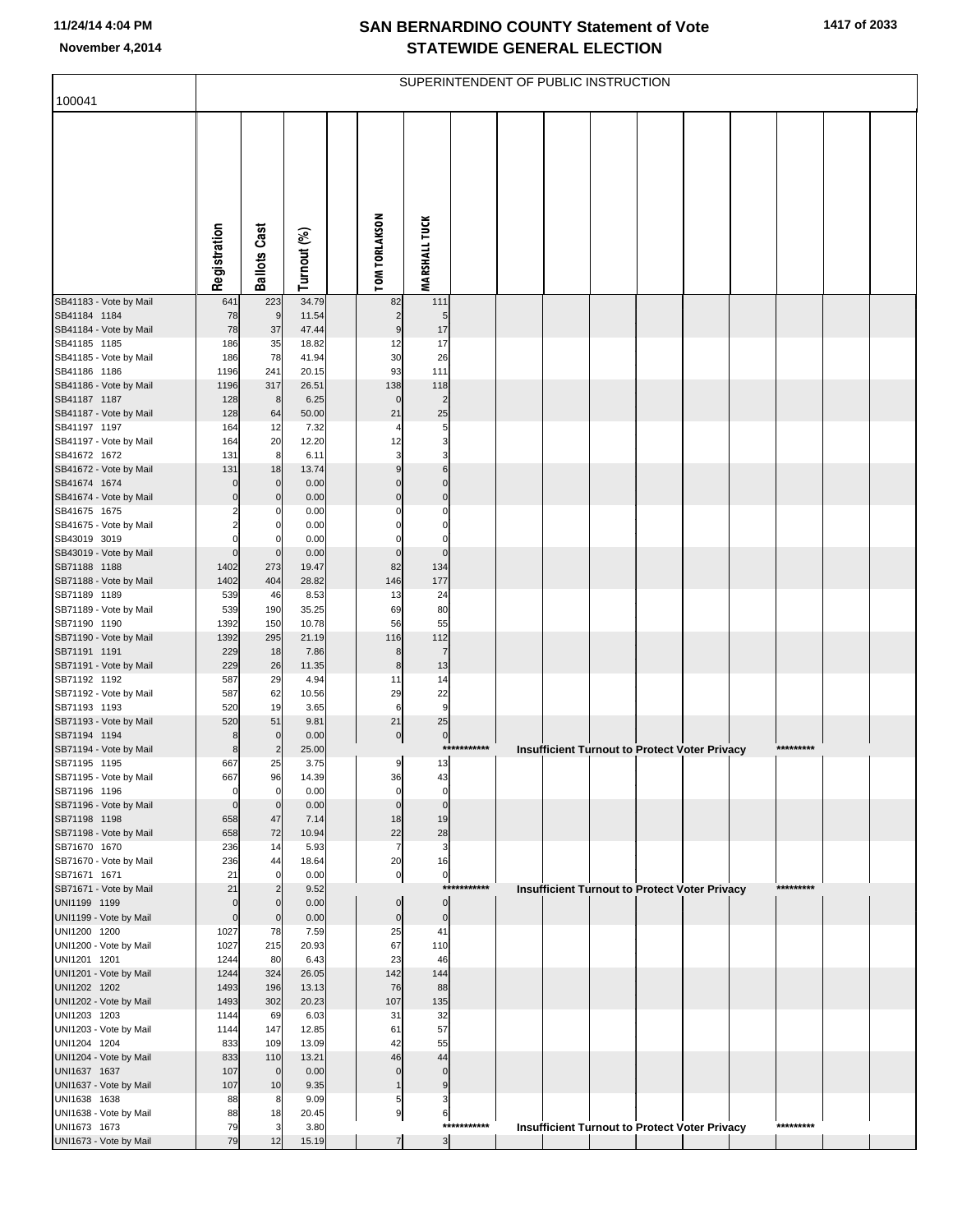| 100041                                 |              |                            |                |                            |                                  |             | SUPERINTENDENT OF PUBLIC INSTRUCTION |  |                                                      |           |  |
|----------------------------------------|--------------|----------------------------|----------------|----------------------------|----------------------------------|-------------|--------------------------------------|--|------------------------------------------------------|-----------|--|
|                                        | Registration | <b>Ballots Cast</b>        | Turnout (%)    | <b>TOM TORLAKSON</b>       | <b>MARSHALL TUCK</b>             |             |                                      |  |                                                      |           |  |
| UNI1678 1678<br>UNI1678 - Vote by Mail | 575<br>575   | 86<br>150                  | 14.96<br>26.09 | 43<br>62                   | 31<br>64                         |             |                                      |  |                                                      |           |  |
| RED1205 1205                           | 180          | 30                         | 16.67          | 11                         | 11                               |             |                                      |  |                                                      |           |  |
| RED1205 - Vote by Mail<br>RED1206 1206 | 180<br>48    | 52<br>8                    | 28.89<br>16.67 | 18<br>2                    | 23<br>$\pmb{0}$                  |             |                                      |  |                                                      |           |  |
| RED1206 - Vote by Mail                 | 48           | 18                         | 37.50          | 9                          | 8 <sup>1</sup>                   |             |                                      |  |                                                      |           |  |
| SB31207 1207                           | $\Omega$     | $\pmb{0}$                  | 0.00           | $\pmb{0}$                  | $\overline{0}$                   |             |                                      |  |                                                      |           |  |
| SB31207 - Vote by Mail<br>SB31208 1208 | 0<br>0       | $\mathbf 0$<br>$\pmb{0}$   | 0.00<br>0.00   | $\mathbf 0$<br>$\mathbf 0$ | $\overline{0}$<br>$\overline{0}$ |             |                                      |  |                                                      |           |  |
| SB31208 - Vote by Mail                 |              | 0                          | 0.00           | $\Omega$                   | $\mathbf 0$                      |             |                                      |  |                                                      |           |  |
| LOM1209 1209                           |              | $\mathbf 0$                | 0.00           | $\Omega$<br>$\Omega$       | $\pmb{0}$                        |             |                                      |  |                                                      |           |  |
| LOM1209 - Vote by Mail<br>LOM1210 1210 | 0            | $\mathbf 0$<br>$\pmb{0}$   | 0.00<br>0.00   | $\mathbf 0$                | $\mathbf 0$<br>$\overline{0}$    |             |                                      |  |                                                      |           |  |
| LOM1210 - Vote by Mail                 | ŋ            | $\mathbf 0$                | 0.00           | $\Omega$                   | $\overline{0}$                   |             |                                      |  |                                                      |           |  |
| LOM1211 1211<br>LOM1211 - Vote by Mail | ŋ            | $\pmb{0}$<br>0             | 0.00<br>0.00   | $\Omega$<br>0              | $\overline{0}$<br>$\pmb{0}$      |             |                                      |  |                                                      |           |  |
| RED1212 1212                           |              | $\mathbf 0$                | 0.00           | $\Omega$                   | $\mathbf{0}$                     |             |                                      |  |                                                      |           |  |
| RED1212 - Vote by Mail                 |              | $\mathbf 0$                | 0.00           | $\Omega$                   | $\mathbf 0$                      |             |                                      |  |                                                      |           |  |
| SB31213 1213<br>SB31213 - Vote by Mail |              | $\pmb{0}$<br>$\mathbf 0$   | 0.00<br>0.00   | $\pmb{0}$<br>$\pmb{0}$     | $\overline{0}$<br>$\mathbf 0$    |             |                                      |  |                                                      |           |  |
| SB31214 1214                           | 1669         | 130                        | 7.79           | 59                         | 47                               |             |                                      |  |                                                      |           |  |
| SB31214 - Vote by Mail                 | 1669         | 246                        | 14.74          | 123                        | 81                               |             |                                      |  |                                                      |           |  |
| SB31659 1659<br>SB31659 - Vote by Mail |              | $\mathbf 0$<br>$\mathbf 0$ | 0.00<br>0.00   | 0<br>$\Omega$              | $\pmb{0}$<br>$\mathbf{0}$        |             |                                      |  |                                                      |           |  |
| SB31660 1660                           |              | $\pmb{0}$                  | 0.00           | $\mathbf 0$                | $\overline{0}$                   |             |                                      |  |                                                      |           |  |
| SB31660 - Vote by Mail                 |              | $\mathbf 0$                | 0.00           | $\mathbf 0$                | $\overline{0}$                   |             |                                      |  |                                                      |           |  |
| SB31661 1661<br>SB31661 - Vote by Mail | 0<br>ŋ       | $\mathbf 0$<br>0           | 0.00<br>0.00   | $\mathbf 0$                | $\overline{0}$<br>0              |             |                                      |  |                                                      |           |  |
| SB11215 1215                           | 42           | $\mathbf 0$                | 0.00           |                            | 0                                |             |                                      |  |                                                      |           |  |
| SB11215 - Vote by Mail                 | 42           | 9                          | 21.43          |                            | 5<br>$\overline{4}$              |             |                                      |  |                                                      |           |  |
| SB11216 1216<br>SB11216 - Vote by Mail | 200<br>200   | 11<br>14                   | 5.50<br>7.00   | 8                          | $\overline{2}$                   |             |                                      |  |                                                      |           |  |
| SB11217 1217                           | $\mathbf 0$  | $\mathbf 0$                | 0.00           | $\mathbf 0$                | $\overline{0}$                   |             |                                      |  |                                                      |           |  |
| SB11217 - Vote by Mail                 | $\mathbf 0$  | 0                          | 0.00           | $\Omega$                   | 0                                |             |                                      |  |                                                      |           |  |
| SB11218 1218<br>SB11218 - Vote by Mail | 246<br>246   | 12<br>29                   | 4.88<br>11.79  | 13                         | 11                               |             |                                      |  |                                                      |           |  |
| SB11219 1219                           | O            | $\mathbf{0}$               | 0.00           | $\Omega$                   | $\pmb{0}$                        |             |                                      |  |                                                      |           |  |
| SB11219 - Vote by Mail<br>SB11220 1220 |              | $\mathbf 0$<br>$\mathbf 0$ | 0.00<br>0.00   | $\Omega$<br>$\Omega$       | $\pmb{0}$<br>$\overline{0}$      |             |                                      |  |                                                      |           |  |
| SB11220 - Vote by Mail                 |              | 0                          | 0.00           |                            | 0                                |             |                                      |  |                                                      |           |  |
| SB11221 1221                           |              | $\mathbf 0$                | 0.00           |                            | 0                                |             |                                      |  |                                                      |           |  |
| SB11221 - Vote by Mail<br>SB11222 1222 |              | $\Omega$<br>$\mathbf 0$    | 0.00<br>0.00   |                            | $\Omega$<br>$\overline{0}$       |             |                                      |  |                                                      |           |  |
| SB11222 - Vote by Mail                 |              | $\mathbf 0$                | 0.00           |                            | $\mathbf 0$                      |             |                                      |  |                                                      |           |  |
| SB11223 1223                           |              | $\mathbf 0$                | 0.00           | $\Omega$                   | $\overline{0}$                   |             |                                      |  |                                                      |           |  |
| SB11223 - Vote by Mail<br>SB11224 1224 | 0<br>396     | 0<br>26                    | 0.00<br>6.57   | $\mathbf 0$<br>14          | $\mathbf 0$<br>10                |             |                                      |  |                                                      |           |  |
| SB11224 - Vote by Mail                 | 396          | 40                         | 10.10          | 23                         | 12                               |             |                                      |  |                                                      |           |  |
| SB11225 1225                           | 372          | 29<br>41                   | 7.80           | 14                         | 11<br>16                         |             |                                      |  |                                                      |           |  |
| SB11225 - Vote by Mail<br>SB11226 1226 | 372<br>10    | $\mathbf 0$                | 11.02<br>0.00  | 16<br>$\overline{0}$       | $\overline{0}$                   |             |                                      |  |                                                      |           |  |
| SB11226 - Vote by Mail                 | 10           |                            | 10.00          |                            |                                  | *********** |                                      |  | <b>Insufficient Turnout to Protect Voter Privacy</b> | ********* |  |
| SB11227 1227<br>SB11227 - Vote by Mail |              | 0                          | 0.00<br>14.29  | $\overline{0}$             | $\circ$<br>****                  | *******     |                                      |  | <b>Insufficient Turnout to Protect Voter Privacy</b> | ********* |  |
| SB11228 1228                           |              | $\mathbf 0$                | 0.00           | $\overline{0}$             | $\overline{0}$                   |             |                                      |  |                                                      |           |  |
| SB11228 - Vote by Mail                 |              | $\mathbf 0$                | 0.00           | $\pmb{0}$                  | $\overline{0}$                   |             |                                      |  |                                                      |           |  |
| SB11229 1229<br>SB11229 - Vote by Mail | ŋ            | $\mathbf 0$<br>0           | 0.00<br>0.00   | $\overline{0}$             | $\overline{0}$<br>0              |             |                                      |  |                                                      |           |  |
| SB11230 1230                           |              | 0                          | 0.00           | $\Omega$                   | $\Omega$                         |             |                                      |  |                                                      |           |  |
| SB11230 - Vote by Mail                 |              | 0                          | 0.00           | $\Omega$                   | $\overline{0}$                   |             |                                      |  |                                                      |           |  |
| SB11231 1231                           | n            | $\Omega$                   | 0.00           | $\overline{0}$             | $\overline{0}$                   |             |                                      |  |                                                      |           |  |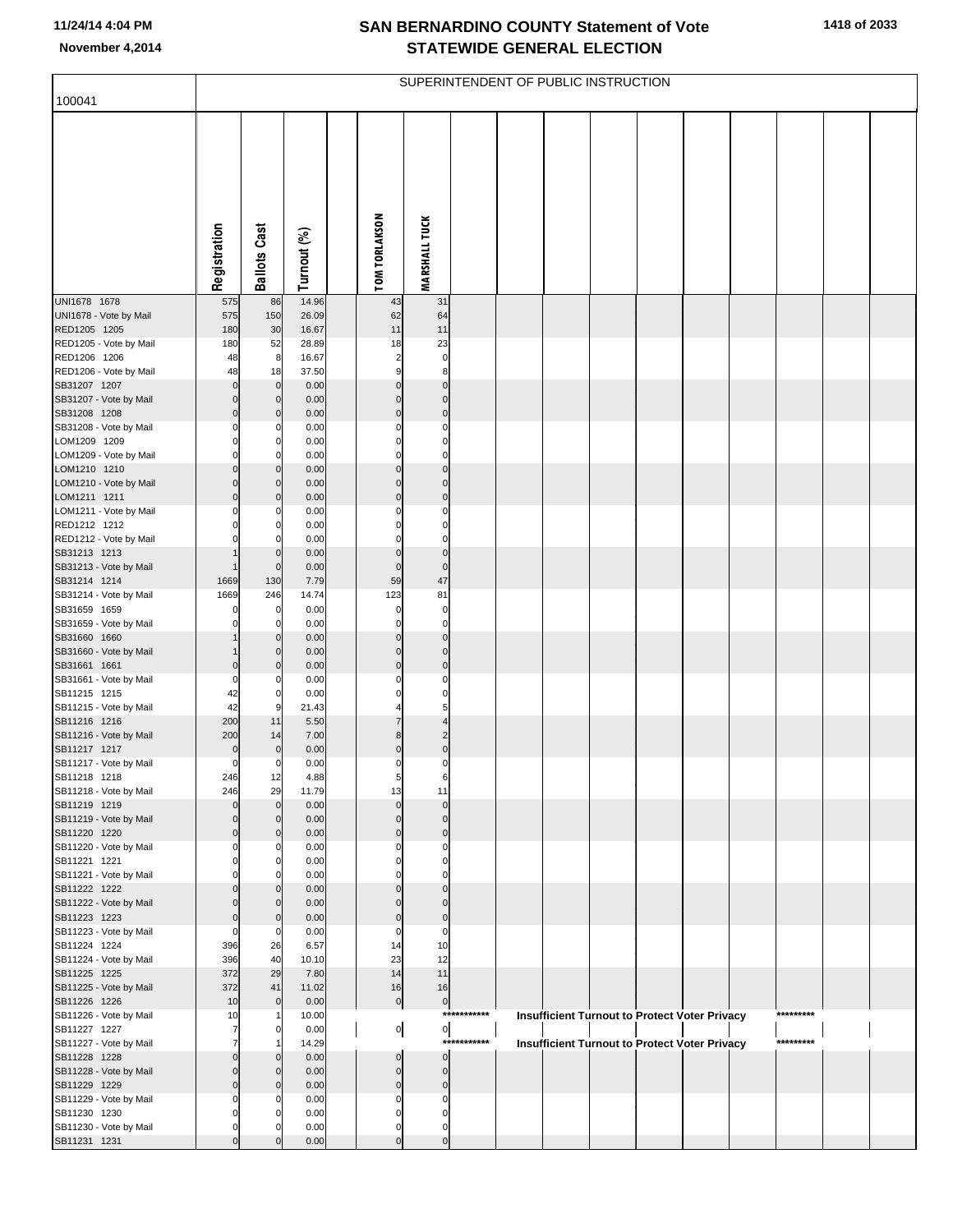| <b>TOM TORLAKSON</b><br><b>MARSHALL TUCK</b><br>Registration<br><b>Ballots Cast</b><br>Turnout (%)<br>SB11231 - Vote by Mail<br>0.00<br> 0 <br>$\mathbf 0$<br>$\overline{0}$<br>SB11232 1232<br>9.09<br>***********<br><b>Insufficient Turnout to Protect Voter Privacy</b><br>*********<br>44<br>$\overline{4}$<br>$\overline{2}$<br>SB11232 - Vote by Mail<br>44<br>6<br>13.64<br>3<br>SB11233 1233<br>726<br>37<br>5.10<br>14<br>16<br>SB11233 - Vote by Mail<br>50<br>21<br>16<br>726<br>6.89<br>SB11632 1632<br>0.00<br>$\mathbf 0$<br>$\mathbf 0$<br>$\mathbf 0$<br>0<br>$\mathbf 0$<br>SB11632 - Vote by Mail<br>0.00<br>$\Omega$<br>$\Omega$<br>$\mathbf 0$<br>SB11633 1633<br>0.00<br>$\mathbf 0$<br>0<br>0<br>$\mathbf 0$<br>SB11633 - Vote by Mail<br>$\mathbf 0$<br>0.00<br>$\mathbf 0$<br>$\Omega$<br>SB11634 1634<br>0.00<br>0<br>0<br>0<br>SB11634 - Vote by Mail<br>0.00<br>$\mathbf 0$<br>$\Omega$<br>$\Omega$<br>$\Omega$<br>SB11669 1669<br>0.00<br>$\mathbf 0$<br>0<br>$\mathbf 0$<br>SB11669 - Vote by Mail<br>0.00<br>$\Omega$<br>$\Omega$<br>$\Omega$<br>SB13011 3011<br>0.00<br>$\mathbf 0$<br>0<br>$\Omega$<br>$\mathbf 0$<br>SB13011 - Vote by Mail<br>0.00<br>$\Omega$<br>$\Omega$<br>$\Omega$<br>SB13016 3016<br>$\mathbf 0$<br>0.00<br>0<br>0<br>0<br>$\mathbf 0$<br>SB13016 - Vote by Mail<br>$\Omega$<br>$\mathbf 0$<br>0.00<br>$\mathbf 0$<br>77<br>SB21234 1234<br>1428<br>172<br>12.04<br>68<br>72<br>1428<br>227<br>117<br>SB21234 - Vote by Mail<br>15.90<br>24<br>SB21235 1235<br>7.07<br>920<br>65<br>24<br>33<br>SB21235 - Vote by Mail<br>50<br>920<br>104<br>11.30<br>SB21236 1236<br>7.71<br>31<br>44<br>86<br>1116<br>SB21236 - Vote by Mail<br>69<br>62<br>161<br>14.43<br>1116<br>25<br>SB21237 1237<br>37<br>1636<br>73<br>4.46<br>72<br>61<br>SB21237 - Vote by Mail<br>1636<br>156<br>9.54<br>SB21238 1238<br>38<br>35<br>1526<br>88<br>5.77<br>SB21238 - Vote by Mail<br>76<br>1526<br>155<br>10.16<br>54<br>SB21662 1662<br>92<br>8<br>8.70<br>3<br>3<br>5<br>92<br>20<br>11<br>SB21662 - Vote by Mail<br>21.74<br>19<br>SB23021 3021<br>11.57<br>$\overline{7}$<br>268<br>31<br>20<br>22<br>SB23021 - Vote by Mail<br>268<br>52<br>19.40<br>$\mathbf 0$<br>SB31658 1658<br>0.00<br>$\Omega$<br>$\mathbf 0$<br>$\mathbf 0$<br>$\mathbf 0$<br>SB31658 - Vote by Mail<br>0.00<br>$\mathbf 0$<br>$\mathbf 0$<br>0<br>SB33010 3010<br>153<br>5.88<br>3<br>9<br>4<br>SB33010 - Vote by Mail<br>9.15<br>153<br>14<br>10<br>4<br>$\mathbf 0$<br>$\mathbf 0$<br>SB33012 3012<br>0.00<br>$\mathbf 0$<br>$\mathbf 0$<br>$\mathbf 0$<br>0.00<br>SB33012 - Vote by Mail<br>$\Omega$<br>$\Omega$<br>$\Omega$<br>SB33013 3013<br>0.00<br>$\mathbf 0$<br>$\mathbf 0$<br>0<br>$\mathbf 0$<br>$\mathbf 0$<br>0.00<br>SB33013 - Vote by Mail<br>$\mathbf 0$<br>$\mathbf 0$<br>$\Omega$<br>0.00<br>SB33014 3014<br>$\mathbf 0$<br>0<br>0<br>0<br>0.00<br>$\mathbf 0$<br>SB33014 - Vote by Mail<br>$\Omega$<br>0<br>SB33015 3015<br>0.00<br>$\mathbf 0$<br>$\Omega$<br>0<br>$\mathbf 0$<br>0.00<br>SB33015 - Vote by Mail<br>$\Omega$<br>$\mathbf 0$<br>$\mathbf 0$<br>SB41239 1239<br>235<br>13.05<br>82<br>113<br>1801<br>380<br>153<br>147<br>SB41239 - Vote by Mail<br>1801<br>21.10<br>SB41240 1240<br>8.94<br>38<br>79<br>1667<br>149<br>247<br>94<br>SB41240 - Vote by Mail<br>1667<br>14.82<br>104<br>198<br>12.19<br>59<br>91<br>SB41241 1241<br>1624<br>324<br>19.95<br>123<br>140<br>SB41241 - Vote by Mail<br>1624<br>SB43017 3017<br>$\mathbf 0$<br>0.00<br>$\bf 0$<br>$\mathbf 0$<br>$\mathbf 0$<br>$\mathbf 0$<br>0.00<br>$\mathbf 0$<br>SB43017 - Vote by Mail<br>$\mathbf 0$<br>$\mathbf 0$<br>13.29<br>28<br>32<br>SB43018 3018<br>557<br>74<br>120<br>45<br>49<br>SB43018 - Vote by Mail<br>557<br>21.54<br>8<br>SB43022 3022<br>272<br>8.82<br>8<br>24<br>14<br>39<br>19<br>SB43022 - Vote by Mail<br>272<br>14.34<br>$\overline{9}$<br>1.57<br>$\overline{c}$<br>SB51242 1242<br>5<br>575 |                        |      |                |       |                | SUPERINTENDENT OF PUBLIC INSTRUCTION |  |  |  |  |  |
|----------------------------------------------------------------------------------------------------------------------------------------------------------------------------------------------------------------------------------------------------------------------------------------------------------------------------------------------------------------------------------------------------------------------------------------------------------------------------------------------------------------------------------------------------------------------------------------------------------------------------------------------------------------------------------------------------------------------------------------------------------------------------------------------------------------------------------------------------------------------------------------------------------------------------------------------------------------------------------------------------------------------------------------------------------------------------------------------------------------------------------------------------------------------------------------------------------------------------------------------------------------------------------------------------------------------------------------------------------------------------------------------------------------------------------------------------------------------------------------------------------------------------------------------------------------------------------------------------------------------------------------------------------------------------------------------------------------------------------------------------------------------------------------------------------------------------------------------------------------------------------------------------------------------------------------------------------------------------------------------------------------------------------------------------------------------------------------------------------------------------------------------------------------------------------------------------------------------------------------------------------------------------------------------------------------------------------------------------------------------------------------------------------------------------------------------------------------------------------------------------------------------------------------------------------------------------------------------------------------------------------------------------------------------------------------------------------------------------------------------------------------------------------------------------------------------------------------------------------------------------------------------------------------------------------------------------------------------------------------------------------------------------------------------------------------------------------------------------------------------------------------------------------------------------------------------------------------------------------------------------------------------------------------------------------------------------------------------------------------------------------------------------------------------------------------------------------------------------------------------------------------------------------------------------------------------------------------------------------------------------------------------------------------------------------------------------------------------------------------------------------------------------------------------------------------------------------------------------------------------------------------------------------------------------------------------|------------------------|------|----------------|-------|----------------|--------------------------------------|--|--|--|--|--|
|                                                                                                                                                                                                                                                                                                                                                                                                                                                                                                                                                                                                                                                                                                                                                                                                                                                                                                                                                                                                                                                                                                                                                                                                                                                                                                                                                                                                                                                                                                                                                                                                                                                                                                                                                                                                                                                                                                                                                                                                                                                                                                                                                                                                                                                                                                                                                                                                                                                                                                                                                                                                                                                                                                                                                                                                                                                                                                                                                                                                                                                                                                                                                                                                                                                                                                                                                                                                                                                                                                                                                                                                                                                                                                                                                                                                                                                                                                                                              | 100041                 |      |                |       |                |                                      |  |  |  |  |  |
|                                                                                                                                                                                                                                                                                                                                                                                                                                                                                                                                                                                                                                                                                                                                                                                                                                                                                                                                                                                                                                                                                                                                                                                                                                                                                                                                                                                                                                                                                                                                                                                                                                                                                                                                                                                                                                                                                                                                                                                                                                                                                                                                                                                                                                                                                                                                                                                                                                                                                                                                                                                                                                                                                                                                                                                                                                                                                                                                                                                                                                                                                                                                                                                                                                                                                                                                                                                                                                                                                                                                                                                                                                                                                                                                                                                                                                                                                                                                              |                        |      |                |       |                |                                      |  |  |  |  |  |
|                                                                                                                                                                                                                                                                                                                                                                                                                                                                                                                                                                                                                                                                                                                                                                                                                                                                                                                                                                                                                                                                                                                                                                                                                                                                                                                                                                                                                                                                                                                                                                                                                                                                                                                                                                                                                                                                                                                                                                                                                                                                                                                                                                                                                                                                                                                                                                                                                                                                                                                                                                                                                                                                                                                                                                                                                                                                                                                                                                                                                                                                                                                                                                                                                                                                                                                                                                                                                                                                                                                                                                                                                                                                                                                                                                                                                                                                                                                                              |                        |      |                |       |                |                                      |  |  |  |  |  |
|                                                                                                                                                                                                                                                                                                                                                                                                                                                                                                                                                                                                                                                                                                                                                                                                                                                                                                                                                                                                                                                                                                                                                                                                                                                                                                                                                                                                                                                                                                                                                                                                                                                                                                                                                                                                                                                                                                                                                                                                                                                                                                                                                                                                                                                                                                                                                                                                                                                                                                                                                                                                                                                                                                                                                                                                                                                                                                                                                                                                                                                                                                                                                                                                                                                                                                                                                                                                                                                                                                                                                                                                                                                                                                                                                                                                                                                                                                                                              |                        |      |                |       |                |                                      |  |  |  |  |  |
|                                                                                                                                                                                                                                                                                                                                                                                                                                                                                                                                                                                                                                                                                                                                                                                                                                                                                                                                                                                                                                                                                                                                                                                                                                                                                                                                                                                                                                                                                                                                                                                                                                                                                                                                                                                                                                                                                                                                                                                                                                                                                                                                                                                                                                                                                                                                                                                                                                                                                                                                                                                                                                                                                                                                                                                                                                                                                                                                                                                                                                                                                                                                                                                                                                                                                                                                                                                                                                                                                                                                                                                                                                                                                                                                                                                                                                                                                                                                              |                        |      |                |       |                |                                      |  |  |  |  |  |
|                                                                                                                                                                                                                                                                                                                                                                                                                                                                                                                                                                                                                                                                                                                                                                                                                                                                                                                                                                                                                                                                                                                                                                                                                                                                                                                                                                                                                                                                                                                                                                                                                                                                                                                                                                                                                                                                                                                                                                                                                                                                                                                                                                                                                                                                                                                                                                                                                                                                                                                                                                                                                                                                                                                                                                                                                                                                                                                                                                                                                                                                                                                                                                                                                                                                                                                                                                                                                                                                                                                                                                                                                                                                                                                                                                                                                                                                                                                                              |                        |      |                |       |                |                                      |  |  |  |  |  |
|                                                                                                                                                                                                                                                                                                                                                                                                                                                                                                                                                                                                                                                                                                                                                                                                                                                                                                                                                                                                                                                                                                                                                                                                                                                                                                                                                                                                                                                                                                                                                                                                                                                                                                                                                                                                                                                                                                                                                                                                                                                                                                                                                                                                                                                                                                                                                                                                                                                                                                                                                                                                                                                                                                                                                                                                                                                                                                                                                                                                                                                                                                                                                                                                                                                                                                                                                                                                                                                                                                                                                                                                                                                                                                                                                                                                                                                                                                                                              |                        |      |                |       |                |                                      |  |  |  |  |  |
|                                                                                                                                                                                                                                                                                                                                                                                                                                                                                                                                                                                                                                                                                                                                                                                                                                                                                                                                                                                                                                                                                                                                                                                                                                                                                                                                                                                                                                                                                                                                                                                                                                                                                                                                                                                                                                                                                                                                                                                                                                                                                                                                                                                                                                                                                                                                                                                                                                                                                                                                                                                                                                                                                                                                                                                                                                                                                                                                                                                                                                                                                                                                                                                                                                                                                                                                                                                                                                                                                                                                                                                                                                                                                                                                                                                                                                                                                                                                              |                        |      |                |       |                |                                      |  |  |  |  |  |
|                                                                                                                                                                                                                                                                                                                                                                                                                                                                                                                                                                                                                                                                                                                                                                                                                                                                                                                                                                                                                                                                                                                                                                                                                                                                                                                                                                                                                                                                                                                                                                                                                                                                                                                                                                                                                                                                                                                                                                                                                                                                                                                                                                                                                                                                                                                                                                                                                                                                                                                                                                                                                                                                                                                                                                                                                                                                                                                                                                                                                                                                                                                                                                                                                                                                                                                                                                                                                                                                                                                                                                                                                                                                                                                                                                                                                                                                                                                                              |                        |      |                |       |                |                                      |  |  |  |  |  |
|                                                                                                                                                                                                                                                                                                                                                                                                                                                                                                                                                                                                                                                                                                                                                                                                                                                                                                                                                                                                                                                                                                                                                                                                                                                                                                                                                                                                                                                                                                                                                                                                                                                                                                                                                                                                                                                                                                                                                                                                                                                                                                                                                                                                                                                                                                                                                                                                                                                                                                                                                                                                                                                                                                                                                                                                                                                                                                                                                                                                                                                                                                                                                                                                                                                                                                                                                                                                                                                                                                                                                                                                                                                                                                                                                                                                                                                                                                                                              |                        |      |                |       |                |                                      |  |  |  |  |  |
|                                                                                                                                                                                                                                                                                                                                                                                                                                                                                                                                                                                                                                                                                                                                                                                                                                                                                                                                                                                                                                                                                                                                                                                                                                                                                                                                                                                                                                                                                                                                                                                                                                                                                                                                                                                                                                                                                                                                                                                                                                                                                                                                                                                                                                                                                                                                                                                                                                                                                                                                                                                                                                                                                                                                                                                                                                                                                                                                                                                                                                                                                                                                                                                                                                                                                                                                                                                                                                                                                                                                                                                                                                                                                                                                                                                                                                                                                                                                              |                        |      |                |       |                |                                      |  |  |  |  |  |
|                                                                                                                                                                                                                                                                                                                                                                                                                                                                                                                                                                                                                                                                                                                                                                                                                                                                                                                                                                                                                                                                                                                                                                                                                                                                                                                                                                                                                                                                                                                                                                                                                                                                                                                                                                                                                                                                                                                                                                                                                                                                                                                                                                                                                                                                                                                                                                                                                                                                                                                                                                                                                                                                                                                                                                                                                                                                                                                                                                                                                                                                                                                                                                                                                                                                                                                                                                                                                                                                                                                                                                                                                                                                                                                                                                                                                                                                                                                                              |                        |      |                |       |                |                                      |  |  |  |  |  |
|                                                                                                                                                                                                                                                                                                                                                                                                                                                                                                                                                                                                                                                                                                                                                                                                                                                                                                                                                                                                                                                                                                                                                                                                                                                                                                                                                                                                                                                                                                                                                                                                                                                                                                                                                                                                                                                                                                                                                                                                                                                                                                                                                                                                                                                                                                                                                                                                                                                                                                                                                                                                                                                                                                                                                                                                                                                                                                                                                                                                                                                                                                                                                                                                                                                                                                                                                                                                                                                                                                                                                                                                                                                                                                                                                                                                                                                                                                                                              |                        |      |                |       |                |                                      |  |  |  |  |  |
|                                                                                                                                                                                                                                                                                                                                                                                                                                                                                                                                                                                                                                                                                                                                                                                                                                                                                                                                                                                                                                                                                                                                                                                                                                                                                                                                                                                                                                                                                                                                                                                                                                                                                                                                                                                                                                                                                                                                                                                                                                                                                                                                                                                                                                                                                                                                                                                                                                                                                                                                                                                                                                                                                                                                                                                                                                                                                                                                                                                                                                                                                                                                                                                                                                                                                                                                                                                                                                                                                                                                                                                                                                                                                                                                                                                                                                                                                                                                              |                        |      |                |       |                |                                      |  |  |  |  |  |
|                                                                                                                                                                                                                                                                                                                                                                                                                                                                                                                                                                                                                                                                                                                                                                                                                                                                                                                                                                                                                                                                                                                                                                                                                                                                                                                                                                                                                                                                                                                                                                                                                                                                                                                                                                                                                                                                                                                                                                                                                                                                                                                                                                                                                                                                                                                                                                                                                                                                                                                                                                                                                                                                                                                                                                                                                                                                                                                                                                                                                                                                                                                                                                                                                                                                                                                                                                                                                                                                                                                                                                                                                                                                                                                                                                                                                                                                                                                                              |                        |      |                |       |                |                                      |  |  |  |  |  |
|                                                                                                                                                                                                                                                                                                                                                                                                                                                                                                                                                                                                                                                                                                                                                                                                                                                                                                                                                                                                                                                                                                                                                                                                                                                                                                                                                                                                                                                                                                                                                                                                                                                                                                                                                                                                                                                                                                                                                                                                                                                                                                                                                                                                                                                                                                                                                                                                                                                                                                                                                                                                                                                                                                                                                                                                                                                                                                                                                                                                                                                                                                                                                                                                                                                                                                                                                                                                                                                                                                                                                                                                                                                                                                                                                                                                                                                                                                                                              |                        |      |                |       |                |                                      |  |  |  |  |  |
|                                                                                                                                                                                                                                                                                                                                                                                                                                                                                                                                                                                                                                                                                                                                                                                                                                                                                                                                                                                                                                                                                                                                                                                                                                                                                                                                                                                                                                                                                                                                                                                                                                                                                                                                                                                                                                                                                                                                                                                                                                                                                                                                                                                                                                                                                                                                                                                                                                                                                                                                                                                                                                                                                                                                                                                                                                                                                                                                                                                                                                                                                                                                                                                                                                                                                                                                                                                                                                                                                                                                                                                                                                                                                                                                                                                                                                                                                                                                              |                        |      |                |       |                |                                      |  |  |  |  |  |
|                                                                                                                                                                                                                                                                                                                                                                                                                                                                                                                                                                                                                                                                                                                                                                                                                                                                                                                                                                                                                                                                                                                                                                                                                                                                                                                                                                                                                                                                                                                                                                                                                                                                                                                                                                                                                                                                                                                                                                                                                                                                                                                                                                                                                                                                                                                                                                                                                                                                                                                                                                                                                                                                                                                                                                                                                                                                                                                                                                                                                                                                                                                                                                                                                                                                                                                                                                                                                                                                                                                                                                                                                                                                                                                                                                                                                                                                                                                                              |                        |      |                |       |                |                                      |  |  |  |  |  |
|                                                                                                                                                                                                                                                                                                                                                                                                                                                                                                                                                                                                                                                                                                                                                                                                                                                                                                                                                                                                                                                                                                                                                                                                                                                                                                                                                                                                                                                                                                                                                                                                                                                                                                                                                                                                                                                                                                                                                                                                                                                                                                                                                                                                                                                                                                                                                                                                                                                                                                                                                                                                                                                                                                                                                                                                                                                                                                                                                                                                                                                                                                                                                                                                                                                                                                                                                                                                                                                                                                                                                                                                                                                                                                                                                                                                                                                                                                                                              |                        |      |                |       |                |                                      |  |  |  |  |  |
|                                                                                                                                                                                                                                                                                                                                                                                                                                                                                                                                                                                                                                                                                                                                                                                                                                                                                                                                                                                                                                                                                                                                                                                                                                                                                                                                                                                                                                                                                                                                                                                                                                                                                                                                                                                                                                                                                                                                                                                                                                                                                                                                                                                                                                                                                                                                                                                                                                                                                                                                                                                                                                                                                                                                                                                                                                                                                                                                                                                                                                                                                                                                                                                                                                                                                                                                                                                                                                                                                                                                                                                                                                                                                                                                                                                                                                                                                                                                              |                        |      |                |       |                |                                      |  |  |  |  |  |
|                                                                                                                                                                                                                                                                                                                                                                                                                                                                                                                                                                                                                                                                                                                                                                                                                                                                                                                                                                                                                                                                                                                                                                                                                                                                                                                                                                                                                                                                                                                                                                                                                                                                                                                                                                                                                                                                                                                                                                                                                                                                                                                                                                                                                                                                                                                                                                                                                                                                                                                                                                                                                                                                                                                                                                                                                                                                                                                                                                                                                                                                                                                                                                                                                                                                                                                                                                                                                                                                                                                                                                                                                                                                                                                                                                                                                                                                                                                                              |                        |      |                |       |                |                                      |  |  |  |  |  |
|                                                                                                                                                                                                                                                                                                                                                                                                                                                                                                                                                                                                                                                                                                                                                                                                                                                                                                                                                                                                                                                                                                                                                                                                                                                                                                                                                                                                                                                                                                                                                                                                                                                                                                                                                                                                                                                                                                                                                                                                                                                                                                                                                                                                                                                                                                                                                                                                                                                                                                                                                                                                                                                                                                                                                                                                                                                                                                                                                                                                                                                                                                                                                                                                                                                                                                                                                                                                                                                                                                                                                                                                                                                                                                                                                                                                                                                                                                                                              |                        |      |                |       |                |                                      |  |  |  |  |  |
|                                                                                                                                                                                                                                                                                                                                                                                                                                                                                                                                                                                                                                                                                                                                                                                                                                                                                                                                                                                                                                                                                                                                                                                                                                                                                                                                                                                                                                                                                                                                                                                                                                                                                                                                                                                                                                                                                                                                                                                                                                                                                                                                                                                                                                                                                                                                                                                                                                                                                                                                                                                                                                                                                                                                                                                                                                                                                                                                                                                                                                                                                                                                                                                                                                                                                                                                                                                                                                                                                                                                                                                                                                                                                                                                                                                                                                                                                                                                              |                        |      |                |       |                |                                      |  |  |  |  |  |
|                                                                                                                                                                                                                                                                                                                                                                                                                                                                                                                                                                                                                                                                                                                                                                                                                                                                                                                                                                                                                                                                                                                                                                                                                                                                                                                                                                                                                                                                                                                                                                                                                                                                                                                                                                                                                                                                                                                                                                                                                                                                                                                                                                                                                                                                                                                                                                                                                                                                                                                                                                                                                                                                                                                                                                                                                                                                                                                                                                                                                                                                                                                                                                                                                                                                                                                                                                                                                                                                                                                                                                                                                                                                                                                                                                                                                                                                                                                                              |                        |      |                |       |                |                                      |  |  |  |  |  |
|                                                                                                                                                                                                                                                                                                                                                                                                                                                                                                                                                                                                                                                                                                                                                                                                                                                                                                                                                                                                                                                                                                                                                                                                                                                                                                                                                                                                                                                                                                                                                                                                                                                                                                                                                                                                                                                                                                                                                                                                                                                                                                                                                                                                                                                                                                                                                                                                                                                                                                                                                                                                                                                                                                                                                                                                                                                                                                                                                                                                                                                                                                                                                                                                                                                                                                                                                                                                                                                                                                                                                                                                                                                                                                                                                                                                                                                                                                                                              |                        |      |                |       |                |                                      |  |  |  |  |  |
|                                                                                                                                                                                                                                                                                                                                                                                                                                                                                                                                                                                                                                                                                                                                                                                                                                                                                                                                                                                                                                                                                                                                                                                                                                                                                                                                                                                                                                                                                                                                                                                                                                                                                                                                                                                                                                                                                                                                                                                                                                                                                                                                                                                                                                                                                                                                                                                                                                                                                                                                                                                                                                                                                                                                                                                                                                                                                                                                                                                                                                                                                                                                                                                                                                                                                                                                                                                                                                                                                                                                                                                                                                                                                                                                                                                                                                                                                                                                              |                        |      |                |       |                |                                      |  |  |  |  |  |
|                                                                                                                                                                                                                                                                                                                                                                                                                                                                                                                                                                                                                                                                                                                                                                                                                                                                                                                                                                                                                                                                                                                                                                                                                                                                                                                                                                                                                                                                                                                                                                                                                                                                                                                                                                                                                                                                                                                                                                                                                                                                                                                                                                                                                                                                                                                                                                                                                                                                                                                                                                                                                                                                                                                                                                                                                                                                                                                                                                                                                                                                                                                                                                                                                                                                                                                                                                                                                                                                                                                                                                                                                                                                                                                                                                                                                                                                                                                                              |                        |      |                |       |                |                                      |  |  |  |  |  |
|                                                                                                                                                                                                                                                                                                                                                                                                                                                                                                                                                                                                                                                                                                                                                                                                                                                                                                                                                                                                                                                                                                                                                                                                                                                                                                                                                                                                                                                                                                                                                                                                                                                                                                                                                                                                                                                                                                                                                                                                                                                                                                                                                                                                                                                                                                                                                                                                                                                                                                                                                                                                                                                                                                                                                                                                                                                                                                                                                                                                                                                                                                                                                                                                                                                                                                                                                                                                                                                                                                                                                                                                                                                                                                                                                                                                                                                                                                                                              |                        |      |                |       |                |                                      |  |  |  |  |  |
|                                                                                                                                                                                                                                                                                                                                                                                                                                                                                                                                                                                                                                                                                                                                                                                                                                                                                                                                                                                                                                                                                                                                                                                                                                                                                                                                                                                                                                                                                                                                                                                                                                                                                                                                                                                                                                                                                                                                                                                                                                                                                                                                                                                                                                                                                                                                                                                                                                                                                                                                                                                                                                                                                                                                                                                                                                                                                                                                                                                                                                                                                                                                                                                                                                                                                                                                                                                                                                                                                                                                                                                                                                                                                                                                                                                                                                                                                                                                              |                        |      |                |       |                |                                      |  |  |  |  |  |
|                                                                                                                                                                                                                                                                                                                                                                                                                                                                                                                                                                                                                                                                                                                                                                                                                                                                                                                                                                                                                                                                                                                                                                                                                                                                                                                                                                                                                                                                                                                                                                                                                                                                                                                                                                                                                                                                                                                                                                                                                                                                                                                                                                                                                                                                                                                                                                                                                                                                                                                                                                                                                                                                                                                                                                                                                                                                                                                                                                                                                                                                                                                                                                                                                                                                                                                                                                                                                                                                                                                                                                                                                                                                                                                                                                                                                                                                                                                                              |                        |      |                |       |                |                                      |  |  |  |  |  |
|                                                                                                                                                                                                                                                                                                                                                                                                                                                                                                                                                                                                                                                                                                                                                                                                                                                                                                                                                                                                                                                                                                                                                                                                                                                                                                                                                                                                                                                                                                                                                                                                                                                                                                                                                                                                                                                                                                                                                                                                                                                                                                                                                                                                                                                                                                                                                                                                                                                                                                                                                                                                                                                                                                                                                                                                                                                                                                                                                                                                                                                                                                                                                                                                                                                                                                                                                                                                                                                                                                                                                                                                                                                                                                                                                                                                                                                                                                                                              |                        |      |                |       |                |                                      |  |  |  |  |  |
|                                                                                                                                                                                                                                                                                                                                                                                                                                                                                                                                                                                                                                                                                                                                                                                                                                                                                                                                                                                                                                                                                                                                                                                                                                                                                                                                                                                                                                                                                                                                                                                                                                                                                                                                                                                                                                                                                                                                                                                                                                                                                                                                                                                                                                                                                                                                                                                                                                                                                                                                                                                                                                                                                                                                                                                                                                                                                                                                                                                                                                                                                                                                                                                                                                                                                                                                                                                                                                                                                                                                                                                                                                                                                                                                                                                                                                                                                                                                              |                        |      |                |       |                |                                      |  |  |  |  |  |
|                                                                                                                                                                                                                                                                                                                                                                                                                                                                                                                                                                                                                                                                                                                                                                                                                                                                                                                                                                                                                                                                                                                                                                                                                                                                                                                                                                                                                                                                                                                                                                                                                                                                                                                                                                                                                                                                                                                                                                                                                                                                                                                                                                                                                                                                                                                                                                                                                                                                                                                                                                                                                                                                                                                                                                                                                                                                                                                                                                                                                                                                                                                                                                                                                                                                                                                                                                                                                                                                                                                                                                                                                                                                                                                                                                                                                                                                                                                                              |                        |      |                |       |                |                                      |  |  |  |  |  |
|                                                                                                                                                                                                                                                                                                                                                                                                                                                                                                                                                                                                                                                                                                                                                                                                                                                                                                                                                                                                                                                                                                                                                                                                                                                                                                                                                                                                                                                                                                                                                                                                                                                                                                                                                                                                                                                                                                                                                                                                                                                                                                                                                                                                                                                                                                                                                                                                                                                                                                                                                                                                                                                                                                                                                                                                                                                                                                                                                                                                                                                                                                                                                                                                                                                                                                                                                                                                                                                                                                                                                                                                                                                                                                                                                                                                                                                                                                                                              |                        |      |                |       |                |                                      |  |  |  |  |  |
|                                                                                                                                                                                                                                                                                                                                                                                                                                                                                                                                                                                                                                                                                                                                                                                                                                                                                                                                                                                                                                                                                                                                                                                                                                                                                                                                                                                                                                                                                                                                                                                                                                                                                                                                                                                                                                                                                                                                                                                                                                                                                                                                                                                                                                                                                                                                                                                                                                                                                                                                                                                                                                                                                                                                                                                                                                                                                                                                                                                                                                                                                                                                                                                                                                                                                                                                                                                                                                                                                                                                                                                                                                                                                                                                                                                                                                                                                                                                              |                        |      |                |       |                |                                      |  |  |  |  |  |
|                                                                                                                                                                                                                                                                                                                                                                                                                                                                                                                                                                                                                                                                                                                                                                                                                                                                                                                                                                                                                                                                                                                                                                                                                                                                                                                                                                                                                                                                                                                                                                                                                                                                                                                                                                                                                                                                                                                                                                                                                                                                                                                                                                                                                                                                                                                                                                                                                                                                                                                                                                                                                                                                                                                                                                                                                                                                                                                                                                                                                                                                                                                                                                                                                                                                                                                                                                                                                                                                                                                                                                                                                                                                                                                                                                                                                                                                                                                                              |                        |      |                |       |                |                                      |  |  |  |  |  |
|                                                                                                                                                                                                                                                                                                                                                                                                                                                                                                                                                                                                                                                                                                                                                                                                                                                                                                                                                                                                                                                                                                                                                                                                                                                                                                                                                                                                                                                                                                                                                                                                                                                                                                                                                                                                                                                                                                                                                                                                                                                                                                                                                                                                                                                                                                                                                                                                                                                                                                                                                                                                                                                                                                                                                                                                                                                                                                                                                                                                                                                                                                                                                                                                                                                                                                                                                                                                                                                                                                                                                                                                                                                                                                                                                                                                                                                                                                                                              |                        |      |                |       |                |                                      |  |  |  |  |  |
|                                                                                                                                                                                                                                                                                                                                                                                                                                                                                                                                                                                                                                                                                                                                                                                                                                                                                                                                                                                                                                                                                                                                                                                                                                                                                                                                                                                                                                                                                                                                                                                                                                                                                                                                                                                                                                                                                                                                                                                                                                                                                                                                                                                                                                                                                                                                                                                                                                                                                                                                                                                                                                                                                                                                                                                                                                                                                                                                                                                                                                                                                                                                                                                                                                                                                                                                                                                                                                                                                                                                                                                                                                                                                                                                                                                                                                                                                                                                              |                        |      |                |       |                |                                      |  |  |  |  |  |
|                                                                                                                                                                                                                                                                                                                                                                                                                                                                                                                                                                                                                                                                                                                                                                                                                                                                                                                                                                                                                                                                                                                                                                                                                                                                                                                                                                                                                                                                                                                                                                                                                                                                                                                                                                                                                                                                                                                                                                                                                                                                                                                                                                                                                                                                                                                                                                                                                                                                                                                                                                                                                                                                                                                                                                                                                                                                                                                                                                                                                                                                                                                                                                                                                                                                                                                                                                                                                                                                                                                                                                                                                                                                                                                                                                                                                                                                                                                                              |                        |      |                |       |                |                                      |  |  |  |  |  |
|                                                                                                                                                                                                                                                                                                                                                                                                                                                                                                                                                                                                                                                                                                                                                                                                                                                                                                                                                                                                                                                                                                                                                                                                                                                                                                                                                                                                                                                                                                                                                                                                                                                                                                                                                                                                                                                                                                                                                                                                                                                                                                                                                                                                                                                                                                                                                                                                                                                                                                                                                                                                                                                                                                                                                                                                                                                                                                                                                                                                                                                                                                                                                                                                                                                                                                                                                                                                                                                                                                                                                                                                                                                                                                                                                                                                                                                                                                                                              |                        |      |                |       |                |                                      |  |  |  |  |  |
|                                                                                                                                                                                                                                                                                                                                                                                                                                                                                                                                                                                                                                                                                                                                                                                                                                                                                                                                                                                                                                                                                                                                                                                                                                                                                                                                                                                                                                                                                                                                                                                                                                                                                                                                                                                                                                                                                                                                                                                                                                                                                                                                                                                                                                                                                                                                                                                                                                                                                                                                                                                                                                                                                                                                                                                                                                                                                                                                                                                                                                                                                                                                                                                                                                                                                                                                                                                                                                                                                                                                                                                                                                                                                                                                                                                                                                                                                                                                              |                        |      |                |       |                |                                      |  |  |  |  |  |
|                                                                                                                                                                                                                                                                                                                                                                                                                                                                                                                                                                                                                                                                                                                                                                                                                                                                                                                                                                                                                                                                                                                                                                                                                                                                                                                                                                                                                                                                                                                                                                                                                                                                                                                                                                                                                                                                                                                                                                                                                                                                                                                                                                                                                                                                                                                                                                                                                                                                                                                                                                                                                                                                                                                                                                                                                                                                                                                                                                                                                                                                                                                                                                                                                                                                                                                                                                                                                                                                                                                                                                                                                                                                                                                                                                                                                                                                                                                                              |                        |      |                |       |                |                                      |  |  |  |  |  |
|                                                                                                                                                                                                                                                                                                                                                                                                                                                                                                                                                                                                                                                                                                                                                                                                                                                                                                                                                                                                                                                                                                                                                                                                                                                                                                                                                                                                                                                                                                                                                                                                                                                                                                                                                                                                                                                                                                                                                                                                                                                                                                                                                                                                                                                                                                                                                                                                                                                                                                                                                                                                                                                                                                                                                                                                                                                                                                                                                                                                                                                                                                                                                                                                                                                                                                                                                                                                                                                                                                                                                                                                                                                                                                                                                                                                                                                                                                                                              |                        |      |                |       |                |                                      |  |  |  |  |  |
|                                                                                                                                                                                                                                                                                                                                                                                                                                                                                                                                                                                                                                                                                                                                                                                                                                                                                                                                                                                                                                                                                                                                                                                                                                                                                                                                                                                                                                                                                                                                                                                                                                                                                                                                                                                                                                                                                                                                                                                                                                                                                                                                                                                                                                                                                                                                                                                                                                                                                                                                                                                                                                                                                                                                                                                                                                                                                                                                                                                                                                                                                                                                                                                                                                                                                                                                                                                                                                                                                                                                                                                                                                                                                                                                                                                                                                                                                                                                              |                        |      |                |       |                |                                      |  |  |  |  |  |
|                                                                                                                                                                                                                                                                                                                                                                                                                                                                                                                                                                                                                                                                                                                                                                                                                                                                                                                                                                                                                                                                                                                                                                                                                                                                                                                                                                                                                                                                                                                                                                                                                                                                                                                                                                                                                                                                                                                                                                                                                                                                                                                                                                                                                                                                                                                                                                                                                                                                                                                                                                                                                                                                                                                                                                                                                                                                                                                                                                                                                                                                                                                                                                                                                                                                                                                                                                                                                                                                                                                                                                                                                                                                                                                                                                                                                                                                                                                                              |                        |      |                |       |                |                                      |  |  |  |  |  |
|                                                                                                                                                                                                                                                                                                                                                                                                                                                                                                                                                                                                                                                                                                                                                                                                                                                                                                                                                                                                                                                                                                                                                                                                                                                                                                                                                                                                                                                                                                                                                                                                                                                                                                                                                                                                                                                                                                                                                                                                                                                                                                                                                                                                                                                                                                                                                                                                                                                                                                                                                                                                                                                                                                                                                                                                                                                                                                                                                                                                                                                                                                                                                                                                                                                                                                                                                                                                                                                                                                                                                                                                                                                                                                                                                                                                                                                                                                                                              |                        |      |                |       |                |                                      |  |  |  |  |  |
|                                                                                                                                                                                                                                                                                                                                                                                                                                                                                                                                                                                                                                                                                                                                                                                                                                                                                                                                                                                                                                                                                                                                                                                                                                                                                                                                                                                                                                                                                                                                                                                                                                                                                                                                                                                                                                                                                                                                                                                                                                                                                                                                                                                                                                                                                                                                                                                                                                                                                                                                                                                                                                                                                                                                                                                                                                                                                                                                                                                                                                                                                                                                                                                                                                                                                                                                                                                                                                                                                                                                                                                                                                                                                                                                                                                                                                                                                                                                              |                        |      |                |       |                |                                      |  |  |  |  |  |
|                                                                                                                                                                                                                                                                                                                                                                                                                                                                                                                                                                                                                                                                                                                                                                                                                                                                                                                                                                                                                                                                                                                                                                                                                                                                                                                                                                                                                                                                                                                                                                                                                                                                                                                                                                                                                                                                                                                                                                                                                                                                                                                                                                                                                                                                                                                                                                                                                                                                                                                                                                                                                                                                                                                                                                                                                                                                                                                                                                                                                                                                                                                                                                                                                                                                                                                                                                                                                                                                                                                                                                                                                                                                                                                                                                                                                                                                                                                                              |                        |      |                |       |                |                                      |  |  |  |  |  |
|                                                                                                                                                                                                                                                                                                                                                                                                                                                                                                                                                                                                                                                                                                                                                                                                                                                                                                                                                                                                                                                                                                                                                                                                                                                                                                                                                                                                                                                                                                                                                                                                                                                                                                                                                                                                                                                                                                                                                                                                                                                                                                                                                                                                                                                                                                                                                                                                                                                                                                                                                                                                                                                                                                                                                                                                                                                                                                                                                                                                                                                                                                                                                                                                                                                                                                                                                                                                                                                                                                                                                                                                                                                                                                                                                                                                                                                                                                                                              | SB51242 - Vote by Mail | 575  | $\overline{5}$ | 0.87  | $\overline{2}$ | $\mathbf{3}$                         |  |  |  |  |  |
| SB51243 1243<br>30<br>33<br>607<br>77<br>12.69                                                                                                                                                                                                                                                                                                                                                                                                                                                                                                                                                                                                                                                                                                                                                                                                                                                                                                                                                                                                                                                                                                                                                                                                                                                                                                                                                                                                                                                                                                                                                                                                                                                                                                                                                                                                                                                                                                                                                                                                                                                                                                                                                                                                                                                                                                                                                                                                                                                                                                                                                                                                                                                                                                                                                                                                                                                                                                                                                                                                                                                                                                                                                                                                                                                                                                                                                                                                                                                                                                                                                                                                                                                                                                                                                                                                                                                                                               |                        |      |                |       |                |                                      |  |  |  |  |  |
| 607<br>37<br>42<br>SB51243 - Vote by Mail<br>94<br>15.49                                                                                                                                                                                                                                                                                                                                                                                                                                                                                                                                                                                                                                                                                                                                                                                                                                                                                                                                                                                                                                                                                                                                                                                                                                                                                                                                                                                                                                                                                                                                                                                                                                                                                                                                                                                                                                                                                                                                                                                                                                                                                                                                                                                                                                                                                                                                                                                                                                                                                                                                                                                                                                                                                                                                                                                                                                                                                                                                                                                                                                                                                                                                                                                                                                                                                                                                                                                                                                                                                                                                                                                                                                                                                                                                                                                                                                                                                     |                        |      |                |       |                |                                      |  |  |  |  |  |
| SB51244 1244<br>123<br>9.15<br>52<br>51<br>1344                                                                                                                                                                                                                                                                                                                                                                                                                                                                                                                                                                                                                                                                                                                                                                                                                                                                                                                                                                                                                                                                                                                                                                                                                                                                                                                                                                                                                                                                                                                                                                                                                                                                                                                                                                                                                                                                                                                                                                                                                                                                                                                                                                                                                                                                                                                                                                                                                                                                                                                                                                                                                                                                                                                                                                                                                                                                                                                                                                                                                                                                                                                                                                                                                                                                                                                                                                                                                                                                                                                                                                                                                                                                                                                                                                                                                                                                                              | SB51244 - Vote by Mail | 1344 | 226            | 16.82 | 87             | 103                                  |  |  |  |  |  |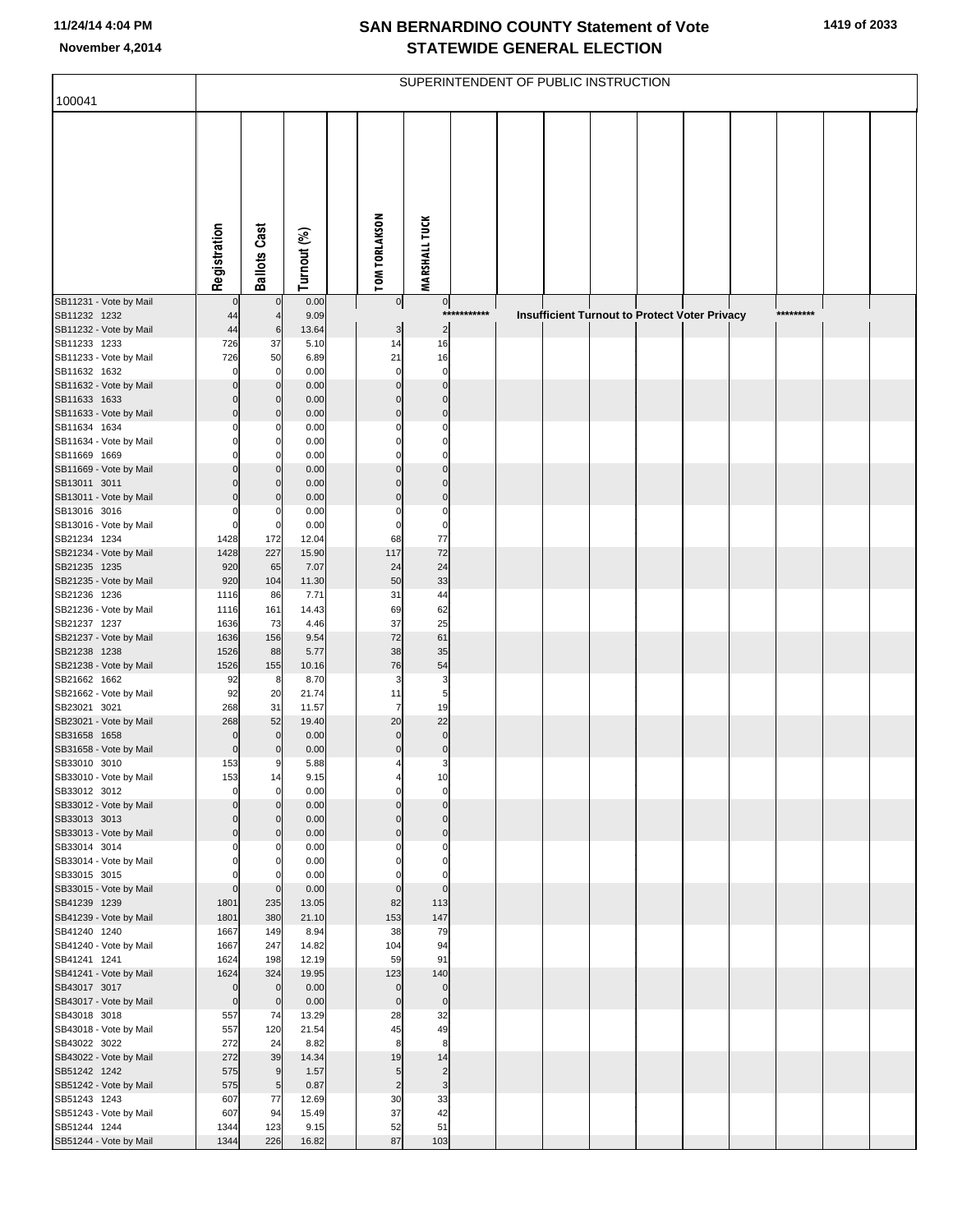| 100041                                 |                |                             |                |                                 |                      |             |  | SUPERINTENDENT OF PUBLIC INSTRUCTION |                                                                                                       |           |  |
|----------------------------------------|----------------|-----------------------------|----------------|---------------------------------|----------------------|-------------|--|--------------------------------------|-------------------------------------------------------------------------------------------------------|-----------|--|
|                                        |                |                             |                |                                 |                      |             |  |                                      |                                                                                                       |           |  |
|                                        | Registration   | <b>Ballots Cast</b>         | Turnout (%)    | <b>TOM TORLAKSON</b>            | <b>MARSHALL TUCK</b> |             |  |                                      |                                                                                                       |           |  |
| SB51245 1245<br>SB51245 - Vote by Mail | 1578<br>1578   | 210<br>237                  | 13.31<br>15.02 | 87<br>88                        | 90<br>109            |             |  |                                      |                                                                                                       |           |  |
| SB51246 1246                           | 1608           | 149                         | 9.27           | 50                              | 68                   |             |  |                                      |                                                                                                       |           |  |
| SB51246 - Vote by Mail                 | 1608           | 260                         | 16.17          | 111                             | 107                  |             |  |                                      |                                                                                                       |           |  |
| SB51247 1247<br>SB51247 - Vote by Mail | 1537<br>1537   | 233<br>347                  | 15.16<br>22.58 | 87<br>142                       | 98<br>123            |             |  |                                      |                                                                                                       |           |  |
| SB51248 1248                           | 1466           | 184                         | 12.55          | 61                              | 87                   |             |  |                                      |                                                                                                       |           |  |
| SB51248 - Vote by Mail                 | 1466           | 297                         | 20.26          | 117                             | 121                  |             |  |                                      |                                                                                                       |           |  |
| SB61249 1249                           | 950            | 66<br>85                    | 6.95<br>8.95   | 23<br>31                        | 32<br>32             |             |  |                                      |                                                                                                       |           |  |
| SB61249 - Vote by Mail<br>SB61250 1250 | 950<br>1000    | 145                         | 14.50          | 49                              | 56                   |             |  |                                      |                                                                                                       |           |  |
| SB61250 - Vote by Mail                 | 1000           | 137                         | 13.70          | 61                              | 51                   |             |  |                                      |                                                                                                       |           |  |
| SB61251 1251                           | 15             | $\overline{0}$              | 0.00           | $\circ$                         | $\mathbf 0$          | *********** |  |                                      |                                                                                                       | ********* |  |
| SB61251 - Vote by Mail<br>SB61252 1252 | 15<br>53       |                             | 6.67<br>1.89   |                                 |                      | *********** |  |                                      | <b>Insufficient Turnout to Protect Voter Privacy</b><br>Insufficient Turnout to Protect Voter Privacy | ********* |  |
| SB61252 - Vote by Mail                 | 53             | 8                           | 15.09          | $\overline{5}$                  | 2                    |             |  |                                      |                                                                                                       |           |  |
| SB61253 1253                           | 35             |                             | 11.43          |                                 |                      | *********** |  |                                      | <b>Insufficient Turnout to Protect Voter Privacy</b>                                                  | ********* |  |
| SB61253 - Vote by Mail                 | 35             | 5                           | 14.29          | $\frac{2}{ }$                   | $\mathbf{1}$         | *********** |  |                                      |                                                                                                       | ********* |  |
| SB61663 1663<br>SB61663 - Vote by Mail | 130<br>130     | 13                          | 3.08<br>10.00  | 4                               | 5                    |             |  |                                      | <b>Insufficient Turnout to Protect Voter Privacy</b>                                                  |           |  |
| SB63020 3020                           | $\mathbf 0$    | $\mathbf 0$                 | 0.00           | $\mathbf 0$                     | $\mathbf 0$          |             |  |                                      |                                                                                                       |           |  |
| SB63020 - Vote by Mail                 | $\Omega$       | $\mathbf 0$                 | 0.00           | $\Omega$                        | $\mathsf{C}$         |             |  |                                      |                                                                                                       |           |  |
| SB71254 1254                           | 1583           | 206                         | 13.01          | 68                              | 100                  |             |  |                                      |                                                                                                       |           |  |
| SB71254 - Vote by Mail<br>SB71255 1255 | 1583<br>1585   | 334<br>255                  | 21.10<br>16.09 | 131<br>108                      | 145<br>98            |             |  |                                      |                                                                                                       |           |  |
| SB71255 - Vote by Mail                 | 1585           | 247                         | 15.58          | 93                              | 107                  |             |  |                                      |                                                                                                       |           |  |
| SB71256 1256                           | 1322           | 135                         | 10.21          | 44                              | 59                   |             |  |                                      |                                                                                                       |           |  |
| SB71256 - Vote by Mail                 | 1322           | 197                         | 14.90          | 58                              | 96                   |             |  |                                      |                                                                                                       |           |  |
| SB71257 1257<br>SB71257 - Vote by Mail | 975<br>975     | 135<br>150                  | 13.85<br>15.38 | 51<br>60                        | 58<br>57             |             |  |                                      |                                                                                                       |           |  |
| UNI1258 1258                           | 1330           | 121                         | 9.10           | 37                              | 57                   |             |  |                                      |                                                                                                       |           |  |
| UNI1258 - Vote by Mail                 | 1330           | 157                         | 11.80          | 54                              | 68                   |             |  |                                      |                                                                                                       |           |  |
| UNI1259 1259                           | 599            | 28                          | 4.67           | 16                              | 6                    |             |  |                                      |                                                                                                       |           |  |
| UNI1259 - Vote by Mail<br>RAN1260 1260 | 599<br>1686    | 69<br>286                   | 11.52<br>16.96 | 36<br>92                        | 24<br>142            |             |  |                                      |                                                                                                       |           |  |
| RAN1260 - Vote by Mail                 | 1686           | 524                         | 31.08          | 164                             | 260                  |             |  |                                      |                                                                                                       |           |  |
| RAN1261 1261                           | 1721           | 284                         | 16.50          | 97                              | 117                  |             |  |                                      |                                                                                                       |           |  |
| RAN1261 - Vote by Mail                 | 1721           | 496                         | 28.82          | 137                             | 245                  |             |  |                                      |                                                                                                       |           |  |
| RAN1262 1262<br>RAN1262 - Vote by Mail | 1637<br>1637   | 275<br>476                  | 16.80<br>29.08 | 81<br>203                       | 141<br>199           |             |  |                                      |                                                                                                       |           |  |
| RAN1263 1263                           | 1672           | 311                         | 18.60          | 108                             | 142                  |             |  |                                      |                                                                                                       |           |  |
| RAN1263 - Vote by Mail                 | 1672           | 486                         | 29.07          | 191                             | 211                  |             |  |                                      |                                                                                                       |           |  |
| RAN1264 1264                           | 1694           | 303                         | 17.89          | 94                              | 132                  |             |  |                                      |                                                                                                       |           |  |
| RAN1264 - Vote by Mail<br>RAN1265 1265 | 1694<br>1851   | 563<br>308                  | 33.23<br>16.64 | 180<br>104                      | 272<br>154           |             |  |                                      |                                                                                                       |           |  |
| RAN1265 - Vote by Mail                 | 1851           | 547                         | 29.55          | 204                             | 248                  |             |  |                                      |                                                                                                       |           |  |
| RAN1266 1266                           | 1620           | 240                         | 14.81          | 96                              | 100                  |             |  |                                      |                                                                                                       |           |  |
| RAN1266 - Vote by Mail                 | 1620           | 362                         | 22.35          | 119                             | 163                  |             |  |                                      |                                                                                                       |           |  |
| RAN1267 1267<br>RAN1267 - Vote by Mail | 1638<br>1638   | 290<br>477                  | 17.70<br>29.12 | 81<br>149                       | 161<br>229           |             |  |                                      |                                                                                                       |           |  |
| UNI1268 1268                           | $\Omega$       | $\mathbf{0}$                | 0.00           | $\mathbf 0$                     | $\mathcal{C}$        |             |  |                                      |                                                                                                       |           |  |
| UNI1268 - Vote by Mail                 |                | 0                           | 0.00           | 0                               | 0                    |             |  |                                      |                                                                                                       |           |  |
| UNI1269 1269                           |                | $\mathbf 0$                 | 0.00           |                                 |                      |             |  |                                      |                                                                                                       |           |  |
| UNI1269 - Vote by Mail<br>UNI1270 1270 | $\Omega$       | $\mathbf 0$<br>$\mathbf{0}$ | 0.00<br>0.00   | 0<br>0                          | $\mathbf 0$          |             |  |                                      |                                                                                                       |           |  |
| UNI1270 - Vote by Mail                 | $\Omega$       | $\mathbf{0}$                | 0.00           | $\mathbf 0$                     | $\Omega$             |             |  |                                      |                                                                                                       |           |  |
| UNI1271 1271                           | 9              | $\mathbf 0$                 | 0.00           | $\overline{0}$                  | $\mathbf 0$          |             |  |                                      |                                                                                                       |           |  |
| UNI1271 - Vote by Mail                 | 9              |                             | 11.11          |                                 |                      | *********** |  |                                      | Insufficient Turnout to Protect Voter Privacy                                                         | ********* |  |
| RAN1272 1272<br>RAN1272 - Vote by Mail | 45<br>45       | $\mathbf 0$<br>16           | 0.00<br>35.56  | $\overline{0}$<br>$\frac{3}{2}$ | 0<br>$\overline{7}$  |             |  |                                      |                                                                                                       |           |  |
| RED1273 1273                           | $\overline{7}$ | $\overline{2}$              | 28.57          |                                 |                      | *********** |  |                                      | <b>Insufficient Turnout to Protect Voter Privacy</b>                                                  | ********* |  |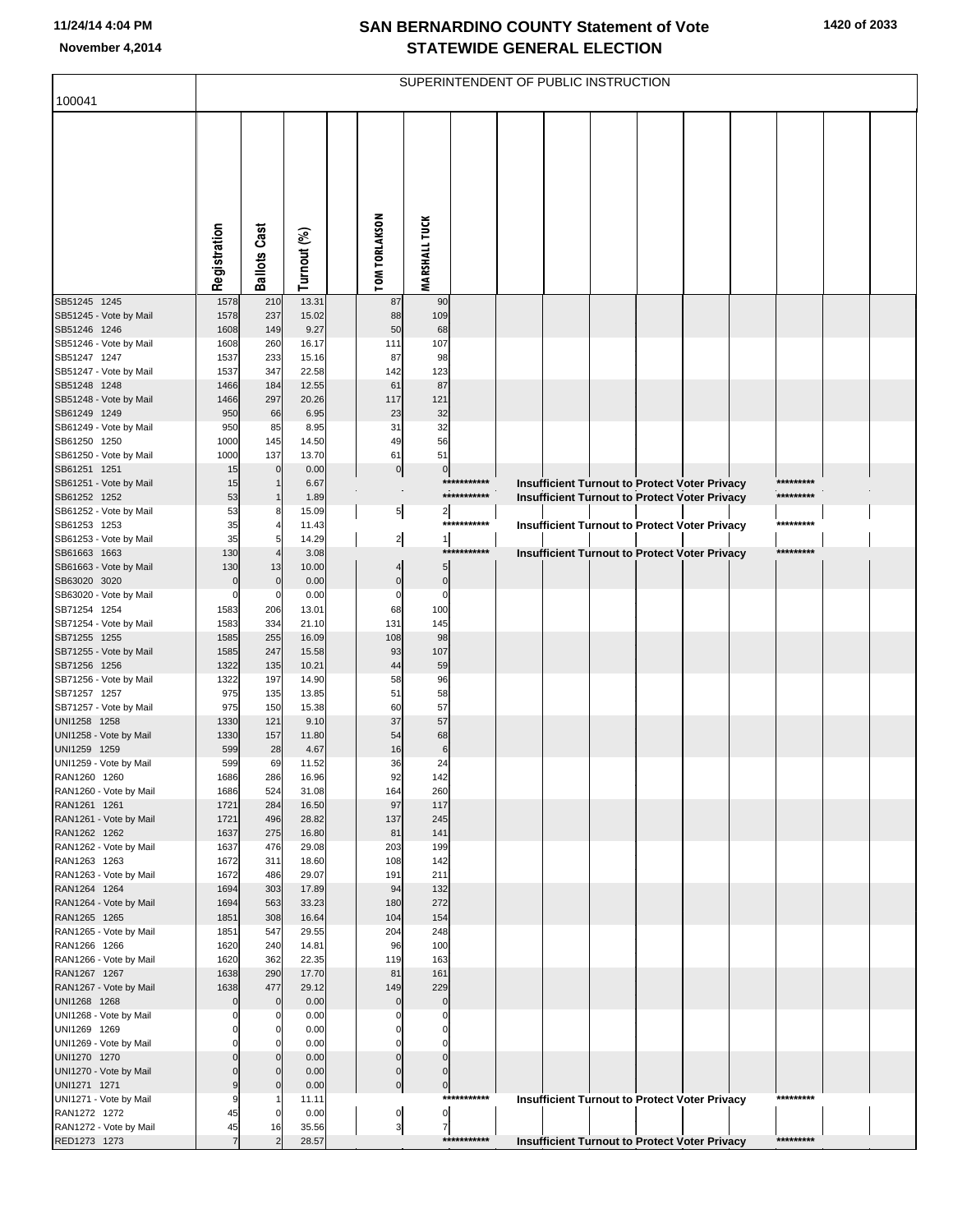| 100041                                 |              |                     |                 |                      |                                |             | SUPERINTENDENT OF PUBLIC INSTRUCTION |  |                                                      |           |  |
|----------------------------------------|--------------|---------------------|-----------------|----------------------|--------------------------------|-------------|--------------------------------------|--|------------------------------------------------------|-----------|--|
|                                        |              |                     |                 |                      |                                |             |                                      |  |                                                      |           |  |
|                                        |              |                     |                 |                      |                                |             |                                      |  |                                                      |           |  |
|                                        |              |                     |                 |                      |                                |             |                                      |  |                                                      |           |  |
|                                        |              |                     |                 |                      |                                |             |                                      |  |                                                      |           |  |
|                                        |              |                     |                 |                      |                                |             |                                      |  |                                                      |           |  |
|                                        |              |                     |                 |                      |                                |             |                                      |  |                                                      |           |  |
|                                        |              |                     |                 |                      |                                |             |                                      |  |                                                      |           |  |
|                                        |              |                     |                 |                      |                                |             |                                      |  |                                                      |           |  |
|                                        |              |                     |                 |                      |                                |             |                                      |  |                                                      |           |  |
|                                        | Registration | <b>Ballots Cast</b> | Turnout (%)     | <b>TOM TORLAKSON</b> | <b>MARSHALL TUCK</b>           |             |                                      |  |                                                      |           |  |
|                                        |              |                     |                 |                      |                                |             |                                      |  |                                                      |           |  |
| RED1273 - Vote by Mail<br>UNI1274 1274 | 776          | 144                 | 28.57<br>18.56  | 47                   | 58                             | *********** |                                      |  | <b>Insufficient Turnout to Protect Voter Privacy</b> | ********* |  |
| UNI1274 - Vote by Mail                 | 776          | 153                 | 19.72           | 52                   | 76                             |             |                                      |  |                                                      |           |  |
| UPL1275 1275                           | 47           | 14                  | 29.79           | 2                    | 10                             |             |                                      |  |                                                      |           |  |
| UPL1275 - Vote by Mail                 | 47           | 16                  | 34.04           | $\overline{7}$       |                                |             |                                      |  |                                                      |           |  |
| UPL1276 1276<br>UPL1276 - Vote by Mail | 1611<br>1611 | 297<br>464          | 18.44<br>28.80  | 98<br>148            | 131<br>206                     |             |                                      |  |                                                      |           |  |
| UPL1277 1277                           | 983          | 156                 | 15.87           | 47                   | 81                             |             |                                      |  |                                                      |           |  |
| UPL1277 - Vote by Mail                 | 983          | 330                 | 33.57           | 112                  | 153                            |             |                                      |  |                                                      |           |  |
| UPL1278 1278                           | 16           |                     | 12.50           |                      |                                | *********** |                                      |  | Insufficient Turnout to Protect Voter Privacy        | ********* |  |
| UPL1278 - Vote by Mail<br>UPL1279 1279 | 16           | 6                   | 37.50<br>200.00 | $\overline{4}$       | $\overline{\mathbf{c}}$<br>*** | *******     |                                      |  | <b>Insufficient Turnout to Protect Voter Privacy</b> | ********* |  |
| UPL1279 - Vote by Mail                 |              | 0                   | 0.00            | $\pmb{0}$            | $\Omega$                       |             |                                      |  |                                                      |           |  |
| UPL1280 1280                           | 373          | 74                  | 19.84           | 28                   | 31                             |             |                                      |  |                                                      |           |  |
| UPL1280 - Vote by Mail<br>UPL1281 1281 | 373<br>1034  | 76<br>141           | 20.38<br>13.64  | 19<br>59             | 39<br>65                       |             |                                      |  |                                                      |           |  |
| UPL1281 - Vote by Mail                 | 1034         | 209                 | 20.21           | 78                   | 84                             |             |                                      |  |                                                      |           |  |
| UPL1282 1282                           | 920          | 184                 | 20.00           | 67                   | 81                             |             |                                      |  |                                                      |           |  |
| UPL1282 - Vote by Mail                 | 920          | 213                 | 23.15           | 82                   | 86                             |             |                                      |  |                                                      |           |  |
| UPL1283 1283<br>UPL1283 - Vote by Mail | 1257<br>1257 | 198<br>191          | 15.75<br>15.19  | 83<br>86             | 75<br>75                       |             |                                      |  |                                                      |           |  |
| UPL1284 1284                           | 26           | 3                   | 11.54           |                      |                                | *********** |                                      |  | Insufficient Turnout to Protect Voter Privacy        | ********* |  |
| UPL1284 - Vote by Mail                 | 26           |                     | 7.69            |                      |                                | *********** |                                      |  | Insufficient Turnout to Protect Voter Privacy        | ********* |  |
| UPL1285 1285                           | 54           | 6                   | 11.11           | $\overline{2}$       |                                |             |                                      |  |                                                      |           |  |
| UPL1285 - Vote by Mail<br>UPL1286 1286 | 54<br>1645   | 12<br>215           | 22.22<br>13.07  | 6<br>76              | 5<br>89                        |             |                                      |  |                                                      |           |  |
| UPL1286 - Vote by Mail                 | 1645         | 351                 | 21.34           | 131                  | 158                            |             |                                      |  |                                                      |           |  |
| UPL1287 1287                           | 1519         | 170                 | 11.19           | 73                   | 64                             |             |                                      |  |                                                      |           |  |
| UPL1287 - Vote by Mail<br>UPL1288 1288 | 1519<br>1411 | 288<br>267          | 18.96<br>18.92  | 133<br>99            | 111<br>116                     |             |                                      |  |                                                      |           |  |
| UPL1288 - Vote by Mail                 | 1411         | 268                 | 18.99           | 98                   | 124                            |             |                                      |  |                                                      |           |  |
| UPL1289 1289                           | 1506         | 221                 | 14.67           | 95                   | 92                             |             |                                      |  |                                                      |           |  |
| UPL1289 - Vote by Mail<br>UPL1290 1290 | 1506<br>1465 | 249<br>224          | 16.53<br>15.29  | 100<br>86            | 104<br>103                     |             |                                      |  |                                                      |           |  |
| UPL1290 - Vote by Mail                 | 1465         | 316                 | 21.57           | 125                  | 134                            |             |                                      |  |                                                      |           |  |
| UPL1291 1291                           | 1834         | 207                 | 11.29           | 84                   | 86                             |             |                                      |  |                                                      |           |  |
| UPL1291 - Vote by Mail<br>UPL1292 1292 | 1834<br>1688 | 326<br>178          | 17.78<br>10.55  | 142<br>82            | 134<br>54                      |             |                                      |  |                                                      |           |  |
| UPL1292 - Vote by Mail                 | 1688         | 281                 | 16.65           | 122                  | 104                            |             |                                      |  |                                                      |           |  |
| UPL1293 1293                           | 0            | $\mathbf{0}$        | 0.00            | $\Omega$             | $\mathbf 0$                    |             |                                      |  |                                                      |           |  |
| UPL1293 - Vote by Mail<br>UPL1294 1294 |              | 0<br>O              | 0.00<br>0.00    |                      | $\mathbf 0$<br>$\Omega$        |             |                                      |  |                                                      |           |  |
| UPL1294 - Vote by Mail                 | $\mathbf 0$  | 0                   | 0.00            | $\Omega$             | $\mathbf 0$                    |             |                                      |  |                                                      |           |  |
| FON1295 1295                           | $\mathbf 0$  | $\Omega$            | 0.00            | $\Omega$             | $\Omega$                       |             |                                      |  |                                                      |           |  |
| FON1295 - Vote by Mail                 | $\pmb{0}$    | $\mathbf{0}$        | 0.00            | $\mathbf 0$          | $\mathbf 0$                    |             |                                      |  |                                                      |           |  |
| FON1296 1296<br>FON1296 - Vote by Mail | 1513<br>1513 | 196<br>164          | 12.95<br>10.84  | 92<br>76             | 62<br>65                       |             |                                      |  |                                                      |           |  |
| FON1297 1297                           | 1365         | 227                 | 16.63           | 110                  | 79                             |             |                                      |  |                                                      |           |  |
| FON1297 - Vote by Mail                 | 1365         | 156                 | 11.43           | 85                   | 53                             |             |                                      |  |                                                      |           |  |
| FON1298 1298                           | 1415<br>1415 | 164<br>182          | 11.59<br>12.86  | 85<br>73             | 53<br>70                       |             |                                      |  |                                                      |           |  |
| FON1298 - Vote by Mail<br>FON1299 1299 | 812          | 87                  | 10.71           | 40                   | 34                             |             |                                      |  |                                                      |           |  |
| FON1299 - Vote by Mail                 | 812          | 129                 | 15.89           | 45                   | 56                             |             |                                      |  |                                                      |           |  |
| FON1300 1300                           | 1586         | 210                 | 13.24           | 99                   | 72                             |             |                                      |  |                                                      |           |  |
| FON1300 - Vote by Mail<br>FON1301 1301 | 1586<br>1523 | 231<br>195          | 14.56<br>12.80  | 99<br>102            | 88<br>64                       |             |                                      |  |                                                      |           |  |
| FON1301 - Vote by Mail                 | 1523         | 193                 | 12.67           | 88                   | 71                             |             |                                      |  |                                                      |           |  |
| FON1302 1302                           | 1509         | 131                 | 8.68            | 63                   | 53                             |             |                                      |  |                                                      |           |  |
| FON1302 - Vote by Mail<br>FON1303 1303 | 1509<br>1498 | 217<br>166          | 14.38<br>11.08  | 82<br>74             | 100<br>58                      |             |                                      |  |                                                      |           |  |
| FON1303 - Vote by Mail                 | 1498         | 243                 | 16.22           | 120                  | 73                             |             |                                      |  |                                                      |           |  |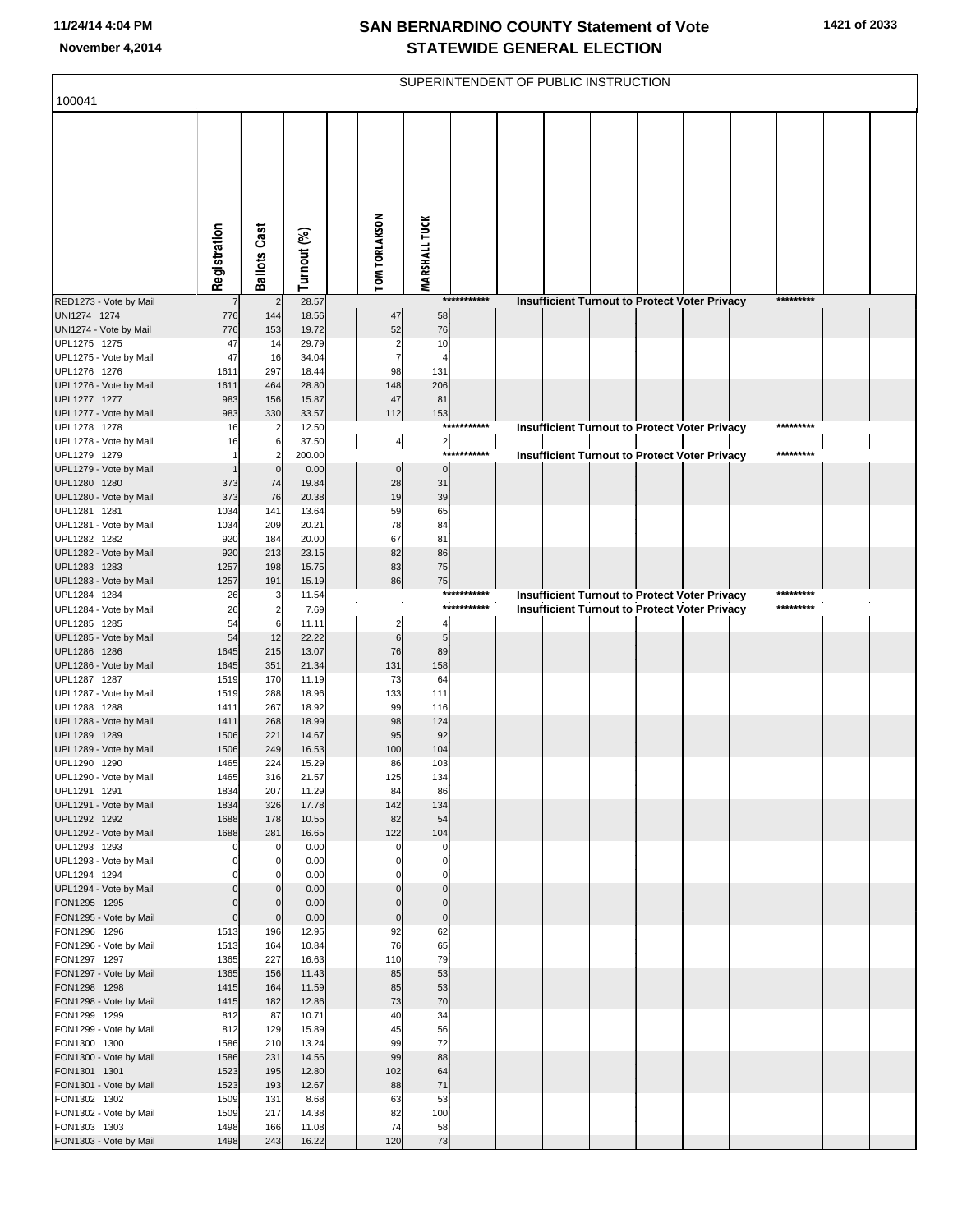| 100041                                 |                            |                            |                |                            |                          |             | SUPERINTENDENT OF PUBLIC INSTRUCTION |  |                                               |           |  |
|----------------------------------------|----------------------------|----------------------------|----------------|----------------------------|--------------------------|-------------|--------------------------------------|--|-----------------------------------------------|-----------|--|
|                                        |                            |                            |                |                            |                          |             |                                      |  |                                               |           |  |
|                                        |                            |                            |                |                            |                          |             |                                      |  |                                               |           |  |
|                                        | Registration               | <b>Ballots Cast</b>        | Turnout (%)    | <b>TOM TORLAKSON</b>       | <b>MARSHALL TUCK</b>     |             |                                      |  |                                               |           |  |
| FON1304 1304                           | 1538                       | 205                        | 13.33          | 89                         | 79                       |             |                                      |  |                                               |           |  |
| FON1304 - Vote by Mail                 | 1538<br>1479               | 267<br>186                 | 17.36<br>12.58 | 111<br>92                  | 107<br>70                |             |                                      |  |                                               |           |  |
| FON1305 1305<br>FON1305 - Vote by Mail | 1479                       | 236                        | 15.96          | 108                        | 81                       |             |                                      |  |                                               |           |  |
| FON1306 1306                           | 1489                       | 223                        | 14.98          | 105                        | 75                       |             |                                      |  |                                               |           |  |
| FON1306 - Vote by Mail                 | 1489                       | 236                        | 15.85          | 101                        | 93                       |             |                                      |  |                                               |           |  |
| FON1307 1307<br>FON1307 - Vote by Mail | $\mathbf 0$<br>$\mathbf 0$ | $\mathbf 0$<br>$\mathbf 0$ | 0.00<br>0.00   | $\mathbf 0$<br>$\mathbf 0$ | $\pmb{0}$<br>$\mathbf 0$ |             |                                      |  |                                               |           |  |
| FON1308 1308                           | 1785                       | 249                        | 13.95          | 121                        | 83                       |             |                                      |  |                                               |           |  |
| FON1308 - Vote by Mail                 | 1785                       | 280                        | 15.69          | 127                        | 118                      |             |                                      |  |                                               |           |  |
| FON1309 1309                           | 1815                       | 221                        | 12.18<br>15.04 | 110<br>144                 | 74<br>92                 |             |                                      |  |                                               |           |  |
| FON1309 - Vote by Mail<br>FON1310 1310 | 1815<br>$\mathbf 0$        | 273<br>$\mathbf 0$         | 0.00           | $\mathbf 0$                | $\pmb{0}$                |             |                                      |  |                                               |           |  |
| FON1310 - Vote by Mail                 | $\mathbf 0$                | $\mathbf 0$                | 0.00           | $\mathbf 0$                | $\mathbf 0$              |             |                                      |  |                                               |           |  |
| FON1311 1311                           | 1203                       | 115                        | 9.56           | 47                         | 47                       |             |                                      |  |                                               |           |  |
| FON1311 - Vote by Mail<br>FON1312 1312 | 1203<br>1084               | 159<br>90                  | 13.22<br>8.30  | 69<br>39                   | 73<br>35                 |             |                                      |  |                                               |           |  |
| FON1312 - Vote by Mail                 | 1084                       | 89                         | 8.21           | 44                         | 41                       |             |                                      |  |                                               |           |  |
| FON1313 1313                           | 1623                       | 153                        | 9.43           | 75                         | 52                       |             |                                      |  |                                               |           |  |
| FON1313 - Vote by Mail                 | 1623                       | 174                        | 10.72          | 78                         | 67                       |             |                                      |  |                                               |           |  |
| FON1314 1314<br>FON1314 - Vote by Mail | 1528<br>1528               | 160<br>201                 | 10.47<br>13.15 | 61<br>81                   | $77 \,$<br>79            |             |                                      |  |                                               |           |  |
| FON1315 1315                           | 1732                       | 140                        | 8.08           | 52                         | 62                       |             |                                      |  |                                               |           |  |
| FON1315 - Vote by Mail                 | 1732                       | 250                        | 14.43          | 105                        | 108                      |             |                                      |  |                                               |           |  |
| FON1316 1316<br>FON1316 - Vote by Mail | 1641<br>1641               | 167<br>325                 | 10.18<br>19.80 | 74<br>129                  | 59<br>132                |             |                                      |  |                                               |           |  |
| FON1317 1317                           | 196                        | 12                         | 6.12           | 5 <sub>5</sub>             | $\overline{7}$           |             |                                      |  |                                               |           |  |
| FON1317 - Vote by Mail                 | 196                        | 25                         | 12.76          | 11                         | 14                       |             |                                      |  |                                               |           |  |
| FON1318 1318                           | 1619                       | 158                        | 9.76           | 65<br>74                   | 67                       |             |                                      |  |                                               |           |  |
| FON1318 - Vote by Mail<br>FON1319 1319 | 1619<br>1605               | 151<br>152                 | 9.33<br>9.47   | 74                         | 63<br>58                 |             |                                      |  |                                               |           |  |
| FON1319 - Vote by Mail                 | 1605                       | 195                        | 12.15          | 89                         | 81                       |             |                                      |  |                                               |           |  |
| FON1320 1320                           | 582                        | 67                         | 11.51          | 24                         | 29                       |             |                                      |  |                                               |           |  |
| FON1320 - Vote by Mail<br>FON1321 1321 | 582<br>868                 | 68<br>98                   | 11.68<br>11.29 | 26<br>47                   | 29<br>33                 |             |                                      |  |                                               |           |  |
| FON1321 - Vote by Mail                 | 868                        | 101                        | 11.64          | 44                         | 40                       |             |                                      |  |                                               |           |  |
| FON1322 1322                           | 1211                       | 124                        | 10.24          | 74                         | 39                       |             |                                      |  |                                               |           |  |
| FON1322 - Vote by Mail<br>FON1323 1323 | 1211<br>1490               | 134<br>182                 | 11.07<br>12.21 | 61<br>79                   | 45<br>55                 |             |                                      |  |                                               |           |  |
| FON1323 - Vote by Mail                 | 1490                       | 237                        | 15.91          | 118                        | 79                       |             |                                      |  |                                               |           |  |
| FON1324 1324                           | 1040                       | 106                        | 10.19          | 42                         | 49                       |             |                                      |  |                                               |           |  |
| FON1324 - Vote by Mail                 | 1040                       | 176                        | 16.92          | 78<br>88                   | 78<br>66                 |             |                                      |  |                                               |           |  |
| FON1325 1325<br>FON1325 - Vote by Mail | 1419<br>1419               | 191<br>167                 | 13.46<br>11.77 | 69                         | 70                       |             |                                      |  |                                               |           |  |
| FON1326 1326                           | 1585                       | 203                        | 12.81          | 84                         | 81                       |             |                                      |  |                                               |           |  |
| FON1326 - Vote by Mail                 | 1585                       | 158                        | 9.97           | 76                         | 61                       |             |                                      |  |                                               |           |  |
| FON1327 1327<br>FON1327 - Vote by Mail | 1611<br>1611               | 214<br>222                 | 13.28<br>13.78 | 96<br>115                  | 80<br>70                 |             |                                      |  |                                               |           |  |
| FON1328 1328                           | 1508                       | 120                        | 7.96           | 55                         | 47                       |             |                                      |  |                                               |           |  |
| FON1328 - Vote by Mail                 | 1508                       | 177                        | 11.74          | 79                         | 70                       |             |                                      |  |                                               |           |  |
| FON1575 1575<br>FON1575 - Vote by Mail | 433<br>433                 | 35<br>65                   | 8.08<br>15.01  | 19                         | 10                       |             |                                      |  |                                               |           |  |
| FON1329 1329                           | 2                          | -1                         | 50.00          | 26                         | 25                       | *********** |                                      |  | Insufficient Turnout to Protect Voter Privacy | ********* |  |
| FON1329 - Vote by Mail                 |                            | 0                          | 0.00           | $\Omega$                   | $\Omega$                 |             |                                      |  |                                               |           |  |
| FON1330 1330                           | $\mathbf 0$                | $\mathbf 0$                | 0.00           | $\mathbf 0$                | 0                        |             |                                      |  |                                               |           |  |
| FON1330 - Vote by Mail<br>FON1331 1331 | $\mathbf 0$<br>483         | $\mathbf 0$<br>49          | 0.00<br>10.14  | $\overline{0}$<br>19       | 0<br>17                  |             |                                      |  |                                               |           |  |
| FON1331 - Vote by Mail                 | 483                        | 65                         | 13.46          | 17                         | 43                       |             |                                      |  |                                               |           |  |
| FON1332 1332                           | 148                        | 17                         | 11.49          | 8                          | 6                        |             |                                      |  |                                               |           |  |
| FON1332 - Vote by Mail                 | 148                        | 26                         | 17.57          | 8                          | 16                       |             |                                      |  |                                               |           |  |
| FON1333 1333                           | 437                        | 25                         | 5.72           | 13                         | $\boldsymbol{8}$         |             |                                      |  |                                               |           |  |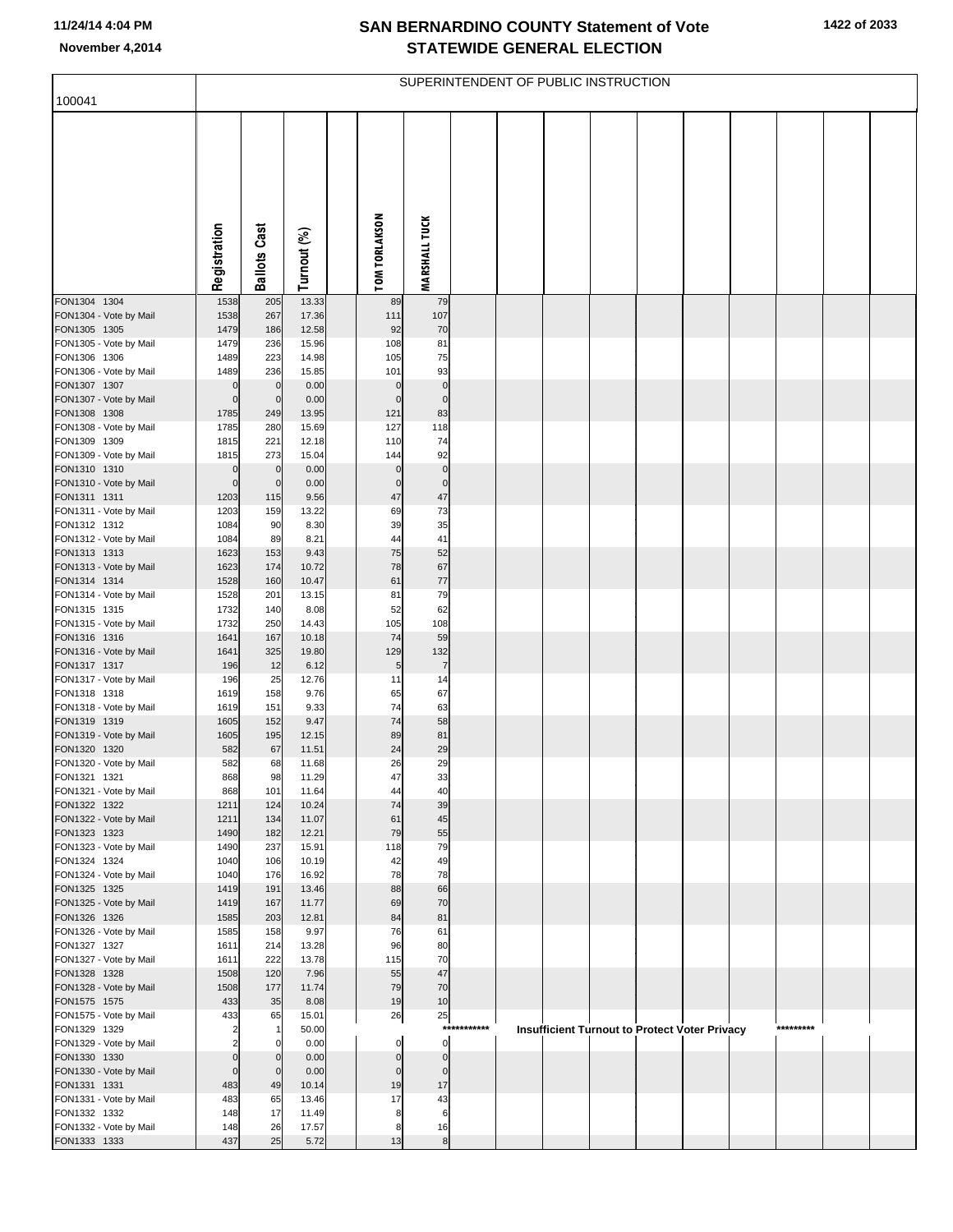|                                        |                               |                                  |                |                             |                             |                       | SUPERINTENDENT OF PUBLIC INSTRUCTION |  |                                                      |                        |     |
|----------------------------------------|-------------------------------|----------------------------------|----------------|-----------------------------|-----------------------------|-----------------------|--------------------------------------|--|------------------------------------------------------|------------------------|-----|
| 100041                                 |                               |                                  |                |                             |                             |                       |                                      |  |                                                      |                        |     |
|                                        | Registration                  | <b>Ballots Cast</b>              | Turnout (%)    | <b>TOM TORLAKSON</b>        | <b>MARSHALL TUCK</b>        |                       |                                      |  |                                                      |                        | 137 |
| FON1333 - Vote by Mail                 | 437                           | 43                               | 9.84           | 28                          | $6\phantom{1}6$             |                       |                                      |  |                                                      |                        |     |
| FON1334 1334<br>FON1334 - Vote by Mail | $\mathbf 0$<br>$\mathbf 0$    | $\overline{0}$<br>$\overline{0}$ | 0.00<br>0.00   | $\mathbf 0$<br>$\pmb{0}$    | $\Omega$<br>$\mathsf{C}$    |                       |                                      |  |                                                      |                        |     |
| FON1335 1335                           | 1239                          | 133                              | 10.73          | 69                          | 43                          |                       |                                      |  |                                                      |                        |     |
| FON1335 - Vote by Mail                 | 1239                          | 157                              | 12.67          | 78                          | 55                          |                       |                                      |  |                                                      |                        |     |
| FON1336 1336<br>FON1336 - Vote by Mail | 7<br>$\overline{7}$           | $\mathbf{1}$<br>$\mathbf{0}$     | 14.29<br>0.00  | $\mathbf 0$                 | ***<br>$\mathbf 0$          |                       |                                      |  | <b>Insufficient Turnout to Protect Voter Privacy</b> | *********              |     |
| FON1337 1337                           | 643                           | $77 \,$                          | 11.98          | 29                          | 32                          |                       |                                      |  |                                                      |                        |     |
| FON1337 - Vote by Mail                 | 643                           | 72                               | 11.20          | 30                          | 30                          |                       |                                      |  |                                                      |                        |     |
| RIA1338 1338                           |                               | $\mathbf 0$                      | 0.00           | $\mathbf 0$                 | $\mathsf{C}$                |                       |                                      |  |                                                      |                        |     |
| RIA1338 - Vote by Mail<br>RIA1339 1339 | $\Omega$                      | $\mathbf 0$<br>$\mathbf 0$       | 0.00<br>0.00   | $\Omega$                    | $\mathcal{C}$               |                       |                                      |  |                                                      |                        |     |
| RIA1339 - Vote by Mail                 | $\Omega$                      | $\overline{0}$                   | 0.00           | $\Omega$                    | $\mathcal{C}$               |                       |                                      |  |                                                      |                        |     |
| RIA1340 1340                           | $\Omega$                      | $\overline{0}$                   | 0.00           | $\Omega$                    | $\sqrt{ }$                  |                       |                                      |  |                                                      |                        |     |
| RIA1340 - Vote by Mail<br>RIA1341 1341 | $\mathbf 0$<br>37             | $\overline{0}$<br>$\mathbf 0$    | 0.00<br>0.00   | $\Omega$                    | $\sqrt{ }$                  |                       |                                      |  |                                                      |                        |     |
| RIA1341 - Vote by Mail                 | 37                            | 11                               | 29.73          |                             |                             |                       |                                      |  |                                                      |                        |     |
| RIA1342 1342                           | $\Omega$                      | $\overline{0}$                   | 0.00           |                             |                             |                       |                                      |  |                                                      |                        |     |
| RIA1342 - Vote by Mail                 | $\Omega$                      | $\mathbf 0$                      | 0.00           | $\Omega$                    |                             |                       |                                      |  |                                                      |                        |     |
| RIA1343 1343<br>RIA1343 - Vote by Mail | 3<br>3                        | $\overline{0}$<br>$\overline{0}$ | 0.00<br>0.00   | $\mathbf 0$<br>$\pmb{0}$    | $\mathsf{C}$<br>$\mathbf 0$ |                       |                                      |  |                                                      |                        |     |
| RIA1344 1344                           | 671                           | 59                               | 8.79           | 26                          | 22                          |                       |                                      |  |                                                      |                        |     |
| RIA1344 - Vote by Mail                 | 671                           | 92                               | 13.71          | 49                          | 31                          |                       |                                      |  |                                                      |                        |     |
| RIA1345 1345                           | 22<br>22                      | $\overline{a}$                   | 9.09           |                             |                             | ******<br>*********** |                                      |  | <b>Insufficient Turnout to Protect Voter Privacy</b> | *********<br>********* |     |
| RIA1345 - Vote by Mail<br>RIA1346 1346 | 184                           | $\overline{4}$<br>10             | 18.18<br>5.43  | 8                           | 1                           |                       |                                      |  | Insufficient Turnout to Protect Voter Privacy        |                        |     |
| RIA1346 - Vote by Mail                 | 184                           | 24                               | 13.04          | 15                          | 8                           |                       |                                      |  |                                                      |                        |     |
| RIA1347 1347                           | 596                           | 55                               | 9.23           | 18                          | 30                          |                       |                                      |  |                                                      |                        |     |
| RIA1347 - Vote by Mail<br>RIA1640 1640 | 596<br>354                    | 82<br>34                         | 13.76<br>9.60  | 34<br>15                    | 30<br>13                    |                       |                                      |  |                                                      |                        |     |
| RIA1640 - Vote by Mail                 | 354                           | 36                               | 10.17          | 13                          | 16                          |                       |                                      |  |                                                      |                        |     |
| RIA1641 1641                           | $\mathbf 0$                   | $\overline{0}$                   | 0.00           | $\mathbf 0$                 | $\mathbf 0$                 |                       |                                      |  |                                                      |                        |     |
| RIA1641 - Vote by Mail                 | $\mathbf 0$                   | $\mathbf 0$                      | 0.00           | $\mathbf 0$                 | $\mathbf 0$                 |                       |                                      |  |                                                      |                        |     |
| RIA1642 1642<br>RIA1642 - Vote by Mail | $\mathbf 0$<br>$\overline{0}$ | $\overline{0}$<br>$\circ$        | 0.00<br>0.00   | $\mathbf 0$<br>$\mathbf 0$  | 0<br>0                      |                       |                                      |  |                                                      |                        |     |
| UNI1348 1348                           | 625                           | 63                               | 10.08          | 34                          | 24                          |                       |                                      |  |                                                      |                        |     |
| UNI1348 - Vote by Mail                 | 625                           | 83                               | 13.28          | 39                          | 32                          |                       |                                      |  |                                                      |                        |     |
| UNI1349 1349<br>UNI1349 - Vote by Mail | 244<br>244                    | 40<br>16                         | 16.39<br>6.56  | 17<br>9                     | 8<br>$\overline{2}$         |                       |                                      |  |                                                      |                        |     |
| UNI1350 1350                           | 1382                          | 141                              | 10.20          | 55                          | 57                          |                       |                                      |  |                                                      |                        |     |
| UNI1350 - Vote by Mail                 | 1382                          | 134                              | 9.70           | 55                          | 45                          |                       |                                      |  |                                                      |                        |     |
| UNI1351 1351<br>UNI1351 - Vote by Mail | 943<br>943                    | 78<br>102                        | 8.27<br>10.82  | 36<br>41                    | 28<br>44                    |                       |                                      |  |                                                      |                        |     |
| UNI1352 1352                           | $\mathbf 0$                   | $\mathbf 0$                      | 0.00           | $\mathbf 0$                 | $\mathbf 0$                 |                       |                                      |  |                                                      |                        |     |
| UNI1352 - Vote by Mail                 | $\mathbf 0$                   | $\mathbf 0$                      | 0.00           | $\mathbf 0$                 | $\pmb{0}$                   |                       |                                      |  |                                                      |                        |     |
| UNI1353 1353                           | 1384                          | 144                              | 10.40          | 59                          | 57                          |                       |                                      |  |                                                      |                        |     |
| UNI1353 - Vote by Mail<br>UNI1354 1354 | 1384<br>1496                  | 183<br>161                       | 13.22<br>10.76 | 86<br>54                    | 56<br>68                    |                       |                                      |  |                                                      |                        |     |
| UNI1354 - Vote by Mail                 | 1496                          | 217                              | 14.51          | 80                          | 108                         |                       |                                      |  |                                                      |                        |     |
| UNI1355 1355                           | 1424                          | 143                              | 10.04          | 60                          | 53                          |                       |                                      |  |                                                      |                        |     |
| UNI1355 - Vote by Mail<br>UNI1356 1356 | 1424<br>0                     | 124                              | 8.71           | 60<br>$\mathbf 0$           | 49<br>$\mathsf{C}$          |                       |                                      |  |                                                      |                        |     |
| UNI1356 - Vote by Mail                 | $\mathbf 0$                   | 0<br>$\overline{0}$              | 0.00<br>0.00   | $\mathbf 0$                 | C                           |                       |                                      |  |                                                      |                        |     |
| UNI1357 1357                           | 143                           | 23                               | 16.08          | 11                          |                             |                       |                                      |  |                                                      |                        |     |
| UNI1357 - Vote by Mail                 | 143                           | 26                               | 18.18          | 16                          | $\overline{4}$              |                       |                                      |  |                                                      |                        |     |
| UNI1358 1358                           | $\Omega$<br>$\mathbf 0$       | $\overline{0}$<br>$\mathbf 0$    | 0.00<br>0.00   | $\mathbf 0$                 | $\Omega$<br>$\mathbf 0$     |                       |                                      |  |                                                      |                        |     |
| UNI1358 - Vote by Mail<br>UNI1359 1359 | 5                             | 0                                | 0.00           | $\pmb{0}$<br>$\overline{0}$ | $\pmb{0}$                   |                       |                                      |  |                                                      |                        |     |
| UNI1359 - Vote by Mail                 | 5                             |                                  | 20.00          |                             |                             | ***********           |                                      |  | <b>Insufficient Turnout to Protect Voter Privacy</b> | *********              |     |
| FON1360 1360                           | 1407                          | 146                              | 10.38          | 64                          | 68                          |                       |                                      |  |                                                      |                        |     |
| FON1360 - Vote by Mail                 | 1407                          | 150                              | 10.66          | 59                          | 55                          |                       |                                      |  |                                                      |                        |     |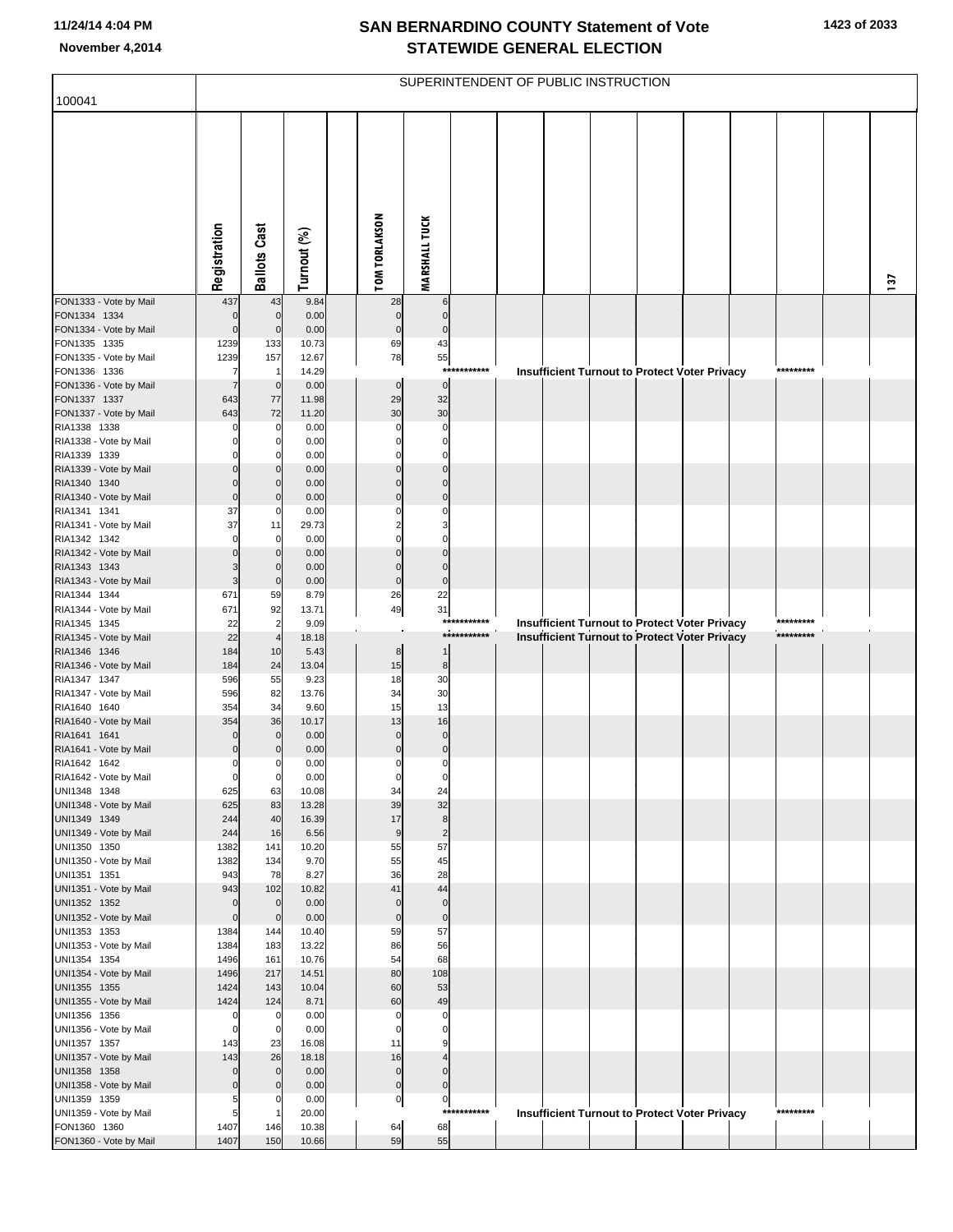|                                        |                     |                     |                |                            |                            |             | SUPERINTENDENT OF PUBLIC INSTRUCTION |  |                                               |           |  |
|----------------------------------------|---------------------|---------------------|----------------|----------------------------|----------------------------|-------------|--------------------------------------|--|-----------------------------------------------|-----------|--|
| 100041                                 |                     |                     |                |                            |                            |             |                                      |  |                                               |           |  |
|                                        | Registration        | <b>Ballots Cast</b> | Turnout (%)    | <b>TOM TORLAKSON</b>       | <b>MARSHALL TUCK</b>       |             |                                      |  |                                               |           |  |
| FON1361 1361                           | 1459                | 178                 | 12.20          | 83                         | 76                         |             |                                      |  |                                               |           |  |
| FON1361 - Vote by Mail                 | 1459                | 175                 | 11.99          | 83                         | 68                         |             |                                      |  |                                               |           |  |
| FON1362 1362                           | 1502                | 170                 | 11.32          | 80                         | 68                         |             |                                      |  |                                               |           |  |
| FON1362 - Vote by Mail                 | 1502                | 181                 | 12.05          | 84                         | 71                         |             |                                      |  |                                               |           |  |
| FON1363 1363                           | 1532                | 143<br>214          | 9.33<br>13.97  | 66<br>89                   | 53<br>92                   |             |                                      |  |                                               |           |  |
| FON1363 - Vote by Mail<br>FON1364 1364 | 1532<br>1715        | 232                 | 13.53          | 111                        | 86                         |             |                                      |  |                                               |           |  |
| FON1364 - Vote by Mail                 | 1715                | 263                 | 15.34          | 103                        | 116                        |             |                                      |  |                                               |           |  |
| FON1365 1365                           | 1567                | 128                 | 8.17           | 57                         | 44                         |             |                                      |  |                                               |           |  |
| FON1365 - Vote by Mail                 | 1567                | 227                 | 14.49          | 111                        | 79                         |             |                                      |  |                                               |           |  |
| FON1366 1366                           | 938                 | 101                 | 10.77          | 46                         | 39                         |             |                                      |  |                                               |           |  |
| FON1366 - Vote by Mail<br>FON1367 1367 | 938<br>1194         | 159<br>155          | 16.95<br>12.98 | 71<br>71                   | 64<br>55                   |             |                                      |  |                                               |           |  |
| FON1367 - Vote by Mail                 | 1194                | 206                 | 17.25          | 103                        | 66                         |             |                                      |  |                                               |           |  |
| FON1368 1368                           | 1649                | 153                 | 9.28           | 66                         | 63                         |             |                                      |  |                                               |           |  |
| FON1368 - Vote by Mail                 | 1649                | 272                 | 16.49          | 110                        | 115                        |             |                                      |  |                                               |           |  |
| FON1369 1369                           | 1451                | 190                 | 13.09          | 93                         | 71                         |             |                                      |  |                                               |           |  |
| FON1369 - Vote by Mail<br>FON1370 1370 | 1451<br>394         | 235<br>32           | 16.20<br>8.12  | 98<br>14                   | 91<br>13                   |             |                                      |  |                                               |           |  |
| FON1370 - Vote by Mail                 | 394                 | 86                  | 21.83          | 34                         | 36                         |             |                                      |  |                                               |           |  |
| FON1371 1371                           | 344                 | 51                  | 14.83          | 21                         | 21                         |             |                                      |  |                                               |           |  |
| FON1371 - Vote by Mail                 | 344                 | 87                  | 25.29          | 42                         | 32                         |             |                                      |  |                                               |           |  |
| RIA1372 1372                           | 897                 | 105                 | 11.71          | 47                         | 40                         |             |                                      |  |                                               |           |  |
| RIA1372 - Vote by Mail<br>RIA1373 1373 | 897<br>646          | 104<br>51           | 11.59<br>7.89  | 55<br>21                   | 30<br>16                   |             |                                      |  |                                               |           |  |
| RIA1373 - Vote by Mail                 | 646                 | 71                  | 10.99          | 46                         | 15                         |             |                                      |  |                                               |           |  |
| RIA1374 1374                           | 476                 | 29                  | 6.09           | 15                         | 10                         |             |                                      |  |                                               |           |  |
| RIA1374 - Vote by Mail                 | 476                 | 31                  | 6.51           | 11                         | 15                         |             |                                      |  |                                               |           |  |
| FON1375 1375                           | $\mathbf 0$         | $\overline{0}$      | 0.00           | 0                          | $\pmb{0}$                  |             |                                      |  |                                               |           |  |
| FON1375 - Vote by Mail<br>FON1376 1376 | $\mathbf 0$<br>1095 | $\mathbf 0$<br>113  | 0.00<br>10.32  | $\mathbf 0$<br>50          | $\mathbf 0$<br>50          |             |                                      |  |                                               |           |  |
| FON1376 - Vote by Mail                 | 1095                | 154                 | 14.06          | 75                         | 56                         |             |                                      |  |                                               |           |  |
| RIA1377 1377                           | 1234                | 134                 | 10.86          | 71                         | 40                         |             |                                      |  |                                               |           |  |
| RIA1377 - Vote by Mail                 | 1234                | 156                 | 12.64          | 73                         | 62                         |             |                                      |  |                                               |           |  |
| RIA1378 1378                           | 1247                | 144                 | 11.55          | 55                         | 61                         |             |                                      |  |                                               |           |  |
| RIA1378 - Vote by Mail<br>RIA1379 1379 | 1247<br>1405        | 186<br>131          | 14.92<br>9.32  | 78<br>49                   | 83<br>53                   |             |                                      |  |                                               |           |  |
| RIA1379 - Vote by Mail                 | 1405                | 108                 | 7.69           | 57                         | 43                         |             |                                      |  |                                               |           |  |
| RIA1380 1380                           | 1713                | 179                 | 10.45          | 97                         | 60                         |             |                                      |  |                                               |           |  |
| RIA1380 - Vote by Mail                 | 1713                | 238                 | 13.89          | 115                        | 93                         |             |                                      |  |                                               |           |  |
| RIA1381 1381                           | 1643                | 127                 | 7.73           | 67                         | 46                         |             |                                      |  |                                               |           |  |
| RIA1381 - Vote by Mail<br>RIA1382 1382 | 1643<br>1543        | 213<br>192          | 12.96<br>12.44 | 96<br>89                   | 87<br>80                   |             |                                      |  |                                               |           |  |
| RIA1382 - Vote by Mail                 | 1543                | 247                 | 16.01          | 100                        | 118                        |             |                                      |  |                                               |           |  |
| RIA1383 1383                           | $\mathbf 0$         | $\overline{0}$      | 0.00           | $\mathbf 0$                | $\mathbf 0$                |             |                                      |  |                                               |           |  |
| RIA1383 - Vote by Mail                 | 0                   | 0                   | 0.00           | $\Omega$                   | 0                          |             |                                      |  |                                               |           |  |
| RIA1384 1384                           | 0                   | 0                   | 0.00           | $\Omega$                   | $\overline{0}$             |             |                                      |  |                                               |           |  |
| RIA1384 - Vote by Mail<br>RIA1385 1385 | $\mathbf 0$<br>1069 | 0<br>143            | 0.00<br>13.38  | $\mathbf 0$<br>$71\,$      | $\mathbf 0$<br>49          |             |                                      |  |                                               |           |  |
| RIA1385 - Vote by Mail                 | 1069                | 134                 | 12.54          | 64                         | 53                         |             |                                      |  |                                               |           |  |
| RIA1643 1643                           | $\Omega$            | $\mathbf{1}$        | 0.00           |                            |                            | *********** |                                      |  | Insufficient Turnout to Protect Voter Privacy | ********* |  |
| RIA1643 - Vote by Mail                 | 0                   | 0                   | 0.00           | 0                          | 0                          |             |                                      |  |                                               |           |  |
| UNI1386 1386                           | 0                   | 0                   | 0.00           | 0                          | $\overline{0}$             |             |                                      |  |                                               |           |  |
| UNI1386 - Vote by Mail<br>UNI1387 1387 | 0<br>$\mathbf 0$    | 0<br>$\mathbf 0$    | 0.00<br>0.00   | $\Omega$<br>$\overline{0}$ | $\Omega$<br>$\overline{0}$ |             |                                      |  |                                               |           |  |
| UNI1387 - Vote by Mail                 | $\Omega$            | 0                   | 0.00           | $\Omega$                   | $\mathbf 0$                |             |                                      |  |                                               |           |  |
| CHI1388 1388                           | $\Omega$            | $\mathbf 0$         | 0.00           | $\overline{0}$             | $\overline{0}$             |             |                                      |  |                                               |           |  |
| CHI1388 - Vote by Mail                 | $\mathbf 0$         | 0                   | 0.00           | 0                          | 0                          |             |                                      |  |                                               |           |  |
| MON1389 1389                           | 1393                | 168                 | 12.06          | 72                         | 62                         |             |                                      |  |                                               |           |  |
| MON1389 - Vote by Mail<br>MON1390 1390 | 1393<br>1271        | 214<br>172          | 15.36<br>13.53 | 96<br>66                   | 93<br>77                   |             |                                      |  |                                               |           |  |
|                                        |                     |                     |                |                            |                            |             |                                      |  |                                               |           |  |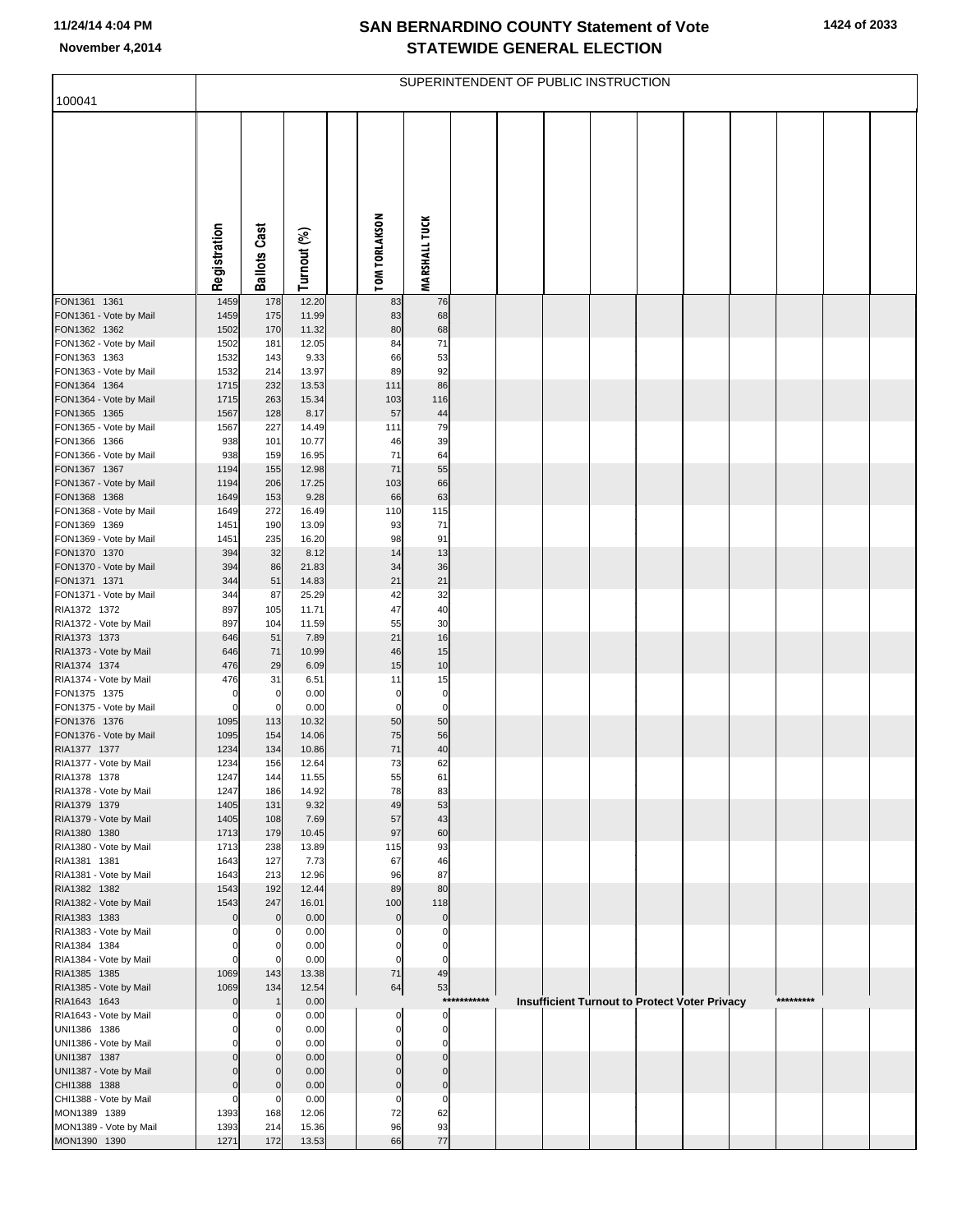|                                        |                        |                       |                |                 |                      |             | SUPERINTENDENT OF PUBLIC INSTRUCTION |  |                                                                                                              |           |  |
|----------------------------------------|------------------------|-----------------------|----------------|-----------------|----------------------|-------------|--------------------------------------|--|--------------------------------------------------------------------------------------------------------------|-----------|--|
| 100041                                 |                        |                       |                |                 |                      |             |                                      |  |                                                                                                              |           |  |
|                                        | Registration           | <b>Ballots Cast</b>   | Turnout (%)    | TOM TORLAKSON   | <b>MARSHALL TUCK</b> |             |                                      |  |                                                                                                              |           |  |
| MON1390 - Vote by Mail                 | 1271                   | 214                   | 16.84          | 100             | 74                   |             |                                      |  |                                                                                                              |           |  |
| MON1391 1391<br>MON1391 - Vote by Mail | 1171<br>1171           | 180<br>209            | 15.37<br>17.85 | 63<br>78        | 87<br>112            |             |                                      |  |                                                                                                              |           |  |
| MON1392 1392                           | 1408                   | 214                   | 15.20          | 76              | 97                   |             |                                      |  |                                                                                                              |           |  |
| MON1392 - Vote by Mail                 | 1408                   | 266                   | 18.89          | 107             | 111                  |             |                                      |  |                                                                                                              |           |  |
| MON1393 1393<br>MON1393 - Vote by Mail | 1692<br>1692           | 247<br>311            | 14.60<br>18.38 | 106<br>143      | 101<br>129           |             |                                      |  |                                                                                                              |           |  |
| MON1394 1394                           | 1568                   | 165                   | 10.52          | 71              | 70                   |             |                                      |  |                                                                                                              |           |  |
| MON1394 - Vote by Mail                 | 1568                   | 204                   | 13.01          | 88              | 87                   |             |                                      |  |                                                                                                              |           |  |
| MON1395 1395                           | 1241                   | 172                   | 13.86          | 68              | 71                   |             |                                      |  |                                                                                                              |           |  |
| MON1395 - Vote by Mail<br>MON1396 1396 | 1241<br>1345           | 188<br>174            | 15.15<br>12.94 | 77<br>72        | 80<br>81             |             |                                      |  |                                                                                                              |           |  |
| MON1396 - Vote by Mail                 | 1345                   | 169                   | 12.57          | 66              | 77                   |             |                                      |  |                                                                                                              |           |  |
| MON1397 1397                           | 1655                   | 255                   | 15.41          | 85              | 124                  |             |                                      |  |                                                                                                              |           |  |
| MON1397 - Vote by Mail<br>ONT1398 1398 | 1655<br>1242           | 331<br>172            | 20.00<br>13.85 | 144<br>70       | 122<br>63            |             |                                      |  |                                                                                                              |           |  |
| ONT1398 - Vote by Mail                 | 1242                   | 213                   | 17.15          | 84              | 95                   |             |                                      |  |                                                                                                              |           |  |
| ONT1399 1399                           | 862                    | 99                    | 11.48          | 43              | 43                   |             |                                      |  |                                                                                                              |           |  |
| ONT1399 - Vote by Mail<br>ONT1400 1400 | 862<br>0               | 169<br>$\overline{0}$ | 19.61<br>0.00  | 72<br>$\pmb{0}$ | 78<br>$\pmb{0}$      |             |                                      |  |                                                                                                              |           |  |
| ONT1400 - Vote by Mail                 | $\mathbf 0$            | $\overline{0}$        | 0.00           | $\pmb{0}$       | $\pmb{0}$            |             |                                      |  |                                                                                                              |           |  |
| ONT1401 1401                           | 1099                   | 227                   | 20.66          | 99              | 93                   |             |                                      |  |                                                                                                              |           |  |
| ONT1401 - Vote by Mail                 | 1099                   | 208                   | 18.93          | 82              | 95                   |             |                                      |  |                                                                                                              |           |  |
| ONT1402 1402<br>ONT1402 - Vote by Mail | 1757<br>1757           | 213<br>317            | 12.12<br>18.04 | 82<br>144       | 108<br>120           |             |                                      |  |                                                                                                              |           |  |
| ONT1403 1403                           | 1701                   | 226                   | 13.29          | 81              | 104                  |             |                                      |  |                                                                                                              |           |  |
| ONT1403 - Vote by Mail                 | 1701                   | 298                   | 17.52          | 127             | 124                  |             |                                      |  |                                                                                                              |           |  |
| ONT1404 1404<br>ONT1404 - Vote by Mail | 862<br>862             | 162<br>213            | 18.79<br>24.71 | 65<br>81        | 74<br>91             |             |                                      |  |                                                                                                              |           |  |
| ONT1405 1405                           | 1680                   | 267                   | 15.89          | 122             | 108                  |             |                                      |  |                                                                                                              |           |  |
| ONT1405 - Vote by Mail                 | 1680                   | 351                   | 20.89          | 129             | 154                  |             |                                      |  |                                                                                                              |           |  |
| ONT1406 1406<br>ONT1406 - Vote by Mail | 1386<br>1386           | 244<br>204            | 17.60<br>14.72 | 109<br>87       | 96<br>89             |             |                                      |  |                                                                                                              |           |  |
| ONT1407 1407                           | 752                    | 82                    | 10.90          | 30              | 41                   |             |                                      |  |                                                                                                              |           |  |
| ONT1407 - Vote by Mail                 | 752                    | 131                   | 17.42          | 52              | 55                   |             |                                      |  |                                                                                                              |           |  |
| ONT1408 1408<br>ONT1408 - Vote by Mail | 155<br>155             | $\overline{7}$<br>17  | 4.52<br>10.97  | 5<br>10         | $\mathbf{1}$<br>5    |             |                                      |  |                                                                                                              |           |  |
| ONT1409 1409                           | 0                      | $\mathbf 0$           | 0.00           | $\pmb{0}$       | $\mathbf 0$          |             |                                      |  |                                                                                                              |           |  |
| ONT1409 - Vote by Mail                 | $\pmb{0}$              | $\mathbf 0$           | 0.00           | $\pmb{0}$       | $\pmb{0}$            |             |                                      |  |                                                                                                              |           |  |
| ONT1410 1410<br>ONT1410 - Vote by Mail | 1380<br>1380           | 122<br>149            | 8.84<br>10.80  | 49<br>74        | 52<br>60             |             |                                      |  |                                                                                                              |           |  |
| ONT1411 1411                           | 858                    | 95                    | 11.07          | 44              | 38                   |             |                                      |  |                                                                                                              |           |  |
| ONT1411 - Vote by Mail                 | 858                    | 127                   | 14.80          | 57              | 54                   |             |                                      |  |                                                                                                              |           |  |
| ONT1412 1412                           | 1507                   | 120                   | 7.96           | 51              | 49                   |             |                                      |  |                                                                                                              |           |  |
| ONT1412 - Vote by Mail<br>ONT1413 1413 | 1507<br>543            | 194<br>54             | 12.87<br>9.94  | 86<br>16        | 83<br>25             |             |                                      |  |                                                                                                              |           |  |
| ONT1413 - Vote by Mail                 | 543                    | 57                    | 10.50          | 26              | 22                   |             |                                      |  |                                                                                                              |           |  |
| ONT1414 1414                           | 1275                   | 147                   | 11.53          | 54              | 72                   |             |                                      |  |                                                                                                              |           |  |
| ONT1414 - Vote by Mail<br>ONT1415 1415 | 1275<br>$\overline{2}$ | 188<br>$\mathbf 0$    | 14.75<br>0.00  | 67<br>$\pmb{0}$ | 75<br>$\pmb{0}$      |             |                                      |  |                                                                                                              |           |  |
| ONT1415 - Vote by Mail                 | $\overline{c}$         | $\overline{0}$        | 0.00           | $\pmb{0}$       | $\overline{0}$       |             |                                      |  |                                                                                                              |           |  |
| ONT1416 1416                           | 1060                   | 118                   | 11.13          | 52              | 44                   |             |                                      |  |                                                                                                              |           |  |
| ONT1416 - Vote by Mail<br>ONT1417 1417 | 1060<br>11             | 149                   | 14.06<br>9.09  | 56              | 70                   | *********** |                                      |  |                                                                                                              | ********* |  |
| ONT1417 - Vote by Mail                 | 11                     | $\overline{2}$        | 18.18          |                 |                      | *********** |                                      |  | <b>Insufficient Turnout to Protect Voter Privacy</b><br><b>Insufficient Turnout to Protect Voter Privacy</b> | ********* |  |
| ONT1418 1418                           | 1221                   | 108                   | 8.85           | 46              | 44                   |             |                                      |  |                                                                                                              |           |  |
| ONT1418 - Vote by Mail                 | 1221                   | 211                   | 17.28          | 93              | 81                   |             |                                      |  |                                                                                                              |           |  |
| ONT1419 1419<br>ONT1419 - Vote by Mail | 668<br>668             | 90<br>122             | 13.47<br>18.26 | 25<br>40        | 44<br>60             |             |                                      |  |                                                                                                              |           |  |
| ONT1420 1420                           | 1142                   | 112                   | 9.81           | 57              | 44                   |             |                                      |  |                                                                                                              |           |  |
| ONT1420 - Vote by Mail                 | 1142                   | 206                   | 18.04          | 85              | 84                   |             |                                      |  |                                                                                                              |           |  |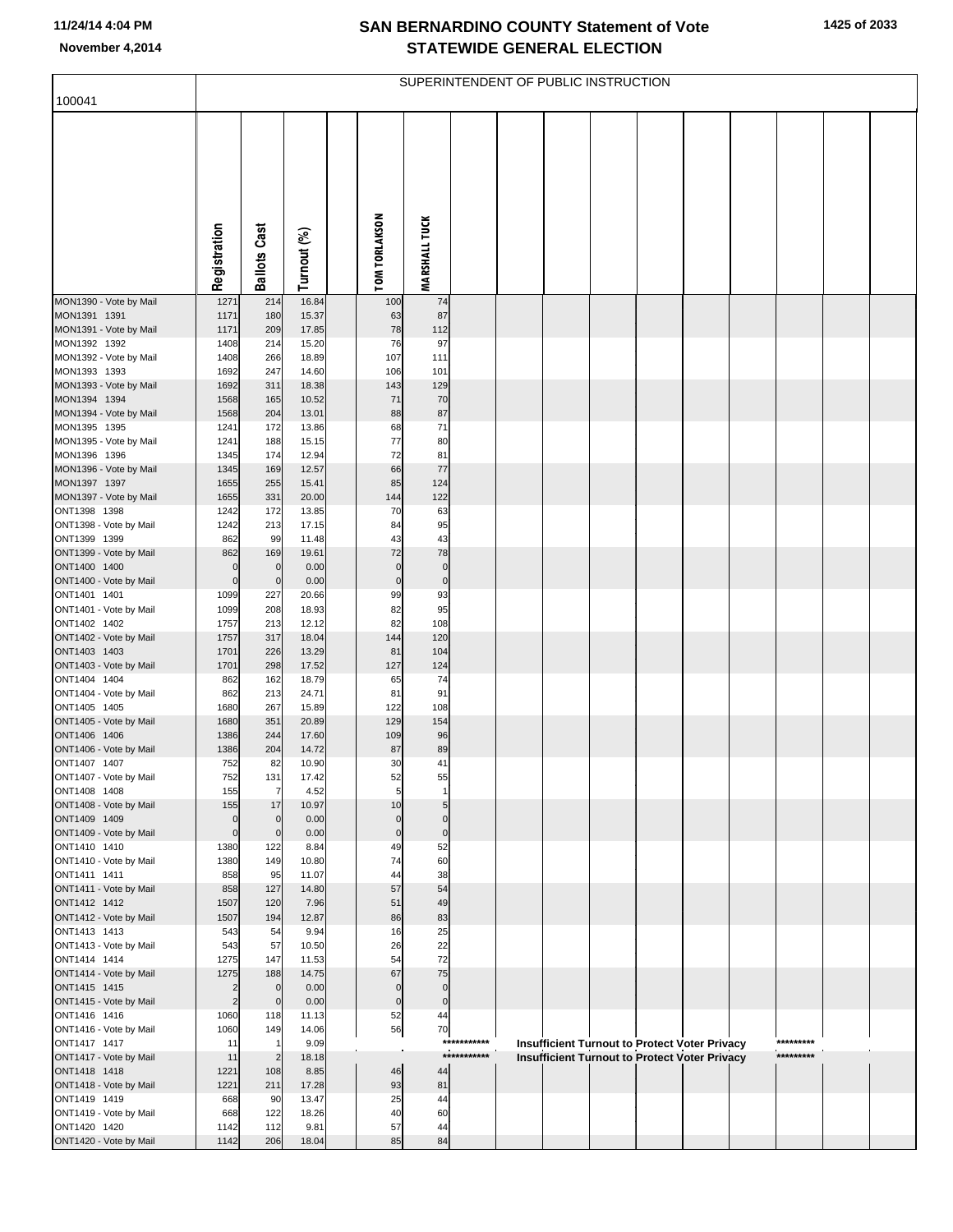|                                        |              |                            |                |                          |                            |             | SUPERINTENDENT OF PUBLIC INSTRUCTION                 |  |  |           |  |
|----------------------------------------|--------------|----------------------------|----------------|--------------------------|----------------------------|-------------|------------------------------------------------------|--|--|-----------|--|
| 100041                                 |              |                            |                |                          |                            |             |                                                      |  |  |           |  |
|                                        | Registration | <b>Ballots Cast</b>        | Turnout (%)    | <b>TOM TORLAKSON</b>     | <b>MARSHALL TUCK</b>       |             |                                                      |  |  |           |  |
| ONT1421 1421                           | 1217         | 153                        | 12.57          | 59                       | 66                         |             |                                                      |  |  |           |  |
| ONT1421 - Vote by Mail                 | 1217         | 157                        | 12.90          | 74                       | 56                         |             |                                                      |  |  |           |  |
| ONT1422 1422                           | 1367         | 205                        | 15.00          | 64                       | 100                        |             |                                                      |  |  |           |  |
| ONT1422 - Vote by Mail<br>ONT1423 1423 | 1367<br>9    | 314<br>$\overline{0}$      | 22.97<br>0.00  | 117<br>$\overline{0}$    | 158<br>$\mathbf{0}$        |             |                                                      |  |  |           |  |
| ONT1423 - Vote by Mail                 | 9            | $\overline{4}$             | 44.44          |                          | ***                        |             | <b>Insufficient Turnout to Protect Voter Privacy</b> |  |  | ********* |  |
| ONT1424 1424                           | 767          | 92                         | 11.99          | 33                       | 37                         |             |                                                      |  |  |           |  |
| ONT1424 - Vote by Mail                 | 767          | 240                        | 31.29          | 74                       | 113                        |             |                                                      |  |  |           |  |
| ONT1425 1425<br>ONT1425 - Vote by Mail | 158<br>158   | 9<br>20                    | 5.70<br>12.66  | 3<br>$\overline{7}$      | 5<br>$\overline{7}$        |             |                                                      |  |  |           |  |
| ONT1426 1426                           | 981          | 98                         | 9.99           | 39                       | 41                         |             |                                                      |  |  |           |  |
| ONT1426 - Vote by Mail                 | 981          | 207                        | 21.10          | 94                       | 72                         |             |                                                      |  |  |           |  |
| ONT1427 1427                           | 677          | 60                         | 8.86           | 23                       | 29                         |             |                                                      |  |  |           |  |
| ONT1427 - Vote by Mail                 | 677<br>1353  | 89<br>162                  | 13.15<br>11.97 | 35<br>66                 | 31<br>67                   |             |                                                      |  |  |           |  |
| ONT1428 1428<br>ONT1428 - Vote by Mail | 1353         | 168                        | 12.42          | 84                       | 55                         |             |                                                      |  |  |           |  |
| ONT1429 1429                           | 1418         | 152                        | 10.72          | 54                       | 68                         |             |                                                      |  |  |           |  |
| ONT1429 - Vote by Mail                 | 1418         | 207                        | 14.60          | 87                       | 92                         |             |                                                      |  |  |           |  |
| ONT1430 1430                           | 1501         | 195                        | 12.99          | 85                       | 87                         |             |                                                      |  |  |           |  |
| ONT1430 - Vote by Mail<br>ONT1431 1431 | 1501<br>1353 | 270<br>196                 | 17.99<br>14.49 | 121<br>80                | 116<br>68                  |             |                                                      |  |  |           |  |
| ONT1431 - Vote by Mail                 | 1353         | 197                        | 14.56          | 89                       | 80                         |             |                                                      |  |  |           |  |
| ONT1432 1432                           | 1552         | 122                        | 7.86           | 62                       | 41                         |             |                                                      |  |  |           |  |
| ONT1432 - Vote by Mail                 | 1552         | 168                        | 10.82          | 85                       | 60                         |             |                                                      |  |  |           |  |
| ONT1433 1433<br>ONT1433 - Vote by Mail | 1472<br>1472 | 149<br>231                 | 10.12<br>15.69 | 67<br>95                 | 55<br>108                  |             |                                                      |  |  |           |  |
| ONT1434 1434                           | 1697         | 203                        | 11.96          | 78                       | 88                         |             |                                                      |  |  |           |  |
| ONT1434 - Vote by Mail                 | 1697         | 344                        | 20.27          | 120                      | 164                        |             |                                                      |  |  |           |  |
| ONT1435 1435                           | 1185         | 162                        | 13.67          | 70                       | 64                         |             |                                                      |  |  |           |  |
| ONT1435 - Vote by Mail<br>ONT1436 1436 | 1185<br>1000 | 191<br>89                  | 16.12<br>8.90  | 72<br>30                 | 89<br>43                   |             |                                                      |  |  |           |  |
| ONT1436 - Vote by Mail                 | 1000         | 130                        | 13.00          | 59                       | 56                         |             |                                                      |  |  |           |  |
| ONT1437 1437                           | 97           | 11                         | 11.34          | $\overline{4}$           | 3                          |             |                                                      |  |  |           |  |
| ONT1437 - Vote by Mail                 | 97           | 16                         | 16.49          | 4                        | 9                          |             |                                                      |  |  |           |  |
| ONT1438 1438<br>ONT1438 - Vote by Mail | 35<br>35     | 3<br>$\overline{7}$        | 8.57<br>20.00  | $\mathbf{1}$             | $\,6$                      | *********** | Insufficient Turnout to Protect Voter Privacy        |  |  | ********  |  |
| ONT1439 1439                           | 1532         | 228                        | 14.88          | 85                       | 100                        |             |                                                      |  |  |           |  |
| ONT1439 - Vote by Mail                 | 1532         | 284                        | 18.54          | 99                       | 137                        |             |                                                      |  |  |           |  |
| ONT1440 1440                           | 1728         | 223                        | 12.91          | 75                       | 91                         |             |                                                      |  |  |           |  |
| ONT1440 - Vote by Mail                 | 1728         | 321<br>186                 | 18.58<br>14.06 | 121<br>80                | 143                        |             |                                                      |  |  |           |  |
| ONT1441 1441<br>ONT1441 - Vote by Mail | 1323<br>1323 | 187                        | 14.13          | 76                       | 75<br>83                   |             |                                                      |  |  |           |  |
| ONT1442 1442                           | 1479         | 207                        | 14.00          | 67                       | 79                         |             |                                                      |  |  |           |  |
| ONT1442 - Vote by Mail                 | 1479         | 283                        | 19.13          | 119                      | 111                        |             |                                                      |  |  |           |  |
| ONT1443 1443                           | 1689         | 220                        | 13.03          | 78                       | 96                         |             |                                                      |  |  |           |  |
| ONT1443 - Vote by Mail<br>ONT1444 1444 | 1689<br>1468 | 295<br>212                 | 17.47<br>14.44 | 108<br>93                | 143<br>80                  |             |                                                      |  |  |           |  |
| ONT1444 - Vote by Mail                 | 1468         | 241                        | 16.42          | 94                       | 114                        |             |                                                      |  |  |           |  |
| ONT1445 1445                           | $\Omega$     | $\Omega$                   | 0.00           | $\pmb{0}$                | $\pmb{0}$                  |             |                                                      |  |  |           |  |
| ONT1445 - Vote by Mail                 |              | $\Omega$                   | 0.00           | 0                        | $\mathbf 0$                | *********** |                                                      |  |  | ********* |  |
| ONT1446 1446<br>ONT1446 - Vote by Mail |              | n                          | 100.00<br>0.00 | 0                        | 0                          |             | <b>Insufficient Turnout to Protect Voter Privacy</b> |  |  |           |  |
| ONT1447 1447                           |              | 0                          | 0.00           | $\mathbf 0$              | $\pmb{0}$                  |             |                                                      |  |  |           |  |
| ONT1447 - Vote by Mail                 |              | C                          | 0.00           | $\mathbf 0$              | $\mathbf 0$                |             |                                                      |  |  |           |  |
| ONT1448 1448                           |              | $\mathbf 0$                | 0.00           | $\pmb{0}$                | $\mathbf 0$                |             |                                                      |  |  |           |  |
| ONT1448 - Vote by Mail<br>ONT1449 1449 | O<br>O       | $\mathbf 0$<br>$\mathbf 0$ | 0.00<br>0.00   | $\mathbf 0$<br>$\pmb{0}$ | $\mathbf 0$<br>$\mathbf 0$ |             |                                                      |  |  |           |  |
| ONT1449 - Vote by Mail                 |              | O                          | 0.00           | 0                        | 0                          |             |                                                      |  |  |           |  |
| ONT1450 1450                           |              | $\Omega$                   | 0.00           | $\mathbf 0$              | 0                          |             |                                                      |  |  |           |  |
| ONT1450 - Vote by Mail                 | ŋ            |                            | 0.00           | $\mathbf 0$              | 0                          |             |                                                      |  |  |           |  |
| ONT1451 1451                           |              |                            | 0.00           | $\mathbf 0$              | $\mathbf 0$                |             |                                                      |  |  |           |  |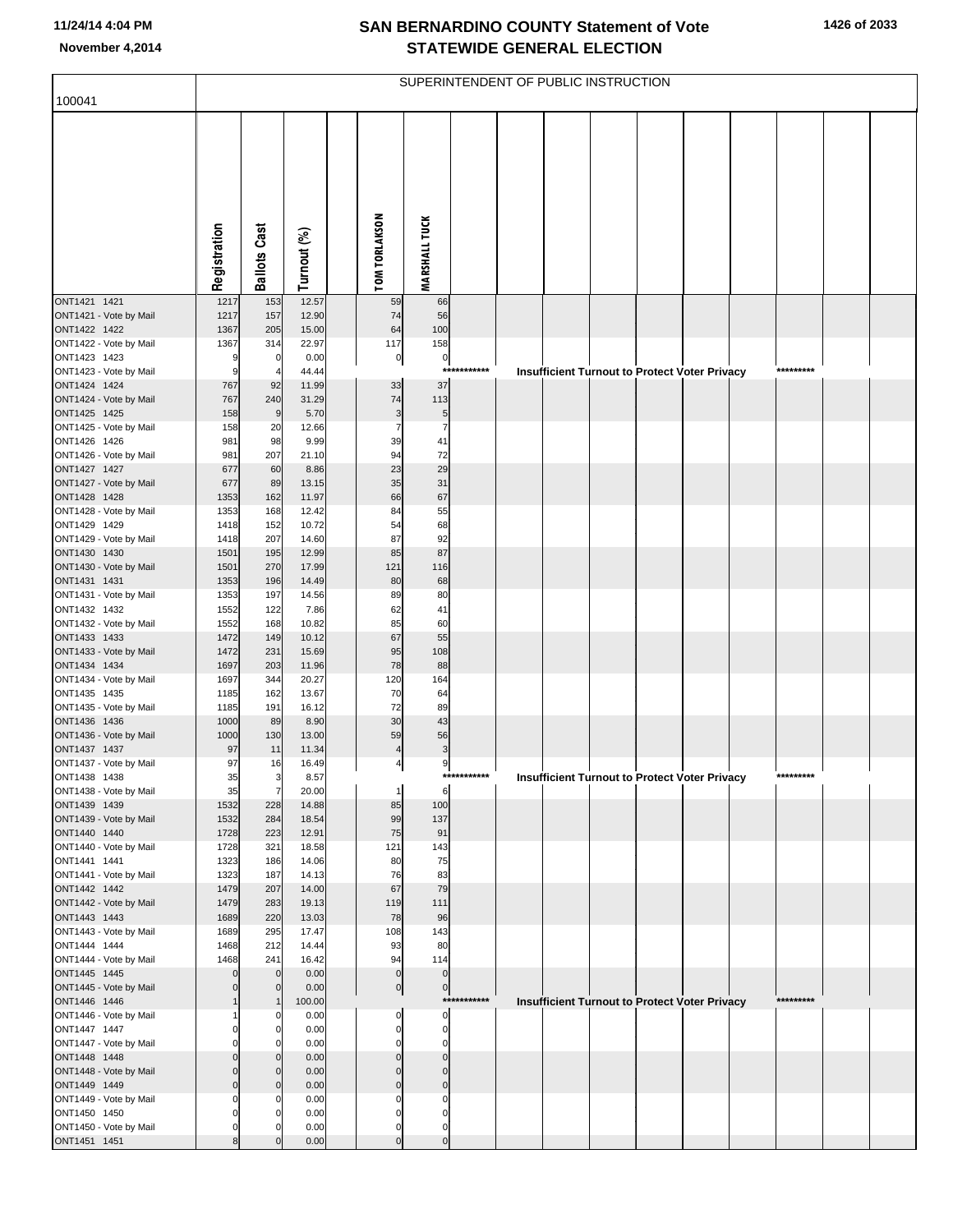|                                        |                            |                         |                |                         |                         |             | SUPERINTENDENT OF PUBLIC INSTRUCTION                 |  |  |           |  |
|----------------------------------------|----------------------------|-------------------------|----------------|-------------------------|-------------------------|-------------|------------------------------------------------------|--|--|-----------|--|
| 100041                                 |                            |                         |                |                         |                         |             |                                                      |  |  |           |  |
|                                        | Registration               | <b>Ballots Cast</b>     | Turnout (%)    | <b>TOM TORLAKSON</b>    | <b>MARSHALL TUCK</b>    |             |                                                      |  |  |           |  |
| ONT1451 - Vote by Mail                 | 8                          | $\overline{4}$          | 50.00          |                         |                         | *********** | <b>Insufficient Turnout to Protect Voter Privacy</b> |  |  | ********* |  |
| ONT1452 1452<br>ONT1452 - Vote by Mail | 1452<br>1452               | 139<br>192              | 9.57<br>13.22  | 52<br>84                | 55<br>77                |             |                                                      |  |  |           |  |
| ONT1453 1453                           | 40                         | 5                       | 12.50          | 1                       | 4                       |             |                                                      |  |  |           |  |
| ONT1453 - Vote by Mail                 | 40                         | 3                       | 7.50           |                         |                         | *********** | <b>Insufficient Turnout to Protect Voter Privacy</b> |  |  | ********* |  |
| ONT1570 1570                           | 631                        | 55                      | 8.72           | 22                      | 25                      |             |                                                      |  |  |           |  |
| ONT1570 - Vote by Mail                 | 631                        | 62                      | 9.83           | 21                      | 29                      |             |                                                      |  |  |           |  |
| ONT1571 1571                           | 1176                       | 194                     | 16.50          | 69<br>95                | 88<br>109               |             |                                                      |  |  |           |  |
| ONT1571 - Vote by Mail<br>ONT1572 1572 | 1176<br>663                | 248<br>70               | 21.09<br>10.56 | 35                      | 27                      |             |                                                      |  |  |           |  |
| ONT1572 - Vote by Mail                 | 663                        | 89                      | 13.42          | 36                      | 44                      |             |                                                      |  |  |           |  |
| ONT1576 1576                           | 178                        | 13                      | 7.30           | 3                       | 5                       |             |                                                      |  |  |           |  |
| ONT1576 - Vote by Mail                 | 178                        | 25                      | 14.04          | $\bf8$                  | 13                      |             |                                                      |  |  |           |  |
| ONT1577 1577                           | 268                        | 24                      | 8.96           | 11                      | 11                      |             |                                                      |  |  |           |  |
| ONT1577 - Vote by Mail<br>RAN1454 1454 | 268                        | 38<br>0                 | 14.18<br>0.00  | 13<br>$\Omega$          | 23<br>$\mathbf 0$       |             |                                                      |  |  |           |  |
| RAN1454 - Vote by Mail                 |                            | $\mathbf 0$             | 0.00           | $\Omega$                | $\mathbf 0$             |             |                                                      |  |  |           |  |
| RAN1455 1455                           |                            | $\Omega$                | 0.00           | $\Omega$                | $\mathbf 0$             |             |                                                      |  |  |           |  |
| RAN1455 - Vote by Mail                 | $\Omega$                   | $\mathbf 0$             | 0.00           | $\Omega$                | $\Omega$                |             |                                                      |  |  |           |  |
| RAN1456 1456                           | $\Omega$                   | $\mathbf 0$             | 0.00           | $\Omega$                | $\Omega$                |             |                                                      |  |  |           |  |
| RAN1456 - Vote by Mail<br>UNI1457 1457 | $\overline{0}$<br>1063     | $\mathbf 0$<br>114      | 0.00<br>10.72  | $\pmb{0}$<br>53         | $\pmb{0}$<br>45         |             |                                                      |  |  |           |  |
| UNI1457 - Vote by Mail                 | 1063                       | 116                     | 10.91          | 59                      | 48                      |             |                                                      |  |  |           |  |
| UNI1458 1458                           | 427                        | 57                      | 13.35          | 20                      | 26                      |             |                                                      |  |  |           |  |
| UNI1458 - Vote by Mail                 | 427                        | 64                      | 14.99          | 32                      | 19                      |             |                                                      |  |  |           |  |
| UNI1459 1459                           | 478                        | 54                      | 11.30          | 16                      | 26                      |             |                                                      |  |  |           |  |
| UNI1459 - Vote by Mail<br>UPL1460 1460 | 478                        | 70<br>0                 | 14.64<br>0.00  | 25<br>$\Omega$          | 41<br>0                 |             |                                                      |  |  |           |  |
| UPL1460 - Vote by Mail                 | $\Omega$                   | $\mathbf 0$             | 0.00           | $\Omega$                | $\mathbf 0$             |             |                                                      |  |  |           |  |
| CHH1461 1461                           | $\Omega$                   | $\Omega$                | 0.00           | $\Omega$                | $\Omega$                |             |                                                      |  |  |           |  |
| CHH1461 - Vote by Mail                 | $\overline{0}$             | $\mathbf 0$             | 0.00           | $\Omega$                | $\Omega$                |             |                                                      |  |  |           |  |
| CHH1462 1462                           | 0                          | $\mathbf 0$             | 0.00           | $\Omega$                | $\Omega$                |             |                                                      |  |  |           |  |
| CHH1462 - Vote by Mail<br>CHH1463 1463 | $\overline{0}$<br>$\Omega$ | $\mathbf 0$<br>$\Omega$ | 0.00<br>0.00   | $\mathbf 0$<br>$\Omega$ | $\mathbf 0$<br>$\Omega$ |             |                                                      |  |  |           |  |
| CHH1463 - Vote by Mail                 | 0                          | 0                       | 0.00           |                         | 0                       |             |                                                      |  |  |           |  |
| CHH1464 1464                           | 0                          | $\mathbf 0$             | 0.00           | $\mathbf 0$             | $\mathbf 0$             |             |                                                      |  |  |           |  |
| CHH1464 - Vote by Mail                 | $\overline{0}$             | $\Omega$                | 0.00           | $\mathbf 0$             | $\mathbf 0$             |             |                                                      |  |  |           |  |
| CHI1465 1465<br>CHI1465 - Vote by Mail | 210                        | 41<br>50                | 19.52          | 16<br>$\boldsymbol{9}$  | 19<br>30                |             |                                                      |  |  |           |  |
| CHI1466 1466                           | 210<br>65                  | 16                      | 23.81<br>24.62 | 2                       | 11                      |             |                                                      |  |  |           |  |
| CHI1466 - Vote by Mail                 | 65                         | 16                      | 24.62          | 3                       | 10                      |             |                                                      |  |  |           |  |
| CHI1467 1467                           | 246                        | 40                      | 16.26          | 12                      | 17                      |             |                                                      |  |  |           |  |
| CHI1467 - Vote by Mail                 | 246                        | 37                      | 15.04          | 10                      | 17                      |             |                                                      |  |  |           |  |
| CHI1468 1468<br>CHI1468 - Vote by Mail | 476<br>476                 | 51<br>108               | 10.71<br>22.69 | 12<br>38                | 25<br>45                |             |                                                      |  |  |           |  |
| CHI1469 1469                           | 159                        | 21                      | 13.21          | $\overline{7}$          | 8                       |             |                                                      |  |  |           |  |
| CHI1469 - Vote by Mail                 | 159                        | 30                      | 18.87          | 13                      | 10                      |             |                                                      |  |  |           |  |
| CHI1470 1470                           | 301                        | 34                      | 11.30          | 6                       | 22                      |             |                                                      |  |  |           |  |
| CHI1470 - Vote by Mail                 | 301                        | 63                      | 20.93          | 30                      | 17                      |             |                                                      |  |  |           |  |
| CHI1471 1471                           | 1498<br>1498               | 209<br>298              | 13.95<br>19.89 | 63<br>96                | 106<br>138              |             |                                                      |  |  |           |  |
| CHI1471 - Vote by Mail<br>CHI1472 1472 | 1603                       | 269                     | 16.78          | 85                      | 134                     |             |                                                      |  |  |           |  |
| CHI1472 - Vote by Mail                 | 1603                       | 344                     | 21.46          | 123                     | 152                     |             |                                                      |  |  |           |  |
| CHI1473 1473                           | 1453                       | 168                     | 11.56          | 51                      | 79                      |             |                                                      |  |  |           |  |
| CHI1473 - Vote by Mail                 | 1453                       | 257                     | 17.69          | 101                     | 115                     |             |                                                      |  |  |           |  |
| CHI1474 1474                           | 1353<br>1353               | 212                     | 15.67<br>17.37 | 54<br>53                | 118                     |             |                                                      |  |  |           |  |
| CHI1474 - Vote by Mail<br>CHI1475 1475 | 0                          | 235<br>$\mathbf 0$      | 0.00           | $\mathbf 0$             | 130<br>0                |             |                                                      |  |  |           |  |
| CHI1475 - Vote by Mail                 | 0                          | $\overline{0}$          | 0.00           | $\mathbf 0$             | $\mathbf 0$             |             |                                                      |  |  |           |  |
| CHI1476 1476                           | 1200                       | 185                     | 15.42          | 57                      | 96                      |             |                                                      |  |  |           |  |
| CHI1476 - Vote by Mail                 | 1200                       | 234                     | 19.50          | 73                      | 104                     |             |                                                      |  |  |           |  |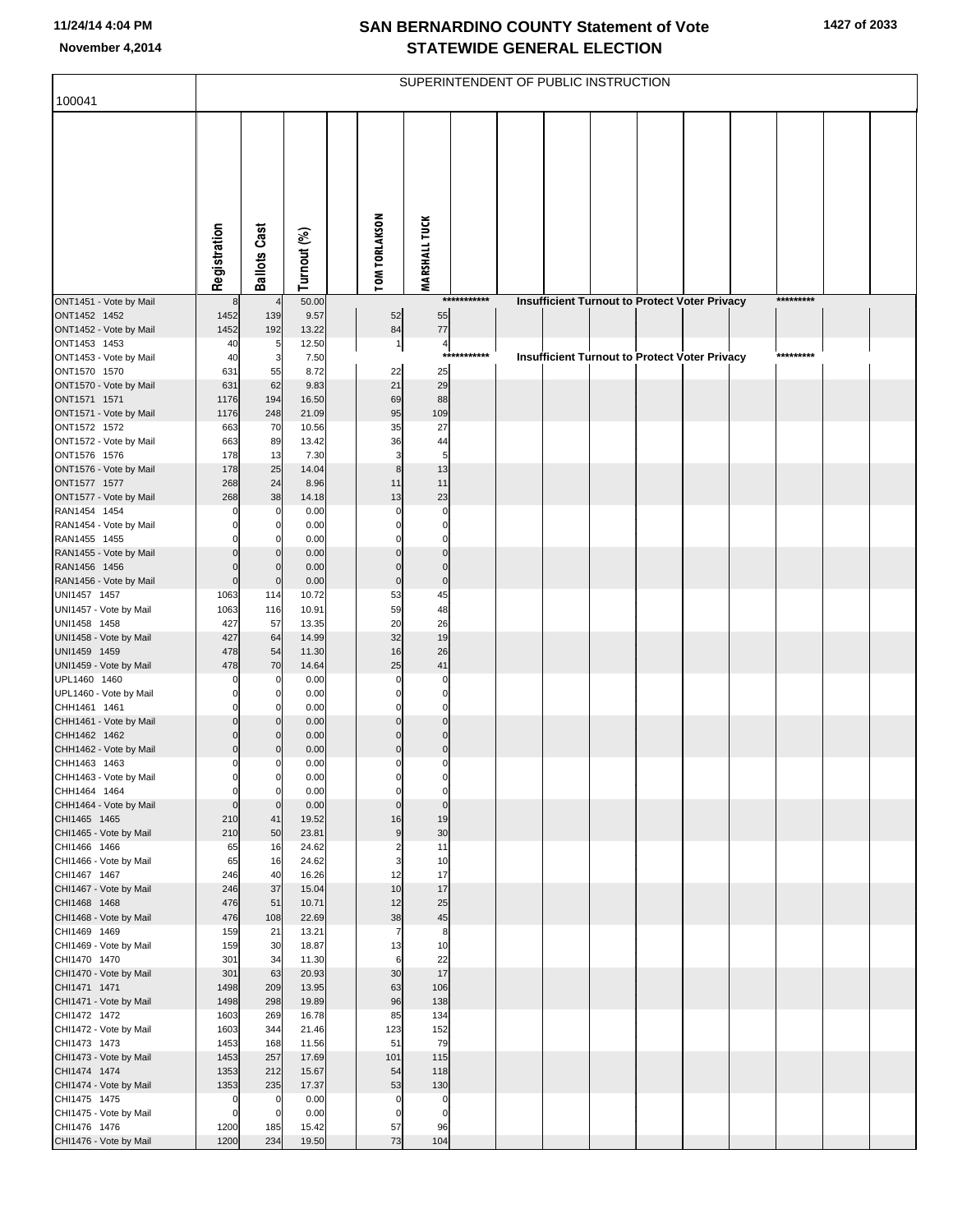| 100041                                 |                |                         |                |                            |                            |             | SUPERINTENDENT OF PUBLIC INSTRUCTION                 |  |  |           |  |
|----------------------------------------|----------------|-------------------------|----------------|----------------------------|----------------------------|-------------|------------------------------------------------------|--|--|-----------|--|
|                                        |                |                         |                |                            |                            |             |                                                      |  |  |           |  |
|                                        |                |                         |                |                            |                            |             |                                                      |  |  |           |  |
|                                        | Registration   | <b>Ballots Cast</b>     | Turnout (%)    | TOM TORLAKSON              | <b>MARSHALL TUCK</b>       |             |                                                      |  |  |           |  |
| CHI1477 1477                           | 0              |                         | 0.00           |                            |                            | *********** | <b>Insufficient Turnout to Protect Voter Privacy</b> |  |  | ********* |  |
| CHI1477 - Vote by Mail                 | $\mathbf 0$    | $\mathbf 0$             | 0.00           | $\pmb{0}$                  | $\mathbf 0$                |             |                                                      |  |  |           |  |
| CHI1478 1478                           | 1001           | 192                     | 19.18          | 58                         | 95                         |             |                                                      |  |  |           |  |
| CHI1478 - Vote by Mail<br>CHI1479 1479 | 1001<br>1550   | 215<br>243              | 21.48<br>15.68 | 63<br>87                   | 111<br>114                 |             |                                                      |  |  |           |  |
| CHI1479 - Vote by Mail                 | 1550           | 378                     | 24.39          | 129                        | 182                        |             |                                                      |  |  |           |  |
| CHI1480 1480                           | 2072           | 290                     | 14.00          | 91                         | 137                        |             |                                                      |  |  |           |  |
| CHI1480 - Vote by Mail                 | 2072           | 386                     | 18.63          | 143                        | 154                        |             |                                                      |  |  |           |  |
| CHI1481 1481<br>CHI1481 - Vote by Mail | $\Omega$       | $\mathbf 0$<br>$\Omega$ | 0.00<br>0.00   | $\mathbf 0$<br>$\Omega$    | $\mathbf 0$<br>0           |             |                                                      |  |  |           |  |
| CHI1482 1482                           |                | $\Omega$                | 0.00           | 0                          | 0                          |             |                                                      |  |  |           |  |
| CHI1482 - Vote by Mail                 |                | O                       | 0.00           | $\Omega$                   | $\Omega$                   |             |                                                      |  |  |           |  |
| CHI1483 1483                           | $\Omega$       | $\Omega$                | 0.00           | $\mathbf 0$                | $\mathbf 0$                |             |                                                      |  |  |           |  |
| CHI1483 - Vote by Mail                 | $\Omega$<br>37 | $\Omega$                | 0.00           | 0                          | $\pmb{0}$                  | *********** |                                                      |  |  | ********* |  |
| CHI1484 1484<br>CHI1484 - Vote by Mail | 37             | 13                      | 10.81<br>35.14 | $\overline{a}$             | 6                          |             | <b>Insufficient Turnout to Protect Voter Privacy</b> |  |  |           |  |
| CHI1485 1485                           | 553            | 76                      | 13.74          | 27                         | 33                         |             |                                                      |  |  |           |  |
| CHI1485 - Vote by Mail                 | 553            | 97                      | 17.54          | 42                         | 43                         |             |                                                      |  |  |           |  |
| CHI1486 1486                           | 14             | $\mathbf 0$             | 0.00           | $\mathbf 0$<br>$\mathbf 0$ | $\mathbf 0$<br>$\mathbf 0$ |             |                                                      |  |  |           |  |
| CHI1486 - Vote by Mail<br>CHI1487 1487 | 14<br>1072     | $\mathbf 0$<br>194      | 0.00<br>18.10  | 77                         | 80                         |             |                                                      |  |  |           |  |
| CHI1487 - Vote by Mail                 | 1072           | 199                     | 18.56          | 66                         | 80                         |             |                                                      |  |  |           |  |
| CHI1488 1488                           | 1323           | 205                     | 15.50          | 73                         | 98                         |             |                                                      |  |  |           |  |
| CHI1488 - Vote by Mail<br>CHI1489 1489 | 1323<br>383    | 282<br>60               | 21.32<br>15.67 | 108<br>25                  | 126<br>20                  |             |                                                      |  |  |           |  |
| CHI1489 - Vote by Mail                 | 383            | 115                     | 30.03          | 32                         | 56                         |             |                                                      |  |  |           |  |
| CHI1490 1490                           | 1177           | 168                     | 14.27          | 69                         | 68                         |             |                                                      |  |  |           |  |
| CHI1490 - Vote by Mail                 | 1177           | 219                     | 18.61          | 61                         | 110                        |             |                                                      |  |  |           |  |
| CHI1491 1491<br>CHI1491 - Vote by Mail | 1140<br>1140   | 142<br>156              | 12.46<br>13.68 | 52<br>53                   | 63<br>78                   |             |                                                      |  |  |           |  |
| CHI1492 1492                           | 1313           | 200                     | 15.23          | 71                         | 95                         |             |                                                      |  |  |           |  |
| CHI1492 - Vote by Mail                 | 1313           | 298                     | 22.70          | 104                        | 137                        |             |                                                      |  |  |           |  |
| CHI1493 1493                           | 1533           | 194                     | 12.65          | 65                         | 87                         |             |                                                      |  |  |           |  |
| CHI1493 - Vote by Mail<br>CHI1494 1494 | 1533<br>1458   | 229<br>195              | 14.94<br>13.37 | 118<br>67                  | 71<br>83                   |             |                                                      |  |  |           |  |
| CHI1494 - Vote by Mail                 | 1458           | 213                     | 14.61          | 73                         | 98                         |             |                                                      |  |  |           |  |
| CHI1495 1495                           | 130            | 23                      | 17.69          | $\overline{2}$             | 16                         |             |                                                      |  |  |           |  |
| CHI1495 - Vote by Mail                 | 130            | 19                      | 14.62          | 12                         | 6                          |             |                                                      |  |  |           |  |
| CHI1496 1496<br>CHI1496 - Vote by Mail | 1414<br>1414   | 237<br>279              | 16.76<br>19.73 | 65<br>97                   | 125<br>121                 |             |                                                      |  |  |           |  |
| CHI1497 1497                           | 1377           | 186                     | 13.51          | 55                         | 103                        |             |                                                      |  |  |           |  |
| CHI1497 - Vote by Mail                 | 1377           | 308                     | 22.37          | 124                        | 121                        |             |                                                      |  |  |           |  |
| CHI1498 1498<br>CHI1498 - Vote by Mail | 1520<br>1520   | 196<br>325              | 12.89<br>21.38 | 67<br>111                  | 100<br>139                 |             |                                                      |  |  |           |  |
| CHI1499 1499                           | 1416           | 208                     | 14.69          | 80                         | 85                         |             |                                                      |  |  |           |  |
| CHI1499 - Vote by Mail                 | 1416           | 308                     | 21.75          | 96                         | 158                        |             |                                                      |  |  |           |  |
| CHI1500 1500                           | 1269           | 216                     | 17.02          | 72                         | 109                        |             |                                                      |  |  |           |  |
| CHI1500 - Vote by Mail<br>CHI1501 1501 | 1269<br>1308   | 268<br>226              | 21.12<br>17.28 | 116<br>78                  | 108<br>103                 |             |                                                      |  |  |           |  |
| CHI1501 - Vote by Mail                 | 1308           | 246                     | 18.81          | 80                         | 106                        |             |                                                      |  |  |           |  |
| ONT1502 1502                           | 5 <sub>5</sub> | $\mathbf 0$             | 0.00           | $\mathbf 0$                | $\mathbf 0$                |             |                                                      |  |  |           |  |
| ONT1502 - Vote by Mail                 | 5              | $\mathbf 0$             | 0.00           |                            | 0                          |             |                                                      |  |  |           |  |
| ONT1503 1503<br>ONT1503 - Vote by Mail | 112<br>112     | 11<br>35                | 9.82<br>31.25  |                            | 7<br>15                    |             |                                                      |  |  |           |  |
| ONT1504 1504                           | 237            | 17                      | 7.17           | 6                          | 10                         |             |                                                      |  |  |           |  |
| ONT1504 - Vote by Mail                 | 237            | 38                      | 16.03          | 16                         | 14                         |             |                                                      |  |  |           |  |
| ONT1505 1505                           | 1669           | 246                     | 14.74          | 95                         | 110                        |             |                                                      |  |  |           |  |
| ONT1505 - Vote by Mail<br>ONT1506 1506 | 1669<br>1461   | 329<br>209              | 19.71<br>14.31 | 140<br>79                  | 135<br>90                  |             |                                                      |  |  |           |  |
| ONT1506 - Vote by Mail                 | 1461           | 305                     | 20.88          | 111                        | 140                        |             |                                                      |  |  |           |  |
| ONT1507 1507                           | 1521           | 212                     | 13.94          | 88                         | 95                         |             |                                                      |  |  |           |  |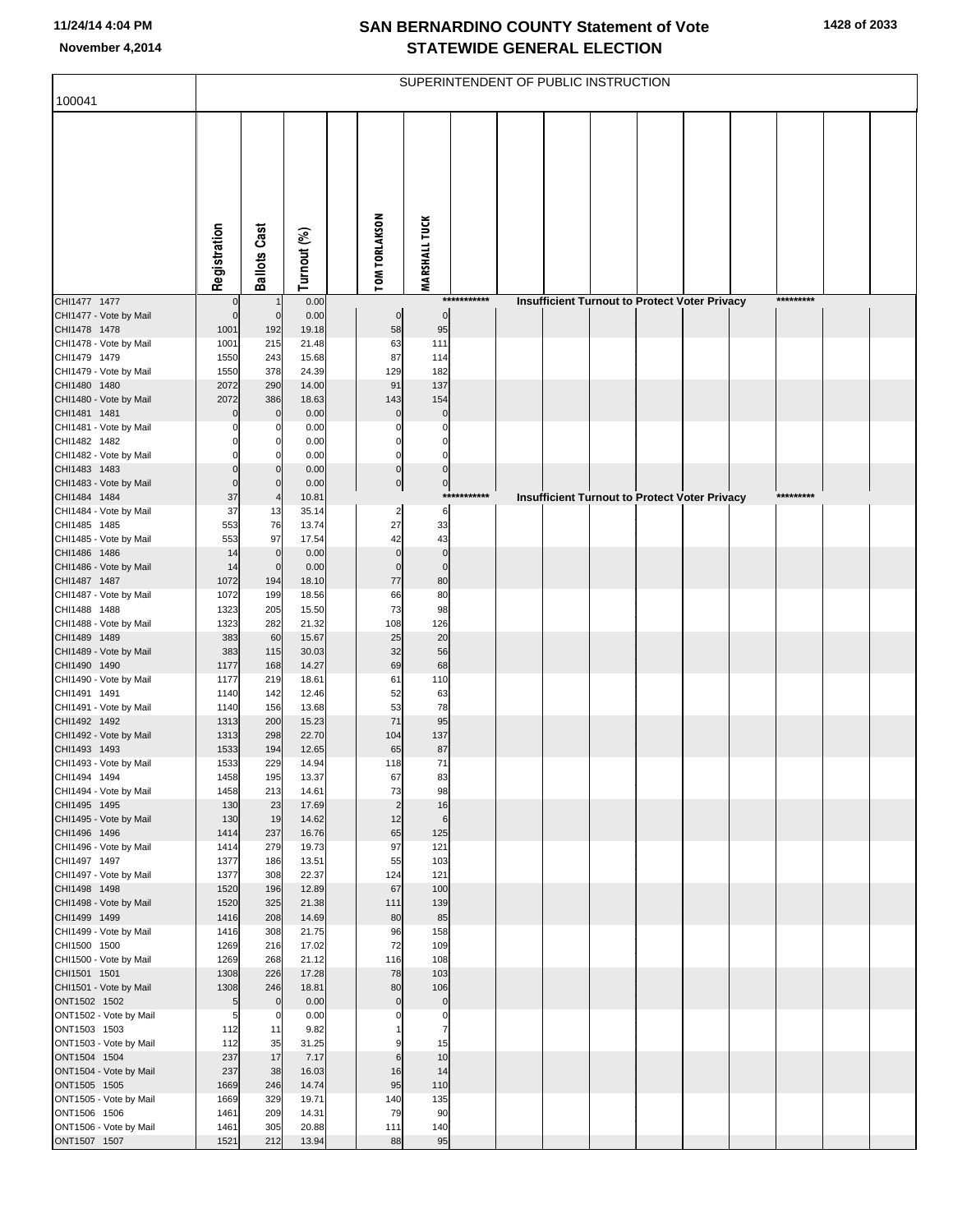| 100041                                 |                            |                                  |                |                      |                      |                            | SUPERINTENDENT OF PUBLIC INSTRUCTION |  |                                                                                                              |                     |  |
|----------------------------------------|----------------------------|----------------------------------|----------------|----------------------|----------------------|----------------------------|--------------------------------------|--|--------------------------------------------------------------------------------------------------------------|---------------------|--|
|                                        | Registration               | <b>Ballots Cast</b>              | Turnout (%)    | <b>TOM TORLAKSON</b> | <b>MARSHALL TUCK</b> |                            |                                      |  |                                                                                                              |                     |  |
| ONT1507 - Vote by Mail<br>ONT1508 1508 | 1521<br>1292               | 296<br>187                       | 19.46<br>14.47 | 93<br>59             | 148<br>97            |                            |                                      |  |                                                                                                              |                     |  |
| ONT1508 - Vote by Mail                 | 1292                       | 205                              | 15.87          | 85                   | 87                   |                            |                                      |  |                                                                                                              |                     |  |
| ONT1509 1509                           | 85                         | 10                               | 11.76          | $\mathbf 0$          | 9                    |                            |                                      |  |                                                                                                              |                     |  |
| ONT1509 - Vote by Mail                 | 85                         | 19                               | 22.35          | 6                    | 7                    |                            |                                      |  |                                                                                                              |                     |  |
| UNI1510 1510<br>UNI1510 - Vote by Mail | 1343<br>1343               | 196<br>262                       | 14.59<br>19.51 | 55<br>75             | 95<br>128            |                            |                                      |  |                                                                                                              |                     |  |
| UNI1511 1511                           | 35                         | $\overline{4}$                   | 11.43          |                      |                      | ***********                |                                      |  | Insufficient Turnout to Protect Voter Privacy                                                                | *********           |  |
| UNI1511 - Vote by Mail                 | 35                         | 15                               | 42.86          | 4                    | 5                    |                            |                                      |  |                                                                                                              |                     |  |
| UNI1512 1512                           | 8                          | $\overline{2}$                   | 25.00          |                      |                      | ***********                |                                      |  | <b>Insufficient Turnout to Protect Voter Privacy</b>                                                         | *********           |  |
| UNI1512 - Vote by Mail<br>UNI1513 1513 | 8<br>10                    | $\overline{0}$<br>$\mathbf{1}$   | 0.00<br>10.00  | $\overline{0}$       | $\mathbf{0}$         | ***********                |                                      |  | <b>Insufficient Turnout to Protect Voter Privacy</b>                                                         | *********           |  |
| UNI1513 - Vote by Mail                 | 10                         | $\overline{4}$                   | 40.00          |                      |                      | ***********                |                                      |  | Insufficient Turnout to Protect Voter Privacy                                                                | *********           |  |
| UNI1514 1514                           | 221                        | 45                               | 20.36          | 15                   | 18                   |                            |                                      |  |                                                                                                              |                     |  |
| UNI1514 - Vote by Mail                 | 221                        | 43                               | 19.46          | 14                   | 19                   |                            |                                      |  |                                                                                                              |                     |  |
| UNI1515 1515                           | 3                          |                                  | 33.33          |                      |                      | ***********<br>*********** |                                      |  | <b>Insufficient Turnout to Protect Voter Privacy</b>                                                         | ******<br>********* |  |
| UNI1515 - Vote by Mail<br>UNI1516 1516 | 3                          | $\overline{2}$<br>$\overline{2}$ | 66.67<br>28.57 |                      |                      | ***********                |                                      |  | <b>Insufficient Turnout to Protect Voter Privacy</b><br><b>Insufficient Turnout to Protect Voter Privacy</b> | *********           |  |
| UNI1516 - Vote by Mail                 | $\overline{7}$             | $\overline{2}$                   | 28.57          |                      |                      | ***********                |                                      |  | Insufficient Turnout to Protect Voter Privacy                                                                | *********           |  |
| UNI1517 1517                           | 879                        | 144                              | 16.38          | 35                   | 76                   |                            |                                      |  |                                                                                                              |                     |  |
| UNI1517 - Vote by Mail                 | 879                        | 203                              | 23.09          | 71                   | 86                   |                            |                                      |  |                                                                                                              |                     |  |
| UNI1518 1518<br>UNI1518 - Vote by Mail | 65<br>65                   | 9<br>19                          | 13.85<br>29.23 | 4<br>8               | 3<br>5               |                            |                                      |  |                                                                                                              |                     |  |
| UNI1519 1519                           | 5                          | $\mathbf 0$                      | 0.00           | $\pmb{0}$            | $\mathbf 0$          |                            |                                      |  |                                                                                                              |                     |  |
| UNI1519 - Vote by Mail                 | 5                          | $\overline{c}$                   | 40.00          |                      |                      | ***********                |                                      |  | Insufficient Turnout to Protect Voter Privacy                                                                | *********           |  |
| UNI1520 1520                           | 65                         | 5                                | 7.69           | $\overline{3}$       | $\overline{2}$       |                            |                                      |  |                                                                                                              |                     |  |
| UNI1520 - Vote by Mail<br>UNI1714 1714 | 65<br>11                   | 21<br>3                          | 32.31<br>27.27 | $\overline{2}$       | 13                   | ***********                |                                      |  | Insufficient Turnout to Protect Voter Privacy                                                                | *********           |  |
| UNI1714 - Vote by Mail                 | 11                         | 2                                | 18.18          |                      |                      | ***********                |                                      |  | Insufficient Turnout to Protect Voter Privacy                                                                | *********           |  |
| MON1521 1521                           | $\mathbf 0$                | O                                | 0.00           | $\Omega$             | $\Omega$             |                            |                                      |  |                                                                                                              |                     |  |
| MON1521 - Vote by Mail                 | $\mathbf 0$                | $\mathbf 0$                      | 0.00           | $\Omega$             | $\Omega$             |                            |                                      |  |                                                                                                              |                     |  |
| UPL1522 1522<br>UPL1522 - Vote by Mail | $\mathbf 0$<br>$\mathbf 0$ | $\mathbf{0}$<br>$\mathbf{0}$     | 0.00<br>0.00   | $\Omega$<br>$\Omega$ | $\mathsf{C}$         |                            |                                      |  |                                                                                                              |                     |  |
| UPL1523 1523                           | $\Omega$                   |                                  | 0.00           | C                    |                      |                            |                                      |  |                                                                                                              |                     |  |
| UPL1523 - Vote by Mail                 |                            |                                  | 0.00           |                      |                      |                            |                                      |  |                                                                                                              |                     |  |
| UPL1524 1524                           | 0                          | 0                                | 0.00           | 0                    | $\Omega$             |                            |                                      |  |                                                                                                              |                     |  |
| UPL1524 - Vote by Mail                 | $\mathbf 0$                |                                  | 0.00           |                      | $\Omega$<br>$\Omega$ |                            |                                      |  |                                                                                                              |                     |  |
| UNI1525 1525<br>UNI1525 - Vote by Mail | $\mathbf 0$<br>$\mathbf 0$ | $\mathbf 0$                      | 0.00<br>0.00   | $\Omega$<br>$\Omega$ | $\mathbf 0$          |                            |                                      |  |                                                                                                              |                     |  |
| UNI1526 1526                           | $\Omega$                   |                                  | 0.00           | $\Omega$             | $\Omega$             |                            |                                      |  |                                                                                                              |                     |  |
| UNI1526 - Vote by Mail                 | $\mathbf 0$                | 0                                | 0.00           | 0                    | 0                    |                            |                                      |  |                                                                                                              |                     |  |
| UNI1527 1527                           | 1498                       | 137                              | 9.15           | 58<br>60             | 52<br>66             |                            |                                      |  |                                                                                                              |                     |  |
| UNI1527 - Vote by Mail<br>UNI1528 1528 | 1498<br>1304               | 148<br>115                       | 9.88<br>8.82   | 54                   | 46                   |                            |                                      |  |                                                                                                              |                     |  |
| UNI1528 - Vote by Mail                 | 1304                       | 110                              | 8.44           | 42                   | 42                   |                            |                                      |  |                                                                                                              |                     |  |
| UNI1529 1529                           | 1195                       | 132                              | 11.05          | 55                   | 56                   |                            |                                      |  |                                                                                                              |                     |  |
| UNI1529 - Vote by Mail                 | 1195                       | 95                               | 7.95           | 37<br>44             | 37                   |                            |                                      |  |                                                                                                              |                     |  |
| UNI1530 1530<br>UNI1530 - Vote by Mail | 1372<br>1372               | 121<br>130                       | 8.82<br>9.48   | 48                   | 58<br>58             |                            |                                      |  |                                                                                                              |                     |  |
| UNI1531 1531                           | 1555                       | 134                              | 8.62           | 53                   | 60                   |                            |                                      |  |                                                                                                              |                     |  |
| UNI1531 - Vote by Mail                 | 1555                       | 142                              | 9.13           | 76                   | 47                   |                            |                                      |  |                                                                                                              |                     |  |
| UNI1532 1532                           | 22                         |                                  | 9.09           |                      |                      | ***********                |                                      |  | <b>Insufficient Turnout to Protect Voter Privacy</b>                                                         | *********           |  |
| UNI1532 - Vote by Mail<br>UNI1533 1533 | 22                         |                                  | 9.09           |                      | $\overline{2}$       | ***********                |                                      |  | <b>Insufficient Turnout to Protect Voter Privacy</b>                                                         | *********           |  |
| UNI1533 - Vote by Mail                 | 143<br>143                 | 18                               | 5.59<br>12.59  | 3<br>6               | $\overline{7}$       |                            |                                      |  |                                                                                                              |                     |  |
| CHI1534 1534                           | 316                        | 33                               | 10.44          | 13                   | 14                   |                            |                                      |  |                                                                                                              |                     |  |
| CHI1534 - Vote by Mail                 | 316                        | 67                               | 21.20          | 19                   | 35                   |                            |                                      |  |                                                                                                              |                     |  |
| CHH1535 1535                           | 1531                       | 180                              | 11.76          | 66                   | 87                   |                            |                                      |  |                                                                                                              |                     |  |
| CHH1535 - Vote by Mail<br>CHH1536 1536 | 1531<br>1523               | 379<br>230                       | 24.76<br>15.10 | 125<br>87            | 150<br>108           |                            |                                      |  |                                                                                                              |                     |  |
| CHH1536 - Vote by Mail                 | 1523                       | 328                              | 21.54          | 125                  | 131                  |                            |                                      |  |                                                                                                              |                     |  |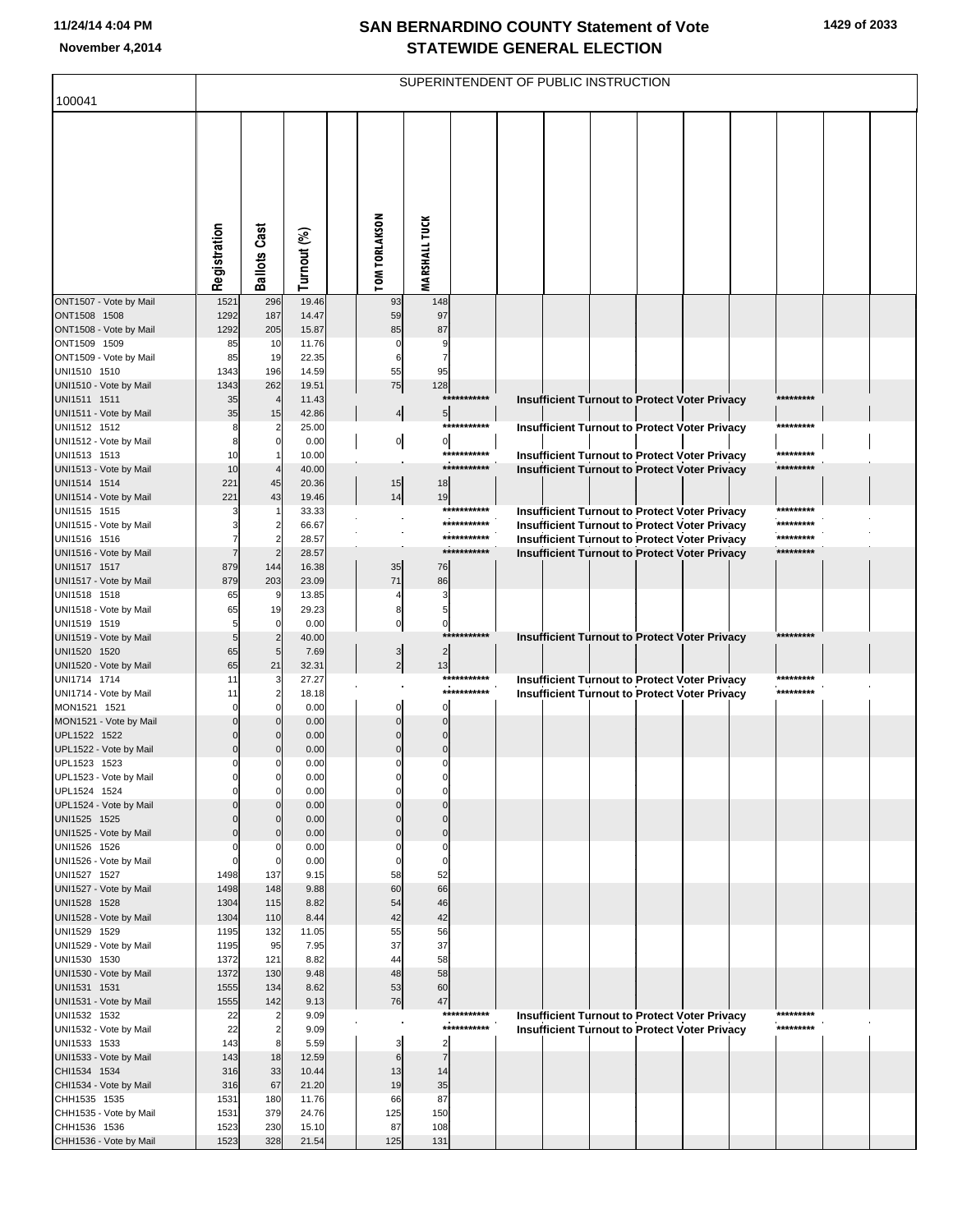| 100041                                 |                     |                     |                |                               |                            | SUPERINTENDENT OF PUBLIC INSTRUCTION |  |  |  |  |
|----------------------------------------|---------------------|---------------------|----------------|-------------------------------|----------------------------|--------------------------------------|--|--|--|--|
|                                        |                     |                     |                |                               |                            |                                      |  |  |  |  |
|                                        | Registration        | <b>Ballots Cast</b> | Turnout (%)    | <b>TOM TORLAKSON</b>          | <b>MARSHALL TUCK</b>       |                                      |  |  |  |  |
| CHH1537 1537<br>CHH1537 - Vote by Mail | 1703<br>1703        | 288<br>377          | 16.91<br>22.14 | 95<br>142                     | 133<br>153                 |                                      |  |  |  |  |
| CHH1538 1538                           | 1651                | 236                 | 14.29          | 88                            | 100                        |                                      |  |  |  |  |
| CHH1538 - Vote by Mail<br>CHH1539 1539 | 1651<br>1395        | 381<br>242          | 23.08<br>17.35 | 124<br>66                     | 156<br>122                 |                                      |  |  |  |  |
| CHH1539 - Vote by Mail                 | 1395                | 387                 | 27.74          | 118                           | 156                        |                                      |  |  |  |  |
| CHH1540 1540<br>CHH1540 - Vote by Mail | 1501<br>1501        | 261<br>295          | 17.39<br>19.65 | 76<br>111                     | 131<br>118                 |                                      |  |  |  |  |
| CHH1541 1541                           | 1478                | 232                 | 15.70          | 88                            | 97                         |                                      |  |  |  |  |
| CHH1541 - Vote by Mail                 | 1478                | 265                 | 17.93          | 79                            | 143                        |                                      |  |  |  |  |
| CHH1542 1542<br>CHH1542 - Vote by Mail | 1672<br>1672        | 234<br>397          | 14.00<br>23.74 | 85<br>123                     | 96<br>193                  |                                      |  |  |  |  |
| CHH1543 1543                           | 1794                | 249                 | 13.88          | 73                            | 123                        |                                      |  |  |  |  |
| CHH1543 - Vote by Mail<br>CHH1544 1544 | 1794<br>1511        | 416<br>272          | 23.19<br>18.00 | 147<br>100                    | 181<br>122                 |                                      |  |  |  |  |
| CHH1544 - Vote by Mail                 | 1511                | 290                 | 19.19          | 105                           | 113                        |                                      |  |  |  |  |
| CHH1545 1545                           | 1382                | 147                 | 10.64          | 42                            | 72                         |                                      |  |  |  |  |
| CHH1545 - Vote by Mail<br>CHH1546 1546 | 1382<br>$\mathbf 0$ | 246<br>$\mathbf 0$  | 17.80<br>0.00  | 87<br>$\pmb{0}$               | 100<br>$\bf 0$             |                                      |  |  |  |  |
| CHH1546 - Vote by Mail                 | 0                   | $\mathbf 0$         | 0.00           | $\mathbf 0$                   | $\bf 0$                    |                                      |  |  |  |  |
| CHH1547 1547<br>CHH1547 - Vote by Mail | $\mathbf 0$<br>0    | $\mathbf 0$<br>0    | 0.00<br>0.00   | $\overline{0}$<br>$\mathbf 0$ | $\mathbf 0$<br>$\mathbf 0$ |                                      |  |  |  |  |
| CHH1548 1548                           | 1528                | 277                 | 18.13          | 99                            | 110                        |                                      |  |  |  |  |
| CHH1548 - Vote by Mail<br>CHH1549 1549 | 1528<br>1502        | 352<br>309          | 23.04<br>20.57 | 98<br>109                     | 176<br>137                 |                                      |  |  |  |  |
| CHH1549 - Vote by Mail                 | 1502                | 331                 | 22.04          | 123                           | 125                        |                                      |  |  |  |  |
| CHH1550 1550                           | 1221                | 147                 | 12.04          | 56                            | 71                         |                                      |  |  |  |  |
| CHH1550 - Vote by Mail<br>CHH1551 1551 | 1221<br>1710        | 297<br>228          | 24.32<br>13.33 | 112<br>86                     | 118<br>99                  |                                      |  |  |  |  |
| CHH1551 - Vote by Mail                 | 1710                | 375                 | 21.93          | 125                           | 150                        |                                      |  |  |  |  |
| CHH1552 1552<br>CHH1552 - Vote by Mail | 1819<br>1819        | 342<br>531          | 18.80<br>29.19 | 94<br>156                     | 175<br>267                 |                                      |  |  |  |  |
| CHH1553 1553                           | 1550                | 288                 | 18.58          | 76                            | 131                        |                                      |  |  |  |  |
| CHH1553 - Vote by Mail                 | 1550                | 353                 | 22.77          | 115                           | 138                        |                                      |  |  |  |  |
| CHH1554 1554<br>CHH1554 - Vote by Mail | 1520<br>1520        | 322<br>357          | 21.18<br>23.49 | 101<br>116                    | 165<br>165                 |                                      |  |  |  |  |
| CHH1555 1555                           | 1600                | 269                 | 16.81          | 88                            | 122                        |                                      |  |  |  |  |
| CHH1555 - Vote by Mail<br>CHH1556 1556 | 1600<br>1561        | 510<br>219          | 31.88<br>14.03 | 171<br>78                     | 233<br>89                  |                                      |  |  |  |  |
| CHH1556 - Vote by Mail                 | 1561                | 303                 | 19.41          | 118                           | 109                        |                                      |  |  |  |  |
| CHH1557 1557<br>CHH1557 - Vote by Mail | 1639<br>1639        | 213<br>459          | 13.00<br>28.00 | 61<br>127                     | 105<br>198                 |                                      |  |  |  |  |
| CHH1558 1558                           | 1709                | 258                 | 15.10          | 80                            | 127                        |                                      |  |  |  |  |
| CHH1558 - Vote by Mail<br>CHH1559 1559 | 1709<br>1625        | 442<br>244          | 25.86<br>15.02 | 147<br>78                     | 181<br>106                 |                                      |  |  |  |  |
| CHH1559 - Vote by Mail                 | 1625                | 420                 | 25.85          | 113                           | 193                        |                                      |  |  |  |  |
| CHH1560 1560                           | 1133                | 227                 | 20.04          | 60                            | 124                        |                                      |  |  |  |  |
| CHH1560 - Vote by Mail<br>CHI1561 1561 | 1133<br>$\mathbf 0$ | 306<br>$\mathbf 0$  | 27.01<br>0.00  | 89<br>$\pmb{0}$               | 139<br>$\bf 0$             |                                      |  |  |  |  |
| CHI1561 - Vote by Mail                 | $\mathbf 0$         | $\mathbf 0$         | 0.00           | $\overline{0}$                | $\mathbf 0$                |                                      |  |  |  |  |
| CHI1562 1562<br>CHI1562 - Vote by Mail | 0<br>0              | $\mathbf 0$<br>0    | 0.00<br>0.00   | $\overline{0}$<br>$\mathbf 0$ | $\mathbf 0$<br>$\mathbf 0$ |                                      |  |  |  |  |
| CHI1563 1563                           | 0                   | 0                   | 0.00           | $\mathbf 0$                   | $\bf{0}$                   |                                      |  |  |  |  |
| CHI1563 - Vote by Mail                 | 0                   | 0                   | 0.00           | $\mathbf 0$                   | $\mathbf 0$                |                                      |  |  |  |  |
| CHI1564 1564<br>CHI1564 - Vote by Mail | 0<br>0              | 0<br>0              | 0.00<br>0.00   | $\overline{0}$<br>$\mathbf 0$ | $\pmb{0}$<br>$\mathbf 0$   |                                      |  |  |  |  |
| CHI1565 1565                           | $\Omega$            | $\mathbf 0$         | 0.00           | $\pmb{0}$                     | $\bf{0}$                   |                                      |  |  |  |  |
| CHI1565 - Vote by Mail                 |                     | C                   | 0.00           | $\mathbf 0$                   | 0                          |                                      |  |  |  |  |
| <b>Precinct Totals</b>                 |                     | 851684 117179       | 13.76          | 42815                         | 51569                      |                                      |  |  |  |  |